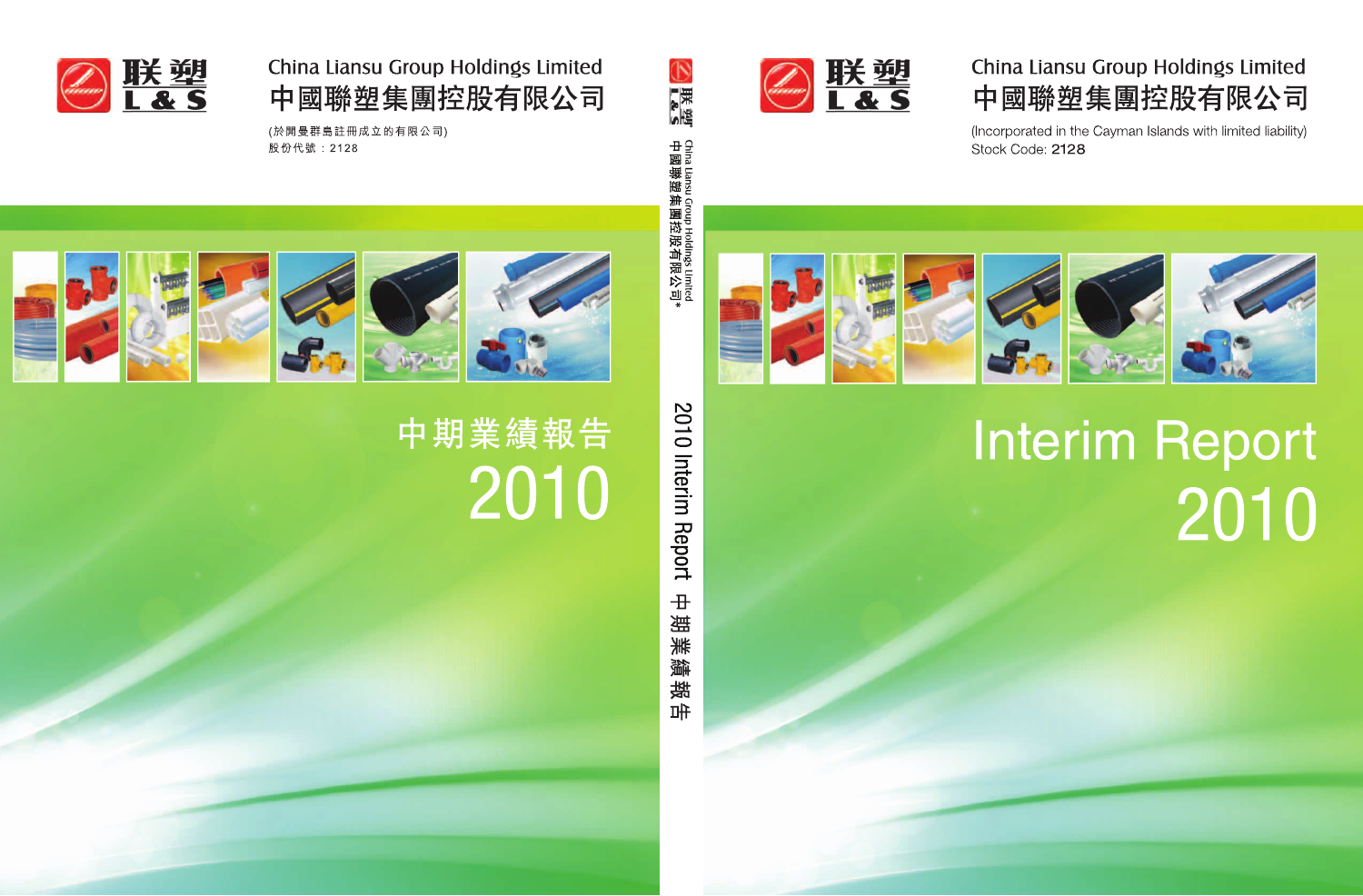## **Contents**

|                                                | Pages          |
|------------------------------------------------|----------------|
| COMPANY PROFILE AND CORPORATE INFORMATION      | $2 - 3$        |
| <b>INVESTOR INFORMATION</b>                    | $\overline{4}$ |
| <b>CHAIRMAN'S STATEMENT</b>                    | $5 - 6$        |
| <b>FINANCIAL HIGHLIGHTS</b>                    | $7 - 8$        |
| MANAGEMENT DISCUSSION AND ANALYSIS             | $9 - 20$       |
| CORPORATE GOVERNANCE AND OTHER INFORMATION     | $21 - 30$      |
| INDEPENDENT AUDITORS' REPORT                   | $31 - 32$      |
| CONSOLIDATED STATEMENT OF COMPREHENSIVE INCOME | 33             |
| CONSOLIDATED STATEMENT OF FINANCIAL POSITION   | $34 - 35$      |
| CONSOLIDATED STATEMENT OF CHANGES IN EQUITY    | $36 - 37$      |
| CONSOLIDATED STATEMENT OF CASH FLOWS           | 38-39          |
| NOTES TO FINANCIAL STATEMENTS                  | $40-102$       |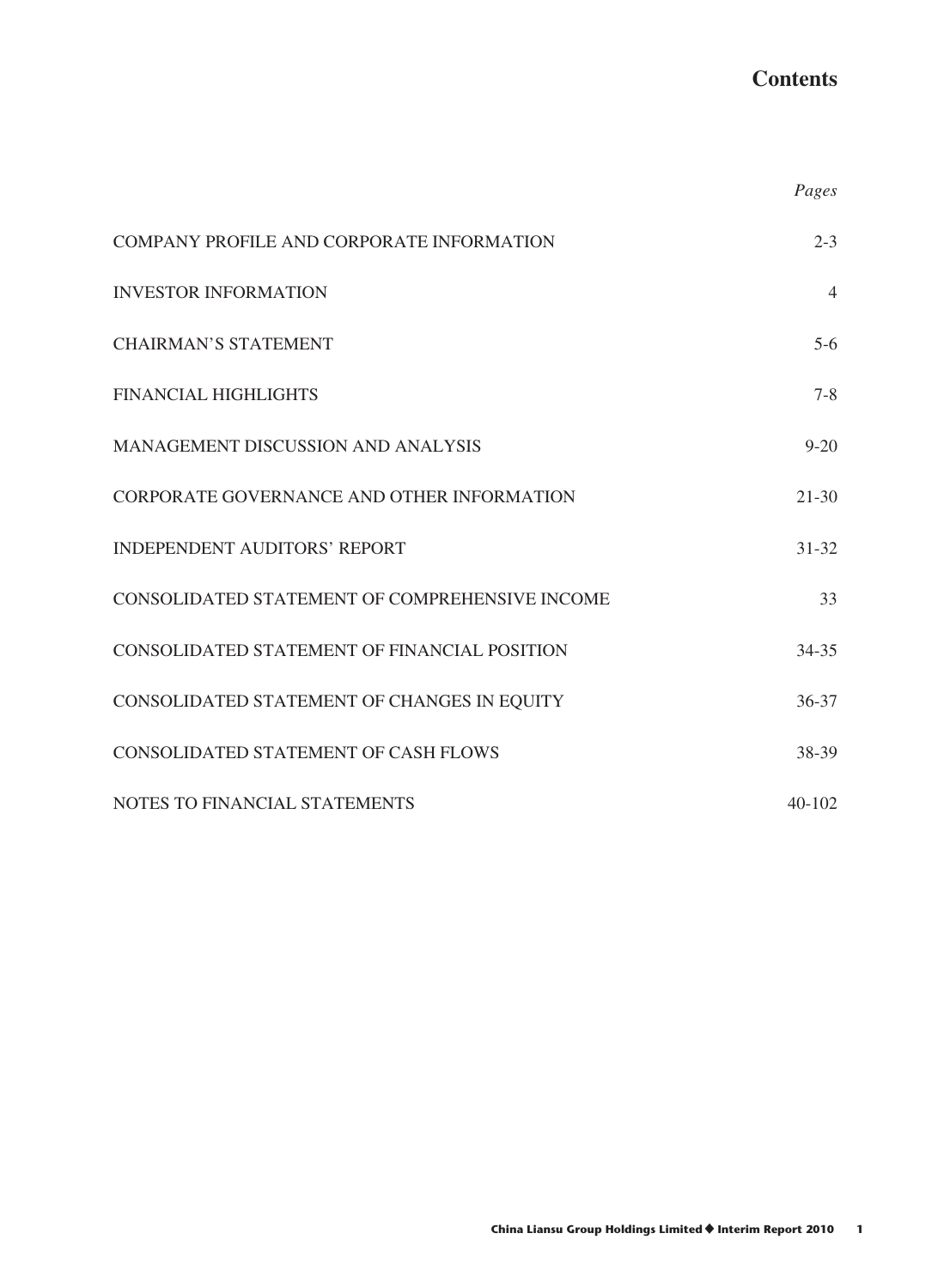## **Company Profile and Corporate Information**

#### **BOARD OF DIRECTORS**

**Executive Directors** Mr. Wong Luen Hei *(Chairman)* Mr. Zuo Manlun *(Chief Executive Officer)* Ms. Zuo Xiaoping Mr. Lai Zhiqiang Mr. Kong Zhaocong Mr. Chen Guonan Mr. Lin Shaoquan Mr. Huang Guirong Mr. Luo Jianfeng

## **Non-Executive Director** Mr. Lin Dewei

## **Independent Non-Executive Directors**

Mr. Bai Chongen Mr. Fung Pui Cheung Mr. Wong Kwok Ho Jonathan

## **AUDIT COMMITTEE**

Mr. Fung Pui Cheung *(Chairman)* Mr. Wong Kwok Ho Jonathan Mr. Lin Dewei

## **REMUNERATION COMMITTEE**

Mr. Wong Luen Hei *(Chairman)* Mr. Zuo Manlun Mr. Fung Pui Cheung Mr. Bai Chongen Mr. Wong Kwok Ho Jonathan

## **NOMINATION COMMITTEE**

Mr. Wong Luen Hei *(Chairman)* Mr. Zuo Manlun Mr. Fung Pui Cheung Mr. Bai Chongen Mr. Wong Kwok Ho Jonathan

#### **JOINT COMPANY SECRETARIES**

Mr. Ong Chi King *FCCA CPA* Mr. Yuan Shuixian

## **AUTHORIZED REPRESENTATIVES**

Mr. Zuo Manlun Mr. Ong Chi King

#### **REGISTERED OFFICE**

PO Box 309 Ugland House Grand Cayman KY1-1104 Cayman Islands

## **HEADQUARTERS AND PRINCIPAL PLACE OF BUSINESS IN CHINA**

Liansu Industrial Estate Longjiang Town Shunde District Foshan City Guangdong Province PRC

## **PRINCIPAL PLACE OF BUSINESS IN HONG KONG**

Unit 3, 12th Floor, Tower 2 South Seas Centre No. 75 Mody Road Tsim Sha Tsui East Kowloon, Hong Kong

## **PRINCIPAL SHARE REGISTRAR AND TRANSFER OFFICE**

Maples Finance Limited PO Box 1093 Queensgate House Grand Cayman, KY1-1102 Cayman Islands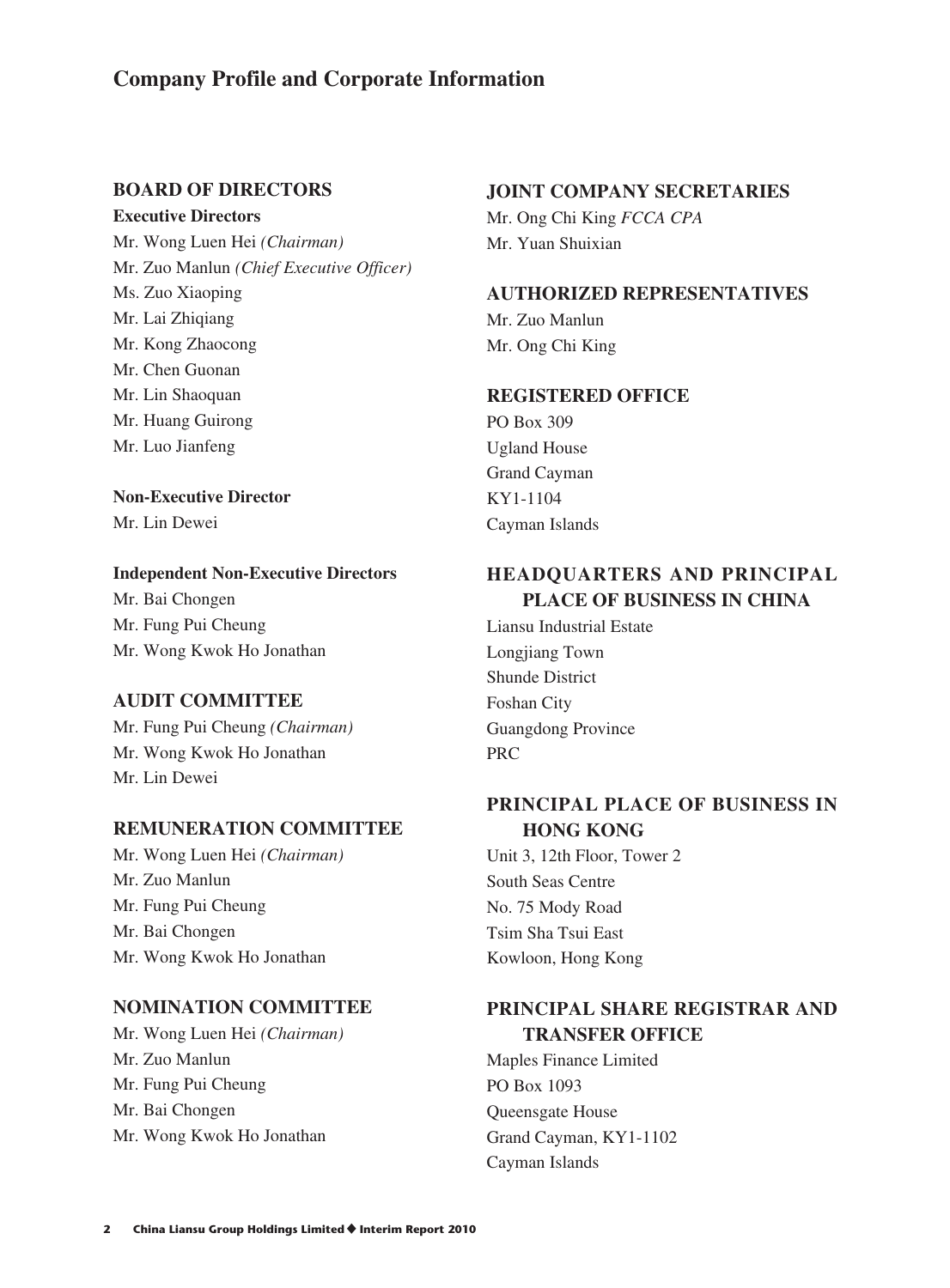## **Company Profile and Corporate Information**

## **COMPLIANCE ADVISER**

Guotai Junan Capital Limited 27/F, Low Block, Grand Millennium Plaza 181 Queen's Road Central Hong Kong

## **LEGAL ADVISORS**

Li & Partners 22nd Floor, World-Wide House Central Hong Kong

## **PRINCIPAL BANKERS**

Agricultural Bank of China Limited Foshan Shunde Rural Commercial Bank Company Limited The Hong Kong and Shanghai Banking Corporation Ltd.

## **AUDITOR**

Ernst & Young Certified Public Accountants 18th Floor, Two International Finance Centre 8 Finance Street, Central Hong Kong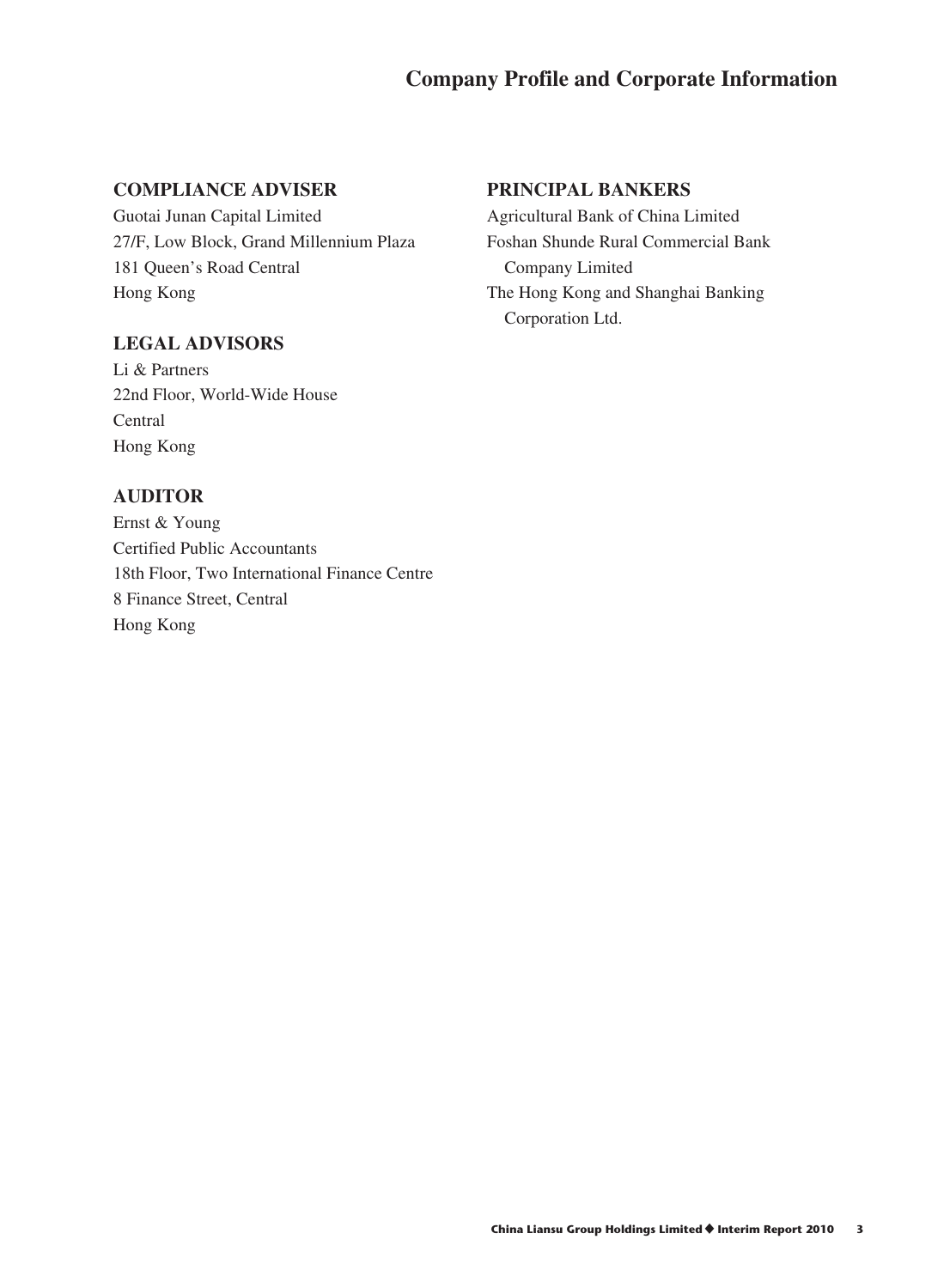## **Investor Information**

## **LISTING INFORMATION**

| Listing:    | The Stock Exchange of Hong |
|-------------|----------------------------|
|             | Kong Limited (The "Stock   |
|             | Exchange")                 |
| Stock code: | 2128                       |

## **KEY DATES**

| Listing date   | $-23$ June 2010  |
|----------------|------------------|
| Interim Result |                  |
| Announcement   | - 30 August 2010 |

## **SHARE INFORMATION**

| Board lot size:              | $1,000$ shares       |
|------------------------------|----------------------|
| Share issued as              |                      |
| at 30 June 2010:             | 3,000,000,000 shares |
| <b>Market Capitalization</b> |                      |
| as at 30 June 2010:          | HK\$7,320 million    |

## **HONG KONG BRANCH SHARE REGISTRAR AND TRANSFER OFFICE**

Computershare Hong Kong Investor Services Limited Shops 1712-1716, 17th Floor Hopewell Centre 183 Queen's Road East, Wanchai Hong Kong

## **INVESTOR RELATIONS AND MEDIA RELATIONS CONSULTANT**

Porda International (Finance) PR Co., Ltd Units 2009-2018, 20th Floor, Shui On Centre 6-8 Harbour Road, Wanchai, Hong Kong Tel: (852) 3150-6788 Fax: (852) 3150-6728 Email: liansu@pordafinance.com.hk

## **WEBSITE**

http://www.liansu.com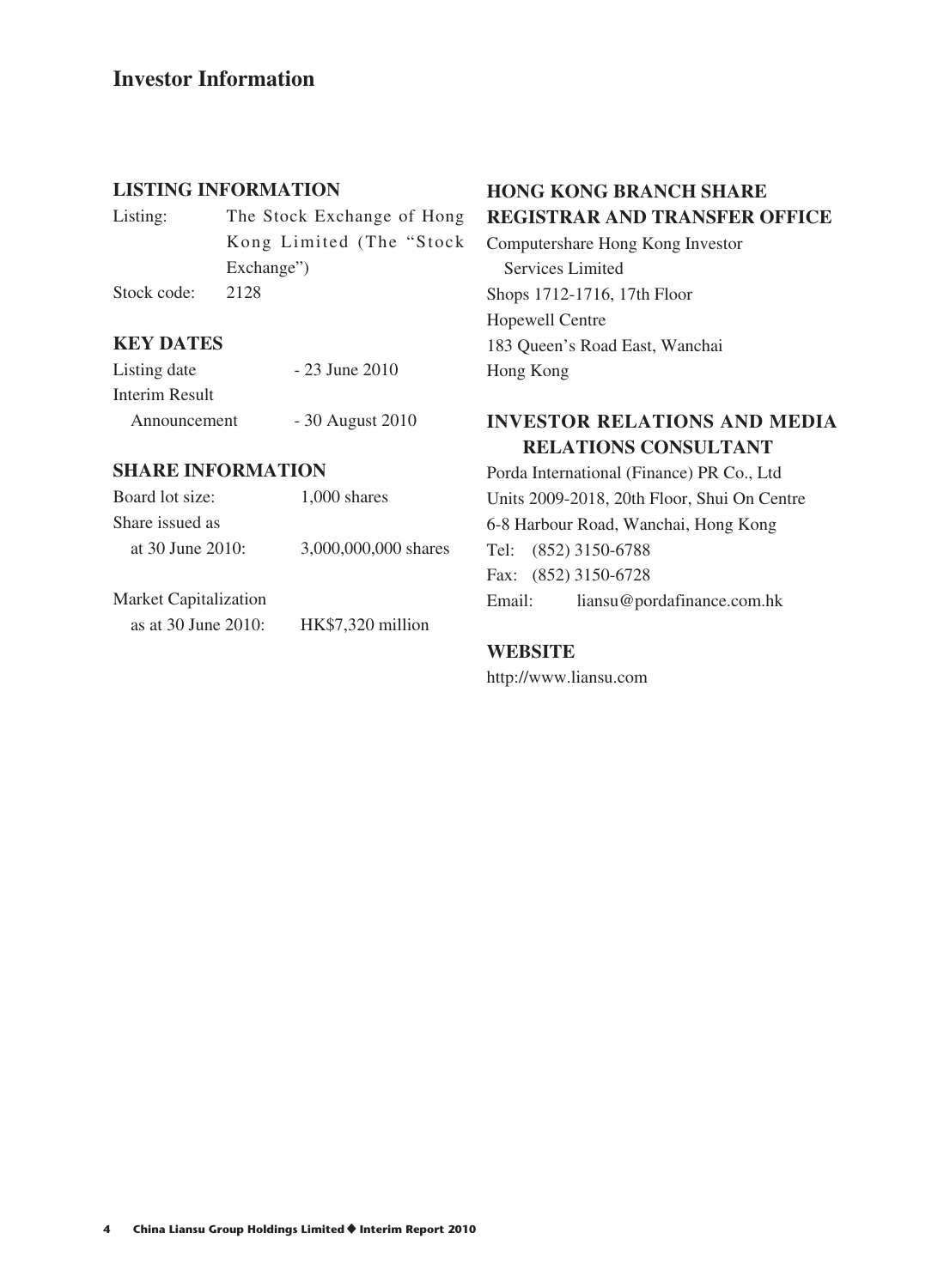#### **Dear Shareholders,**

On behalf of China Liansu Group Holdings Limited (the "Company" or "China Liansu"), together with its subsidiaries (the "Group"), I am pleased to present the first interim report of the Group for the six months ended 30 June 2010 (the "Period") since its successful listing on the Main Board of the Stock Exchange on 23 June 2010.

In 2009, the business environment worldwide remained harsh following the financial tsunami. Despite the challenges posed by the global situation, the Chinese government has launched a series of measures to promote and support the use of plastic pipes in relevant areas. As a result, plastic pipes will continue to replace pipes made of traditional materials to become a major construction material. Further, increased urbanization in China and the huge investment in infrastructure market by the Chinese government will continue to drive the demand for plastic pipes.

Given the enormous room for growth in China's infrastructure market, we believe demand of plastic pipes is expected to remain high for the foreseeable future, despite the current anti-inflationary measures announced by the Chinese government to effectively address the problem of overheating of investments in the real estates development market.

With the strong ability to grow our distribution network and effectively manage planned capacity expansion, we have been successful in developing new products and new production processes. Leveraging on the geographical advantage of the proximity of its plants to urban regions, the Group will continue to expand its share in the existing 11 production facilities located in eight provinces, to solidify its dominant position in major markets. We are constructing two additional production facilities in Urumqi and Changchun. By the end of 2011, our production facilities will effectively cover seven major regions of China, i.e. Southern China, Central China, Southwestern China, Eastern China, Northern China, Northeastern China and Northwestern China, generally completing Phase One of our national footprint strategy.

Taken together, we will continue to retain and recruit qualified and experienced talent for corporate growth. Concurrently, we have already commenced identifying suitable land for building new plant facilities.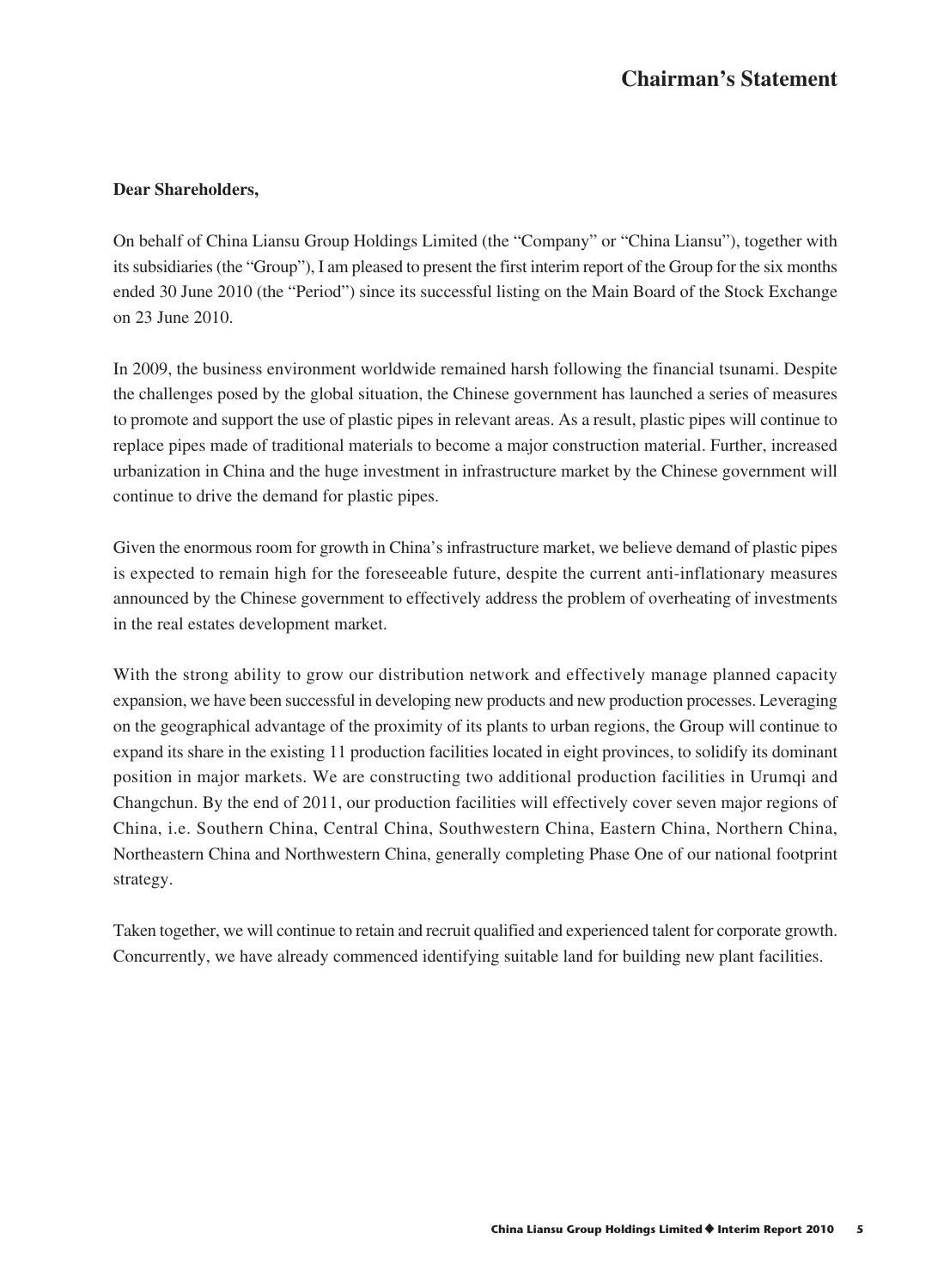## **Chairman's Statement**

The Group has achieved its profit forecast for the six months ended 30 June 2010. This rapid growth was resulted from the Group's large-scale operations, nationwide sales network, comprehensive product offerings, well-recognized brand, strong R&D capabilities and experienced management.

Finally, on behalf of the board of directors of the Company (the "Board"), I would like to express my sincere gratitude to all of our dedicated staff for their efforts and contributions, and to our shareholders and customers for their strong support.

**Wong Luen Hei** *Chairman* Hong Kong, 30 August 2010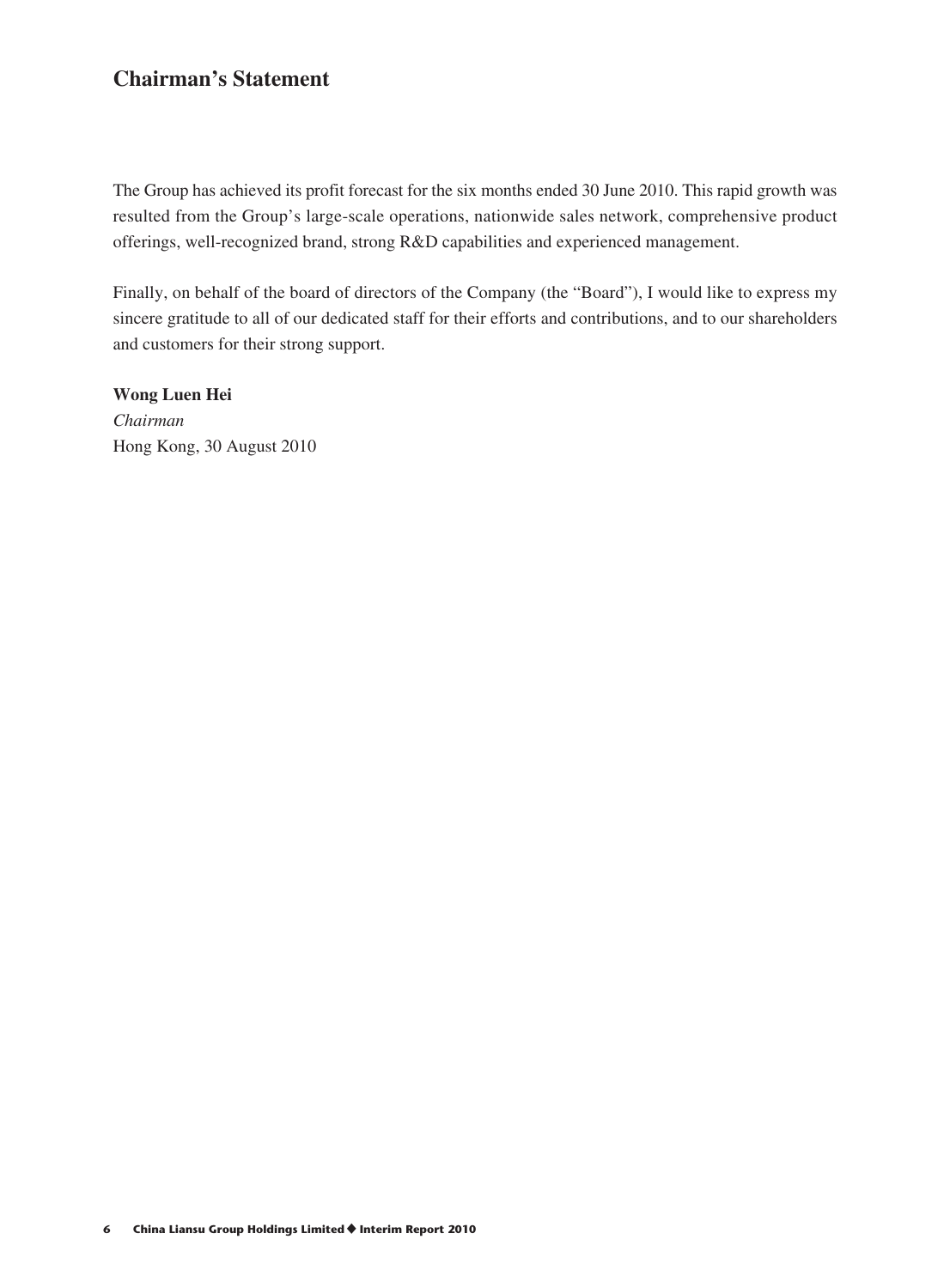| Six months ended 30 June |                                                |                              |  |  |
|--------------------------|------------------------------------------------|------------------------------|--|--|
| 2010                     | 2009                                           | Change                       |  |  |
| <b>RMB'million</b>       | RMB'million                                    | $(\%)$                       |  |  |
| (audited)                | (unaudited)                                    |                              |  |  |
| 3,323                    | 1,859                                          | 78.8                         |  |  |
| 598                      | 207                                            | 188.9                        |  |  |
|                          |                                                |                              |  |  |
| 483                      | 167                                            | 189.2                        |  |  |
|                          |                                                |                              |  |  |
| 0.21                     | 0.07                                           | 200.0                        |  |  |
|                          |                                                |                              |  |  |
| 0.21                     | N/A                                            | N/A                          |  |  |
|                          |                                                | <b>Nil</b>                   |  |  |
|                          |                                                |                              |  |  |
|                          |                                                |                              |  |  |
|                          | 31 December                                    |                              |  |  |
|                          |                                                | Change                       |  |  |
|                          |                                                | $(\%)$                       |  |  |
| (audited)                | (audited)                                      |                              |  |  |
| 5,600                    | 3,499                                          | 60.0                         |  |  |
| 1,305                    | 1,310                                          | (0.4)                        |  |  |
| 3,336                    | 1,042                                          | 220.2                        |  |  |
|                          |                                                |                              |  |  |
| 1.11                     | 0.46                                           | 141.3                        |  |  |
|                          |                                                |                              |  |  |
| 0.37                     | 0.43                                           | (14.0)                       |  |  |
| 0.39                     | 1.26                                           | (69.0)                       |  |  |
|                          | As at<br>30 June<br>2010<br><b>RMB'million</b> | As at<br>2009<br>RMB'million |  |  |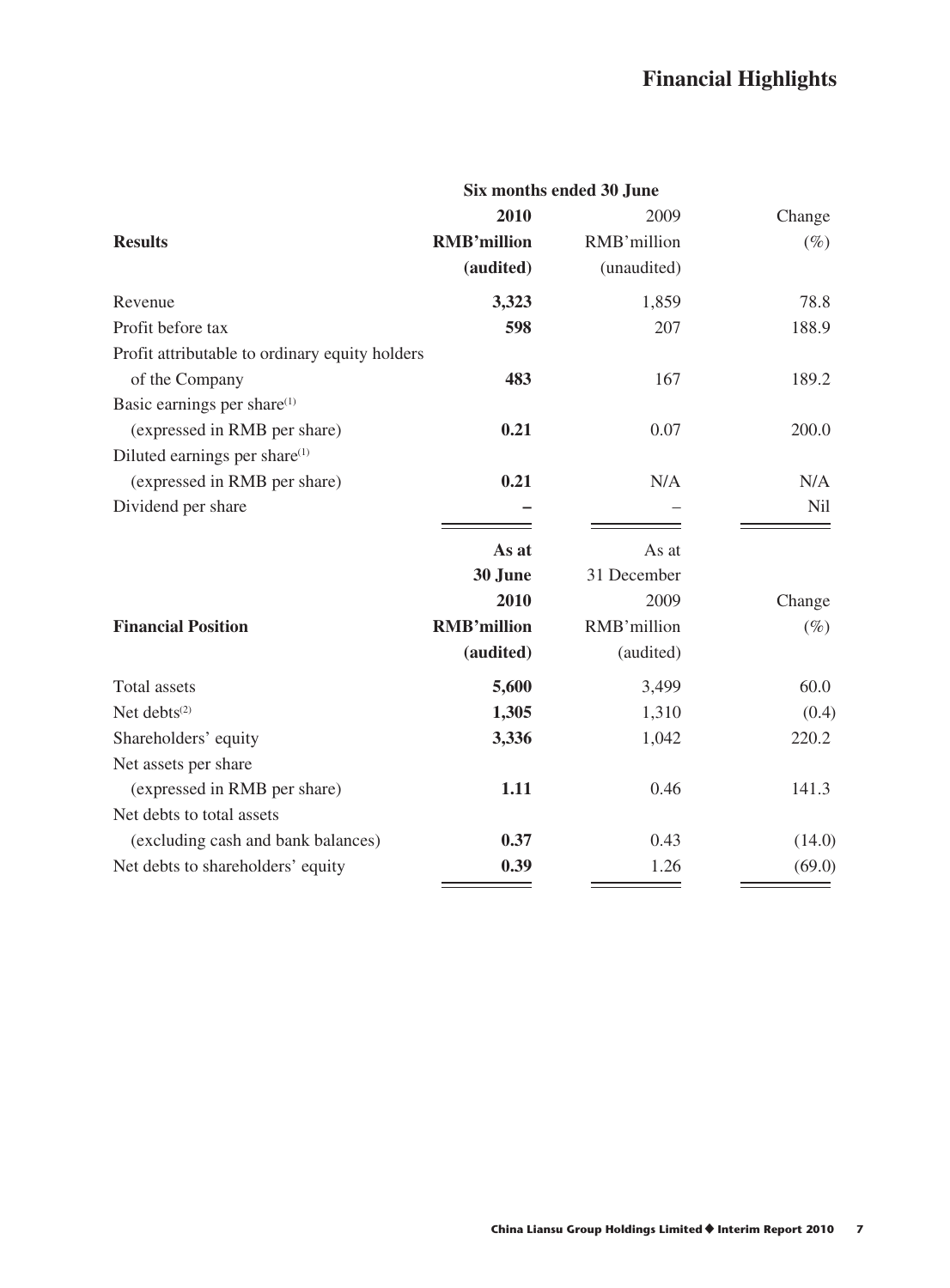## **Financial Highlights**

- Outstanding performance for the first half of 2010 with revenue of RMB3,323 million representing period on period growth of 78.8%
- Improved net profit margin from 9.0% to 14.5% for the six months ended 30 June 2009 and 2010 respectively
- Profit attributable to ordinary equity holders of the Company increased to RMB483 million, representing an increase of 189.2%
- Solid balance sheet with net cash (total cash and bank balances less total interest bearing bank loans) of RMB750 million as at 30 June 2010 to fund future expansion

Notes:

- (1) Details of the calculation of the basic and diluted earning per share of the Company are set out in note 11 to the consolidated interim financial statements.
- (2) Represented total interest bearing bank loans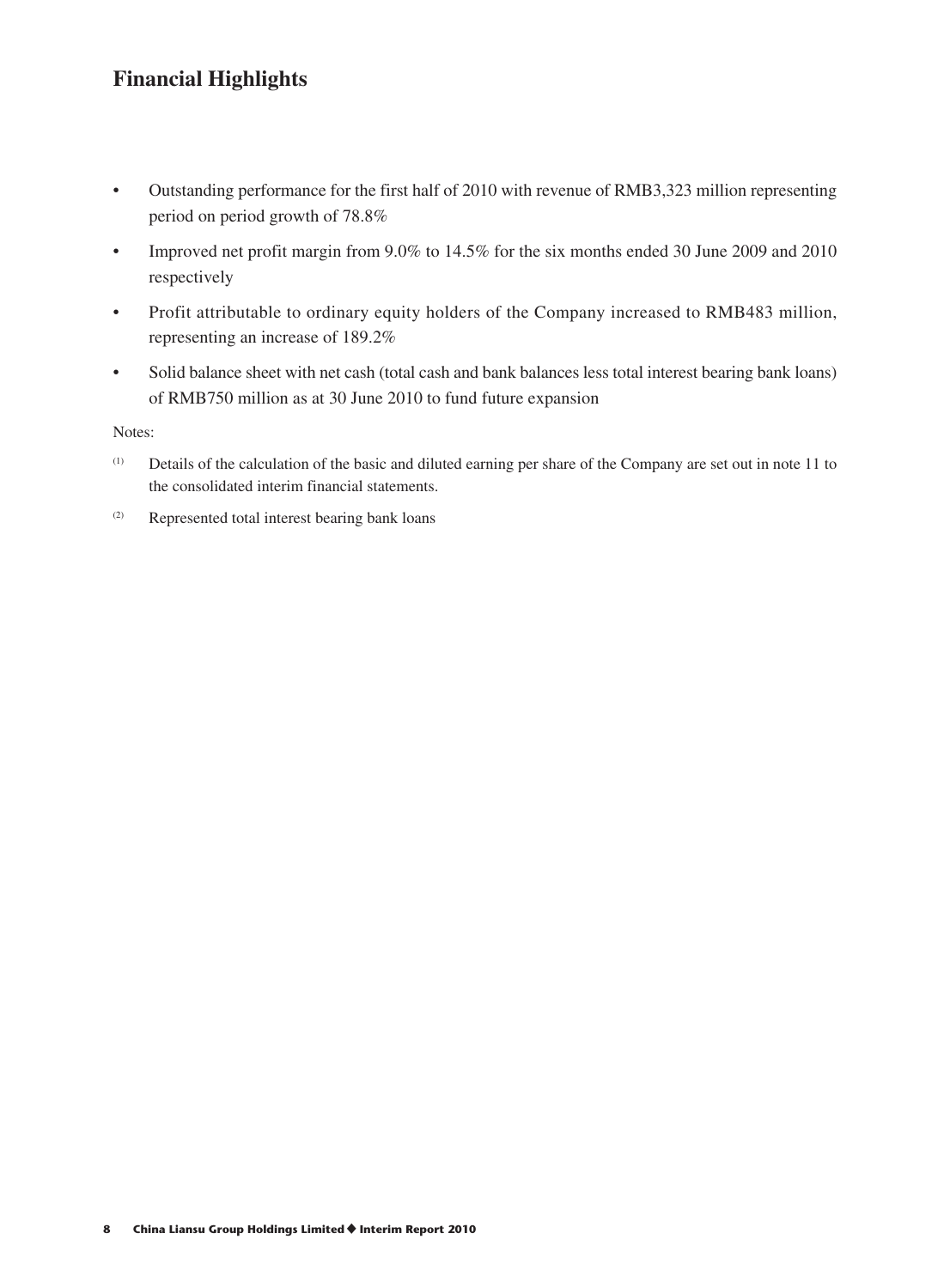## **BUSINESS REVIEW AND ANALYSIS**

According to the China Plastics Processing Industry Association(中國塑料加工工業協會), we were the largest manufacturer of plastic pipes and pipe fittings in China in terms of sales revenue in 2008. The Group is principally engaged in the manufacture and sale of a comprehensive range of plastic pipes and pipe fittings which are widely used in seven major areas including water supply, drainage, power supply and telecommunications, gas supply, agriculture, floor heating and fire-fighting. Benefiting from largescale production operations, a nationwide sales network, a comprehensive range of product offerings with strong brand recognition and research and development capabilities, the Group recorded satisfactory results with an increase of 78.8% in revenue and 189.2% in net profit respectively for the Period as compared to the corresponding period in 2009.

During the Period under review, the Group's operating and financial performance was steady. Turnover was RMB3,323 million, representing an increase of RMB1,464 million or 78.8% over the corresponding period in 2009. Gross profit for the six months ended 30 June 2010 was RMB882 million, representing an increase of 143.6% over the corresponding period in 2009. Basic earnings per share was RMB0.21, representing an increase of 200.0% over the corresponding period in 2009.

With increasing social awareness of energy saving and environmental protection, the Chinese government has introduced a series of policies to encourage and support the use of plastic pipes. Plastic pipes are increasingly replacing pipes made of conventional materials such as concrete and metal asimportant construction materials. In addition, the acceleration of urbanization in China, the use of plastic pipes in place of conventional piping systems and the continuing growth of and substantial infrastructure investments in China have driven a sustained increase in the demand for plastic pipes. Starting from 2009, the Chinese government has promulgated a series of regulatory and fiscal policies targeted specially towards curbing the level of investment in the real estate sector. Since such measures are aiming at curbing the overheated property prices by increasing the supply of residential houses, there has been no material adverse effect on the sales volume and selling prices of our products to our real estate customers for the Period under review.

The Group placed great emphasis on production and operation while proceeding with project construction. During the Period, total sales volume of plastic pipes and pipe fittings was approximately 351,000 tonnes, representing an increase of approximately 151,000 tonnes or 75.5% over the same period last year. Gross profit increased by 143.6% to RMB882 million and gross profit margin increased by 7.0 percentage points to 26.5% compared to the same period last year. The continuous expansion of the Group's scale of production and market share have positioned us well in enhancing our bargaining power in negotiating the sales prices of our products with our distributors and direct customers and the purchase prices of raw materials with our suppliers, thereby, leading to an increase in our gross profit margin in the first half of 2010 when compared to the same period last year.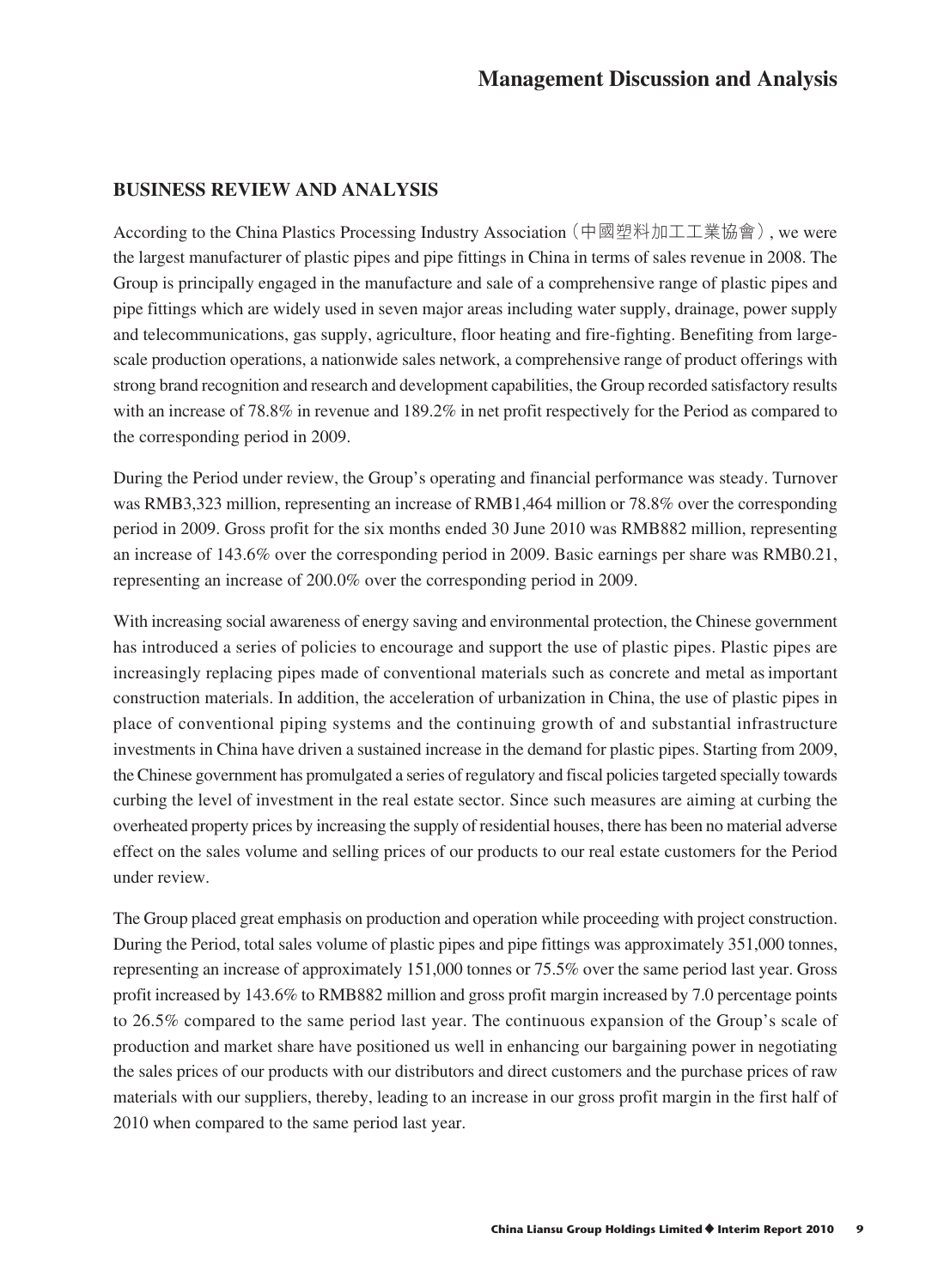## **Management Discussion and Analysis**

## **BUSINESS REVIEW AND ANALYSIS** (continued)

#### **LOCATION OF OUR PRODUCTION FACILITIES**



**3** Existing facilities A Facilities under construction

During the Period, the Group benefited from an expanded production scale and a continued improvement in production efficiency and productivity. As of the end of June 2010, overall semi-annual production efficiency reached 75.9%, effective semi-annual production capacity rose to approximately 540,000 tonnes, and designed semi-annual production capacity reached approximately 1,020,000 tonnes. The expansion of production capacity and the further extension of market coverage have provided strong momentum for the expansion of the Group and had a profound effect on operation of its distribution network. With good marketing strategies in place, we believe the Group is expected to maintain stable and steady performance in the second half of 2010. Currently, the Group has effectively realized its national production network with 11 plastic pipes and pipe fittings production bases in operation which are strategically located across China. The Group is constructing two additional production bases in Urumqi, Xinjiang Uygur Autonomous Region, and Changchun, Jilin. These are expected to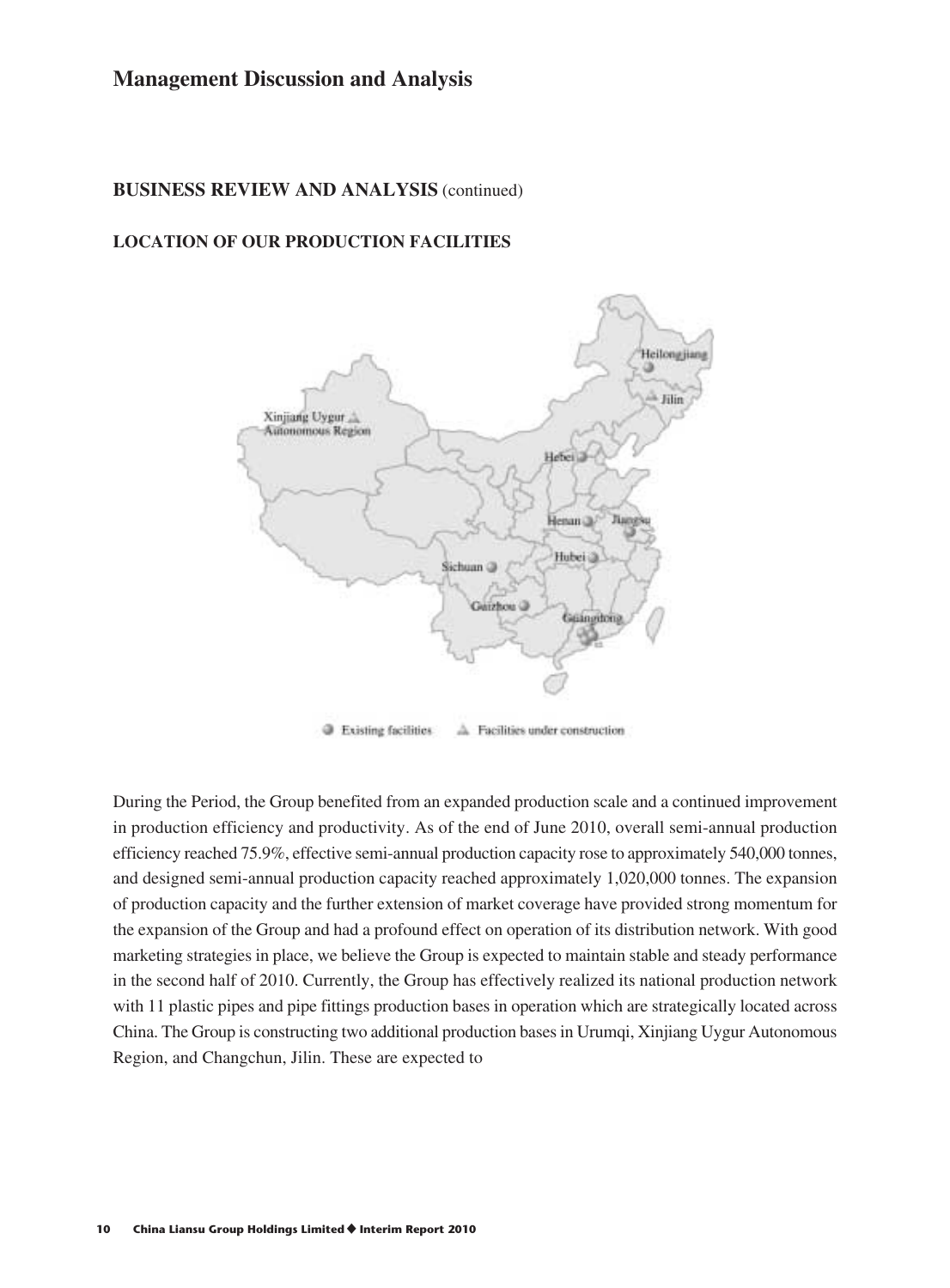## **BUSINESS REVIEW AND ANALYSIS** (continued)

#### **LOCATION OF OUR PRODUCTION FACILITIES** (continued)

begin operation in the fourth quarter of 2010 and the first quarter of 2011 respectively, with production capacities planned to reach 34,000 tonnes and 66,300 tonnes respectively in 2012. While maintaining its construction plan, the Group additionally plans to identify suitable land in Sichuan and Shaanxi to further enhance its coverage over these regions.

Through these facilities and our sales network which consists of 29 sales offices and close to 700 independent distributors, we successfully cover our customers across China. We believe the establishment and maintenance of a broad distribution network is important to the profitability and growth of our business. We also believe our close cooperation with distributors enables us to achieve growth by leveraging on the financial and management resources of our distributors as well as their expertise in local markets. This cooperation enables us to better manage our growing business and cater to the increasing market demand for plastic pipes and pipe fittings in China by allowing us to allocate our resources to focus on designing and developing new products and developing our Liansu brand. We believe that the distributorship model has been instrumental in enabling us to increase our sales and profitability during the Period.

## **RESEARCH AND DEVELOPMENT**

Research and development has been an important factor in our success. The Group has an experienced research and development team responsible for designing and engineering our products and processes. As at 30 June 2010, we held 123 patents and have applied for an additional 140 patents in China and have 9 patent applications outside China that are pending. In recognition of our leading position and expertise in the industry, the Company has been invited to participate in drafting or revising seven national industrial standards for the plastic pipe industry in China. The Group has been recognized by several national and provincial government entities for its research and development capabilities, which we believe may help to enhance our reputation in the plastic pipe industry and build up customer confidence in our products. In the future, the Group will develop in the directions of research on high performance plastic pipes such as plastic-steel composite pipes, research on new plastic pipe systems such as pipes for irrigation and new pipe application technologies such as trenchless pipe technologies.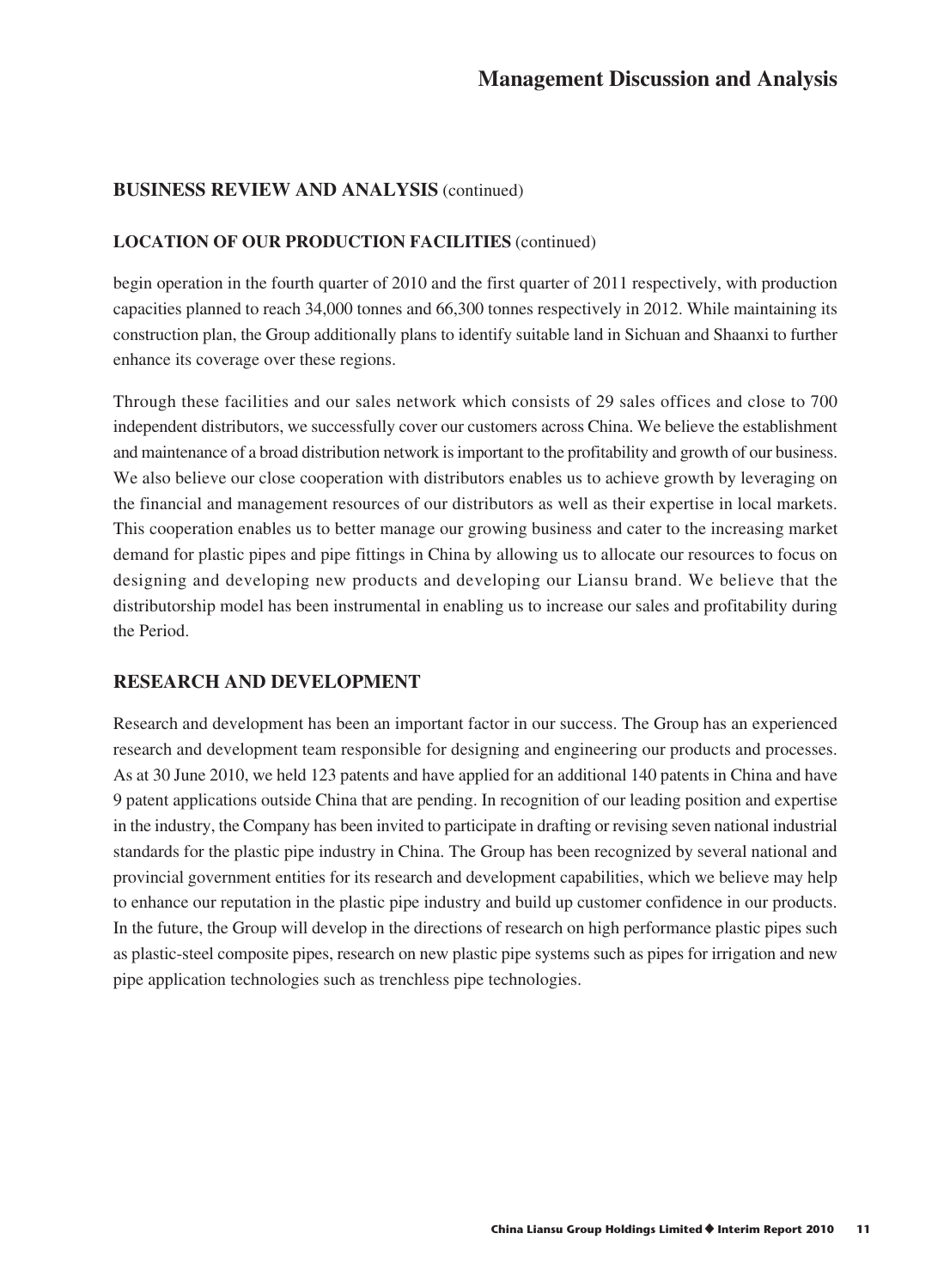## **Management Discussion and Analysis**

## **REVIEW ON FINANCIAL PERFORMANCE**

#### **Revenue**

For the six months ended 30 June 2010, the Group's revenue was RMB3,323 million, representing an increase of RMB1,464 million or 78.8% over the same period of 2009. The increase was mainly attributable to our expanded distribution network and production scale to cope with the growth of our products demand in major markets in China .

The following table sets forth a breakdown of our sales volume, revenue and average selling prices by products material for the periods indicated:

|                                 |              |             | Six months ended 30 June |              |             |         |              |           |         |
|---------------------------------|--------------|-------------|--------------------------|--------------|-------------|---------|--------------|-----------|---------|
|                                 |              | 2010        |                          |              | 2009        |         |              | Change in |         |
|                                 |              |             | Average                  |              |             | Average |              |           | Average |
|                                 |              |             | selling                  |              |             | selling |              |           | selling |
|                                 | Sales volume | Revenue     | pries                    | Sales volume | Revenue     | prices  | Sales volume | Revenue   | prices  |
|                                 | tonnes       | RMB'million | RMB                      | tonnes       | RMB'million | RMB     | $(\%)$       | $(\%)$    | $(\%)$  |
| Plastic pipes and pipe fittings |              |             |                          |              |             |         |              |           |         |
| $-$ PVC <sup>(1)</sup>          | 277,181      | 2,199       | 7,933                    | 145,311      | 1,156       | 7,955   | 90.8         | 90.2      | (0.3)   |
| $-$ Non-PV $C^{(2)}$            | 73,660       | 1,077       | 14,621                   | 54,625       | 692         | 12,668  | 34.8         | 55.6      | 15.4    |
|                                 | 350,841      | 3,276       | 9,338                    | 199,936      | 1,848       | 9,243   | 75.5         | 77.3      | 1.0     |
| Others $(3)$                    | N/A          | 47          | N/A                      | N/A          | 11          | N/A     | N/A          | 327.3     | N/A     |
|                                 | 350,841      | 3,323       | N/A                      | 199,936      | 1,859       | N/A     | N/A          | 78.8      | N/A     |
|                                 |              |             |                          |              |             |         |              |           |         |

#### *Notes*

- 1. "PVC" represents polyvinyl chloride, a type of material for making plastic pipes with high mechanical strength and rigidity.
- 2. "Non-PVC" of plastic pipes and pipe fittings comprise primarily of polyethylene ("PE") and polypropylene random ("PP-R").
- 3. "Others" consists of ancillary materials such as springs for connecting plastic pipes. Sales volume for "Others" are measured in units and not tonnes, and the size of the units between different products may differ.

Substantially all of our revenue derived from plastic pipes and pipe fittings during the Period. Approximately 66.2% (first half of 2009: 62.2%) of our revenue was derived from selling PVC plastic pipe and pipe fitting products which amounted to RMB2,199 million (first half of 2009: RMB1,156 million), the remaining revenue for the Period was derived from selling non-PVC plastic pipe and pipe fitting products, and ancillary materials, which amounted to RMB1,077 million and RMB47 million (first half of 2009: RMB692 million and RMB11 million) respectively. Our revenue was mainly derived from operations in China during the Period.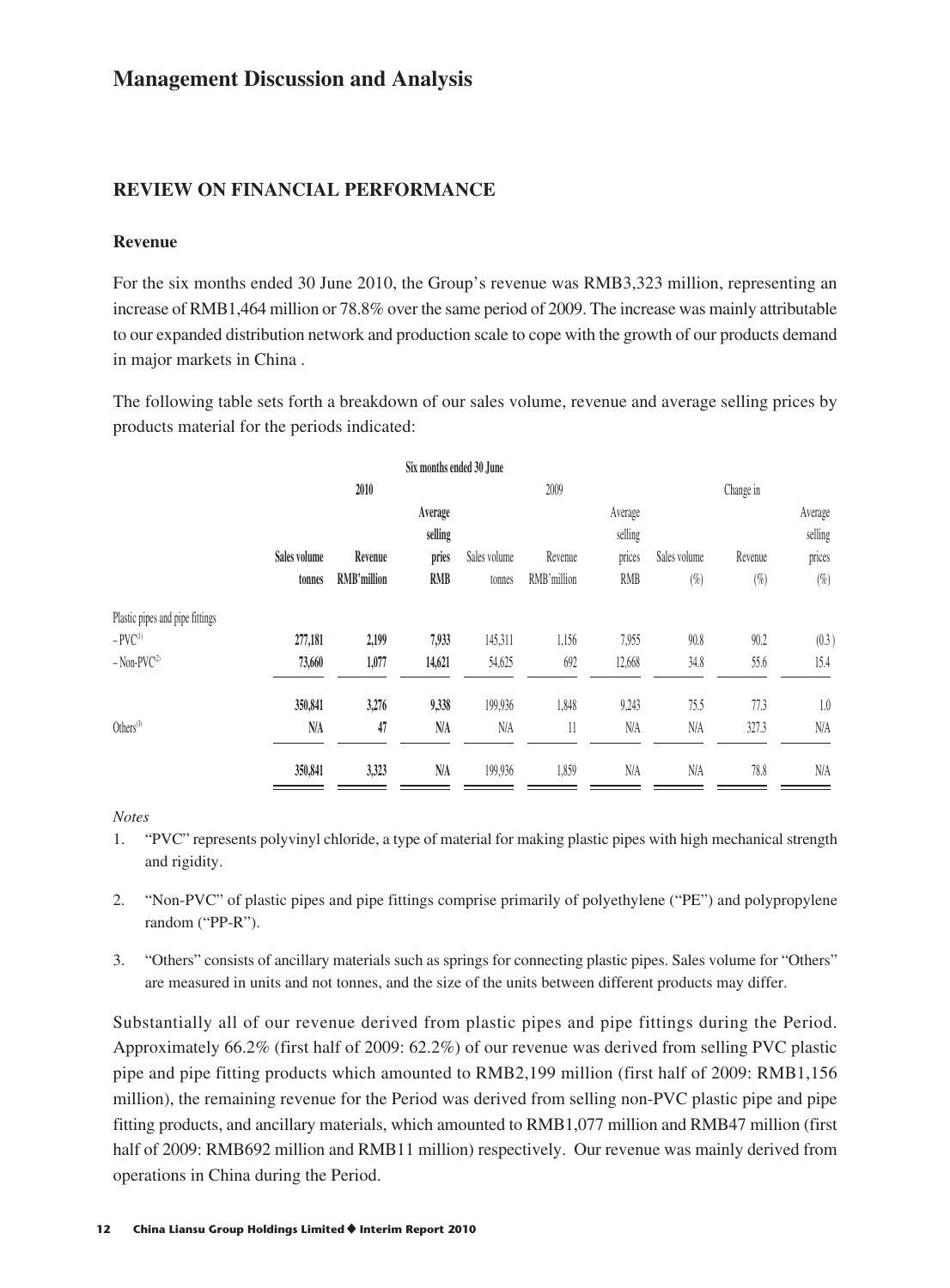## **REVIEW ON FINANCIAL PERFORMANCE** (continued)

#### **Revenue** (continued)

The sales volume of plastic pipes and pipe fittings in first half of 2010 rose 75.5% to approximately 351,000 tonnes from approximately 200,000 tonnes in the first half of 2009 principally because of an improvement in the productivity and the establishment of new production facilities in the second half of 2009. As a result, our effective semi-annual production capacity reached approximately 540,000 tonnes as at 30 June 2010. Our semi-annual production efficiency was approximately 75.9% in the first half of 2010.

The average selling prices of our products amounted to RMB9,338 per tonne in the first half of 2010, representing an increase of approximately 1.0% from RMB9,243 per tonne in the first half of 2009. The average cost of sales amounted to RMB6,958 per tonne in the first half of 2010, representing a decerease of 7.1% from RMB7,487 per tonne in the first half of 2009.

The following table sets forth a breakdown of our revenue for plastic pipes and pipe fitting by product category for the periods indicated:

|                         | Six months ended 30 June |               |             |               |  |
|-------------------------|--------------------------|---------------|-------------|---------------|--|
|                         | 2010                     | $\%$ of total | 2009        | $\%$ of total |  |
|                         | <b>RMB'million</b>       | revenue       | RMB'million | revenue       |  |
| Water supply            | 1,288                    | 39.3%         | 750         | $40.6\%$      |  |
| Drainage                | 1,238                    | 37.8%         | 651         | 35.2%         |  |
| Power supply and        |                          |               |             |               |  |
| telecommunications      | 595                      | 18.2%         | 345         | 18.7%         |  |
| Gas supply              | 40                       | 1.2%          | 32          | 1.7%          |  |
| $Others$ <sup>(1)</sup> | 115                      | 3.5%          | 70          | 3.8%          |  |
| <b>Total</b>            | 3,276                    | 100.0%        | 1,848       | 100.0%        |  |
|                         |                          |               |             |               |  |

*Note:*

1. "Others" comprise of agriculture, floor heating and fire-fighting.

As the Group already offered a comprehensive range of plastic pipe fitting in China, there is no material changes in the Group's sales mix by product category in the first half of 2010 when compared to the corresponding period last year.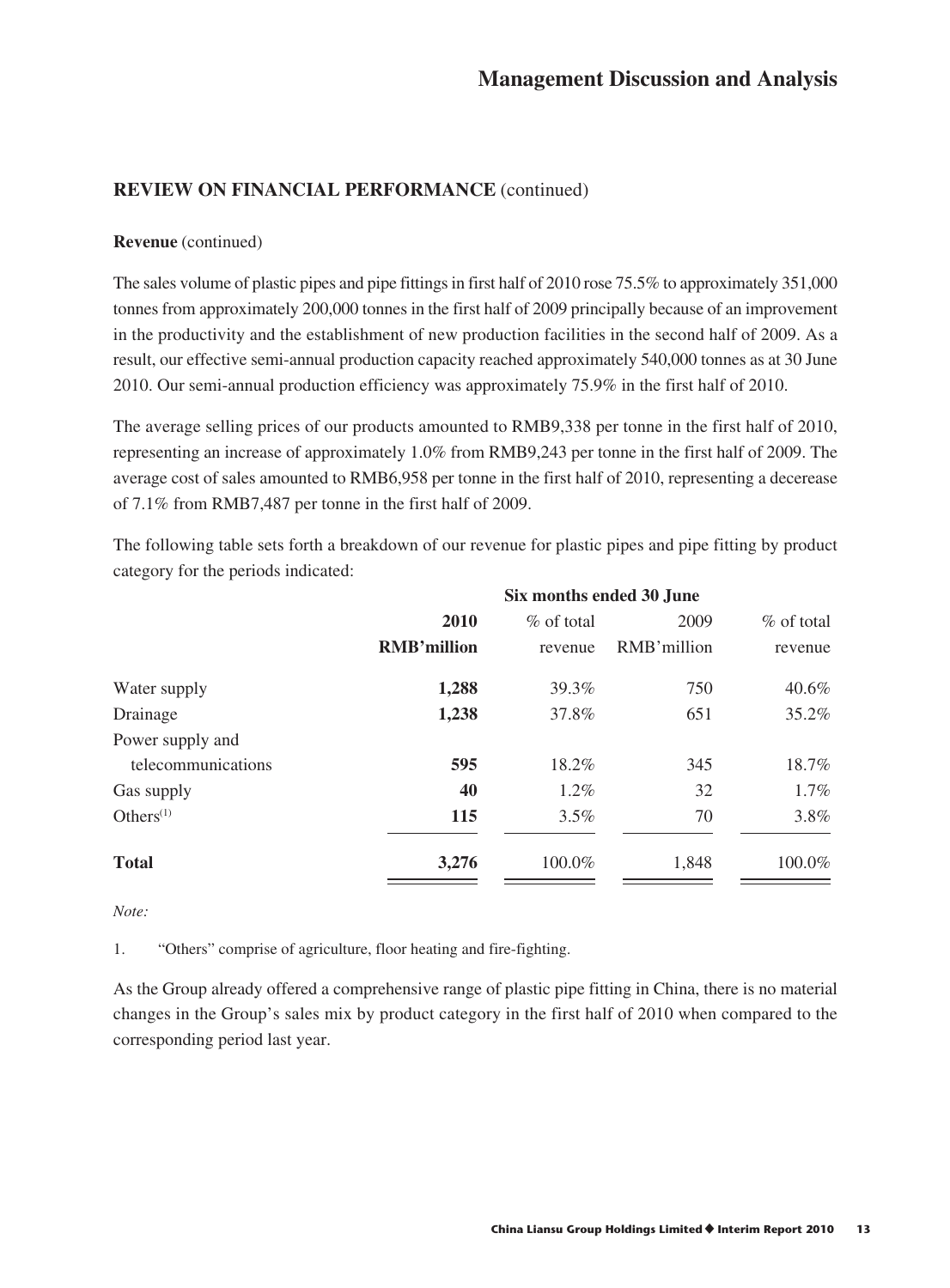## **Management Discussion and Analysis**

## **REVIEW ON FINANCIAL PERFORMANCE** (continued)

#### **Revenue** (continued)

The following table sets forth a breakdown of our revenue by sales region for the periods indicated:

|                       | Six months ended 30 June |               |             |            |
|-----------------------|--------------------------|---------------|-------------|------------|
|                       | 2010                     | $\%$ of total | 2009        | % of total |
| Region <sup>(1)</sup> | <b>RMB'million</b>       | revenue       | RMB'million | revenue    |
| Southern China        | 2,278                    | 68.5%         | 1,200       | 64.6%      |
| Southwestern China    | 330                      | 9.9%          | 209         | 11.2%      |
| Central China         | 255                      | 7.7%          | 197         | 10.6%      |
| Northern China        | 205                      | $6.2\%$       | 111         | $6.0\%$    |
| Eastern China         | 122                      | 3.7%          | 63          | 3.4%       |
| Northwestern China    | 73                       | 2.2%          | 37          | 2.0%       |
| Northeastern China    | 40                       | 1.2%          | 21          | $1.1\%$    |
| <b>Outside China</b>  | <b>20</b>                | 0.6%          | 21          | 1.1%       |
| <b>Total</b>          | 3,323                    | 100.0%        | 1,859       | 100.0%     |

*Note:*

1. Details of the areas covered by each region are set out in note 5 to the consolidated interim financial statements.

The Southern China region remained our top sales region during the Period, accounting for 68.5% of our total revenue for the first half of 2010, as compared to 64.6% of our total revenue for first half of 2009, which is primarily due to increased market demand arising from an increase in infrastructure activities in this region.

## **Gross profit and gross margin**

Gross profit for the Period rose 143.6% to RMB882 million from RMB362 million in the corresponding period of preceding year while gross profit margin improved to 26.5% from 19.5% of the same period last year. The increase of gross profit and gross profit margin was attributable to the increase of our average selling prices and the decrease of our average raw material cost during the Period, as we have continuously improved our production efficiencies and expanded our production scale and market share. We were able to maintain a certain level of bargaining power in negotiating the selling price of our products and maximize discounts on purchasing price of our raw materials through our centralized procurement.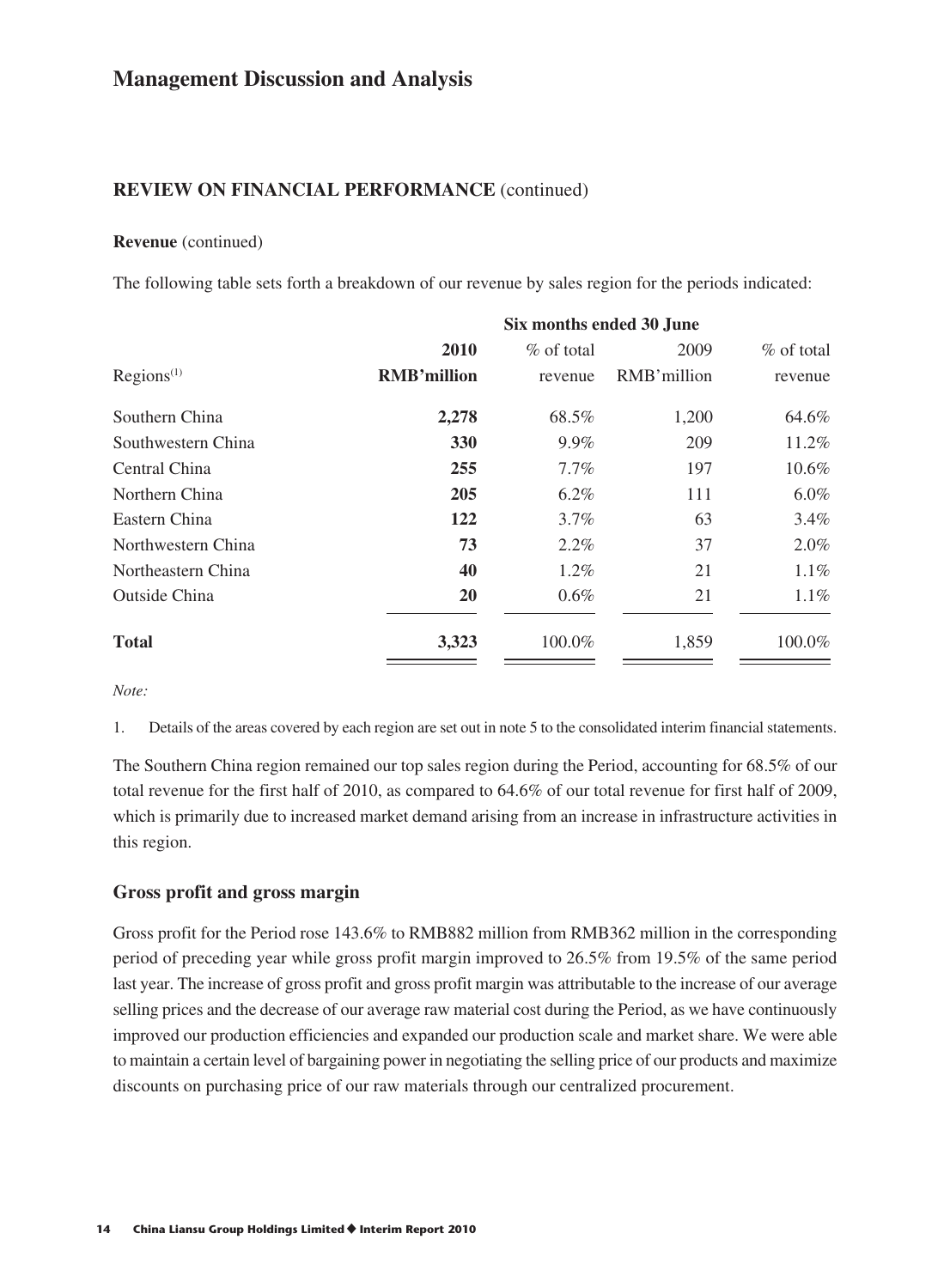## **REVIEW ON FINANCIAL PERFORMANCE** (continued)

#### **Other revenue, income and gains**

Other revenue, income and gains amounted to RMB16 million for the Period, representing an increase of 60.0% from RMB10 million for the corresponding period last year. The increase was primarily attributable to the increase in interest received from banks, government grants and subsidies.

#### **Selling and distribution costs**

Selling and distribution costs rose by 54.8% to RMB130 million from RMB84 million in the corresponding period last year due to an increase in marketing related cost and packaging cost resulting from our increased sales.

#### **Administrative expenses**

Administrative expenses rose by 85.2% to RMB100 million from RMB54 million in the corresponding period of the preceding year, primarily as a result of an increase in professional services/consultation fees incurred in connection with the preparation for the public offering of the Company, and an increase in salaries and benefits of administrative and management staff.

#### **Other operating expenses**

Other operating expenses rose by 236.4% to RMB37 million from RMB11 million in the corresponding period last year, primarily due to our commitment to continuing research and development.

#### **Finance costs**

Finance costs amounted to RMB32 million, representing an increase of 88.2% from RMB17 million of the same period last year, primarily due to our increased average borrowings, which were used for increased investments in production facilities and for the replacement of financing provided by related parties that had been repaid before listing of the Company's shares on the main board of the Stock Exchange.

#### **Income tax**

Income tax represented amounts of PRC corporate income tax ("CIT") paid by the Group, as we are not subject to any profits or income tax in the Hong Kong, the Cayman Islands and the British Virgin Islands during the Period. The effective tax rate decreased from 19.5% to 19.3% of the same period last year because of Liansu Technology Development (Wuhan) Co., Ltd. was assessed as a "High and New Technology Enterprise" in the year 2009 and was subject to a reduced CIT rate of 15%. It received CIT refund in respect of prior years during the Period.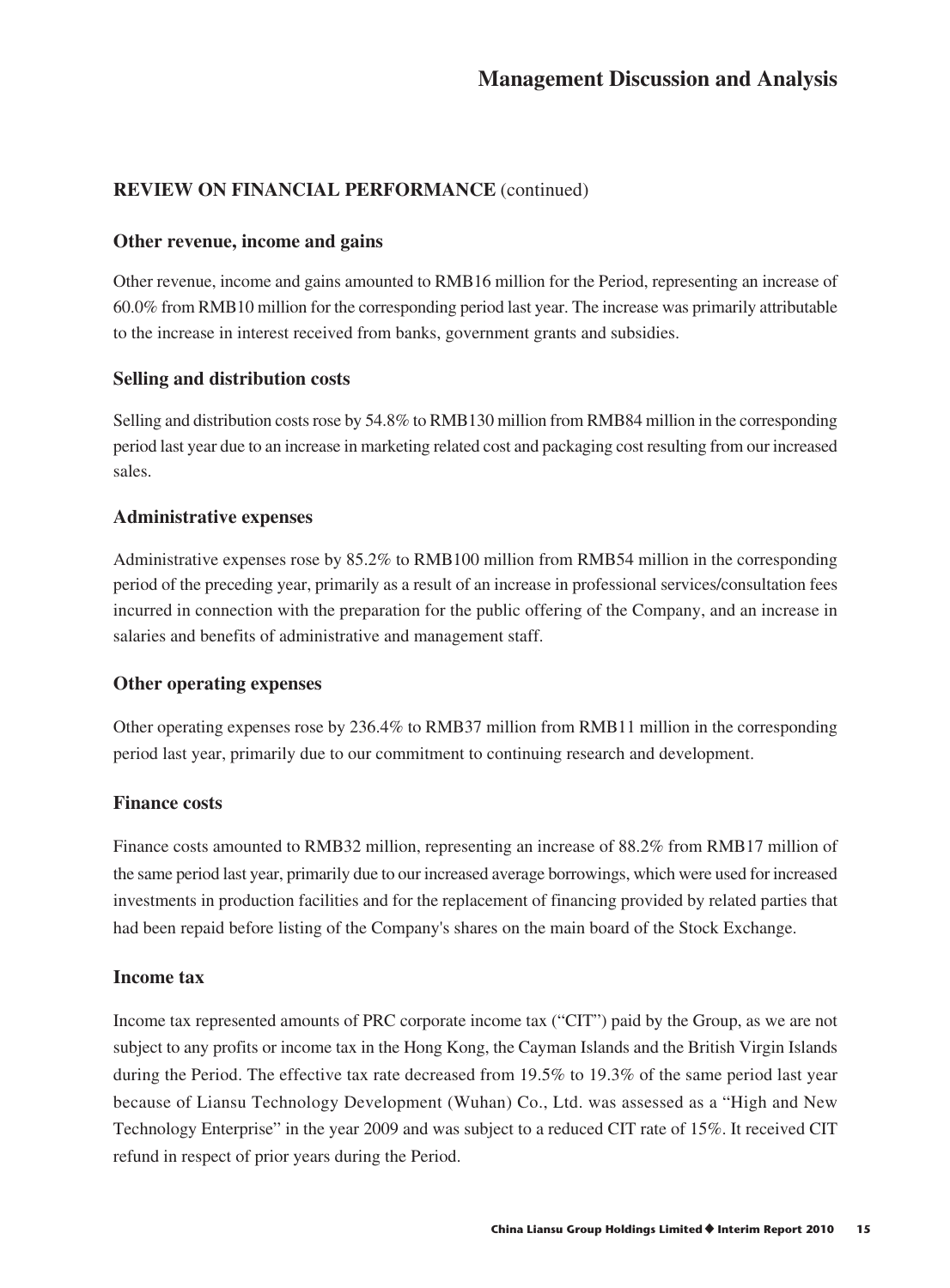## **Management Discussion and Analysis**

## **REVIEW ON FINANCIAL PERFORMANCE** (continued)

## **Profit for the period attributable to ordinary equity holders of the Company**

Primarily as a result of the foregoing, the profit attributable to ordinary equity holders of the Company amounted to RMB483 million, representing an increase of 189.2% from RMB167 million in the corresponding period last year.

## **CAPITAL STRUCTURE**

Details of the capital structure of the Company are set out in the note 20 to the consolidated interim financial statements.

## **LIQUIDITY AND FINANCIAL RESOURCES**

As at 30 June 2010, the Group had total bank loans of approximately RMB1,305 million (31 December 2009: RMB1,310 million). Approximately 77.9% of the Group's bank borrowings were denominated in Renminbi and the remaining 22.1% were in Hong Kong dollars. In addition, approximately 90.8% of the Group's total principal amount of bank borrowings were at floating rates and the remaining 9.2% were at fixed rates as at 30 June 2010. For the six months ended 30 June 2010, the interest rate ranged from 1.67% to 5.94% per annum. The Group's bank borrowings have remaining maturity periods ranging from within one year to three years.

As at 30 June 2010, the Group's current assets and current liabilities were approximately RMB3,855 million and RMB1,695 million respectively. The current ratio (that is, the ratio of current assets over current liabilities) and the quick ratio (that is, the ratio of current assets less inventories over current liabilities) of the Group rose to 2.27 and 1.71 from 1.29 and 0.80 as at 31 December 2009 respectively. Total equity of the Group increased to approximately RMB3,336 million (31 December 2009: RMB1,042 million). The gearing ratio of the Group (calculated based on the basis of the total borrowings over total assets) stood at a healthy level of 23.3% as compared to 37.4% as at 31 December 2009 due to repayment of bank loans during the Period.

With cash and bank balances, including restricted cash, of approximately RMB2,055 million (31 December 2009: RMB487 million) as well as existing banking facilities, the directors of the Company consider that the Group has sufficient working capital for its operation and the future development.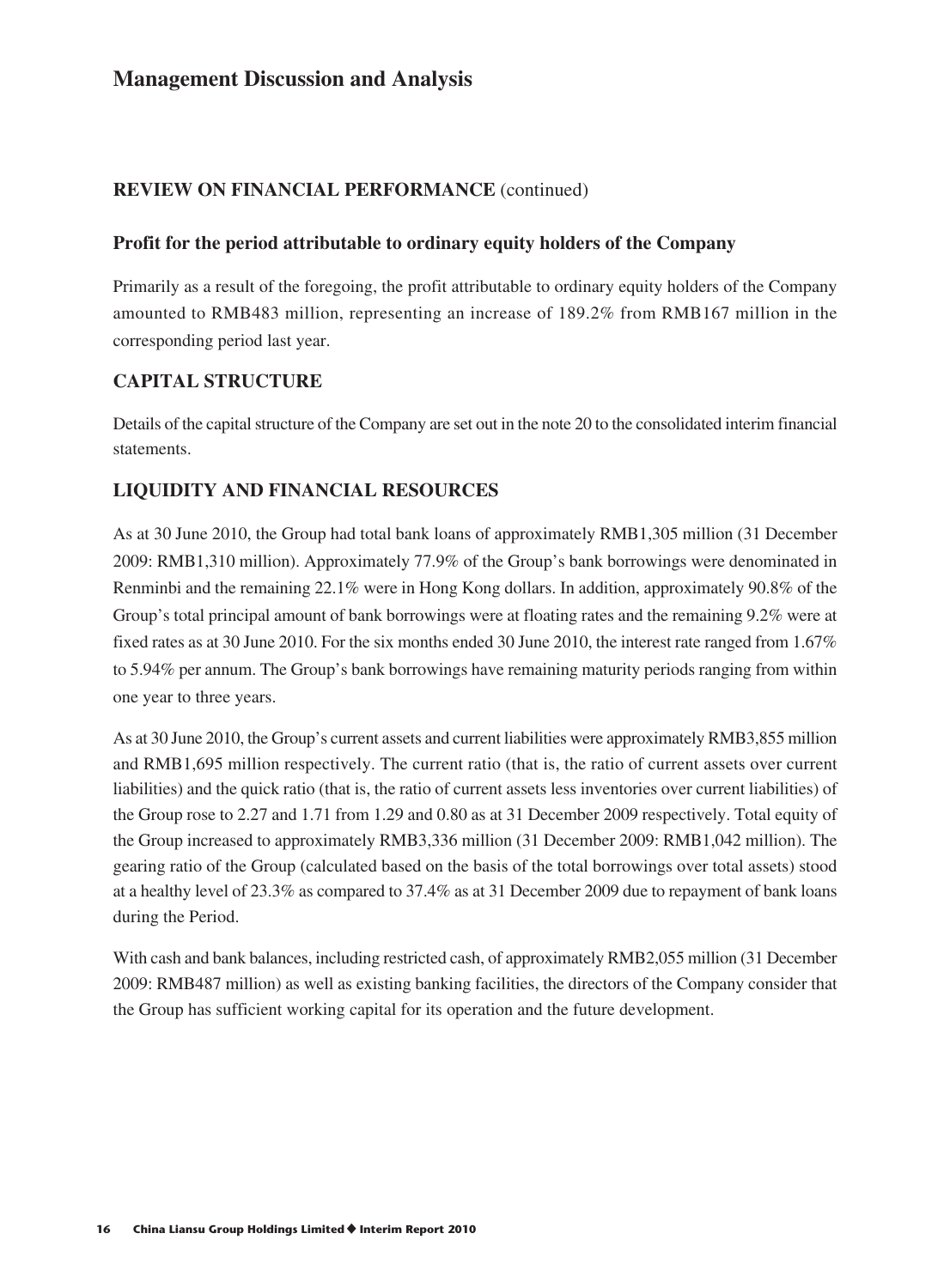## **CHARGE ON ASSETS**

As at 30 June 2010, certain leasehold land, property, plant and equipment of the Group with carrying value of approximately RMB370 million were pledged to certain banks to secure bank borrowings granted to the Group.

## **FOREIGN EXCHANGE EXPOSURE**

The Group's transactions are mainly denominated in RMB. During the Period, the Group did not have any material foreign exchange exposure and did not use any financial instruments for hedging purposes.

## **SIGNIFICANT INVESTMENTS**

As at 30 June 2010, there was no significant investment held by the Group (31 December 2009: Nil).

## **MATERIAL ACQUISITIONS AND DISPOSALS OF SUBSIDIARIES AND ASSOCIATED COMPANIES**

There was no material acquisition or disposal of subsidiaries and associated companies during the period ended 30 June 2010 (31 December 2009: Nil).

## **CONTINGENT LIABILITIES**

As at 30 June 2010, the Group did not have any material contingent liabilities (31 December 2009: Nil).

## **EMPLOYEES AND REMUNERATION POLICIES**

As at 30 June 2010, the Group employed a total of approximately 7,000 employees (30 June 2009: approximately 8,500 employees) including directors. Total employee benefits expenses including directors' emoluments were RMB128 million (30 June 2009: RMB117 million) for the Period. The employees including directors are remunerated based on their work performance, professional experiences and the prevailing industry practice. The Group also makes contributions to the statutory mandatory provident fund scheme for the employees of the Group in Hong Kong and to the pension scheme for the employees of the Group in China.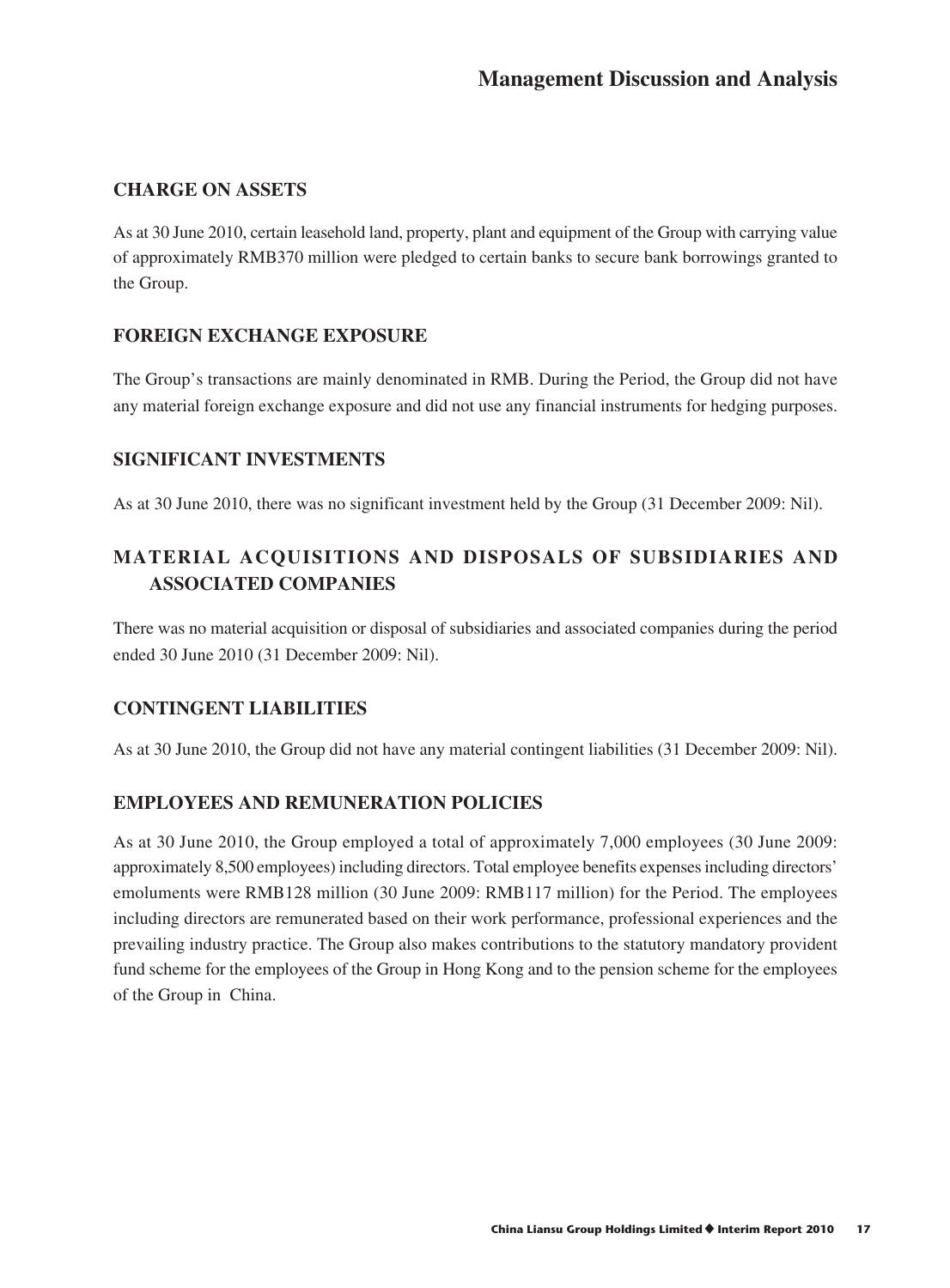## **Management Discussion and Analysis**

## **EVENTS AFTER THE REPORTING PERIOD**

No significant event took place subsequent to 30 June 2010.

## **USE OF PROCEEDS FROM THE COMPANY'S INITIAL PUBLIC OFFERING ("IPO")**

The Company was successfully listed on the main board of the Stock Exchange on 23 June 2010 and issued 750 million shares of HK\$0.05 each at HK\$2.60 per share by way of placing and public offer (as set out in detail in the Results of Allocation Announcement on 22 June 2010 (the "Announcement")). The net proceeds of the IPO after deducting the relevant expenses were approximately of HK\$1,860 million.

An approximately of HK\$200 million was used for repaying a portion of our bank loans during the Period with the remaining sum of net proceeds approximately HK\$1,660 million being unutilized as at 30 June 2010 had been deposited with financial institutions in Hong Kong. The remaining net proceeds will be applied in the manner as stated in the Announcement.

## **UPDATES ON THE STATUS OF THE COMPANY'S EXPANSION PLANS**

Up until the end of the Period, the status of the Company's production facilities expansion plans of the Group remain unchanged from the description in our prospectus dated 9 June 2010 (the "Prospectus") under the section headed "Business – Production Facilities and Production Process". We have spent in total RMB441 million on the above expansion plans up to 30 June 2010. We plan to spend an additional RMB369 million, RMB1,500 million and RMB940 million on such expansion plans for the years ending 31 December 2010, 2011 and 2012, respectively. We intend to use part of the net proceeds from the public offering as disclosed on the Announcement as well as our bank facilities and cash flows from operations to cover such estimated expenditures.

## **PROSPECTS**

Given the general trend of economic development in the PRC, our management is confident about the future development of its plastic pipes business. Since 2008, urbanization has been steadily increasing in the PRC. The expansion of cities and the growth of urban population have facilitated an overall improvement in urban economy and urban infrastructure. This, together with a continued increase in average disposable income, living standard and product prices, has led the Group to believe that the PRC plastic pipe market will enter a new stage of rapid growth.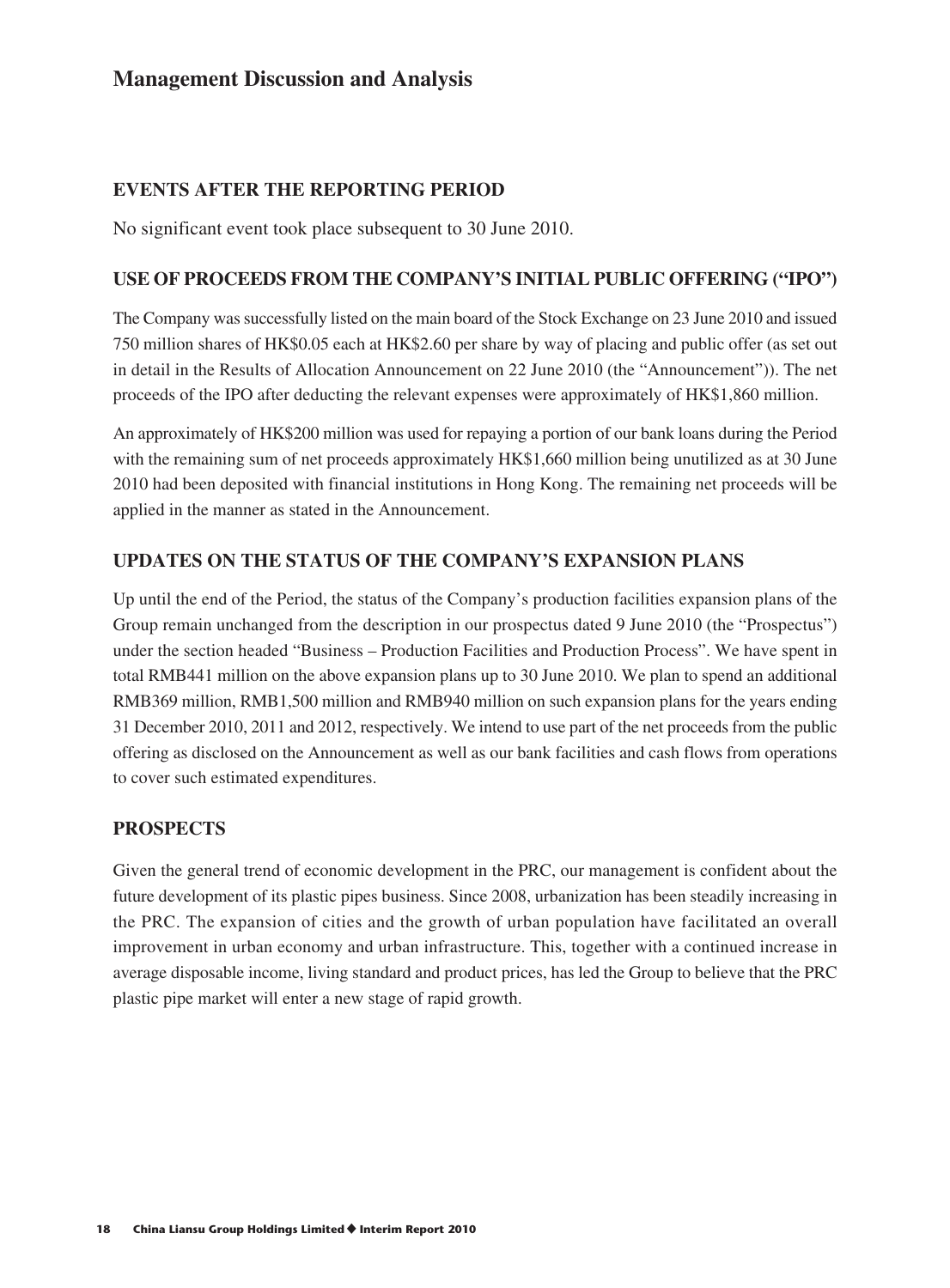## **PROSPECTS** (continued)

In recent years, there has been a significant improvement in the technology of plastic pipes in China. Some PRC enterprises have started to use more advanced production equipment and an increasing number of manufacturers have started to put emphasis on the research and development of new products and the introduction of new production technology. Our directors anticipate that plastic pipes which are of light weight material with good abrasion and corrosion resistance compared to pipes made of conventional materials are in line with the trend of modern market development. At the same time, the PRC government has also promulgated other documents such as "Several Suggestions on Strengthening Technical Innovation Advancing Chemical Building Material Industrialization" which recommend areas for application or development targets for various plastic pipes. The implementation of such policies has further stimulated demand in the plastic pipe market.

With the Group's solid production basis and excellent innovation, research and development capabilities, the directors believe the Group will continue to maintain its market competitiveness. In 2010, the Group will focus its operations and development in the following areas with a view to further consolidating its market share.

## **Continuing to expand production capacity to consolidate leading market position**

The Group has increased its production capacity on a continuing basis in the past in order to meet the market demand. As disclosed in the Prospectus, the Group intends to use the proceeds for the expansion of production capacity and to further improve the national distribution of production bases. The Group is constructing production bases in Urumqi and Changchun to meet the growing demand of markets in the northwest and northeast regions. In addition, the Group is also considering to increase the number of production lines in existing production bases. In its production capacity expansion plan, the Group plans to moderately increase its production capacity over the next three years based on actual business conditions and prudent estimates of future demand.

#### **Stepping up efforts in marketing to increase market share**

The Group's marketing and advertising strategies are vital to its business success. To support the expansion of the production bases, the Group intends to expand its sales network by recruiting additional distributors and establishing more sales offices. At the same time, the Group will step up its marketing efforts to further expand its customer base in order to consolidate its maket position and expand its market share.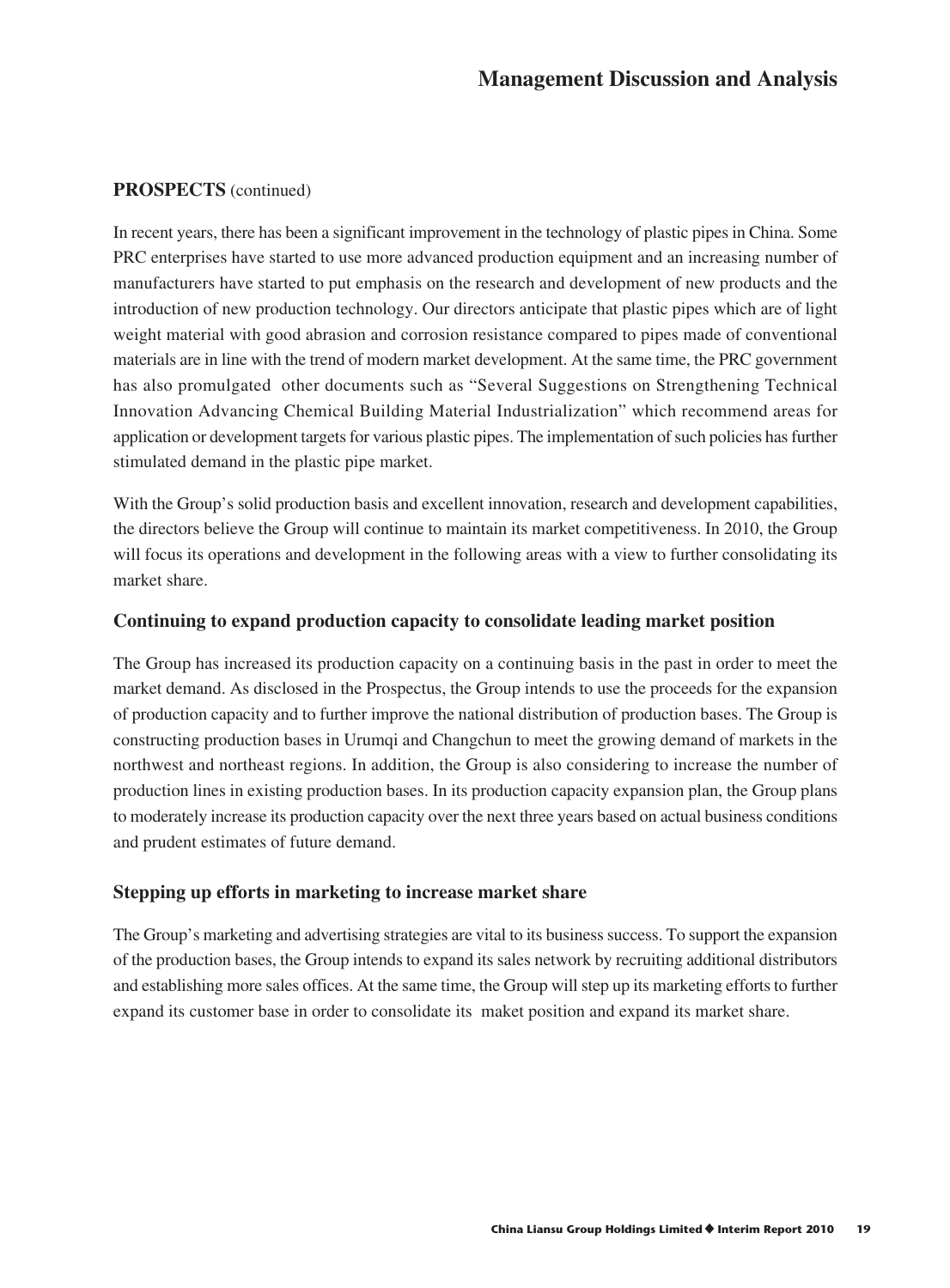## **Management Discussion and Analysis**

## **PROSPECTS** (continued)

#### **Upgrade the Liansu brand to increase customer satisfaction and loyalty**

Since its establishment, China Liansu has focused on creating recognized Chinese brands and has built up good reputation in this regard. The Group's objective is to strengthen its leading position in the PRC plastic pipe market through the "Liansu" brand and enter new areas through further expansion of its distribution network coverage. The Group will reinforce its penetration into existing markets to reinforce the "Liansu" brand and increase customer satisfaction and loyalty.

In the future, the Group will continue to actively participate in large infrastructure projects to further strengthen cooperation with government authorities, public utility entities and well known enterprises and enhance its corporate image. It will also increase its advertising budget and organize targeted marketing activities. Additionally, the Group plans to apply for registration of more intellectual properties.

The Group will continue to expand its sphere of business. In addition to organic growth, the Group will continue to seek new business opportunities including considering the expansion of its operations through acquisitions. The Group will make positive efforts to identify and carefully select plastic pipe or pipe fitting businesses for potential acquisitions, including advanced production lines to complement its operations and to meet the objectives of its long-term business development strategy.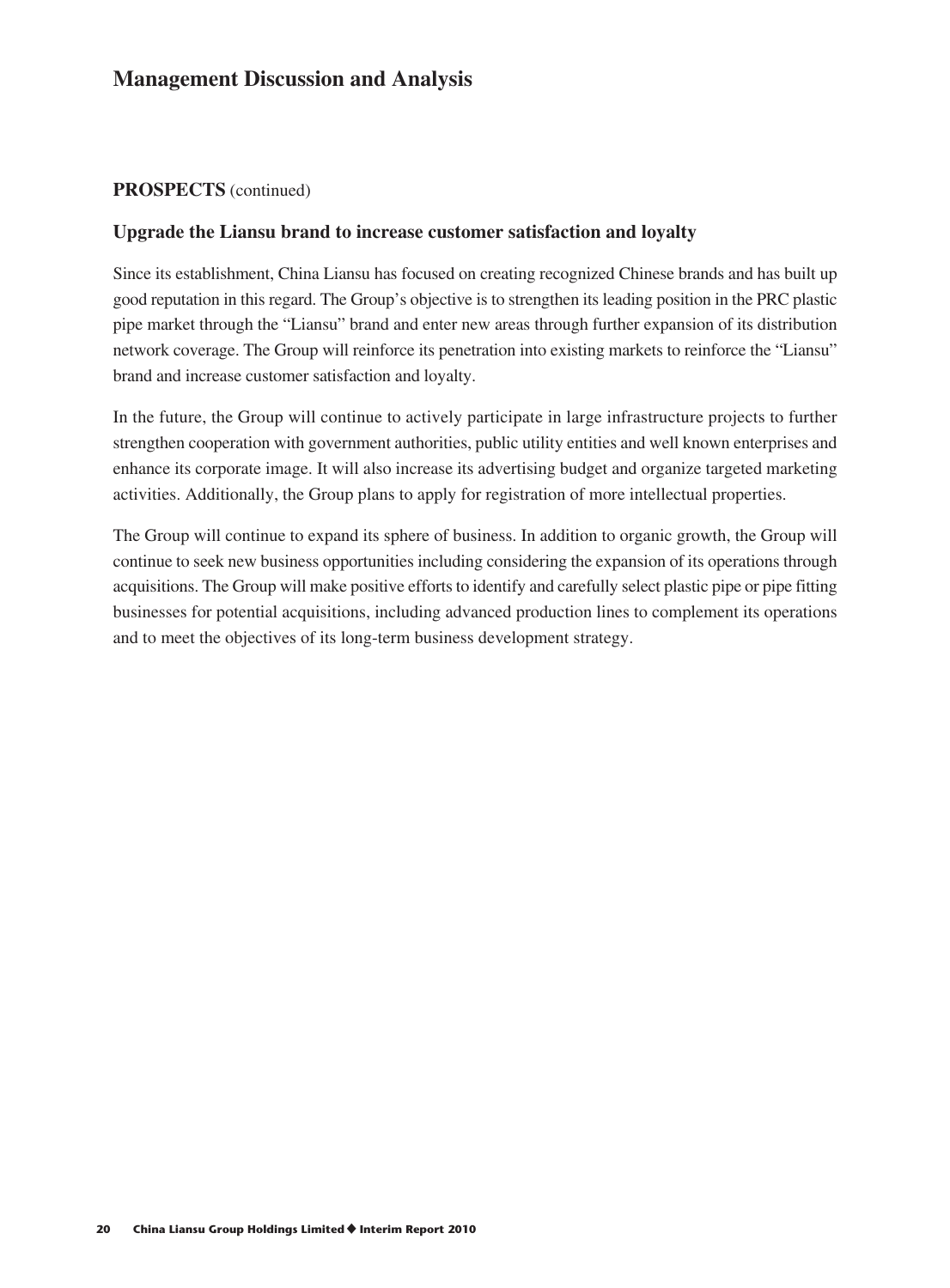## **COMPLIANCE WITH THE CODE ON CORPORATE GOVERNANCE PRACTICES (THE "CODE")**

The Board is committed to maintaining and ensuring high standards of corporate governance practices. The Board emphasizes on maintaining a Board with balance of skill sets of directors, better transparency and effective accountability system in order to enhance shareholders' value. In the opinion of the directors, the Company complied with all the applicable code provisions of the Code as set out in Appendix 14 to the Listing Rules during the Period.

## **MODEL CODE FOR SECURITIES TRANSACTIONS BY DIRECTORS OF THE COMPANY**

The Company had adopted the Model Code as set out in Appendix 10 of the Listing Rules as the rules governing dealings by the directors in the listed securities of the Company. Having made specific enquiry to the directors, all of them confirmed that they have complied with the required standard of dealings as set out in the Model Code throughout the Period.

## **PURCHASES, SALE OR REDEMPTION OF SHARES**

Neither the Company nor any of its subsidiaries purchased, sold or redeemed any of the Company's listed securities during the Period.

## **AUDIT COMMITTEE**

The Company has established an audit committee (the "Audit Committee") pursuant to the provisions of the Code as set out in Appendix 14 to the Listing Rules, aimed at reviewing and supervising the Group's financial reporting procedures. The Audit Committee is composed of one non-executive director and two independent non-executive directors.

At the meeting convened on 30 August 2010, the Audit Committee had reviewed the audited consolidated interim financial statements for the six months ended 30 June 2010, the accounting principles and practices adopted by the Group and discussed the auditing, internal control and financial report matters in relation to the audited consolidated interim financial statements for the six months ended 30 June 2010.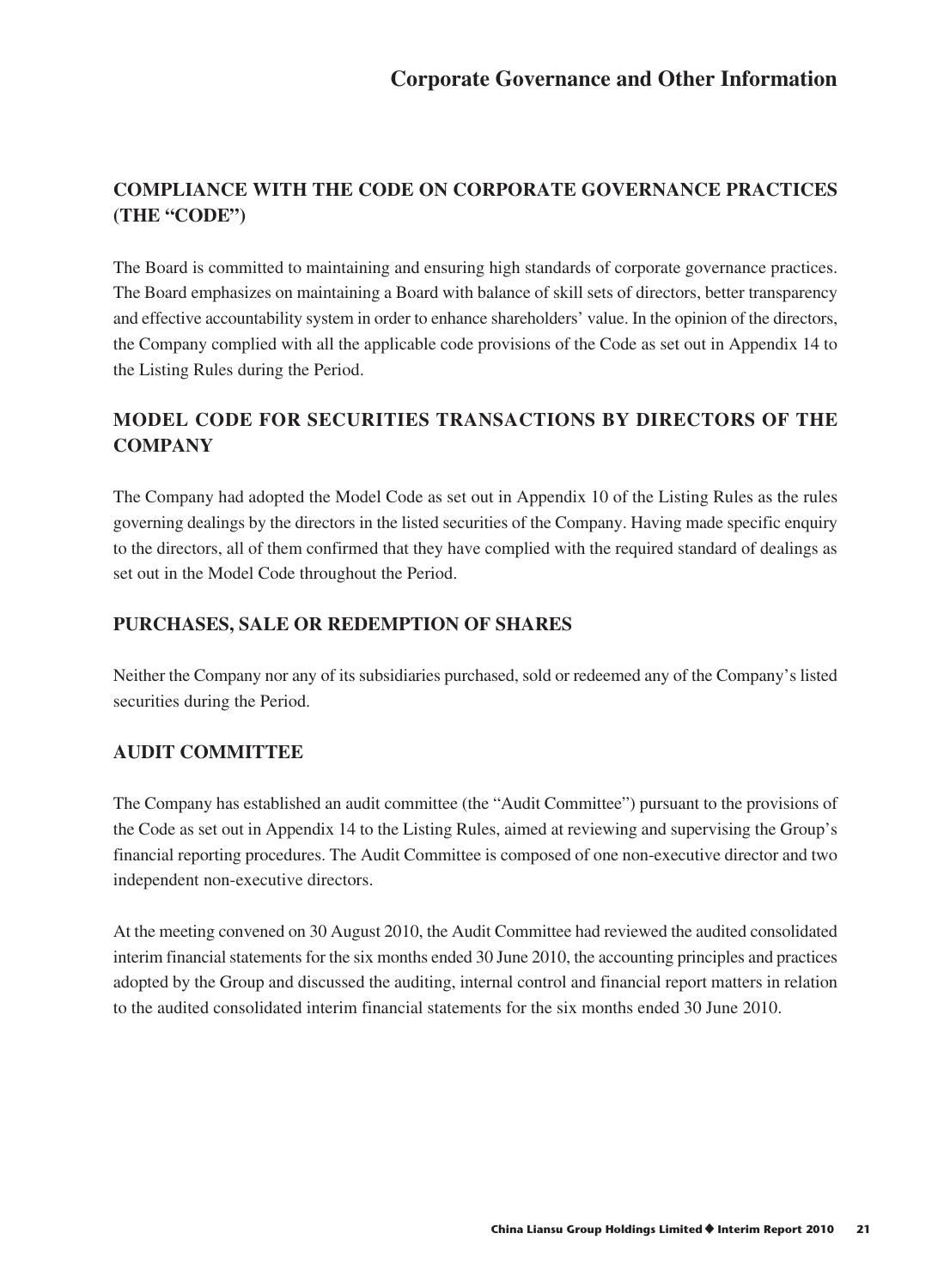## **AUDITORS**

The Board of the Company has engaged Ernst & Young, Certified Public Accountants, as the auditors for the Company's interim results of 2010. The Group's consolidated interim financial statements for the six months ended 30 June 2010 have been audited by Ernst & Young, Certified Public Accountants.

## **COMPLIANCE AND ENFORCEMENT OF THE NON-COMPETE UNDERTAKINGS FROM CONTROLLING SHAREHOLDERS**

None of the directors or substantial shareholders of the Company or any of their respective associates has engaged in any business that competes or may compete with the business of the Group. As disclosed in the paragraph headed "Deed of Non-Competition" in the section headed "Connected Transactions and Relationship with the Controlling Shareholder" of the Prospectus, our controlling shareholder being New Fortune Star Limited ("New Fortune") and Mr. Wong Luen Hei (the "Controlling Shareholder") has entered into a deed of non-competition in favour of our Company (for ourselves and as trustee for our subsidiaries stated therein) dated 14 May 2010 (the "Deed of Non-Competition").

The directors are of the view that the Group's measures adopted by the Company in respect of the enforceability of the Deed of Non-Competition are adequate to safeguard the effectiveness of the noncompetition undertakings.

The independent non-executive directors have reviewed the compliance of the Deed of Non-Competition, including any potential conflicts of interest and competition arising from the taking up by the Controlling Shareholder of opportunities rejected by the Group pursuant to the Deed of Non-Competition. Based on the confirmation from the Controlling Shareholder, the independent non-executive directors are of the view that the Deed of Non-Competition has been complied with and has been effectively enforced.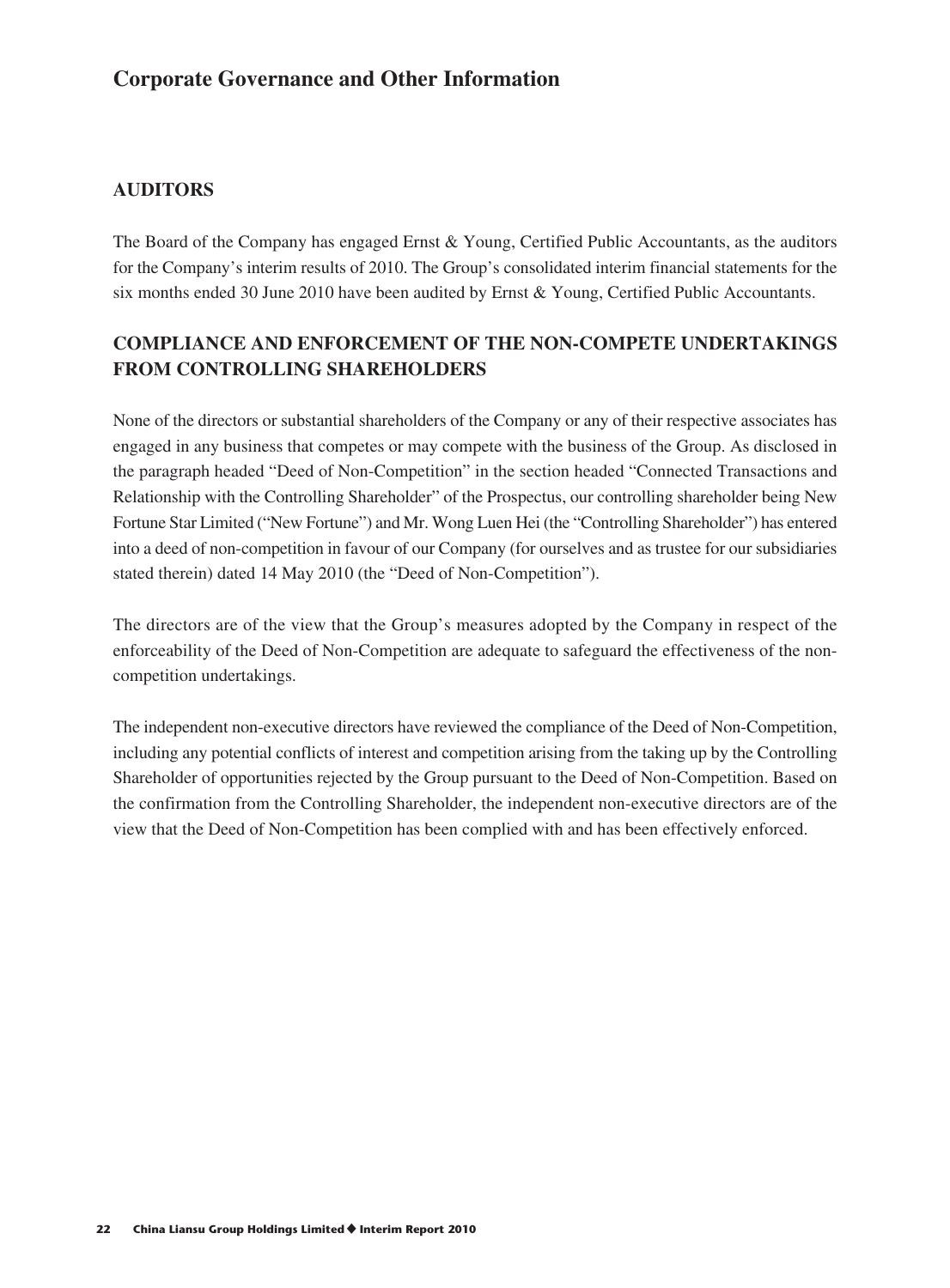## **DIRECTORS' AND CHIEF EXECUTIVE'S INTERESTS AND SHORT POSITIONS IN SHARES, UNDERLYING SHARES AND DEBENTURES**

As at 30 June 2010, the interests and short positions of the directors and chief executives of the Company and their associates in the shares, underlying shares and debentures of the Company or its associated corporations as recorded in the register maintained by the Company pursuant to Section 352 of the Securities and Futures Ordinance ("SFO") or as otherwise notified to the Company and the Stock Exchange pursuant to the Model Code for Securities Transactions by Directors of Listed Issuers ("Model Code") of the Listing Rules were as follows:

#### **Long positions**

| <b>Name</b>       | Capacity                                | Number of<br>issued ordinary<br>shares held | Percentage of<br>the issued share<br>capital of the<br>Company |
|-------------------|-----------------------------------------|---------------------------------------------|----------------------------------------------------------------|
| <b>Directors</b>  |                                         |                                             |                                                                |
| Mr. Wong Luen Hei | Held by controlled<br>corporation $(1)$ | 2,250,000,000                               | 75.00%                                                         |
| Ms. Zuo Xiaoping  | Held by spouse $(2)$                    | 2,250,000,000                               | 75.00%                                                         |

#### **(a) Ordinary shares of HK\$0.05 each of the Company**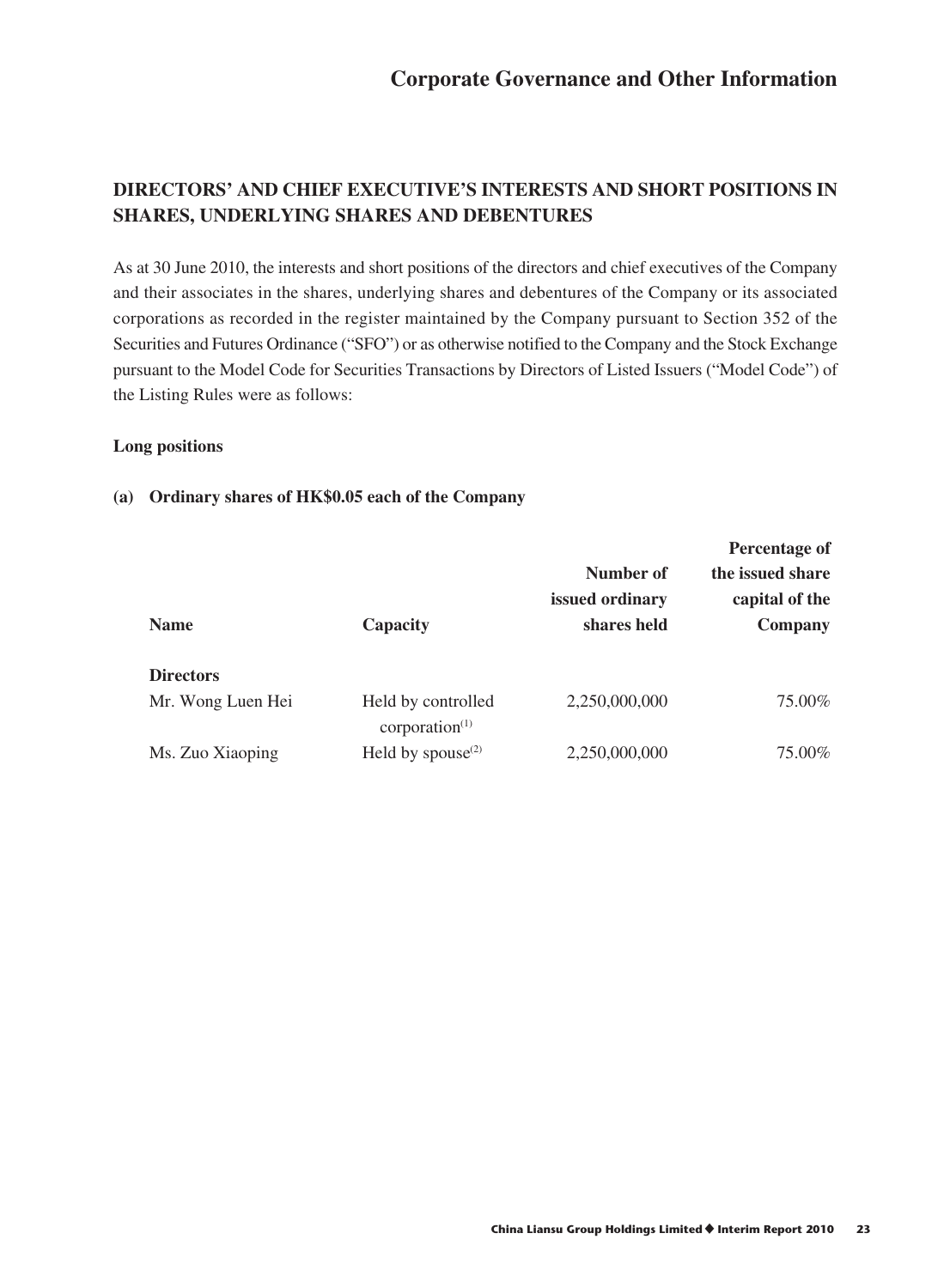## **DIRECTORS' AND CHIEF EXECUTIVE'S INTERESTS AND SHORT POSITIONS IN SHARES, UNDERLYING SHARES AND DEBENTURES** (continued)

## **(b) Share options**

| <b>Name</b>            | Capacity                        | <b>Number of</b><br>underlying shares<br>held under<br>share options | <b>Percentage of</b><br>the issued<br>share capital<br>of the Company |  |
|------------------------|---------------------------------|----------------------------------------------------------------------|-----------------------------------------------------------------------|--|
| <b>Directors</b>       |                                 |                                                                      |                                                                       |  |
| Mr. Wong Luen Hei      | Held by spouse <sup>(1)</sup>   | 2,308,000                                                            | 0.08%                                                                 |  |
| Ms. Zuo Xiaoping       | Beneficial owner <sup>(2)</sup> | 2,308,000                                                            | 0.08%                                                                 |  |
| Mr. Kong Zhaocong      | Beneficial owner <sup>(3)</sup> | 2,308,000                                                            | $0.08\%$                                                              |  |
| Mr. Lai Zhiqiang       | Beneficial owner <sup>(3)</sup> | 2,308,000                                                            | $0.08\%$                                                              |  |
| Mr. Lin Shaoquan       | Beneficial owner <sup>(3)</sup> | 1,927,000                                                            | 0.06%                                                                 |  |
| Mr. Chen Guonan        | Beneficial owner <sup>(3)</sup> | 1,927,000                                                            | 0.06%                                                                 |  |
| Mr. Huang Guirong      | Beneficial owner <sup>(3)</sup> | 1,927,000                                                            | 0.06%                                                                 |  |
| Mr. Luo Jianfeng       | Beneficial owner <sup>(3)</sup> | 1,927,000                                                            | 0.06%                                                                 |  |
| Mr. Lin Dewei          | Beneficial owner <sup>(3)</sup> | 692,000                                                              | 0.02%                                                                 |  |
| <b>Chief executive</b> |                                 |                                                                      |                                                                       |  |
| Mr. Zuo Manlun         | Beneficial owner <sup>(3)</sup> | 3,842,000                                                            | 0.13%                                                                 |  |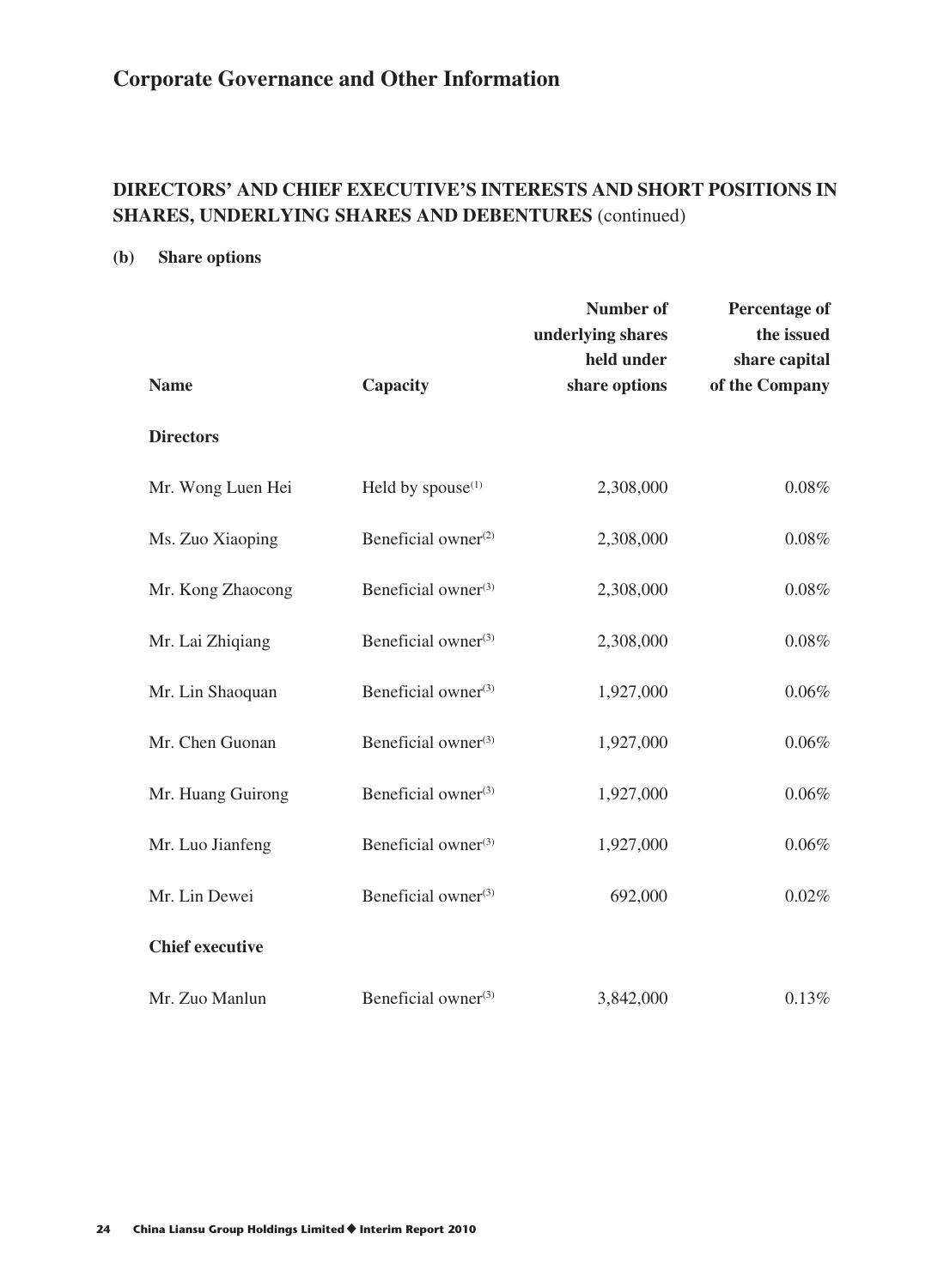## **DIRECTORS' AND CHIEF EXECUTIVE'S INTERESTS AND SHORT POSITIONS IN SHARES, UNDERLYING SHARES AND DEBENTURES** (continued)

#### **(b) Share options** (continued)

*Notes:*

- 1. Mr. Wong Luen Hei, an executive director of the Company, is the sole shareholder of New Fortune, which in turn owns 75% of the issued shares of the Company. Accordingly Mr. Wong Luen He is indirectly interested in 2,250,000,000 shares of the Company. Ms. Zuo Xiaoping was granted with 2,308,000 options with an exercise price of HK\$1.82 per share under the Pre-IPO share option scheme ("Pre-IPO Share Option Scheme") adopted by the Company with effect from 14 May 2010. Mr. Wong Luen Hei is also the spouse of Ms. Zuo Xiaoping, and therefore Mr. Wong Luen Hei is deemed to be interest in all the shares of the Company in which Ms. Zuo Xiaoping is interested by virtue of the SFO.
- 2. Ms. Zuo Xiaoping is also the spouse of Mr. Wong Luen Hei, and therefore Ms. Zuo Xiaoping is deemed to be interest in all the shares of the Company in which Mr. Wong Luen Hei is interested by virtue of the SFO. Ms. Zuo Xiaoping was granted with 2,308,000 options with an exercise price of HK\$1.82 per share under the Pre-IPO Share Option Scheme.
- 3. All other directors' interest represents the number of options granted to them with an exercise price of HK\$1.82 per share under the Pre-IPO Share Option Scheme.

Save as disclosed above, as at 30 June 2010 none of the directors, chief executive of the Company nor their associates had any interests or short positions in any shares, underlying shares and debentures of the Company or any of its associated corporations.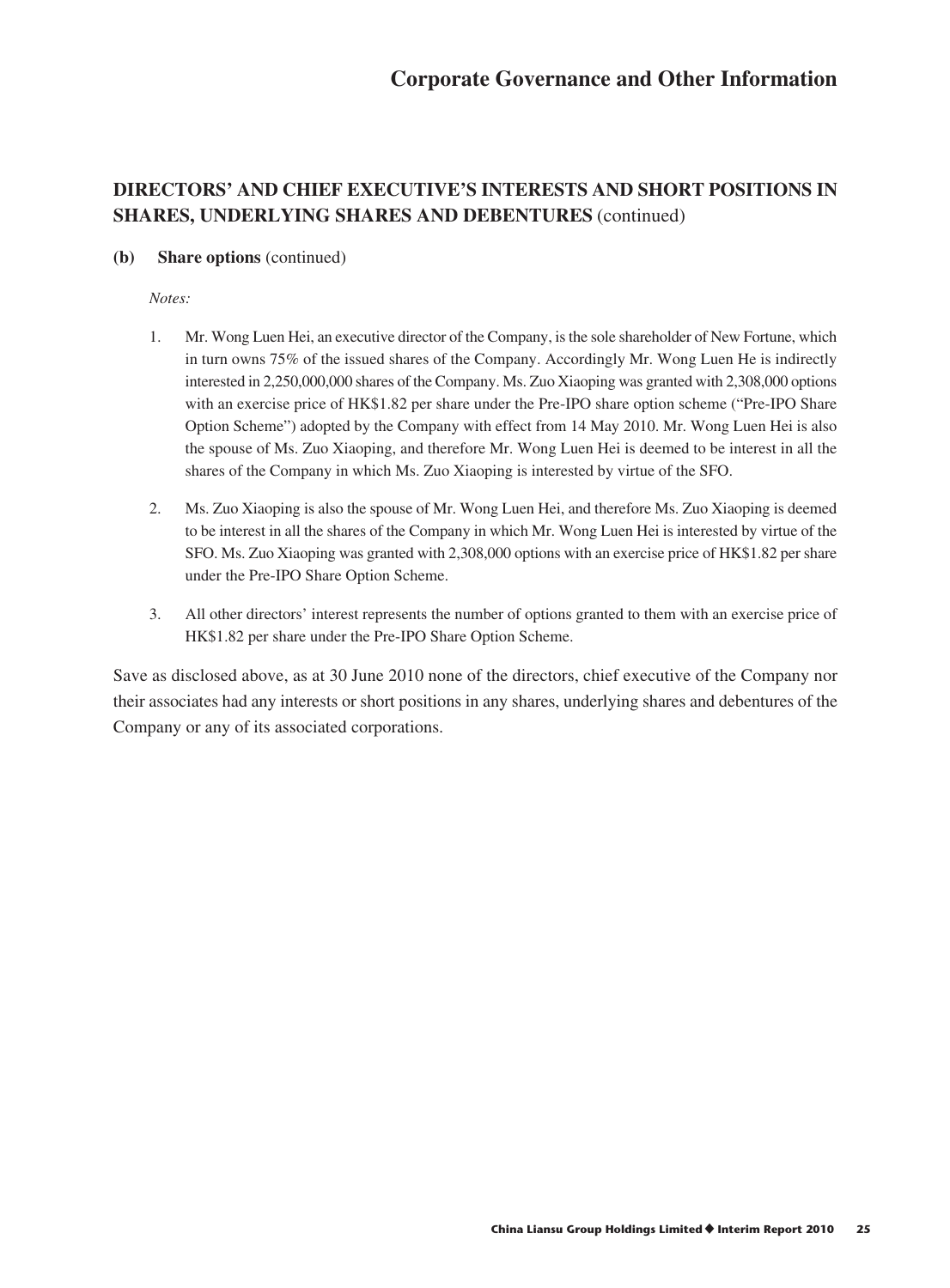## **INTERESTS AND SHORT POSITIONS OF SUBSTANTIAL SHAREHOLDERS**

As at 30 June 2010, so far as is known to any director or chief executive of the Company, the following persons or corporations (other than a director or chief executive of the Company) who had interests and short positions in the shares or underlying shares of the Company as recorded in the register required to be kept under Section 336 of the SFO or as otherwise notified to the Company were as follows:

#### **Long position interests in the Company**

|                     |                        | <b>Number of issued</b> | Percentage of  |  |
|---------------------|------------------------|-------------------------|----------------|--|
|                     |                        | ordinary shares/        | the issued     |  |
|                     |                        | underlying              | share capital  |  |
| Name of shareholder | Capacity               | shares held             | of the Company |  |
| New Fortune         | Beneficial owner $(1)$ | 2,250,000,000           | 75.00%         |  |

*Note:*

1. Mr. Wong Luen Hei is the sole shareholder of New Fortune, which in turn owns 75% of the issued shares of the Company. Accordingly Mr. Wong Luen is indirectly interested in 2,250,000,000 shares of the Company.

The above shares were the same shares as set out under the section headed "Directors' and Chief Executives' Interests and Short Position in Shares, Underlying Shares and Debentures" above. Save as disclosed above, as at 30 June 2010, the directors of the Company were not aware of any person or corporation (other than the directors and chief executives of the Company) who had any interests or short positions in any shares or underlying shares of the Company as recorded in the register required to be kept under Section 336 of the SFO or as otherwise notified to the Company.

## **SHARE OPTION SCHEMES**

The Company has adopted two share option schemes on 14 May 2010, pursuant to which the Company is entitled to grant options prior to and after the IPO. The details of both share option schemes are as follows:

#### **1. Share Option Scheme**

A share option scheme (the "Share Option Scheme") was conditionally approved by resolutions of the shareholders of the Company on 14 May 2010 and the terms of such Share Option Scheme are disclosed in the Prospectus. Since the Share Option Scheme has only become effective upon the Listing, no share options were granted, exercised or cancelled by the Company under the Share Option Scheme during the six months and there were no outstanding share options under the Share Option Scheme as at 30 June 2010.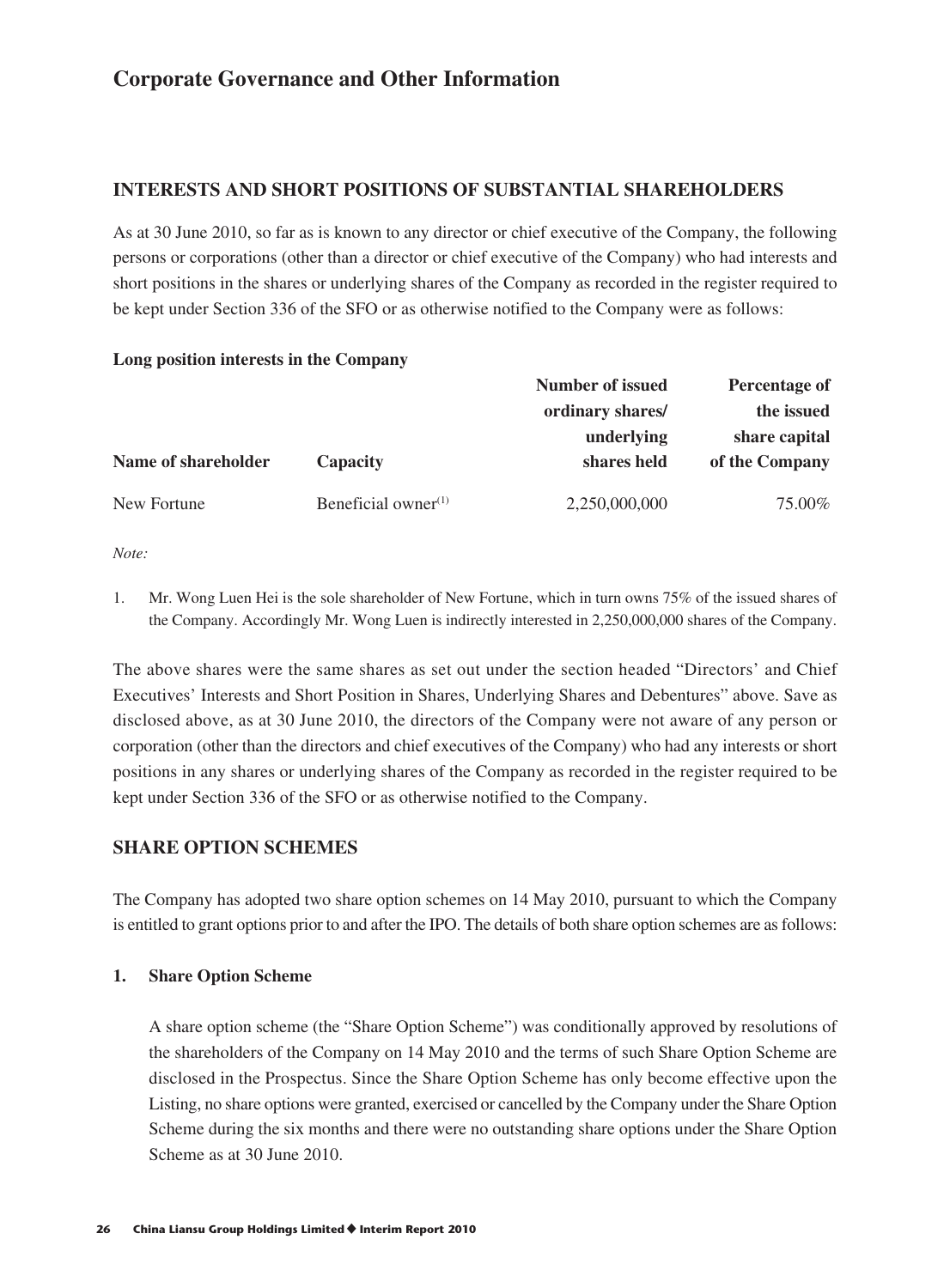## **SHARE OPTION SCHEMES** (continued)

#### **2. Pre-IPO Share Option Scheme**

#### **(a) Summary of terms**

The purpose of the Pre-IPO Share Option Scheme, approved by our shareholders pursuant to the written resolutions of our shareholders dated 14 May 2010, is to give our employees an opportunity to have a personal stake in our Company and help motivate them to optimize their future performance and efficiency to our Group and/or to reward them for their past contributions, to attract and retain or otherwise maintain on-going relationships with such employees who are significant to and/or whose contributions are or will be beneficial to the performance, growth or success of our Group.

The principal terms of the Pre-IPO Share Option Scheme, are substantially the same as the terms of the Share Option Scheme except that:

- i. the subscription price per share under the Pre-IPO Share Option Scheme shall be at a 30% discount to the offer price of our listing (being HK\$2.60); and
- ii. all options granted under the Pre-IPO Share Option Scheme will only be vested in the manner as set out in note 24 to the consolidated interim financial statements.

The option period shall expire on the fourth anniversary of the Listing Date (that is, 23 June 2010).

The total number of shares of the Company which may be issued upon the exercise of all options granted under the Pre-IPO Share Option Scheme is 115,378,000 shares of the Company. Save for the options granted to our directors, no options under the Pre-IPO Share Option Scheme were granted to any of our connected persons. Save for the options which have been granted before the Listing Date, no further options were granted under the Pre-IPO Share Option Scheme on or after the Listing Date.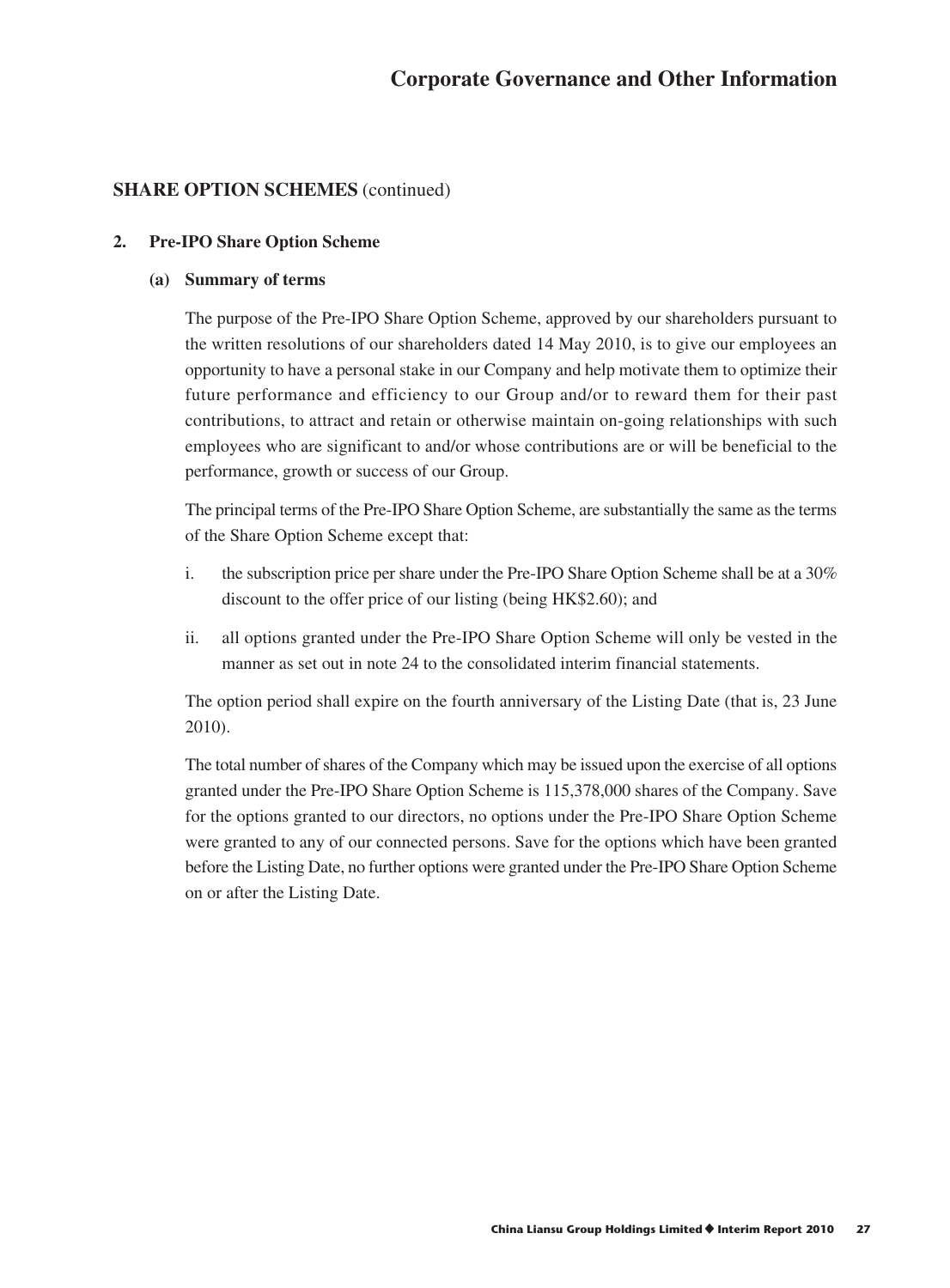## **SHARE OPTION SCHEMES** (continued)

#### **2. Pre-IPO Share Option Scheme** (continued)

#### **(b) Outstanding Options Granted**

As of the 30 June 2010, options to subscribe for all of the shares of the Company under the Pre-IPO Share Option Scheme as described above were conditionally granted to 226 participants by our Company. All the options under the Pre-IPO Share Option Scheme were granted on 21 May 2010 at a consideration of HK\$1 paid by each grantee. During the Period, 115,378,000 share options were granted under the Pre-IPO Share Option Scheme, while no share options were exercised, lapsed or cancelled.

Details of the Pre-IPO Share Options outstanding and movements during the six months ended 30 June 2010 are as follows:

**Number of options**

| Name or category<br>of participant | Date of<br>$grant$ <sup>(1)</sup> | Option<br>period <sup>(1)</sup> | <b>Exercise</b><br>price HK\$ | <b>Outstanding at</b><br>01/01/2010 | <b>Granted during</b><br>the Period and<br>outstanding<br>at 30/06/2010 |
|------------------------------------|-----------------------------------|---------------------------------|-------------------------------|-------------------------------------|-------------------------------------------------------------------------|
| <b>Chief Executive</b>             |                                   |                                 |                               |                                     |                                                                         |
| Mr. Zuo Manlun                     | 21/05/2010                        | 23/06/2011 to<br>22/06/2014(3)  | 1.82                          |                                     | 3,842,000                                                               |
| <b>Directors</b>                   |                                   |                                 |                               |                                     |                                                                         |
| Ms. Zuo Xiaoping                   | 21/05/2010                        | 23/06/2011 to<br>22/06/2014(3)  | 1.82                          |                                     | 2,308,000                                                               |
| Mr. Kong Zhaocong                  | 21/05/2010                        | 23/06/2011 to<br>22/06/2014(3)  | 1.82                          |                                     | 2,308,000                                                               |
| Mr. Lai Zhiqiang                   | 21/05/2010                        | 23/06/2011 to<br>22/06/2014(3)  | 1.82                          |                                     | 2,308,000                                                               |
| Mr. Lin Shaoquan                   | 21/05/2010                        | 23/06/2011 to<br>22/06/2014(3)  | 1.82                          |                                     | 1,927,000                                                               |
| Mr. Chen Guonan                    | 21/05/2010                        | 23/06/2011 to<br>22/06/2014(3)  | 1.82                          |                                     | 1,927,000                                                               |
| Mr. Huang Guirong                  | 21/05/2010                        | 23/06/2011 to<br>22/06/2014(3)  | 1.82                          |                                     | 1,927,000                                                               |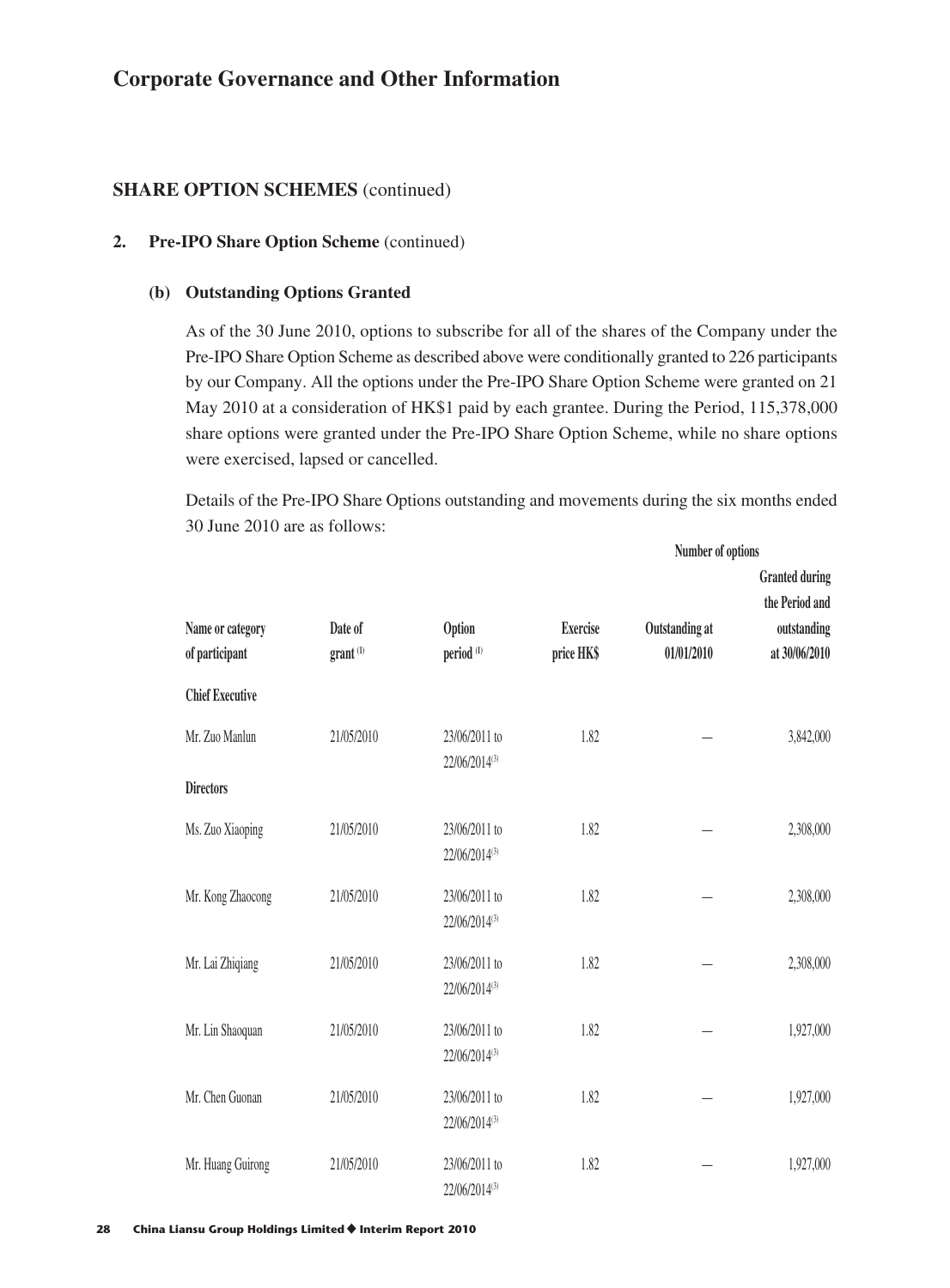**Number of options**

#### **SHARE OPTION SCHEMES** (continued)

#### **2. Pre-IPO Share Option Scheme** (continued)

#### **(b) Outstanding Options Granted** (continued)

| Name or category<br>of participant                    | Date of<br>$\,$ grant $^{(1)}$ | Option<br>period <sup>(1)</sup> | <b>Exercise</b><br>price HK\$ | <b>Outstanding at</b><br>01/01/2010 | <b>Granted during</b><br>the Period and<br>outstanding<br>at 30/06/2010 |
|-------------------------------------------------------|--------------------------------|---------------------------------|-------------------------------|-------------------------------------|-------------------------------------------------------------------------|
| Mr. Luo Jianfeng                                      | 21/05/2010                     | 23/06/2011 to<br>22/06/2014(3)  | 1.82                          |                                     | 1,927,000                                                               |
| <b>Directors</b>                                      |                                |                                 |                               |                                     |                                                                         |
| Mr. Lin Dewei                                         | 21/05/2010                     | 23/06/2011 to<br>22/06/2014(3)  | 1.82                          |                                     | 692,000                                                                 |
| <b>Subtotal directors</b>                             |                                |                                 |                               |                                     | 15,324,000                                                              |
| <b>Subtotal directors</b><br>and chief executive      |                                |                                 |                               |                                     | 19,166,000                                                              |
| $\text{Employees}^{\scriptscriptstyle{\mathrm{(2)}}}$ |                                |                                 |                               |                                     |                                                                         |
| In aggregate                                          | 21/05/2010                     | 23/06/2011 to<br>22/06/2014(3)  | 1.82                          |                                     | 96,212,000                                                              |
| <b>Total</b>                                          |                                |                                 |                               |                                     | 115,378,000                                                             |

*Notes:*

- *1. All dates are shown in the format of day/month/year.*
- *2. None of such grantees is a connected person of the Company.*
- *3. The options are exercisable from 23 June 2011 to 22 June 2014 (both days inclusive) subject to the following vesting periods:*
	- *(i) up to 25% of the options commencing on 23 June 2011.*
	- *(ii) up to 60% of the options (including the options not exercised under the limit prescribed for in the previous period) commencing on 23 June 2012; and*
	- *(iii) up to 100% of the options (including the options not exercised under the limit prescribed for in the previous periods) commencing on 23 June 2013.*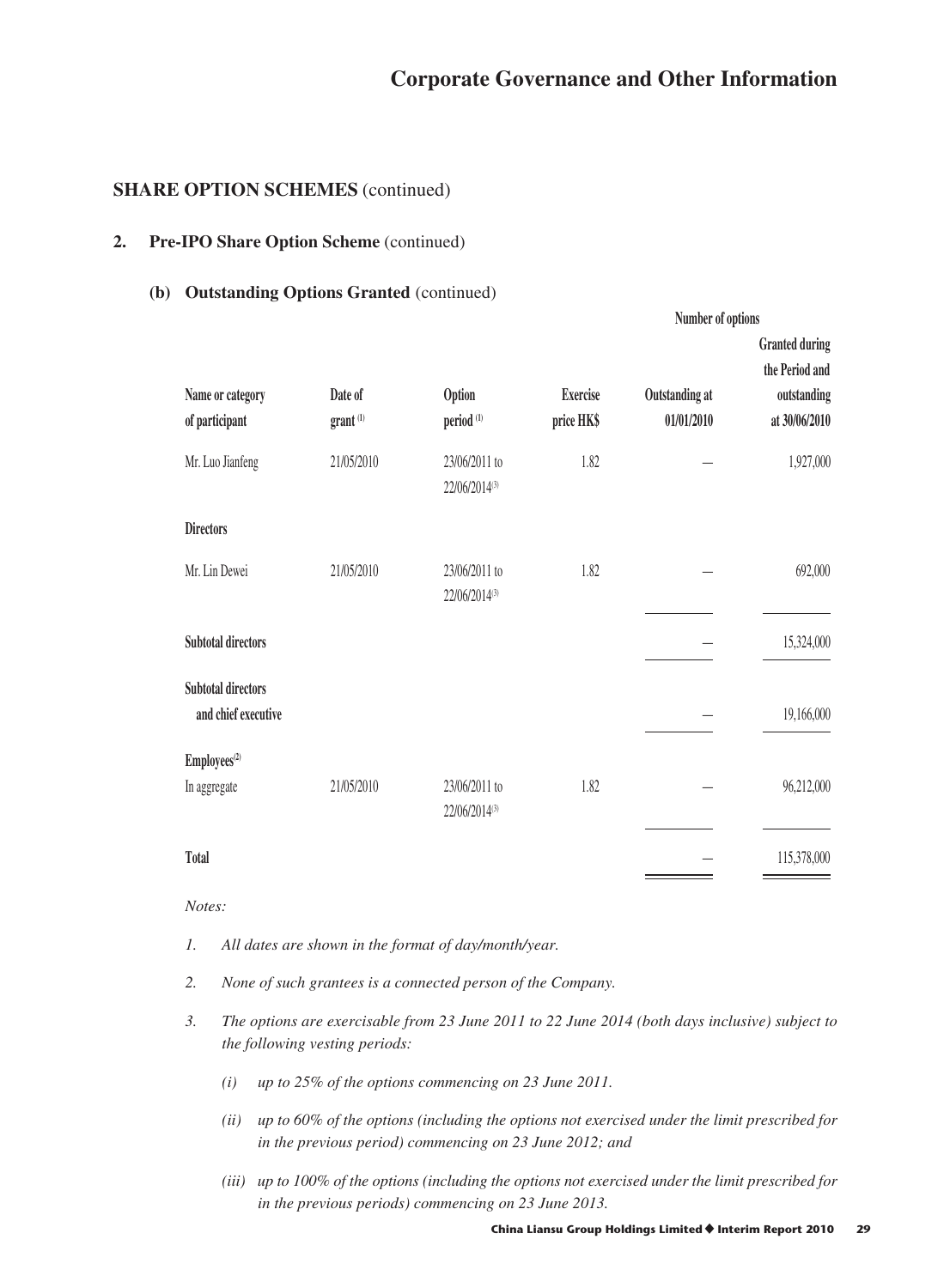## **INTERIM DIVIDEND**

The directors do not recommend the payment of an interim dividend for the six months ended 30 June 2010 (six months ended 30 June 2009: Nil).

> By order of the Board **China Liansu Group Holdings Limited Zuo Manlun** *Chief Executive Officer*

Hong Kong, 30 August 2010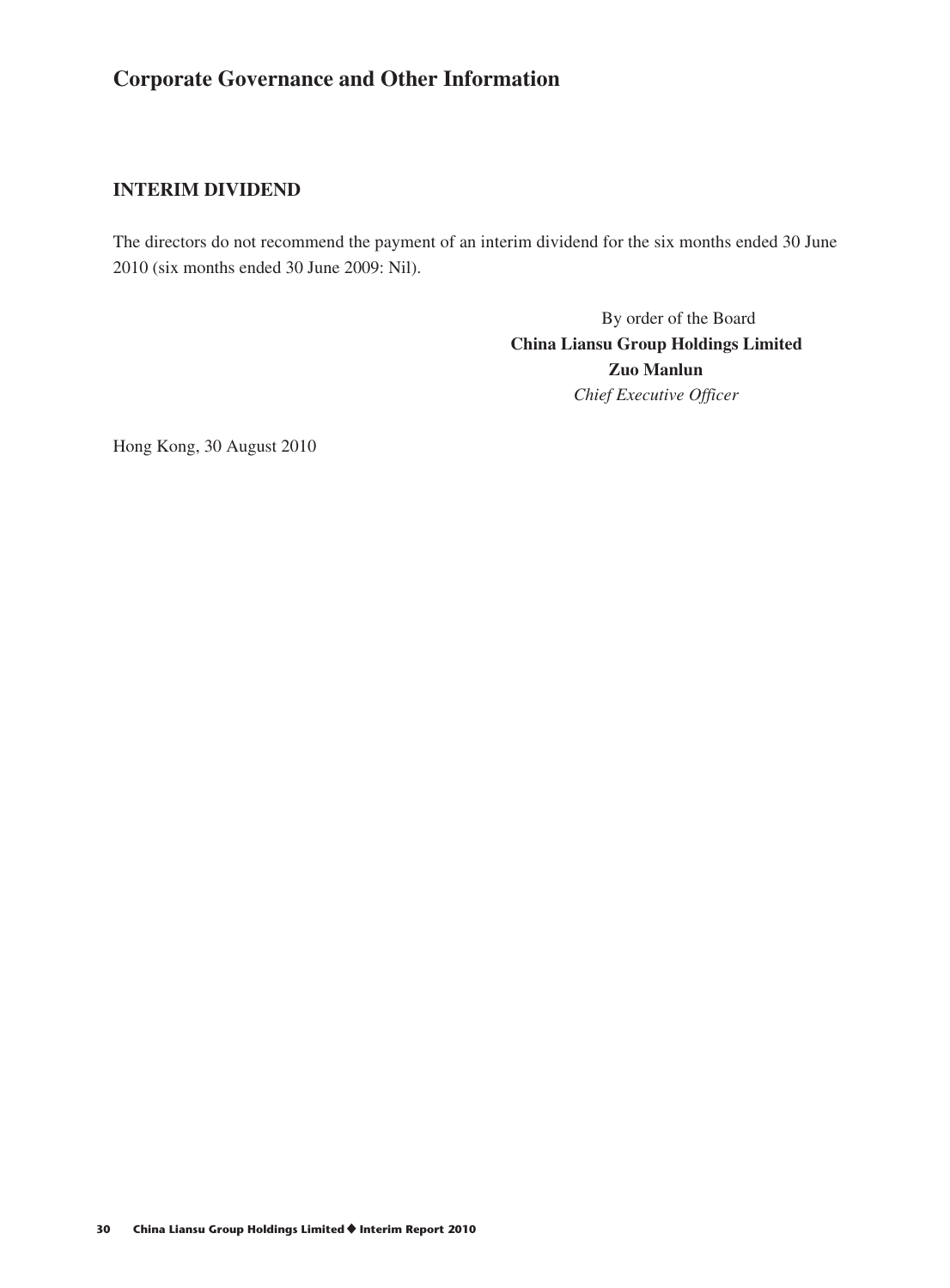# **Ell ERNST & YOUNG** 安永

## **To the shareholders of China Liansu Group Holdings Limited**

(Incorporated in Cayman Islands with limited liability)

We have audited the consolidated interim financial statements of China Liansu Group Holdings Limited (the "Company") set out on pages 33 to 102, which comprise the consolidated statement of financial position as at 30 June 2010, the consolidated statement of comprehensive income, the consolidated statement of changes in equity and the consolidated statement of cash flows for the six months then ended, and a summary of significant accounting policies and other explanatory notes.

## **Directors' responsibility for the interim financial statements**

The directors of the Company are responsible for the preparation and the true and fair presentation of these interim financial statements in accordance with Hong Kong Financial Reporting Standards issued by the Hong Kong Institute of Certified Public Accountants and the disclosure requirements of the Hong Kong Companies Ordinance. This responsibility includes designing, implementing and maintaining internal control relevant to the preparation and the true and fair presentation of financial statements that are free from material misstatement, whether due to fraud or error; selecting and applying appropriate accounting policies; and making accounting estimates that are reasonable in the circumstances.

## **Auditors' responsibility**

Our responsibility is to express an opinion on these consolidated interim financial statements based on our audit. Our report is made solely to you, as a body, and for no other purpose. We do not assume responsibility towards or accept liability to any other person for the contents of this report.

We conducted our audit in accordance with Hong Kong Standards on Auditing issued by the Hong Kong Institute of Certified Public Accountants. Those standards require that we comply with ethical requirements and plan and perform the audit to obtain reasonable assurance as to whether the consolidated financial statements are free from material misstatement.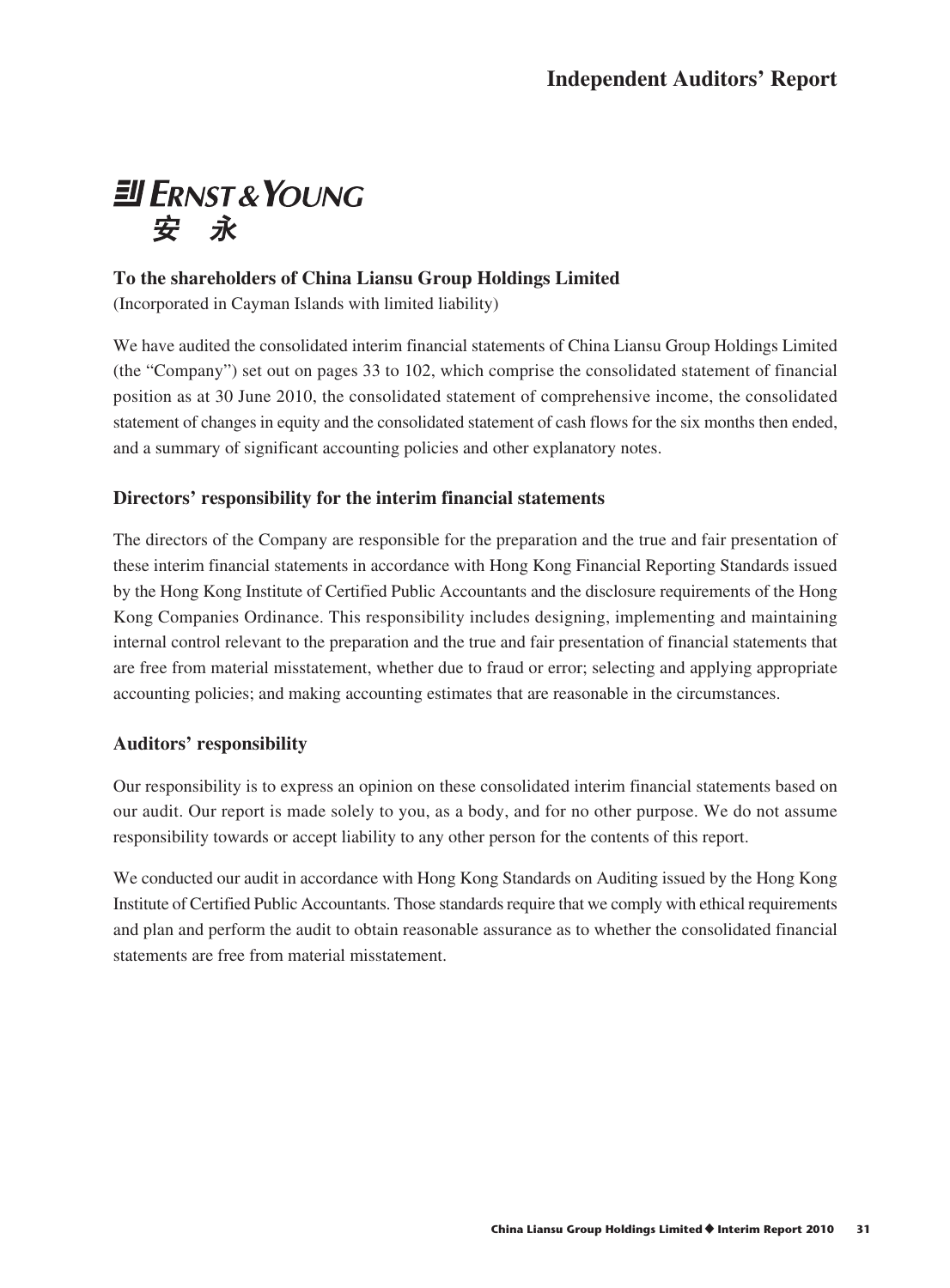## **Independent Auditors' Report**

## **To the shareholders of China Liansu Group Holdings Limited**

(Incorporated in Cayman Islands with limited liability)

## **Auditors' responsibility** (continued)

An audit involves performing procedures to obtain audit evidence about the amounts and disclosures in the financial statements. The procedures selected depend on the auditors' judgement, including the assessment of the risks of material misstatement of the financial statements, whether due to fraud or error. In making those risk assessments, the auditors consider internal control relevant to the entity's preparation and true and fair presentation of the financial statements in order to design audit procedures that are appropriate in the circumstances, but not for the purpose of expressing an opinion on the effectiveness of the entity's internal control. An audit also includes evaluating the appropriateness of accounting policies used and the reasonableness of accounting estimates made by the directors, as well as evaluating the overall presentation of the financial statements.

We believe that the audit evidence we have obtained is sufficient and appropriate to provide a basis for our audit opinion.

## **Opinion**

In our opinion, the consolidated interim financial statements give a true and fair view of the state of affairs of the Group as at 30 June 2010 and of the Group's profit and cash flows for the six months then ended in accordance with Hong Kong Financial Reporting Standards and have been properly prepared in accordance with the disclosure requirements of the Hong Kong Companies Ordinance.

#### **Ernst & Young**

*Certified Public Accountants* 18/F, Two International Finance Centre 8 Finance Street Central Hong Kong 30 August 2010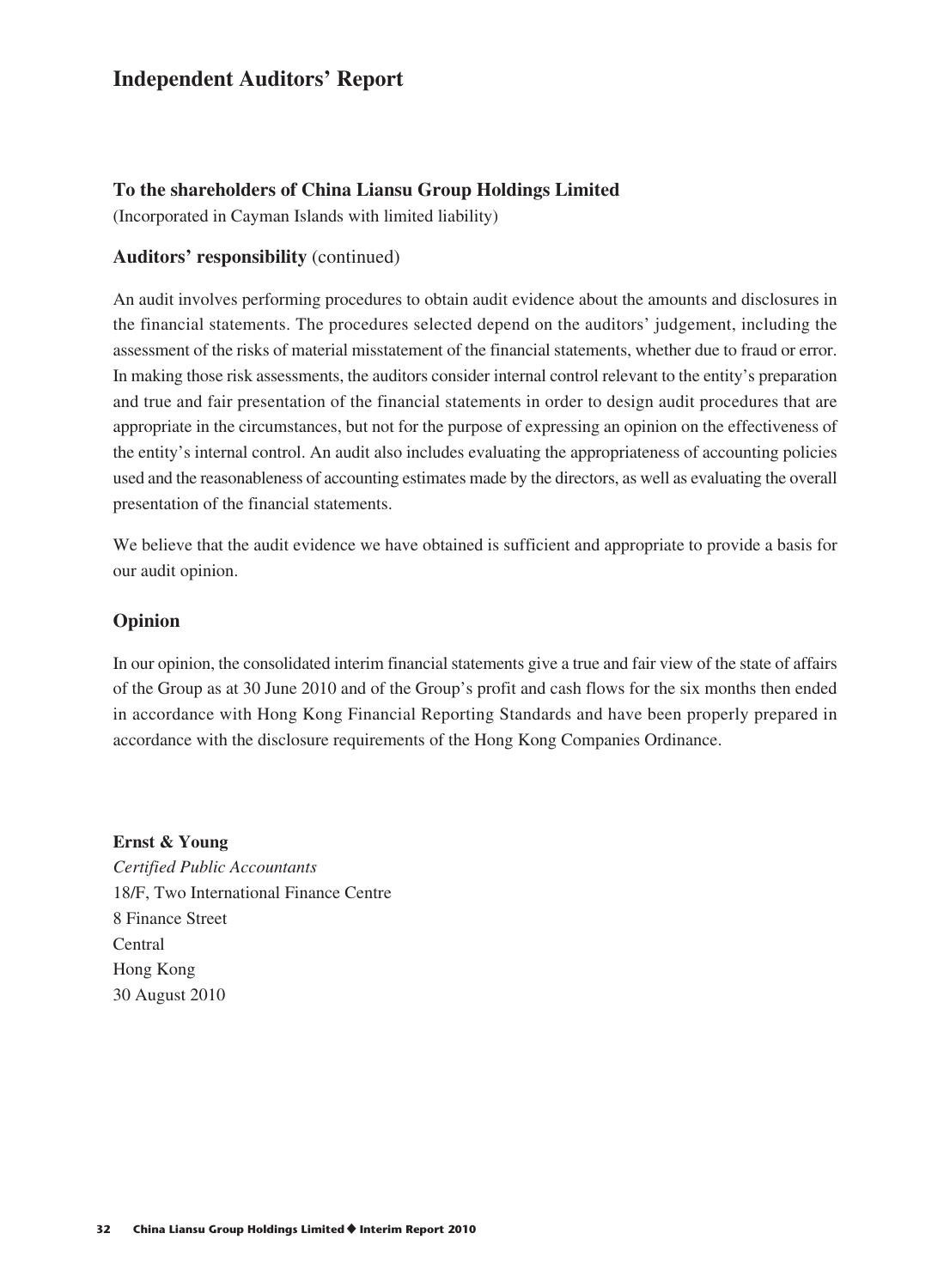## **Consolidated Statement Of Comprehensive Income**

Six months ended 30 June 2010

|                                                               | Six months ended 30 June |                |                |
|---------------------------------------------------------------|--------------------------|----------------|----------------|
|                                                               | <b>Notes</b>             | 2010           | 2009           |
|                                                               |                          | <b>RMB'000</b> | <b>RMB'000</b> |
|                                                               |                          |                | (unaudited)    |
| <b>REVENUE</b>                                                | 6                        | 3,323,021      | 1,859,039      |
| Cost of sales                                                 |                          | (2,441,035)    | (1,497,134)    |
| Gross profit                                                  |                          | 881,986        | 361,905        |
| Other revenue, income and gains                               | 6                        | 15,564         | 9,920          |
| Selling and distribution costs                                |                          | (130, 345)     | (83,610)       |
| Administrative expenses                                       |                          | (100, 462)     | (53, 546)      |
| Other operating expenses, net                                 |                          | (36, 754)      | (11,029)       |
| Finance costs                                                 | 8                        | (31, 725)      | (16,718)       |
| PROFIT BEFORE TAX                                             | $\overline{7}$           | 598,264        | 206,922        |
| Income tax expense                                            | 9                        | (115, 695)     | (40, 346)      |
| PROFIT FOR THE PERIOD                                         |                          | 482,569        | 166,576        |
| OTHER COMPREHENSIVE INCOME                                    |                          |                |                |
| Exchange differences on translation                           |                          |                |                |
| of foreign operations                                         |                          | (383)          | 183            |
| TOTAL COMPREHENSIVE INCOME                                    |                          |                |                |
| FOR THE PERIOD                                                |                          | 482,186        | 166,759        |
| EARNINGS PER SHARE ATTRIBUTABLE TO<br>ORDINARY EQUITY HOLDERS |                          |                |                |
| OF THE COMPANY                                                | 11                       |                |                |
| <b>Basic</b>                                                  |                          | <b>RMB0.21</b> | <b>RMB0.07</b> |
| Diluted                                                       |                          | <b>RMB0.21</b> | N/A            |
|                                                               |                          |                |                |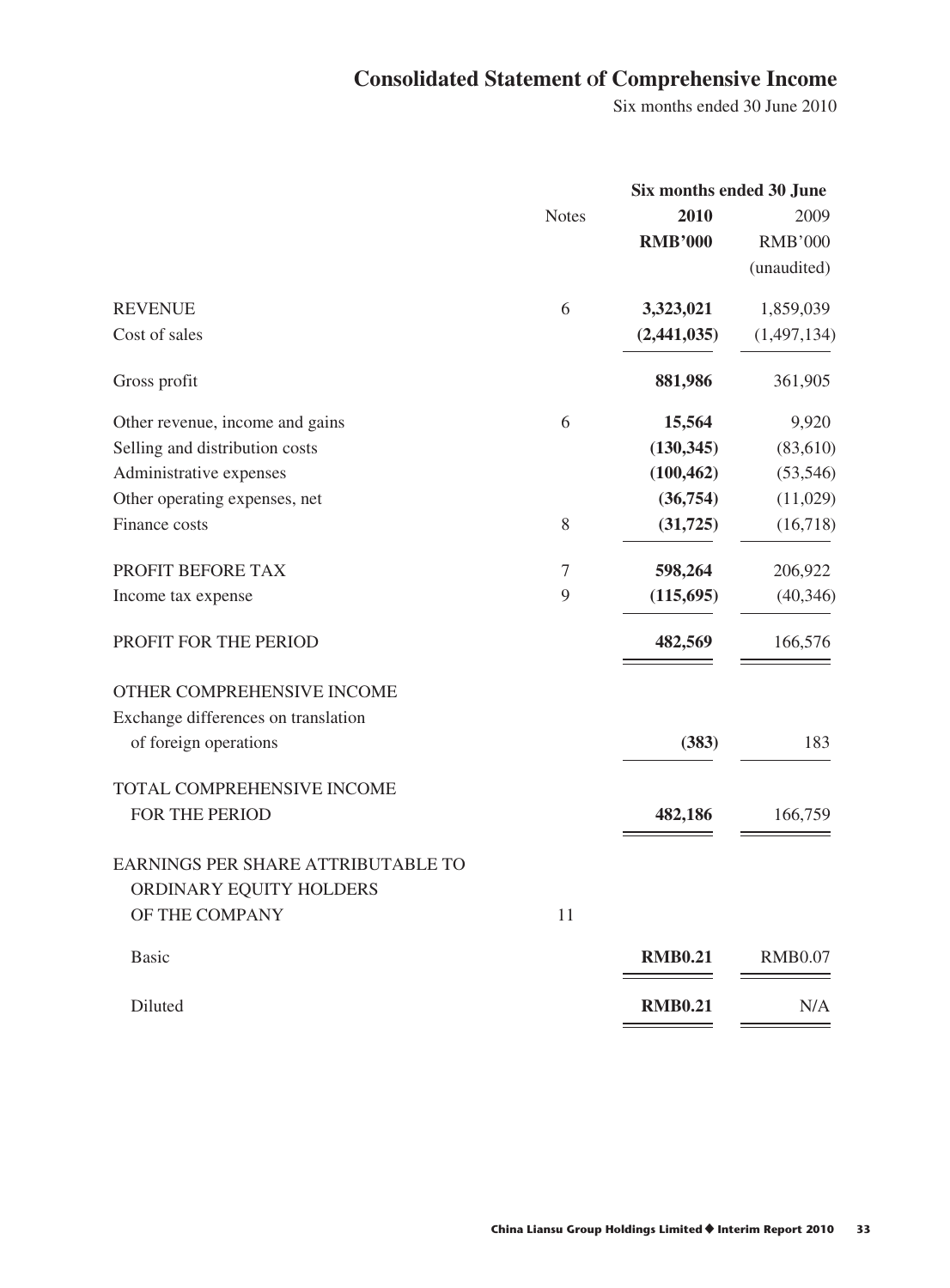## **Consolidated Statement of Financial Position**

30 June 2010

|                                             |              | As at          | As at          |
|---------------------------------------------|--------------|----------------|----------------|
|                                             |              | 30 June        | 31 December    |
|                                             | <b>Notes</b> | 2010           | 2009           |
|                                             |              | <b>RMB'000</b> | <b>RMB'000</b> |
| <b>NON-CURRENT ASSETS</b>                   |              |                |                |
| Property, plant and equipment               | 12           | 1,434,834      | 1,302,735      |
| Prepaid land lease payments                 | 13           | 203,076        | 205,516        |
| Other intangible assets                     |              | 1,050          | 1,138          |
| Deposits paid for the purchase of property, |              |                |                |
| plant and equipment                         |              | 102,168        | 26,248         |
| Deferred tax assets                         | 21           | 4,177          | 7,314          |
| Total non-current assets                    |              | 1,745,305      | 1,542,951      |
| <b>CURRENT ASSETS</b>                       |              |                |                |
| Inventories                                 | 14           | 951,947        | 743,507        |
| Trade and bills receivables                 | 15           | 604,219        | 466,735        |
| Prepayments, deposits and other receivables | 16           | 243,506        | 257,938        |
| Amounts due from related companies          | 30(a)        | 339            | 720            |
| Restricted cash                             | 17           | 172,902        | 125,133        |
| Cash and cash equivalents                   | 17           | 1,881,689      | 361,767        |
| Total current assets                        |              | 3,854,602      | 1,955,800      |
| <b>CURRENT LIABILITIES</b>                  |              |                |                |
| Trade and bills payables                    | 18           | 357,429        | 232,702        |
| Other payables and accruals                 | 19           | 456,696        | 501,547        |
| Interest-bearing bank loans                 | 20           | 818,944        | 427,527        |
| Amount due to a director                    | 30(c)        |                | 263,798        |
| Amounts due to related companies            | 30(b)        | 778            | 15,693         |
| Tax payable                                 |              | 61,040         | 73,770         |
| Total current liabilities                   |              | 1,694,887      | 1,515,037      |
| NET CURRENT ASSETS                          |              | 2,159,715      | 440,763        |
| TOTAL ASSETS LESS CURRENT LIABILITIES       |              | 3,905,020      | 1,983,714      |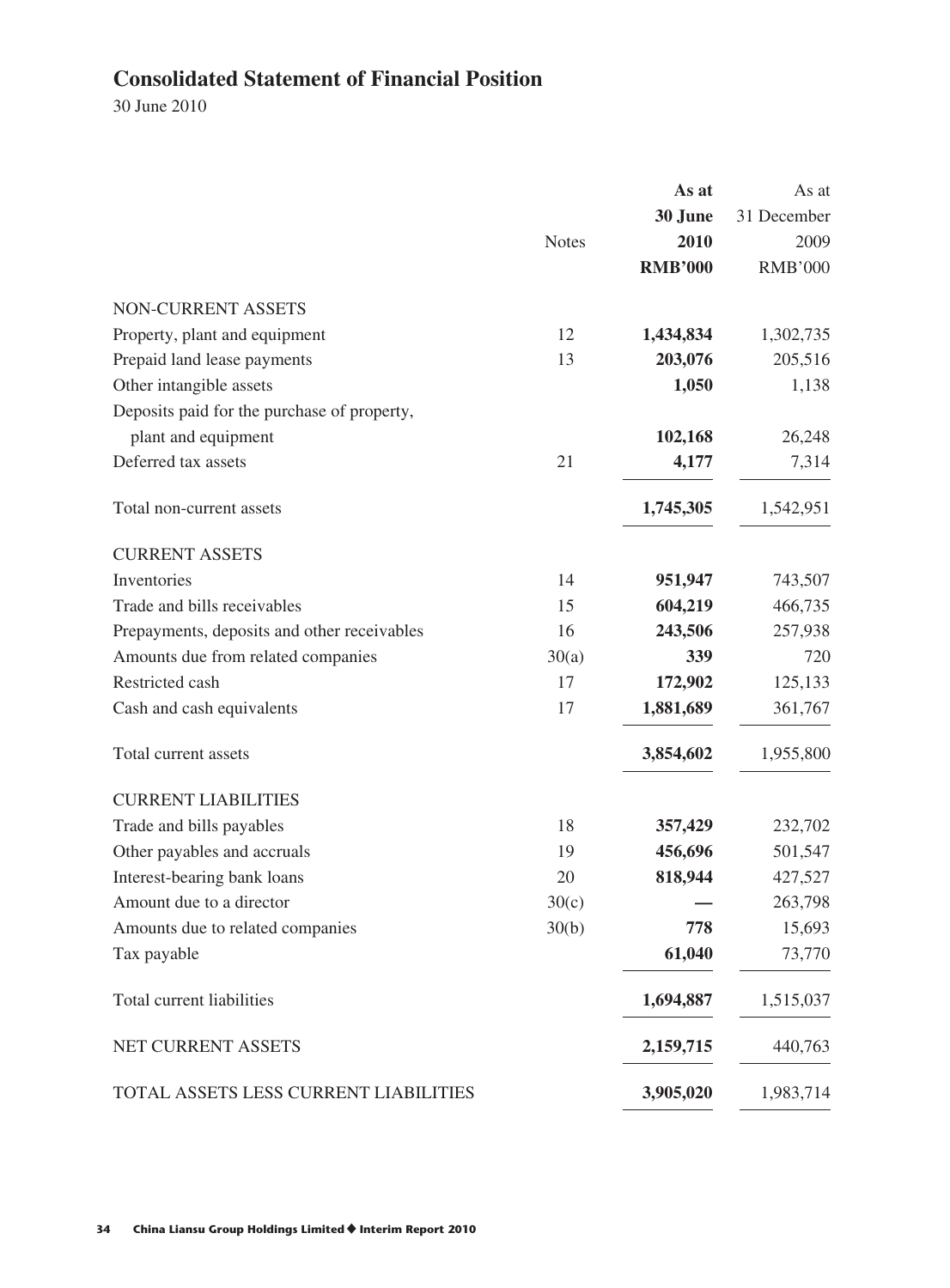## **Consolidated Statement of Financial Position**

30 June 2010

|                                              |              | As at          | As at          |
|----------------------------------------------|--------------|----------------|----------------|
|                                              | <b>Notes</b> | 30 June        | 31 December    |
|                                              |              | 2010           | 2009           |
|                                              |              | <b>RMB'000</b> | <b>RMB'000</b> |
| TOTAL ASSESTS LESS CURRENT LIABILITIES       |              | 3,905,020      | 1,983,714      |
| NON-CURRENT LIABILITIES                      |              |                |                |
| Interest-bearing bank loans                  | 20           | 485,690        | 882,150        |
| Deferred tax liabilities                     | 21           | 65,919         | 41,749         |
| Deferred income                              | 22           | 17,827         | 17,827         |
| Total non-current liabilities                |              | 569,436        | 941,726        |
| Net assets                                   |              | 3,335,584      | 1,041,988      |
| <b>EQUITY</b>                                |              |                |                |
| Equity attributable to owners of the Company |              |                |                |
| Share capital                                | 23           | 131,297        | 352            |
| Reserves                                     |              | 3,204,287      | 1,041,636      |
| Total equity                                 |              | 3,335,584      | 1,041,988      |
|                                              |              |                |                |

**Wong Luen Hei Luo Jianfeng** Director Director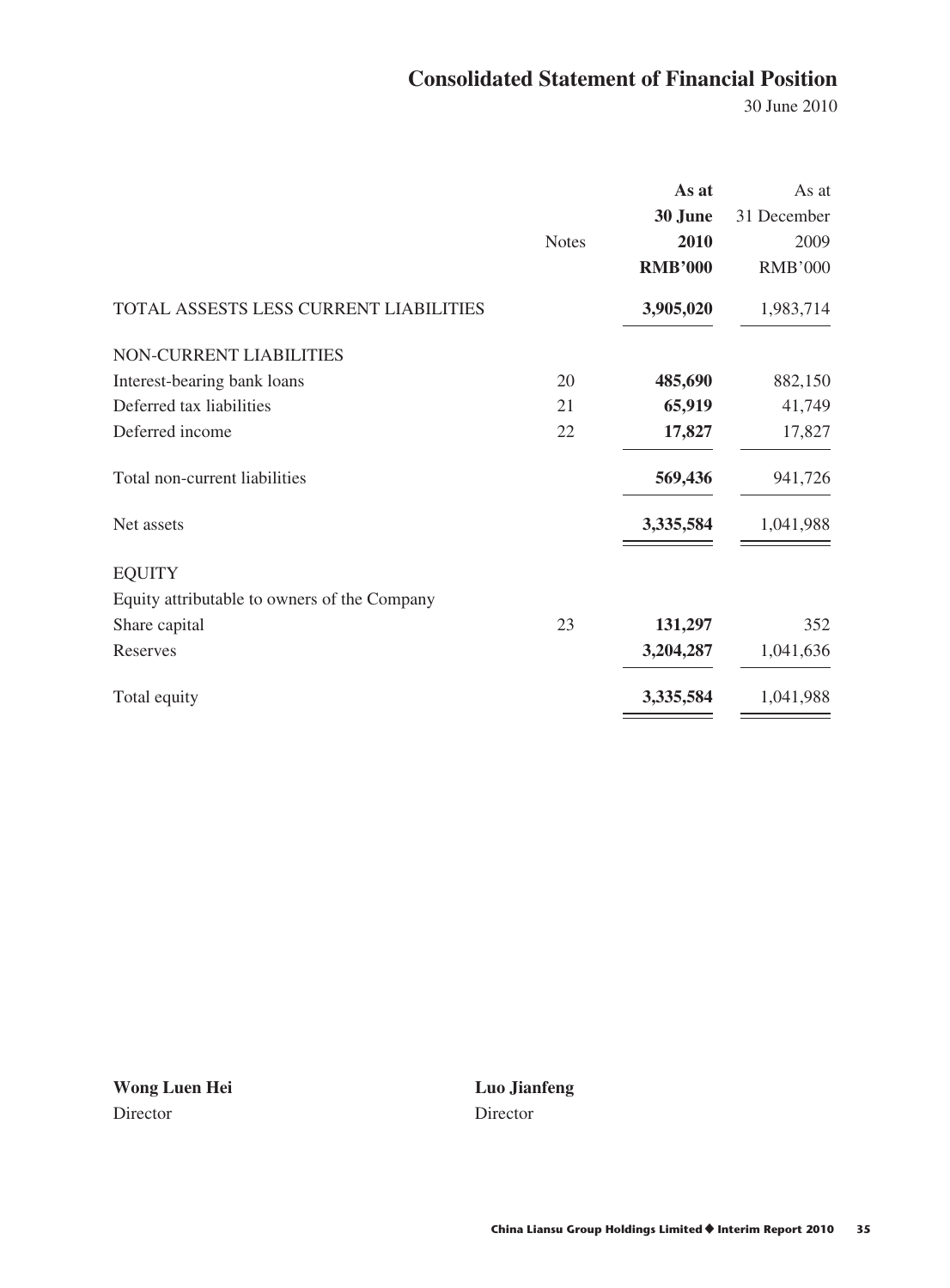# **Consolidated Statement of Changes in Equity**

Six months ended 30 June 2010

|                                                      | Attributable to owners of the Company     |                                           |                                                       |                                              |                                                     |                                                    |                                              |                                                             |                                |
|------------------------------------------------------|-------------------------------------------|-------------------------------------------|-------------------------------------------------------|----------------------------------------------|-----------------------------------------------------|----------------------------------------------------|----------------------------------------------|-------------------------------------------------------------|--------------------------------|
|                                                      | <b>Share</b><br>capital<br><b>RMB'000</b> | <b>Share</b><br>Premium<br><b>RMB'000</b> | <b>Statutory</b><br>$reserve^{(1)}$<br><b>RMB'000</b> | Capital<br>$reserve^{(2)}$<br><b>RMB'000</b> | <b>Share</b><br>option<br>reserve<br><b>RMB'000</b> | <b>Merger</b><br>$reserve^{(3)}$<br><b>RMB'000</b> | <b>Retained</b><br>profits<br><b>RMB'000</b> | <b>Exchange</b><br>fluctuation<br>reserve<br><b>RMB'000</b> | <b>Total</b><br><b>RMB'000</b> |
| At 1 January 2010                                    | 352                                       |                                           | 129,667                                               | 31,645                                       |                                                     | 5,515                                              | 841,729                                      | 33,080                                                      | 1,041,988                      |
| Issue of shares (note 23)                            | 130,945                                   | 1,673,604                                 |                                                       |                                              |                                                     |                                                    |                                              |                                                             | 1,804,549                      |
| Equity-settled share option<br>arrangement (note 24) |                                           |                                           |                                                       |                                              | 6,861                                               |                                                    |                                              |                                                             | 6,861                          |
| Total comprehensive income                           |                                           |                                           |                                                       |                                              |                                                     |                                                    |                                              |                                                             |                                |
| for the period                                       |                                           |                                           |                                                       |                                              |                                                     |                                                    | 482,569                                      | (383)                                                       | 482,186                        |
| Appropriation to statutory reserve                   |                                           |                                           | 337                                                   |                                              |                                                     |                                                    | (337)                                        |                                                             |                                |
| At 30 June 2010                                      | 131,297                                   | 1,673,604*                                | 130,004*                                              | 31,645*                                      | $6,861*$                                            | 5,515*                                             | 1,323,961*                                   | 32,697*                                                     | 3,335,584                      |

|                                              | <b>Share</b><br>capital<br><b>RMB'000</b> | <b>Share</b><br>premium<br><b>RMB'000</b> | <b>Statutory</b><br>$reserve^{(1)}$<br><b>RMB'000</b> | Capital<br>$reserve^{(2)}$<br><b>RMB'000</b> | <b>Share</b><br>option<br>reserve<br><b>RMB'000</b> | <b>Merger</b><br>$reserve^{(3)}$<br><b>RMB'000</b> | <b>Retained</b><br>profits<br><b>RMB'000</b> | <b>Exchange</b><br>fluctuation<br>reserve<br><b>RMB'000</b> | <b>Total</b><br><b>RMB'000</b> |
|----------------------------------------------|-------------------------------------------|-------------------------------------------|-------------------------------------------------------|----------------------------------------------|-----------------------------------------------------|----------------------------------------------------|----------------------------------------------|-------------------------------------------------------------|--------------------------------|
| At 1 January 2009                            |                                           |                                           | 50,394                                                | 31,645                                       |                                                     | 32,455                                             | 277,512                                      | 32,108                                                      | 424,114                        |
| Deemed distributions <sup>(3)</sup>          |                                           |                                           |                                                       |                                              |                                                     | 481                                                | (481)                                        |                                                             |                                |
| Total comprehensive income<br>for the period |                                           |                                           |                                                       |                                              |                                                     |                                                    | 166,576                                      | 183                                                         | 166,759                        |
| Appropriation to statutory                   |                                           |                                           |                                                       |                                              |                                                     |                                                    |                                              |                                                             |                                |
| reserve                                      |                                           |                                           | 5,629                                                 |                                              |                                                     |                                                    | (5,629)                                      |                                                             |                                |
| At 30 June 2009 (unaudited)                  |                                           |                                           | 56,023                                                | 31,645                                       |                                                     | 32,936                                             | 437,978                                      | 32,291                                                      | 590,873                        |

\* These reserve accounts comprise the consolidated reserves of RMB3,204,287,000 in the consolidated statement of financial position as at 30 June 2010 (31 December 2009: RMB1,041,636,000).

#### **Attributable to owners of the Company**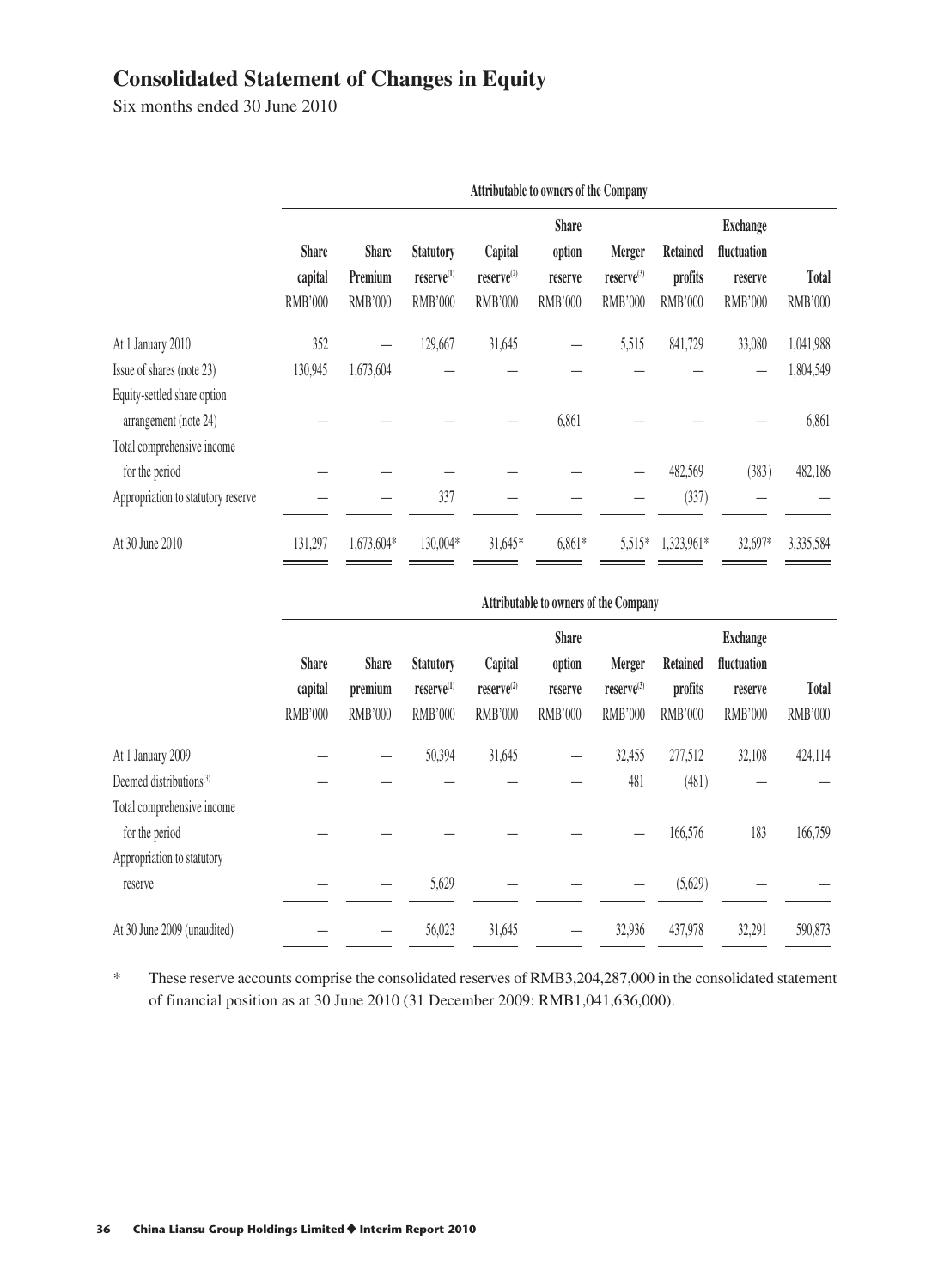# **Consolidated Statement of Changes in Equity**

Six months ended 30 June 2010

#### Notes:

- (1) In accordance with the Company Law of the People's Republic of China (the "PRC"), the Company's subsidiaries registered in the PRC are required to appropriate 10% of the annual statutory profit after tax (after offsetting any prior years' losses) determined in accordance with generally accepted accounting principles in the PRC (the "PRC GAAP") to the statutory reserve until the balance of the reserve fund reaches 50% of the entity's registered capital. The statutory reserve can be utilised to offset prior years' losses or to increase capital, provided the remaining balance of the statutory reserve is not less than 25% of the registered capital.
- (2) Capital reserve mainly represented the difference between the consideration and the book value of the share of the net assets acquired in respect of the acquisition of non-controlling interests.
- (3) Pursuant to a sale and purchase agreement dated 26 October 2009 (the "S&P Agreement"), Guangdong Liansu Technology Industrial Co., Ltd. ("Guangdong Liansu Technology") acquired a 100% equity interest in Zhongshan Walton Coating Steel Plastic Pipe Co., Ltd. ("Zhongshan Walton" or "中山華通鋼塑管有限公 司" in Chinese) from Guangdong Liansu Electric Co., Ltd. ("Liansu Electric" or "廣東聯塑電氣有限公司 " in Chinese), a company which is wholly owned by Mr. Wong Luen Hei ("Mr. Wong"), the then sole beneficial shareholder of the Group, at a cash consideration of RMB19,380,000. The acquisition has been accounted for as a common control transaction.

According to the S&P Agreement, Zhongshan Walton is required to make a distribution of RMB8,041,000 (the "Distribution") to Liansu Electric which was equal to its retained profits as of 31 May 2009, as determined in accordance with PRC GAAP, within one year after the acquisition. Accordingly, net profits of Zhongshan Walton generated for the period from 15 April 2008, the date on which Liansu Electric obtained control over Zhongshan Walton, to 31 May 2009 were set aside and accounted for in the merger reserve as deemed distributions by the Group. As of the date of the S&P Agreement, the Distribution was deducted from the merger reserve and recognised as a current liability on the face of the consolidated statement of financial position as of 31 December 2009. The Distribution was fully paid in May 2010.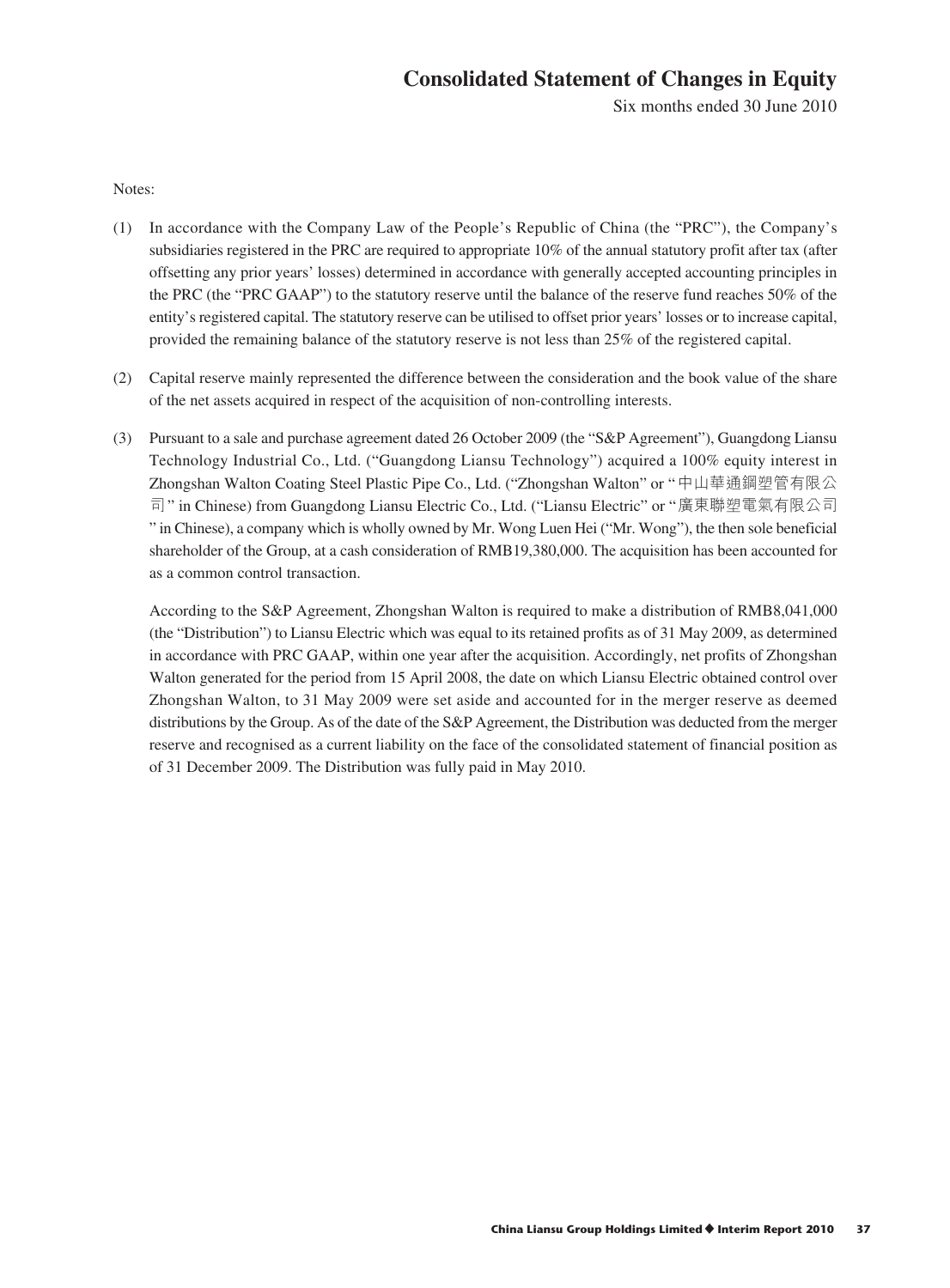# **Consolidated Statement of Cash Flows**

Six months ended 30 June 2010

|                                                   | <b>Notes</b>   | Six months ended 30 June<br>2010<br><b>RMB'000</b> | 2009<br><b>RMB'000</b><br>(unaudited) |
|---------------------------------------------------|----------------|----------------------------------------------------|---------------------------------------|
| CASH FLOWS FROM OPERATING ACTIVITIES              |                |                                                    |                                       |
| Profit before tax:                                | $\tau$         | 598,264                                            | 206,922                               |
| Adjustments for:                                  |                |                                                    |                                       |
| Finance costs                                     | 8              | 31,725                                             | 16,718                                |
| Bank interest income                              | 6              | (2,095)                                            | (426)                                 |
| Loss on disposal of items of property,            |                |                                                    |                                       |
| plant and equipment                               | $\overline{7}$ | 1,190                                              |                                       |
| Depreciation                                      | 7              | 51,866                                             | 31,168                                |
| Recognition of prepaid land lease payments        | 7              | 2,440                                              | 2,100                                 |
| Amortisation of other intangible assets           | 7              | 157                                                | 118                                   |
| Impairment of trade receivables, net              | 7              | 8,171                                              | 2,279                                 |
| Write-back of inventories to net realisable value | 7              | (132)                                              | (749)                                 |
| Equity-settled share option expense               | $\tau$         | 6,861                                              |                                       |
|                                                   |                | 698,447                                            | 258,130                               |
| Increase in inventories                           |                | (208, 308)                                         | (279,094)                             |
| Increase in trade and bills receivables           |                | (145, 655)                                         | (126, 874)                            |
| Decrease/(increase) in prepayments, deposits      |                |                                                    |                                       |
| and other receivables                             |                | 14,432                                             | (51, 393)                             |
| Decrease/(increase) in amounts due                |                |                                                    |                                       |
| from related companies                            |                | 381                                                | (3,987)                               |
| Increase in trade and bills payables              |                | 124,727                                            | 328,794                               |
| Decrease in other payables and accruals           |                | (10, 584)                                          | (52, 955)                             |
| Increase in amounts due to related companies      |                | 240                                                | 4,654                                 |
| Cash generated from operations                    |                | 473,680                                            | 77,275                                |
| Interest received                                 |                | 2,095                                              | 426                                   |
| Corporate income tax paid                         |                | (101, 118)                                         | (17, 721)                             |
| Net cash flows from operating activities          |                | 374,657                                            | 59,980                                |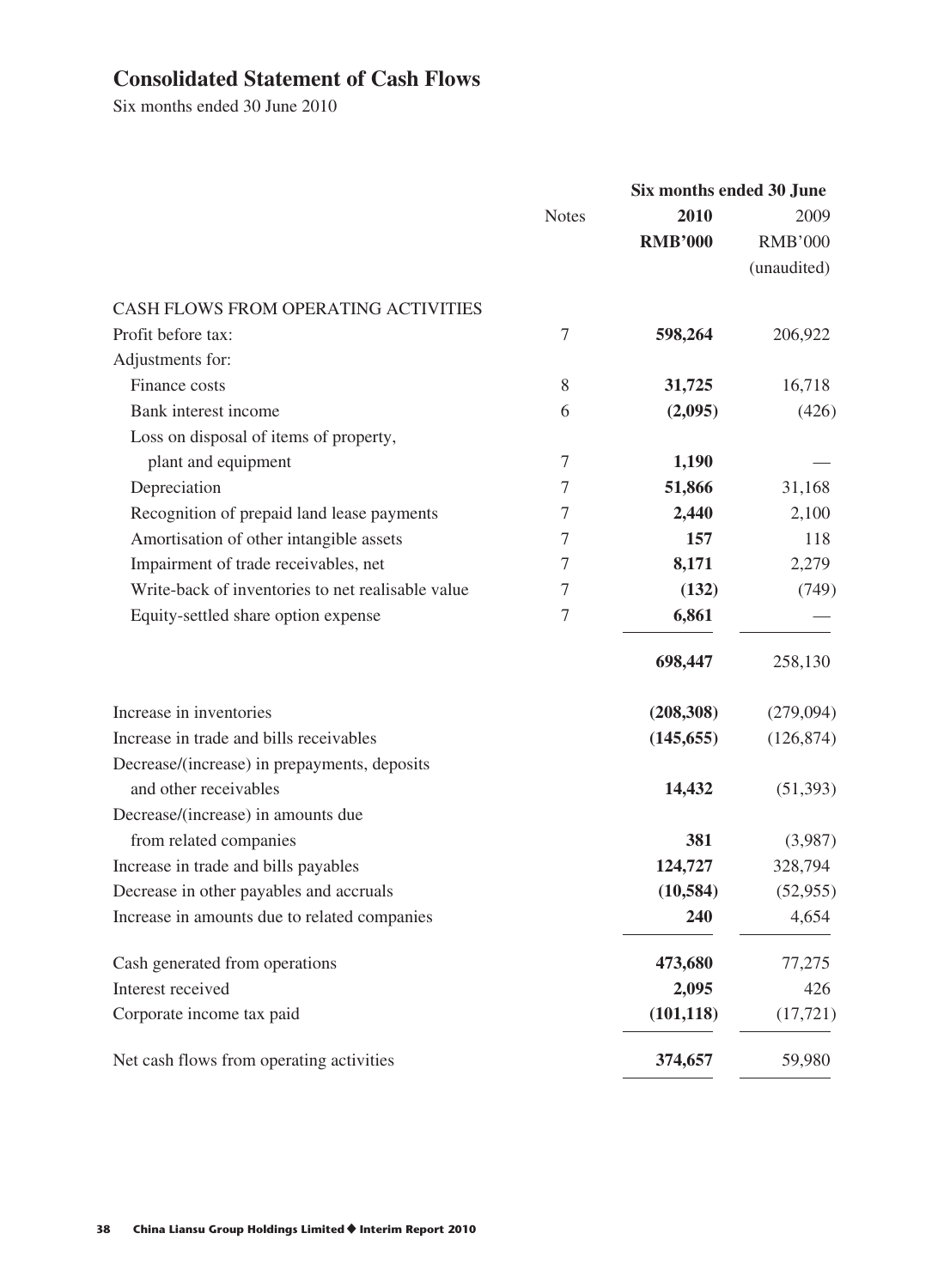## **Consolidated Statement of Cash Flows**

Six months ended 30 June 2010

|                                                                                           |      |                | Six months ended 30 June |  |  |
|-------------------------------------------------------------------------------------------|------|----------------|--------------------------|--|--|
|                                                                                           | Note | 2010           | 2009                     |  |  |
|                                                                                           |      | <b>RMB'000</b> | <b>RMB'000</b>           |  |  |
|                                                                                           |      |                | (unaudited)              |  |  |
| Net cash flows from operating activities                                                  |      | 374,657        | 59,980                   |  |  |
| CASH FLOWS FROM INVESTING ACTIVITIES                                                      |      |                |                          |  |  |
| Purchases of items of property, plant and equipment<br>Proceeds from disposal of items of |      | (304, 272)     | (206, 528)               |  |  |
| property, plant and equipment                                                             |      | 1,816          | 12,337                   |  |  |
| Additions of prepaid land lease payments                                                  |      |                | (18,061)                 |  |  |
| Additions of other intangible assets                                                      |      | (69)           | (16)                     |  |  |
| Increase in restricted cash                                                               |      | (47,769)       | (182, 375)               |  |  |
| Net cash flows used in investing activities                                               |      | (350, 294)     | (394, 643)               |  |  |
| CASH FLOWS FROM FINANCING ACTIVITIES                                                      |      |                |                          |  |  |
| New bank loans                                                                            |      | 511,500        | 529,000                  |  |  |
| Repayment of bank loans                                                                   |      | (514, 112)     | (345,700)                |  |  |
| (Decrease)/increase in amounts due to related companies                                   |      | (8,041)        | 180,846                  |  |  |
| (Decrease)/increase in amount due to a director                                           |      | (88, 651)      | 56,555                   |  |  |
| Interest paid                                                                             |      | (31, 725)      | (16,718)                 |  |  |
| Proceeds from issue of shares, net of expenses                                            |      | 1,629,839      |                          |  |  |
| Net cash flows from financing activities                                                  |      | 1,498,810      | 403,983                  |  |  |
| NET INCREASE IN                                                                           |      |                |                          |  |  |
| CASH AND CASH EQUIVALENTS                                                                 |      | 1,523,173      | 69,320                   |  |  |
| Cash and cash equivalents at beginning of the period                                      |      | 361,767        | 135,947                  |  |  |
| Effect of exchange rate changes, net                                                      |      | (3,251)        | 481                      |  |  |
| CASH AND CASH EQUIVALENTS                                                                 |      |                |                          |  |  |
| AT END OF THE PERIOD                                                                      |      | 1,881,689      | 205,748                  |  |  |
| ANALYSIS OF BALANCES OF CASH AND                                                          |      |                |                          |  |  |
| <b>CASH EQUIVALENTS</b>                                                                   |      |                |                          |  |  |
| Cash and bank balances                                                                    | 17   | 1,881,689      | 205,748                  |  |  |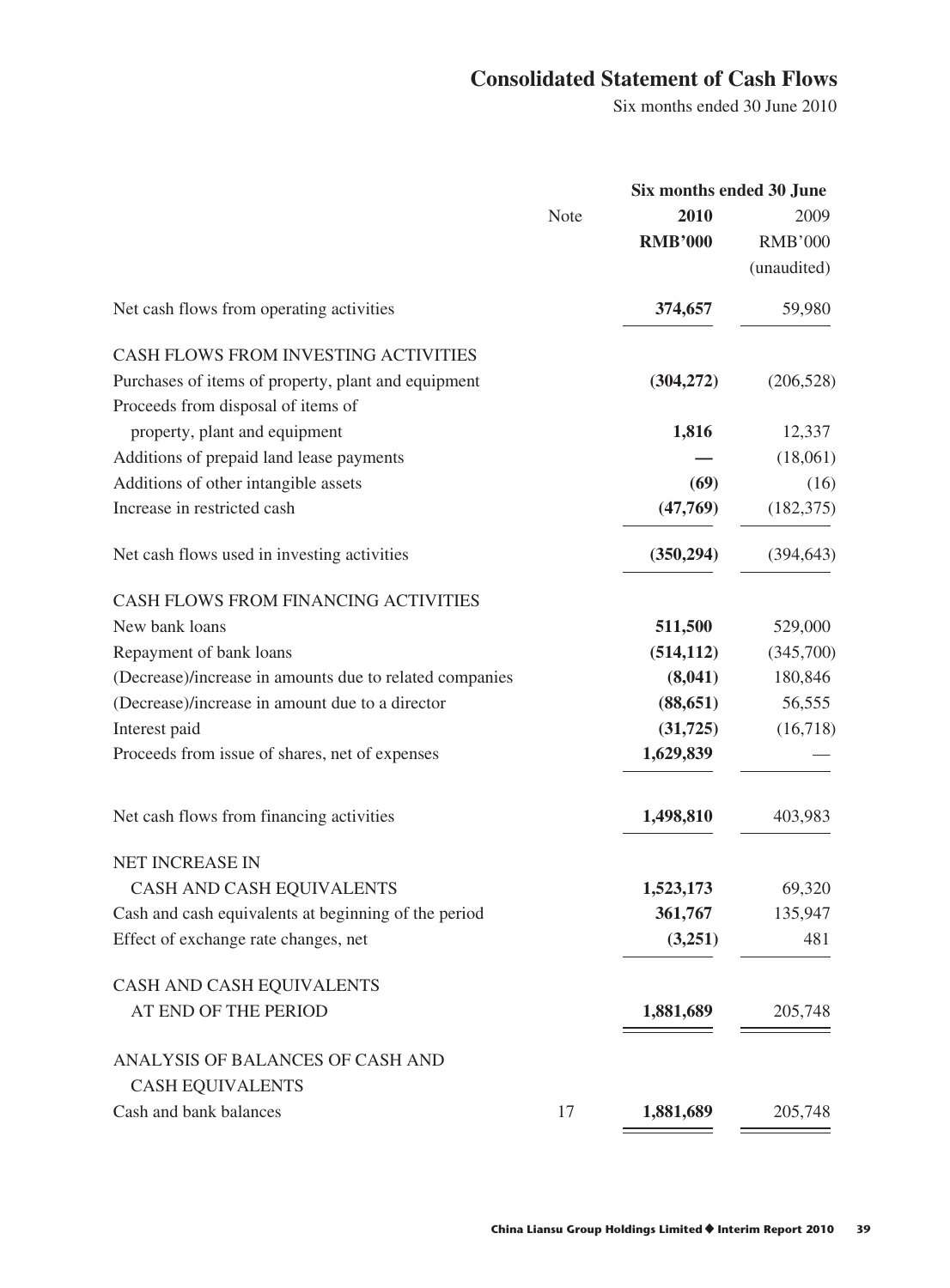30 June 2010

### **1. CORPORATE INFORMATION**

China Liansu Group Holdings Limited ("the Company") is a limited liability company incorporated in the Cayman Islands. The registered office of the Company is located at the offices of Maples Corporate Services Limited, PO Box 309, Ugland House, Grand Cayman, KY1-1104, Cayman Islands.

The Group is principally engaged in the manufacture and sale of plastic pipes and pipe fittings.

In the opinion of the directors of the Company, the ultimate holding company of the Company is New Fortune Star Limited ("New Fortune"), a limited liability company incorporated in the British Virgin Islands.

### **2.1 BASIS OF PREPARATION**

These financial statements have been prepared in accordance with Hong Kong Financial Reporting Standards ("HKFRSs") (which include all Hong Kong Financial Reporting Standards, Hong Kong Accounting Standards ("HKASs") and Interpretations) issued by the Hong Kong Institute of Certified Public Accountants (the "HKICPA"), accounting principles generally accepted in Hong Kong and the disclosure requirements of the Hong Kong Companies Ordinance. They have been prepared under the historical cost convention. These financial statements are presented in Renminbi ("RMB") and all values are rounded to the nearest thousand except when otherwise indicated.

#### **Basis of consolidation**

The consolidated financial statements include the financial statements of the Company and its subsidiaries (collectively referred to as the "Group") for the six months ended 30 June 2010. The results of subsidiaries are consolidated from the date of acquisition, being the date on which the Group obtains control, and continue to be consolidated until the date that such control ceases. All income, expenses and unrealised gains and losses resulting from intercompany transactions and intercompany balances within the Group are eliminated on consolidation in full.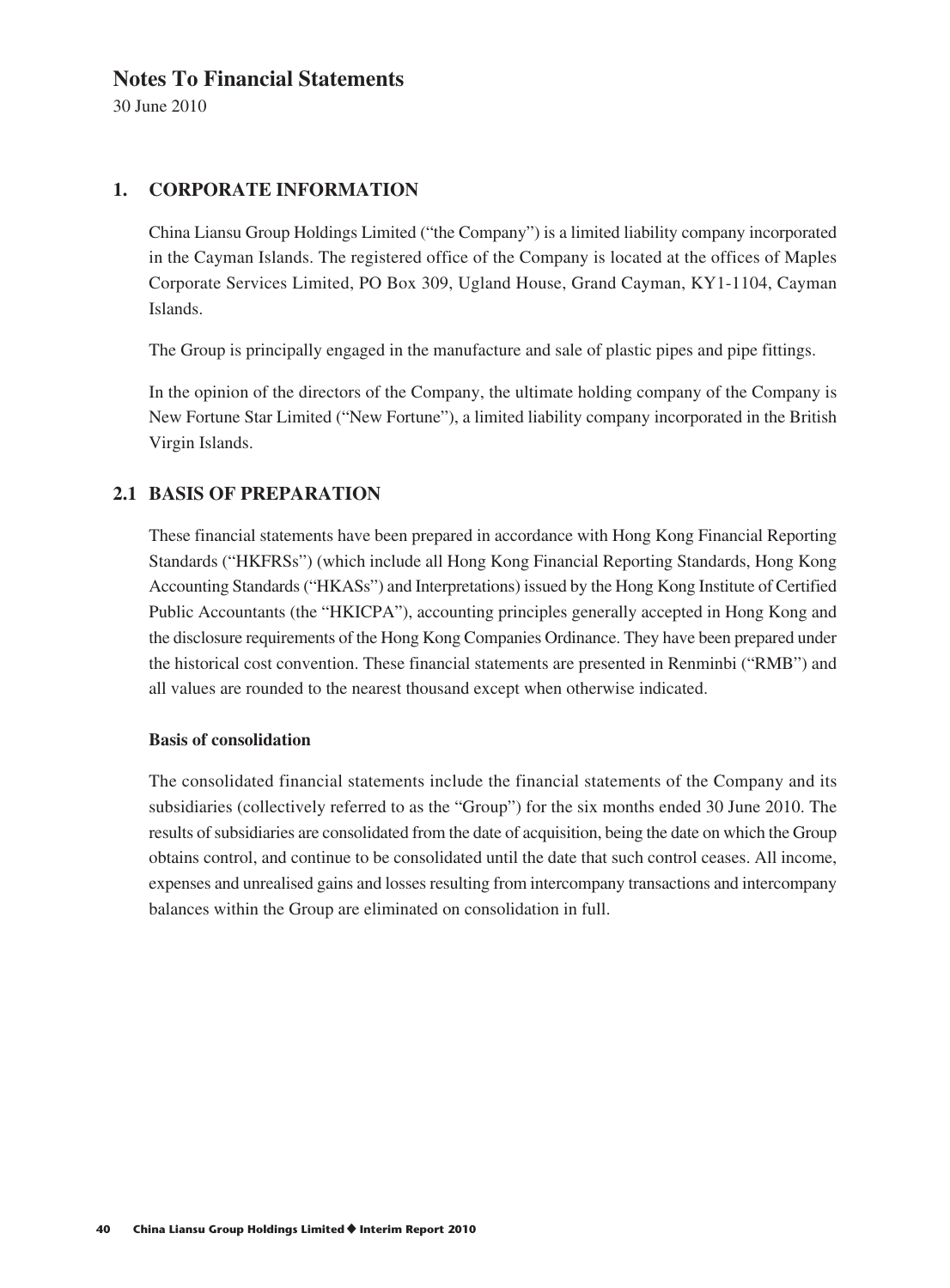### **2.2 CHANGES IN ACCOUNTING POLICIES AND DISCLOSURES**

The Group has adopted the following new and revised HKFRSs for the first time for the current period's financial statements.

| First-time Adoption of Hong Kong Financial Reporting<br><i>Standards</i>                                                 |
|--------------------------------------------------------------------------------------------------------------------------|
| Amendments to HKFRS 2 Share-based Payment – Group<br>Cash-settled Share-based Payment Transactions                       |
| <b>Business Combinations</b>                                                                                             |
| <b>Consolidated and Separate Financial Statements</b>                                                                    |
| Amendment to HKAS 32 Financial Instruments:<br>Presentation - Classification of Rights Issues                            |
| Amendment to HKAS 39 Financial Instruments:<br>Recognition and Measurement - Eligible Hedged Items                       |
| Distributions of Non-cash Assets to Owners                                                                               |
| Amendments to HKFRS 5 Non-current Assets Held for                                                                        |
| Sale and Discontinued Operations - Plan to Sell the<br>Controlling Interest in a Subsidiary                              |
| Leases – Determination of the Length of Lease Term in<br>respect of Hong Kong Land Leases<br>Improvements to HKFRSs 2009 |
|                                                                                                                          |

HKFRS 1 (Revised) was issued with an aim to improve the structure of the standard. The revised version of the standard does not make any changes to the substance of accounting by first-time adopters. As the Group is not a first-time adopter of HKFRSs, the amendments have no financial impact on the Group.

The HKFRS 2 Amendments provide guidance on how to account for cash-settled share-based payment transactions in the separate financial statements of the entity receiving the goods and services when the entity has no obligation to settle the share-based payment transactions. The amendments also incorporate guidance that was previously included in HK (IFRIC)-Int 8 Scope of HKFRS 2 and HK (IFRIC)-Int 11 HKFRS 2-*Group and Treasury Share Transactions*. The amendments did not have any significant implications on the Group's accounting for share-based payments.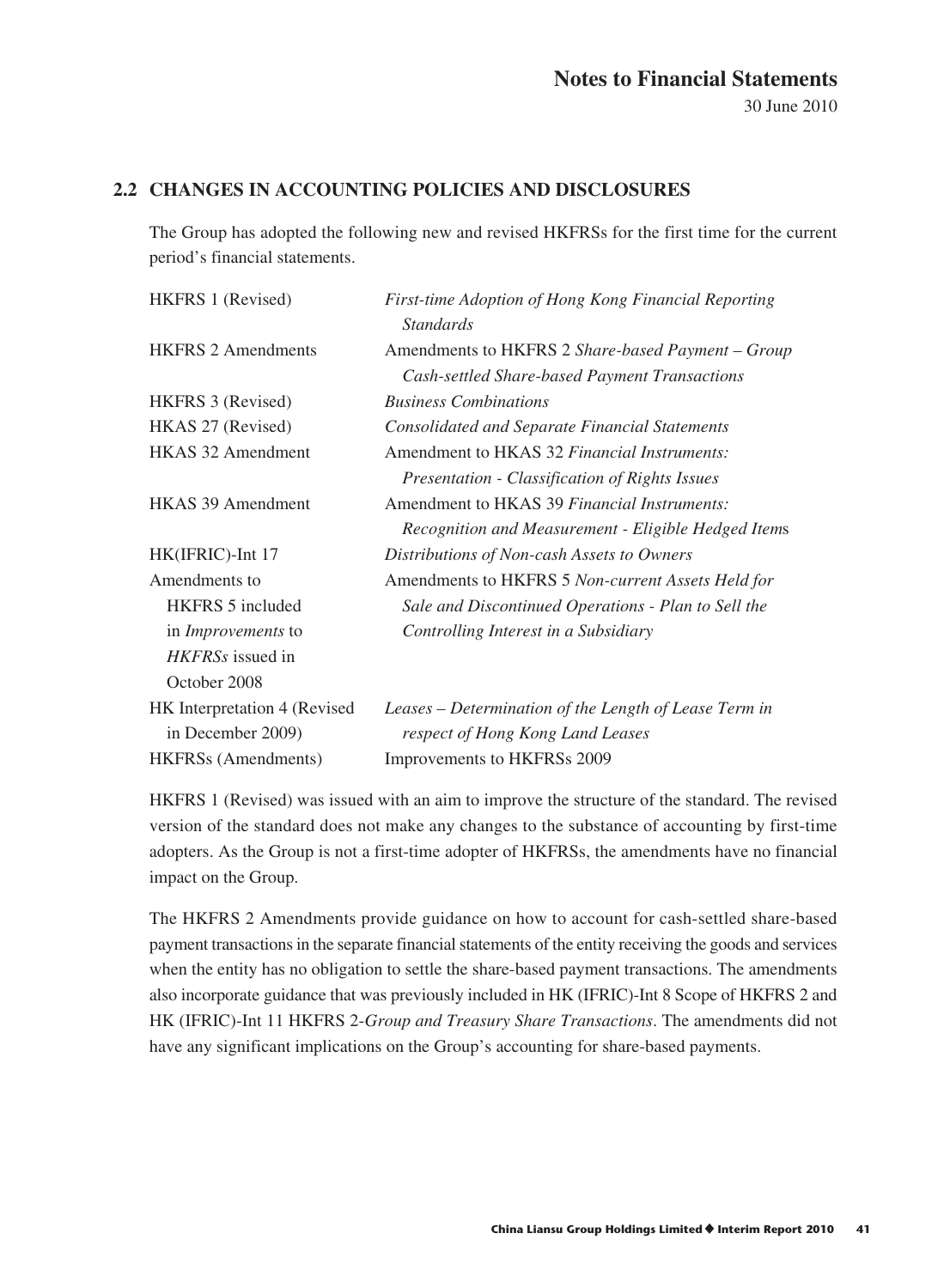### **2.2 CHANGES IN ACCOUNTING POLICIES AND DISCLOSURES** (continued)

HKFRS 3 (Revised) introduces a number of changes in the accounting for business combinations that will impact the amount of goodwill recognition, the reported results in the period that an acquisition occurs, and future reported results. While the adoption of the revised standard may result in changes in certain accounting policies, the revised standard did not have any financial impact on the Group.

HKAS 27 (Revised) requires that a change in the ownership interest of a subsidiary without loss of control is accounted for as an equity transaction. Therefore, such a change will not have any impact on goodwill, nor will it give rise to a gain or loss. Furthermore, the revised standard changes the accounting for losses incurred by the subsidiary as well as the loss of control of a subsidiary. Other consequential amendments were made to HKAS 7 *Statement of Cash Flows*, HKAS 12 *Income Taxes*, HKAS 21 *The Effects of Changes in Foreign Exchange Rates*, HKAS 28 *Investments in Associates* and HKAS 31 *Interests in Joint Ventures*. As the Group has not undertaken such transactions, the adoption of the revised standard has no financial impact on the Group.

The HKAS 32 Amendment revises the definition of financial liabilities such that rights, option or warrants issued to acquire a fixed number of the entity's own equity instruments for a fixed amount of any currency are equity instruments, provided that the entity offers the rights, option or warrants pro rata to all of its existing owners of the same class of its own non-derivative equity instruments. As the Group currently has no such rights, option or warrants in issue, the amendment is unlikely to have any financial impact on the Group.

The HKAS 39 Amendment addresses the designation of a one-sided risk in a hedged item, and the designation of inflation as a hedged risk or portion in particular situations. It clarifies that an entity is permitted to designate a portion of the fair value changes or cash flow variability of a financial instrument as a hedged item. As the Group has not entered into any such hedges, the amendment did not have any financial impact on the Group.

HK (IFRIC)-Int 17 standardises practice in the accounting for non-reciprocal distributions of noncash assets to owners. The interpretation clarifies that (i) a dividend payable should be recognised when the dividend is appropriately authorised and is no longer at the discretion of the entity; (ii) an entity should measure the dividend payable at the fair value of the net assets to be distributed; and (iii) an entity should recognise the difference between the dividend paid and the carrying amount of the net assets distributed in profit or loss. Other consequential amendments were made to HKAS 10 *Events after the Reporting Period* and HKFRS 5 *Non-current Assets Held for Sale and Discontinued Operations*. While the adoption of the interpretation may result in changes in certain accounting policies, the interpretation did not have any material financial impact on the Group.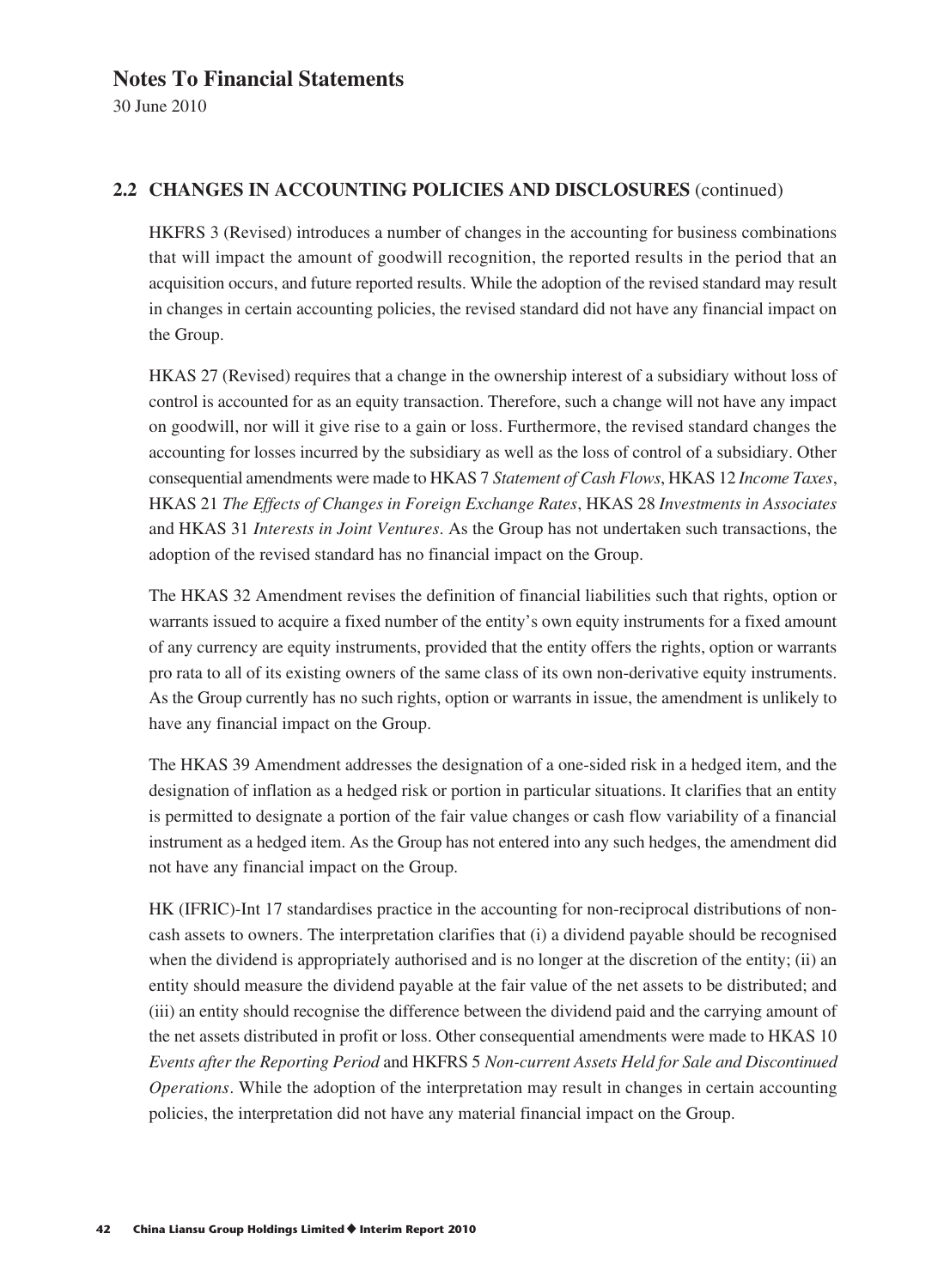### **2.2 CHANGES IN ACCOUNTING POLICIES AND DISCLOSURES** (continued)

The amendments to HKFRS 5 clarify that all assets and liabilities of a subsidiary shall be classified as held for sale if an entity has a sale plan involving loss of control of the subsidiary, regardless of whether the entity will retain a non-controlling interest. As the Group currently has no such sale plan, the amendment did not have any financial impact on the Group.

#### **Improvements to HKFRSs**

In May 2009, the HKICPA issued its *Improvements to HKFRSs 2009* which sets out amendments to a number of HKFRSs. There are separate transitional provisions for each standard. The adoption of the following amendments resulted in changes to accounting policies but did not have any impact on the financial position or performance of the Group.

- (a) HKFRS 2 *Share-based Payment*: Clarifies that a contribution of a business on the formation of a joint venture and combination of entities or businesses under common control is not within the scope of HKFRS 2 even though it is outside the scope of HKFRS 3.
- (b) HKAS 1 *Presentation of Financial Statements*: States that the terms of a liability that could result, at anytime, in its settlement by the issuance of equity instruments at the option of the counterparty do not affect its classification.
- (c) HKAS 7 *Statement of Cash Flows*: Requires that only expenditures that result in a recognised asset in the statement of financial position can be classified as a cash flow from investing activities.
- (d) HKAS 17 *Leases*: Removes the specific guidance on classifying land as a lease. As a result, leases of land should be classified as either operating or finance leases in accordance with the general guidance in HKAS 17.

HK Interpretation *4 Leases – Determination of the Length of Lease Term in respect of Hong Kong Land Leases* is revised as a consequence of the amendment to HKAS 17 *Leases* included in *Improvements to HKFRSs 2009*. Following this amendment, the scope of HK Interpretation 4 has been expanded to cover all land leases, including those classified as finance leases. As a result, this Interpretation is applicable to all leases of property accounted for in accordance with HKAS 16, HKAS 17 and HKAS 40.

(e) HKAS 36 *Impairment of Assets*: Clarifies that the largest unit permitted for allocating goodwill acquired in a business combination is the operating segment as defined in HKFRS 8 *Operating Segments* before aggregation for financial reporting purposes.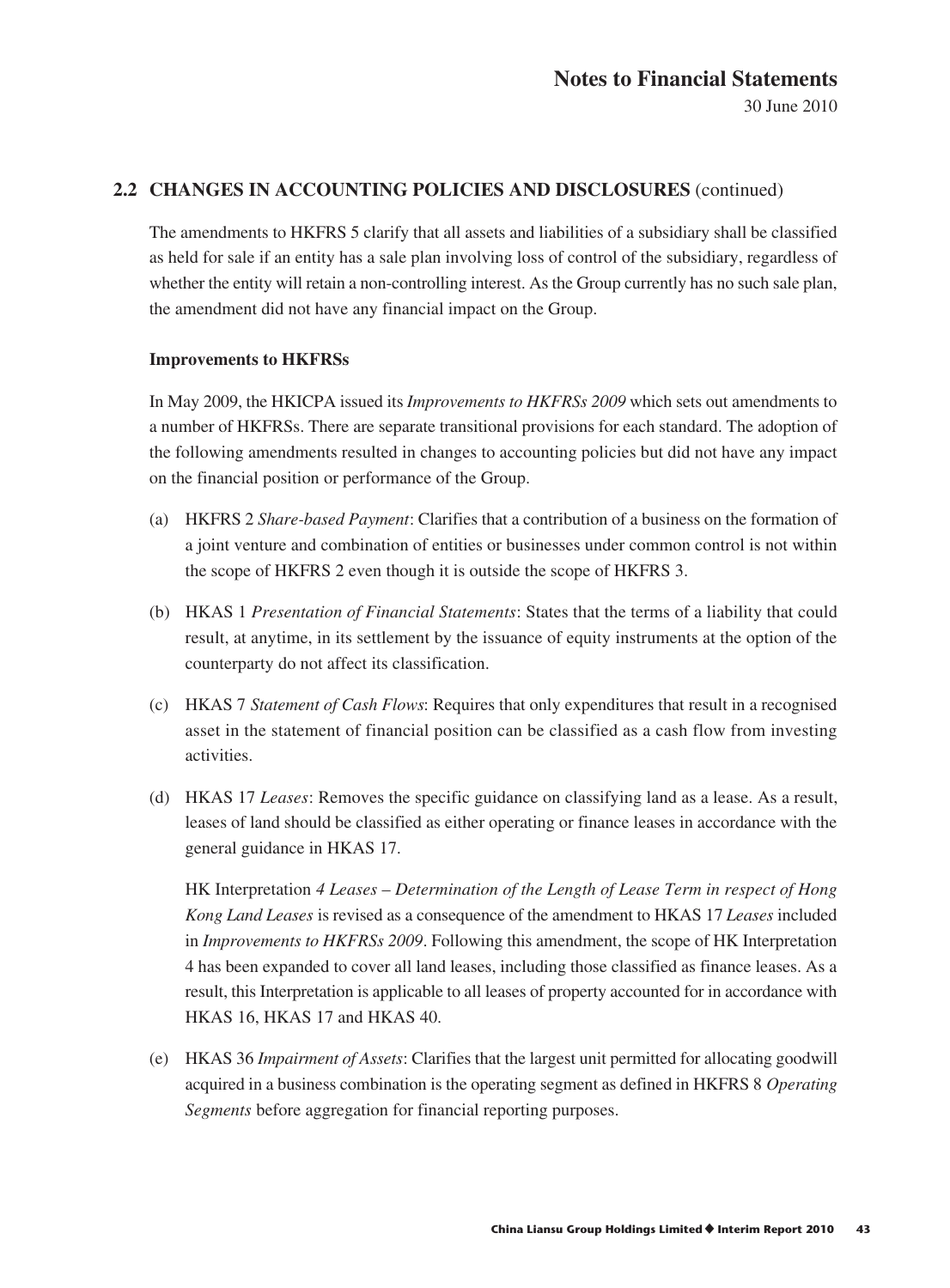30 June 2010

### **2.2 CHANGES IN ACCOUNTING POLICIES AND DISCLOSURES** (continued)

#### **Improvements to HKFRSs** (continued)

- (f) HKAS 38 *Intangible Assets*: Clarifies that (i) if an intangible asset acquired in a business combination is identifiable only with another intangible asset, the acquirer may recognise the group of assets as a single asset provided that the individual assets have similar useful lives; and (ii) the valuation techniques presented for determining the fair value of intangible assets acquired in a business combination that are not traded in active markets are only examples and are not restrictive on the methods that can be used.
- (g) HKAS 39 *Financial Instruments: Recognition and Measurement*: Clarifies that (i) a prepayment option is considered closely related to the host contract when the exercise price of a prepayment option reimburses the lender up to the approximate present value of lost interest for the remaining term of the host contract; (ii) the scope exemption for contracts between an acquirer and a vendor in a business combination to buy or sell an acquiree at a future date, applies only to binding forward contracts, and not derivative contracts where further actions by either party are still to be taken; and (iii) gains or losses on cash flow hedges of a forecast transaction that subsequently results in the recognition of a financial instrument or on cash flow hedges of recognised financial instruments should be reclassified in the period that the hedged forecast cash flows affect profit or loss.

The amendments to the following standards below did not have any impact on the accounting policies, financial position or performance of the Group:

| <b>HKFRS 1 Amendments</b> | Amendments to HKFRS 1 First-time Adoption of Hong            |
|---------------------------|--------------------------------------------------------------|
|                           | Kong Financial Reporting Standards-Additional                |
|                           | <b>Exemptions for First-time Adopters</b>                    |
| HKFRS 5                   | Non-current Assets Held for Sale and Discontinued Operations |
| HK (IFRIC)-Int 9          | <b>Reassessment of Embedded Derivatives</b>                  |
| HK (IFRIC)-Int 16         | Hedges of a Net Investment in a Foreign Operation            |
|                           |                                                              |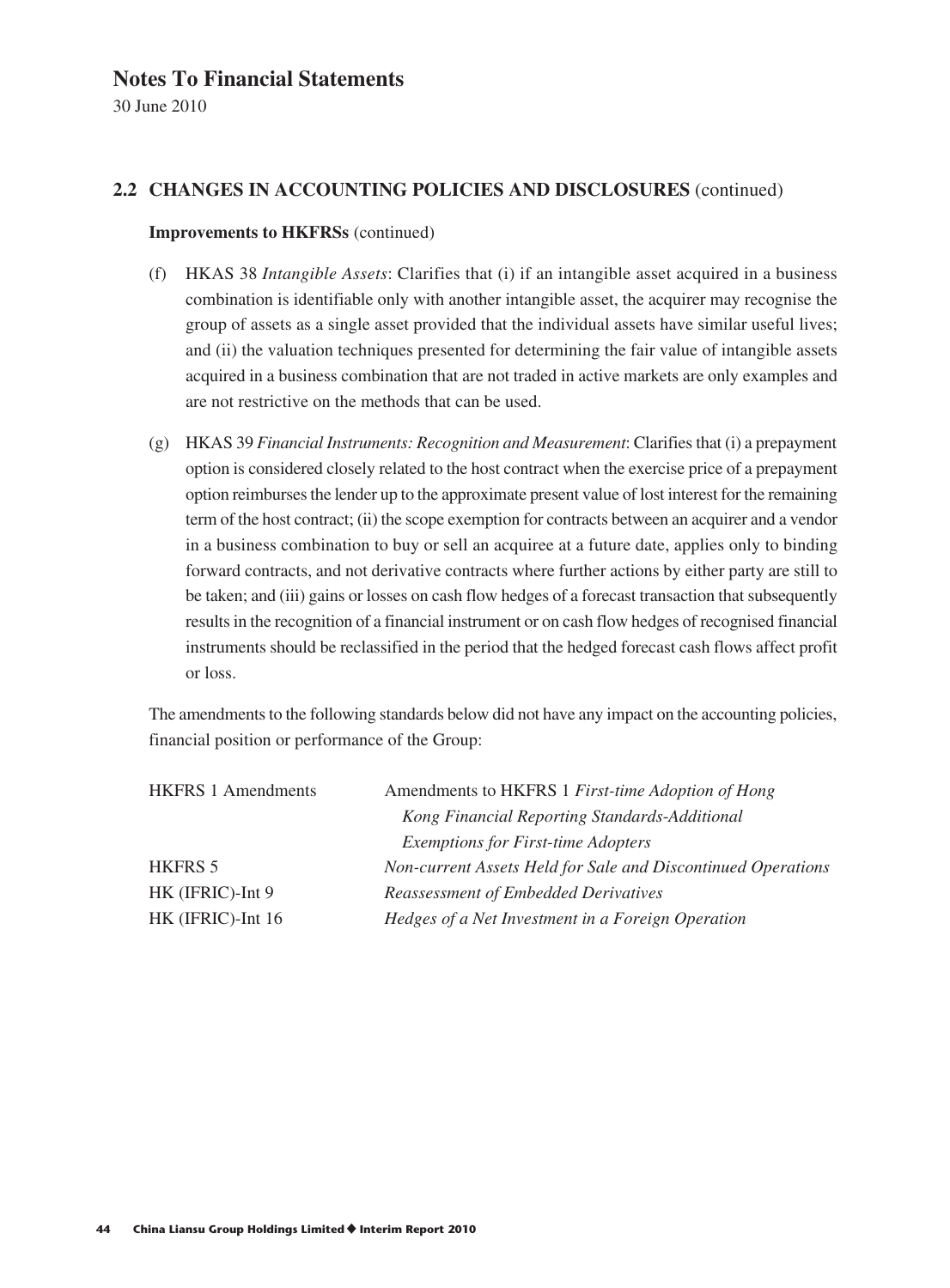30 June 2010

## **2.3 ISSUED BUT NOT YET EFFECTIVE HONG KONG FINANCIAL REPORTING STANDARDS**

The Group has not applied the following new and revised HKFRSs, that have been issued but are not yet effective, in these financial statements:

| Amendment to HKFRS 1 First-time Adoption of                              |  |  |  |  |
|--------------------------------------------------------------------------|--|--|--|--|
| Hong Kong Financial Reporting Standards-Limited                          |  |  |  |  |
| <b>Exemption from Comparative HKFRS 7 Disclosures for</b>                |  |  |  |  |
| First-time Adopters <sup>2</sup>                                         |  |  |  |  |
| Financial Instruments <sup>4</sup>                                       |  |  |  |  |
| Related Party Disclosures <sup>3</sup>                                   |  |  |  |  |
| Amendment to HKAS 32 Financial Instruments:                              |  |  |  |  |
| Presentation-Classification of Rights Issues <sup>1</sup>                |  |  |  |  |
| Amendments to HK(IFRIC)-Int 14 Prepayments of a                          |  |  |  |  |
| Minimum Funding Requirement $3$                                          |  |  |  |  |
| Extinguishing Financial Liabilities with Equity Instruments <sup>2</sup> |  |  |  |  |
| Amendments to a number of HKFRSs <sup>3</sup>                            |  |  |  |  |
|                                                                          |  |  |  |  |
|                                                                          |  |  |  |  |

1 Effective for annual periods beginning on or after 1 February 2010

- 2 Effective for annual periods beginning on or after 1 July 2010
- 3 Effective for annual periods beginning on or after 1 January 2011
- 4 Effective for annual periods beginning on or after 1 January 2013

The Group is in the process of making an assessment of the impact of these new and revised HKFRSs upon initial application, but is not yet in a position to state whether these new and revised HKFRSs will have a significant impact on the Group's results of operations and financial position.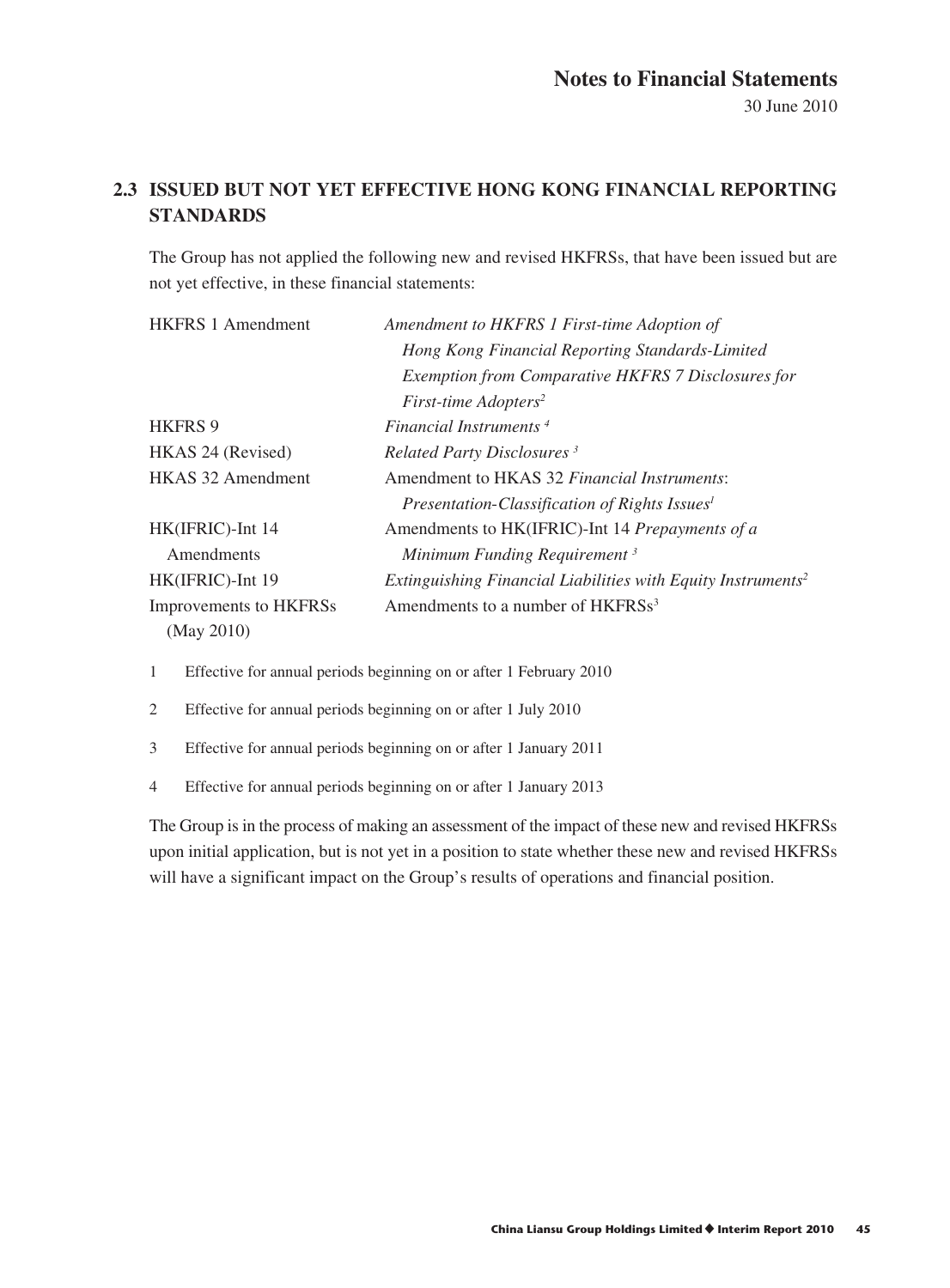30 June 2010

### **3. SUMMARY OF SIGNIFICANT ACCOUNTING POLICIES**

#### **Subsidiaries**

A subsidiary is an entity whose financial and operating policies the Company controls, directly or indirectly, so as to obtain benefits from its activities.

The results of subsidiaries are included in the Company's statement of comprehensive income to the extent of dividends received and receivable. The Company's interests in subsidiaries are stated at cost less any impairment losses.

#### **Impairment of non-financial assets**

Where an indication of impairment exists, or when annual impairment testing for an asset is required (other than inventories, deferred tax assets and financial assets), the asset's recoverable amount is estimated. An asset's recoverable amount is the higher of the asset's or cash-generating unit's value in use and its fair value less costs to sell, and is determined for an individual asset, unless the asset does not generate cash inflows that are largely independent of those from other assets or groups of assets, in which case the recoverable amount is determined for the cash-generating unit to which the asset belongs.

An impairment loss is recognised only if the carrying amount of an asset exceeds its recoverable amount. In assessing value in use, the estimated future cash flows are discounted to their present value using a pre-tax discount rate that reflects current market assessments of the time value of money and the risks specific to the asset. An impairment loss is charged to the statement of comprehensive income in the period in which it arises.

An assessment is made at the end of each reporting periods as to whether there is any indication that previously recognised impairment losses may no longer exist or may have decreased. If such an indication exists, the recoverable amount is estimated. A previously recognised impairment loss of an asset other than goodwill is reversed only if there has been a change in the estimates used to determine the recoverable amount of that asset, but not to an amount higher than the carrying amount that would have been determined (net of any depreciation/amortisation) had no impairment loss been recognised for the asset in prior years. A reversal of such an impairment loss is credited to the statement of comprehensive income in the period in which it arises.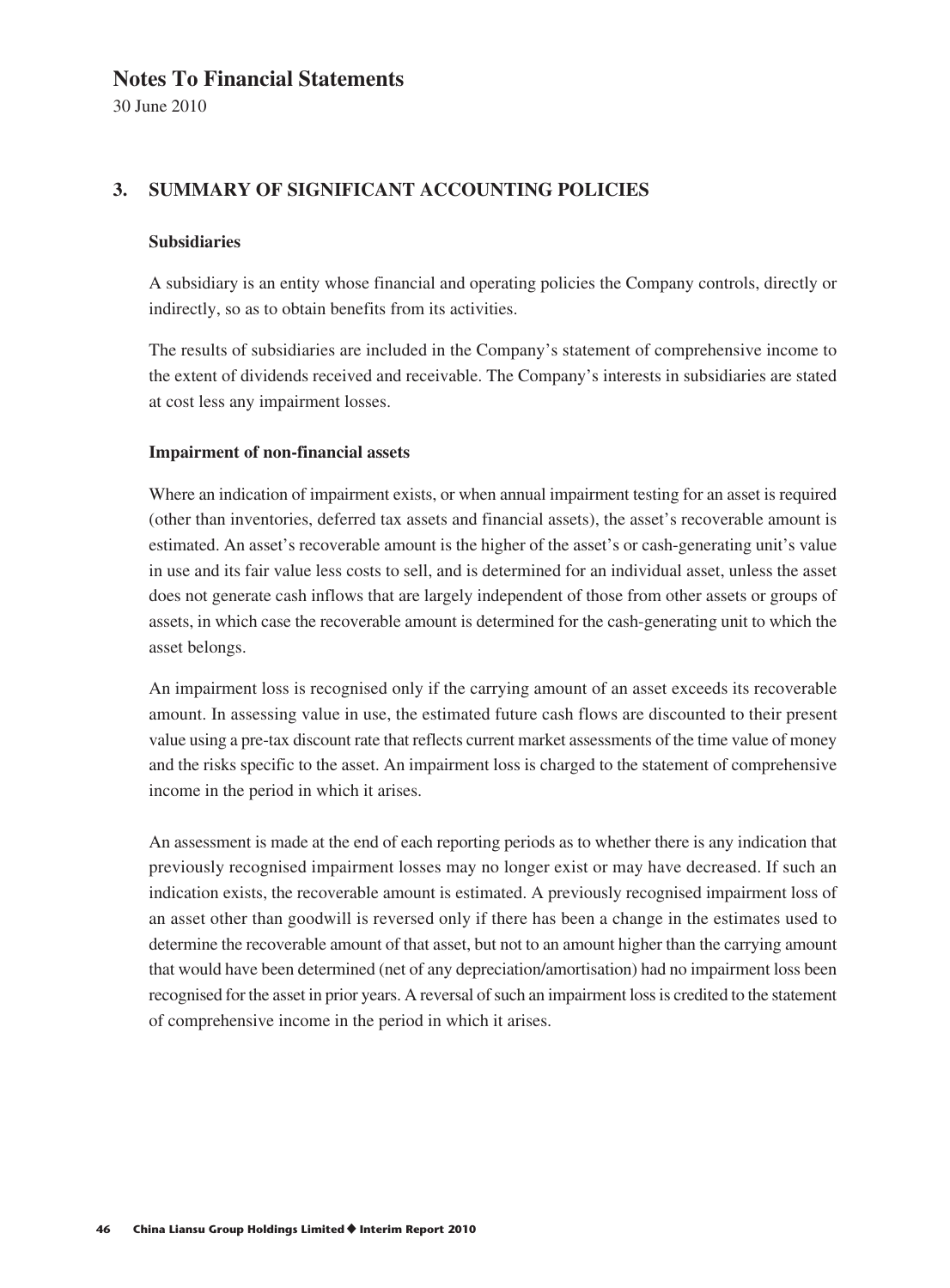30 June 2010

### **3. SUMMARY OF SIGNIFICANT ACCOUNTING POLICIES** (continued)

#### **Related parties**

A party is considered to be related to the Group if:

- (a) the party, directly or indirectly through one or more intermediaries, (i) controls, is controlled by, or is under common control with, the Group; (ii) has an interest in the Group that gives it significant influence over the Group; or (iii) has joint control over the Group;
- (b) the party is a member of the key management personnel of the Group or its parent;
- (c) the party is a close member of the family of any individual referred to in (a) or (b);
- (d) the party is an entity that is controlled, jointly controlled or significantly influenced by or for which significant voting power in such entity resides with, directly or indirectly, any individual referred to in (b) or (c); or
- (e) the party is a post-employment benefit plan for the benefit of the employees of the Group, or of any entity that is a related party of the Group.

#### **Property, plant and equipment and depreciation**

Property, plant and equipment, other than construction in progress, are stated at cost less accumulated depreciation and any impairment losses. The cost of an item of property, plant and equipment comprises its purchase price and any directly attributable costs of bringing the asset to its working condition and location for its intended use. Expenditure incurred after items of property, plant and equipment have been put into operation, such as repairs and maintenance, is normally charged to the statement of comprehensive income in the period in which it is incurred. In situations where the recognition criteria are satisfied, the expenditure for a major inspection is capitalised in the carrying amount of the asset as a replacement. Where significant parts of property, plant and equipment are required to be replaced at intervals, the Group recognises such parts as individual assets with specific useful lives and depreciation.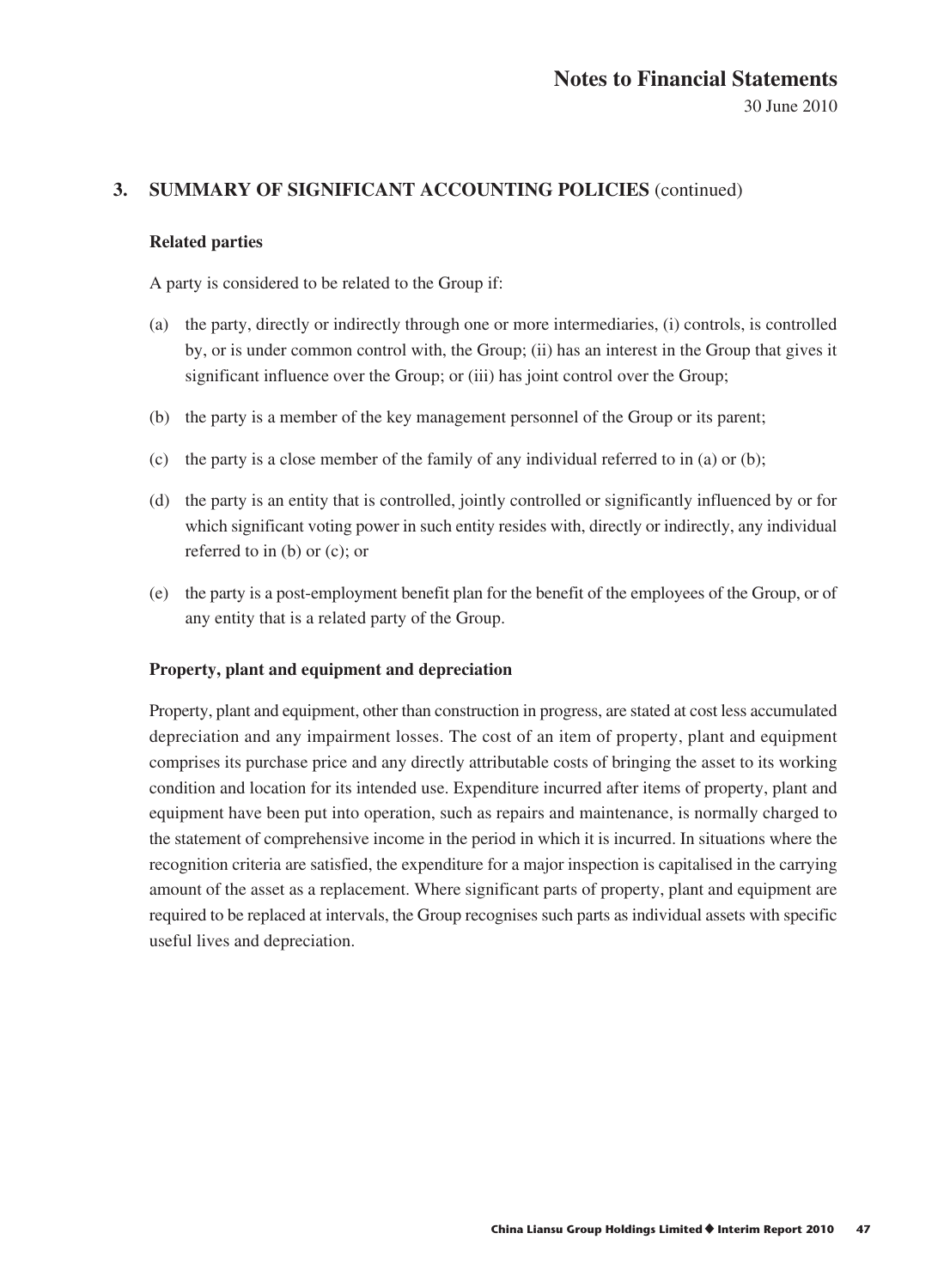30 June 2010

### **3. SUMMARY OF SIGNIFICANT ACCOUNTING POLICIES** (continued)

#### **Property, plant and equipment and depreciation** (continued)

Depreciation is calculated on the straight-line basis to write off the cost of each item of property, plant and equipment to its residual value over its estimated useful life. The principal annual rates used for this purpose are as follows:

| <b>Buildings</b>                         | 4.5\% to 5\%                                   |
|------------------------------------------|------------------------------------------------|
| Plant and machinery                      | 9\% to 19\%                                    |
| Furniture, fixtures and office equipment | 9.5\% to 32.3\%                                |
| Motor vehicles                           | 9.5\% to 32.3\%                                |
| Leasehold improvements                   | Over the shorter of the lease terms and $20\%$ |

Where parts of an item of property, plant and equipment have different useful lives, the cost of that item is allocated on a reasonable basis among the parts and each part is depreciated separately.

Residual values, useful lives and depreciation methods are reviewed, and adjusted if appropriate, at least at each financial year end.

An item of property, plant and equipment and any significant part initially recognised is derecognised upon disposal or when no future economic benefits are expected from its use or disposal. Any gain or loss on disposal or retirement recognised in the statement of comprehensive income in the year the asset is derecognised is the difference between the net sales proceeds and the carrying amount of the relevant asset.

Construction in progress represents buildings and other assets under construction, which is stated at cost less any impairment losses, and is not depreciated. Cost represents the direct costs of construction during the period of construction. Construction in progress is reclassified to the appropriate category of property, plant and equipment when completed and ready for use.

#### **Intangible assets**

Intangible assets acquired separately are measured on initial recognition at cost. The cost of intangible assets acquired in a business combination is the fair value as at the date of acquisition. The useful lives of intangible assets are assessed to be either finite or indefinite. Intangible assets with finite lives are subsequently amortised over the useful economic lives and assessed for impairment whenever there is an indication that the intangible asset may be impaired. The amortisation period and the amortisation method for an intangible asset with a finite useful life are reviewed at least at each financial year end.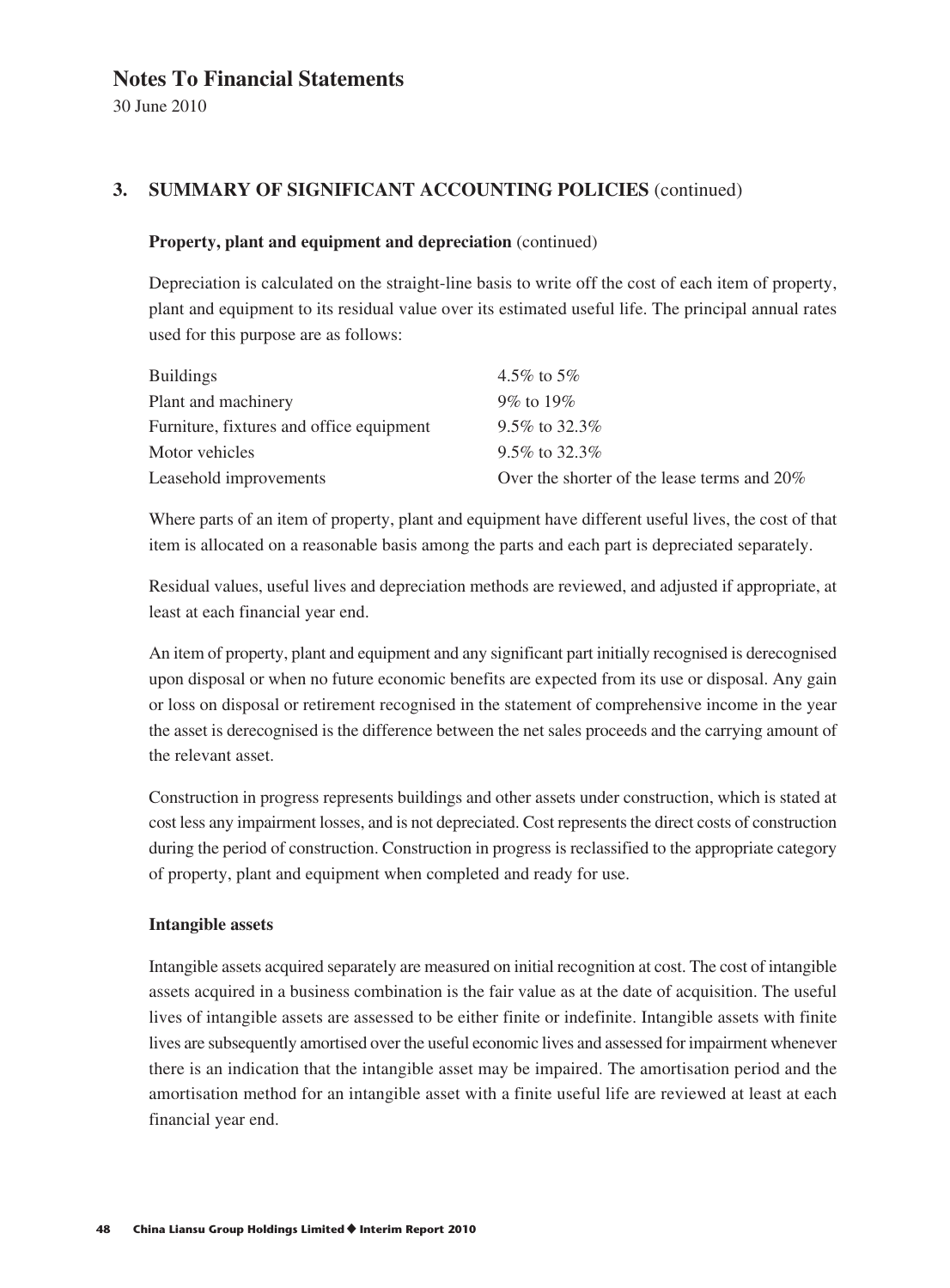30 June 2010

### **3. SUMMARY OF SIGNIFICANT ACCOUNTING POLICIES** (continued)

#### **Intangible assets** (continued)

#### *Computer software*

Computer software is stated at cost less any impairment losses and is amortised on the straight-line basis over its estimated useful life of five years.

#### *Research and development costs*

All research costs are charged to the statement of comprehensive income as incurred.

Expenditure incurred on projects to develop new products is capitalised and deferred only when the Group can demonstrate the technical feasibility of completing the intangible asset so that it will be available for use or sale, its intention to complete and its ability to use or sell the asset, how the asset will generate future economic benefits, the availability of resources to complete the project and the ability to measure reliably the expenditure during the development. Product development expenditure which does not meet these criteria is expensed when incurred.

#### **Operating leases**

Leases where substantially all the rewards and risks of ownership of assets remain with the lessor are accounted for as operating leases. Where the Group is the lessor, assets leased by the Group under operating leases are included in non-current assets, and rentals receivable under the operating leases are credited to the statement of comprehensive income on the straight-line basis over the lease terms. Where the Group is the lessee, rentals payable under the operating leases are charged to the statement of comprehensive income on the straight-line basis over the lease terms.

Prepaid land lease payments under operating leases are initially stated at cost and subsequently recognised on the straight-line basis over the lease terms.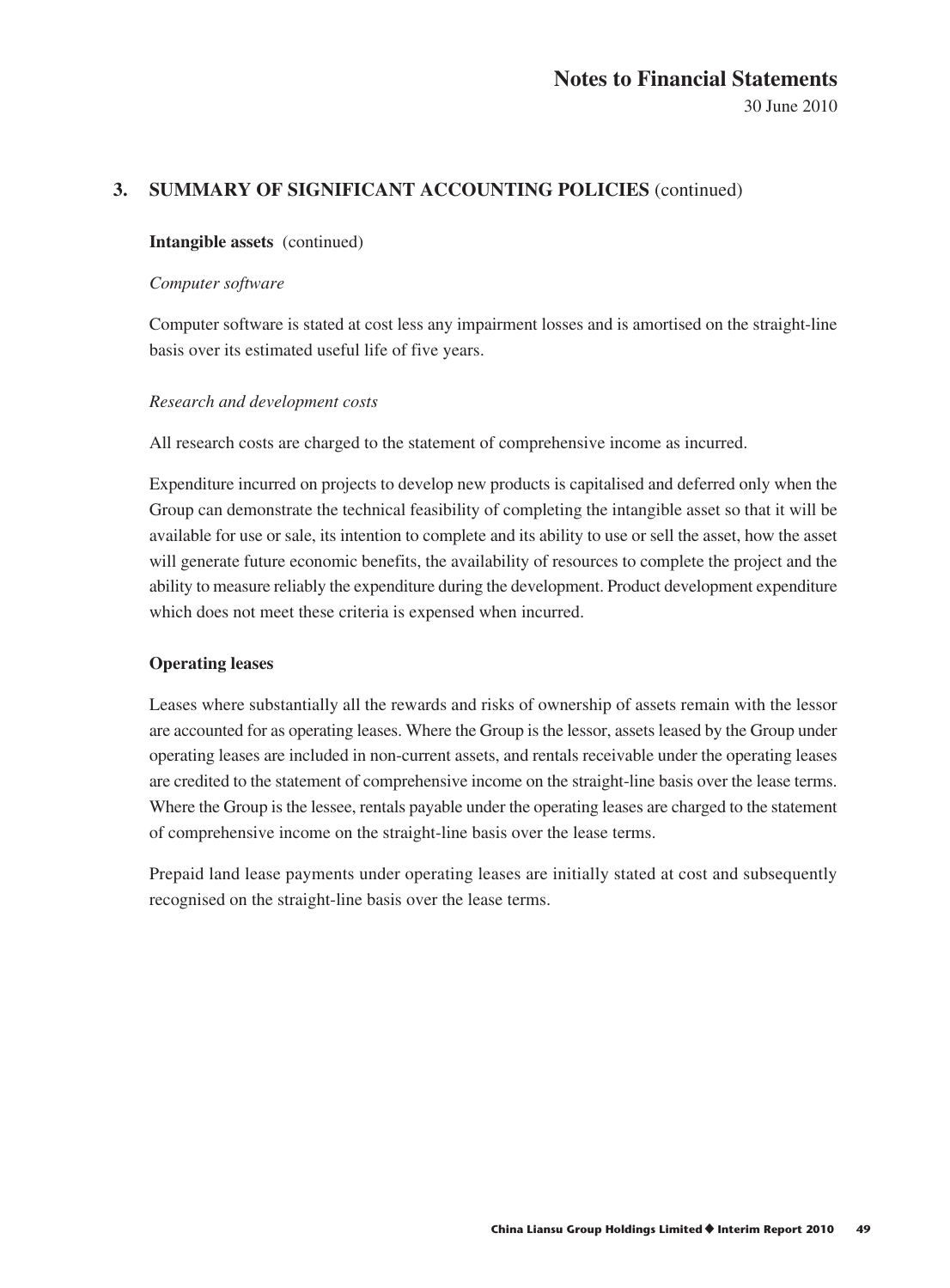30 June 2010

### **3. SUMMARY OF SIGNIFICANT ACCOUNTING POLICIES** (continued)

#### **Financial assets**

#### *Initial recognition and measurement*

Financial assets within the scope of HKAS 39 are classified as financial assets at fair value through profit or loss, loans and receivables and available-for-sale financial assets, or as derivatives designated as hedging instruments in an effective hedge, as appropriate. The Group determines the classification of its financial assets at initial recognition. When financial assets are recognised initially, they are measured at fair value.

All regular way purchases and sales of financial assets are recognised on the trade date, that is, the date that the Group commits to purchase or sell the asset. Regular way purchases or sales are purchases or sales of financial assets that require delivery of assets within the period generally established by regulation or convention in the marketplace.

The Group's financial assets include cash and bank balances, trade and bills receivables, other receivables and amounts due from related companies, which are classified as loans and receivables.

#### *Subsequent measurement*

Loans and receivables are non-derivative financial assets with fixed or determinable payments that are not quoted in an active market. After initial measurement, such assets are subsequently measured at amortised cost using the effective interest rate method less any allowance for impairment. Amortised cost is calculated taking into account any discount or premium on acquisition and includes fees or costs that are an integral part of the effective interest rate. The effective interest rate amortisation is included in interest income in the statement of comprehensive income. The loss arising from impairment is recognised in the statement of comprehensive income in other operating expenses.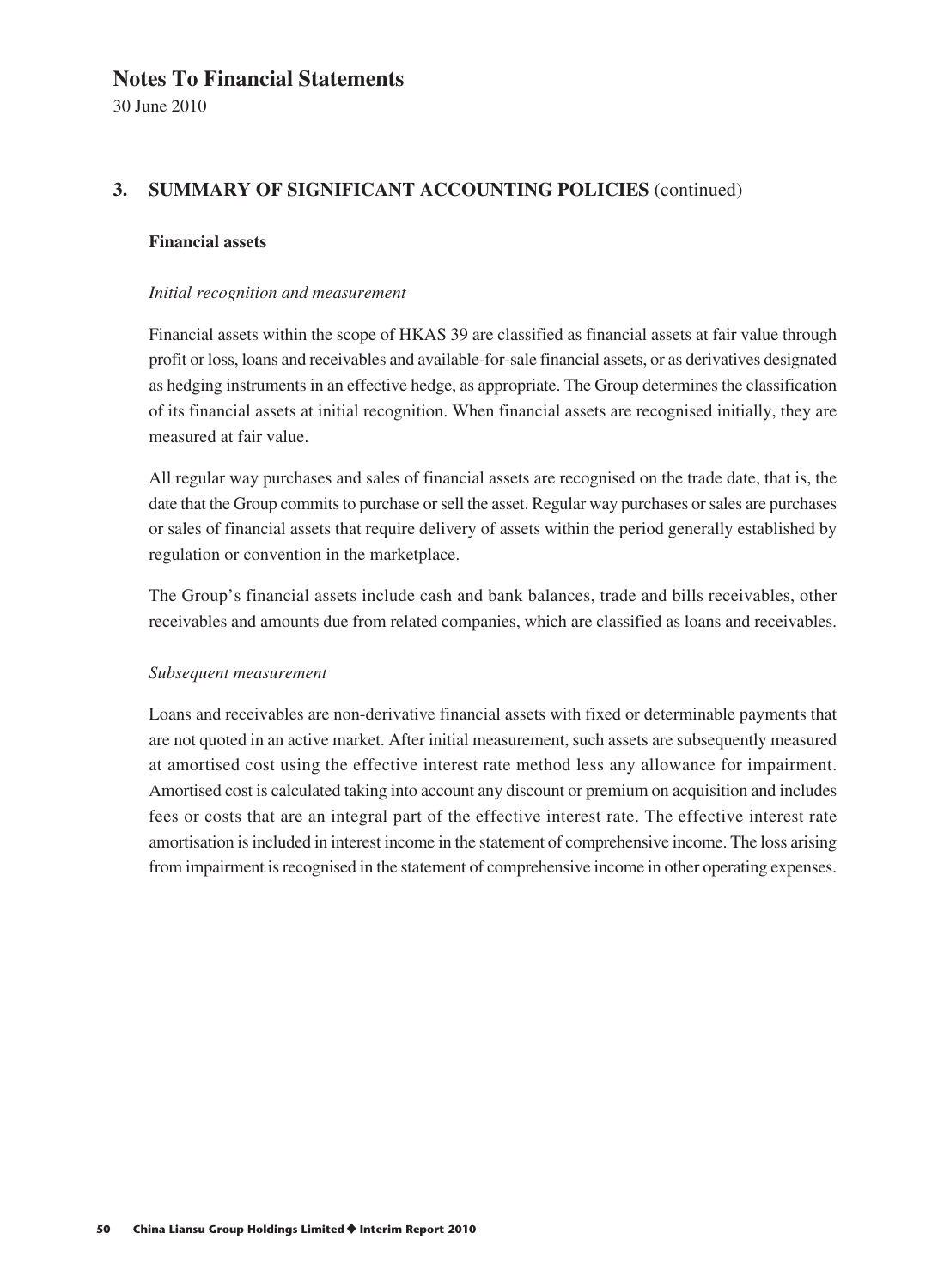30 June 2010

### **3. SUMMARY OF SIGNIFICANT ACCOUNTING POLICIES** (continued)

#### **Derecognition of financial assets**

A financial asset (or, where applicable, a part of a financial asset or part of a group of similar financial assets) is derecognised when:

- the rights to receive cash flows from the asset have expired; or
- the Group has transferred its rights to receive cash flows from the asset, or has assumed an obligation to pay the received cash flows in full without material delay to a third party under a "pass-through" arrangement; and either (a) the Group has transferred substantially all the risks and rewards of the asset, or (b) the Group has neither transferred nor retained substantially all the risks and rewards of the asset, but has transferred control of the asset.

When the Group has transferred its rights to receive cash flows from an asset or has entered into a "pass-through" arrangement, and has neither transferred nor retained substantially all the risks and rewards of the asset nor transferred control of the asset, the asset is recognised to the extent of the Group's continuing involvement in the asset. In that case, the Group also recognises an associated liability. The transferred asset and the associated liability are measured on a basis that reflects the rights and obligations that the Group has retained.

Continuing involvement that takes the form of a guarantee over the transferred asset is measured at the lower of the original carrying amount of the asset and the maximum amount of consideration that the Group could be required to repay.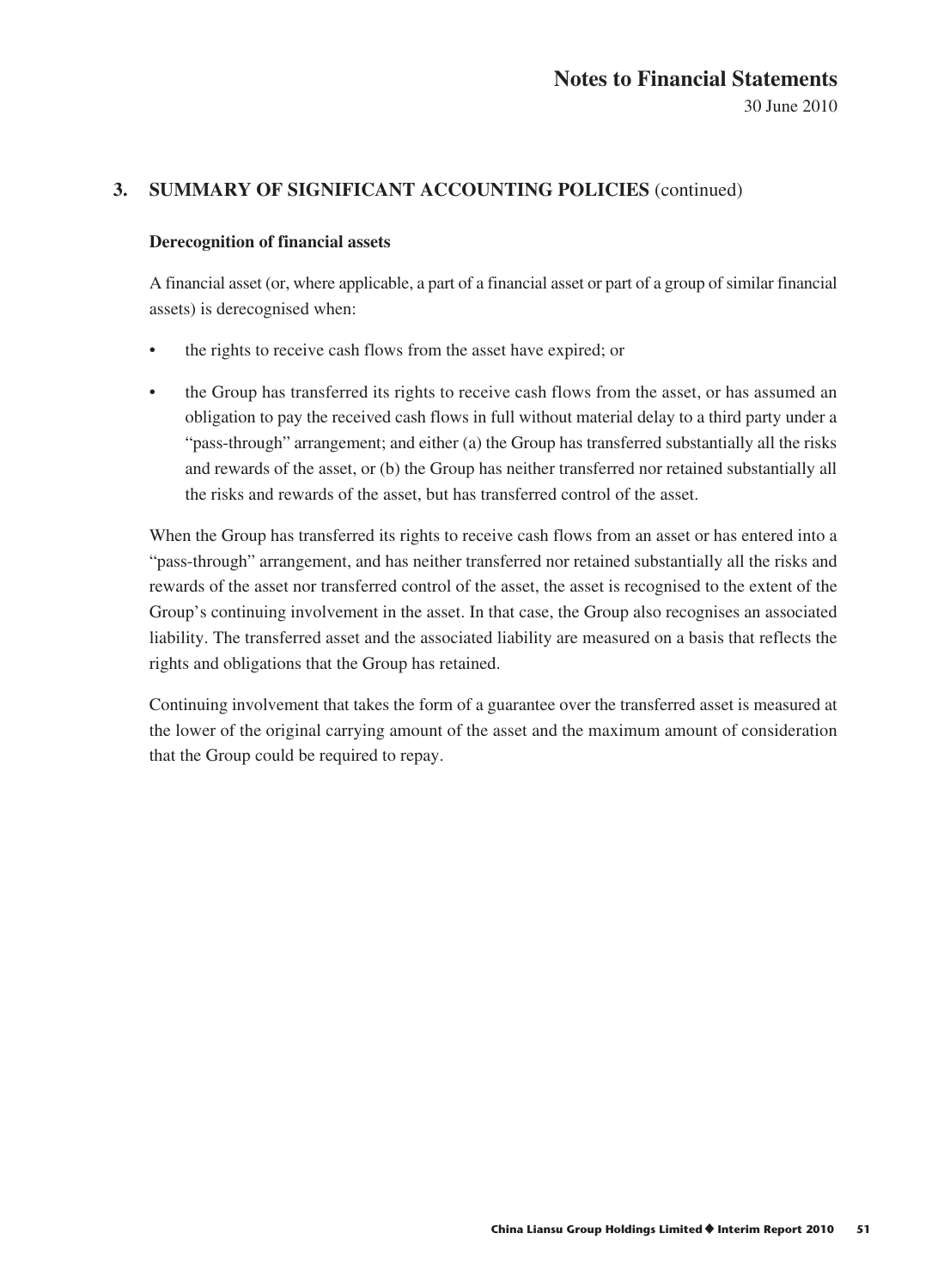30 June 2010

### **3. SUMMARY OF SIGNIFICANT ACCOUNTING POLICIES** (continued)

#### **Impairment of financial assets**

The Group assesses at the end of each reporting period whether there is any objective evidence that a financial asset or a group of financial assets is impaired. A financial asset or a group of financial assets is deemed to be impaired if, and only if, there is objective evidence of impairment as a result of one or more events that has occurred after the initial recognition of the asset (an incurred "loss event") and that loss event has an impact on the estimated future cash flows of the financial asset or the group of financial assets that can be reliably estimated. Evidence of impairment may include indications that a debtor or a group of debtors is experiencing significant financial difficulty, default or delinquency in interest or principal payments, the probability that they will enter bankruptcy or other financial reorganisation and observable data indicating that there is a measurable decrease in the estimated future cash flows, such as changes in arrears or economic conditions that correlate with defaults.

#### *Financial Assets carried at amortised cost*

For financial assets carried at amortised cost, the Group first assesses individually whether objective evidence of impairment exists for financial assets that are individually significant, or collectively for financial assets that are not individually significant. If the Group determines that no objective evidence of impairment exists for an individually assessed financial asset, whether significant or not, it includes the asset in a group of financial assets with similar credit risk characteristics and collectively assesses them for impairment. Assets that are individually assessed for impairment and for which an impairment loss is, or continues to be, recognised are not included in a collective assessment of impairment.

If there is objective evidence that an impairment loss has been incurred, the amount of the loss is measured as the difference between the asset's carrying amount and the present value of estimated future cash flows (excluding future credit losses that have not been incurred). The present value of the estimated future cash flows is discounted at the financial asset's original effective interest rate (i.e., the effective interest rate computed at initial recognition). If a loan has a variable interest rate, the discount rate for measuring any impairment loss is the current effective interest rate.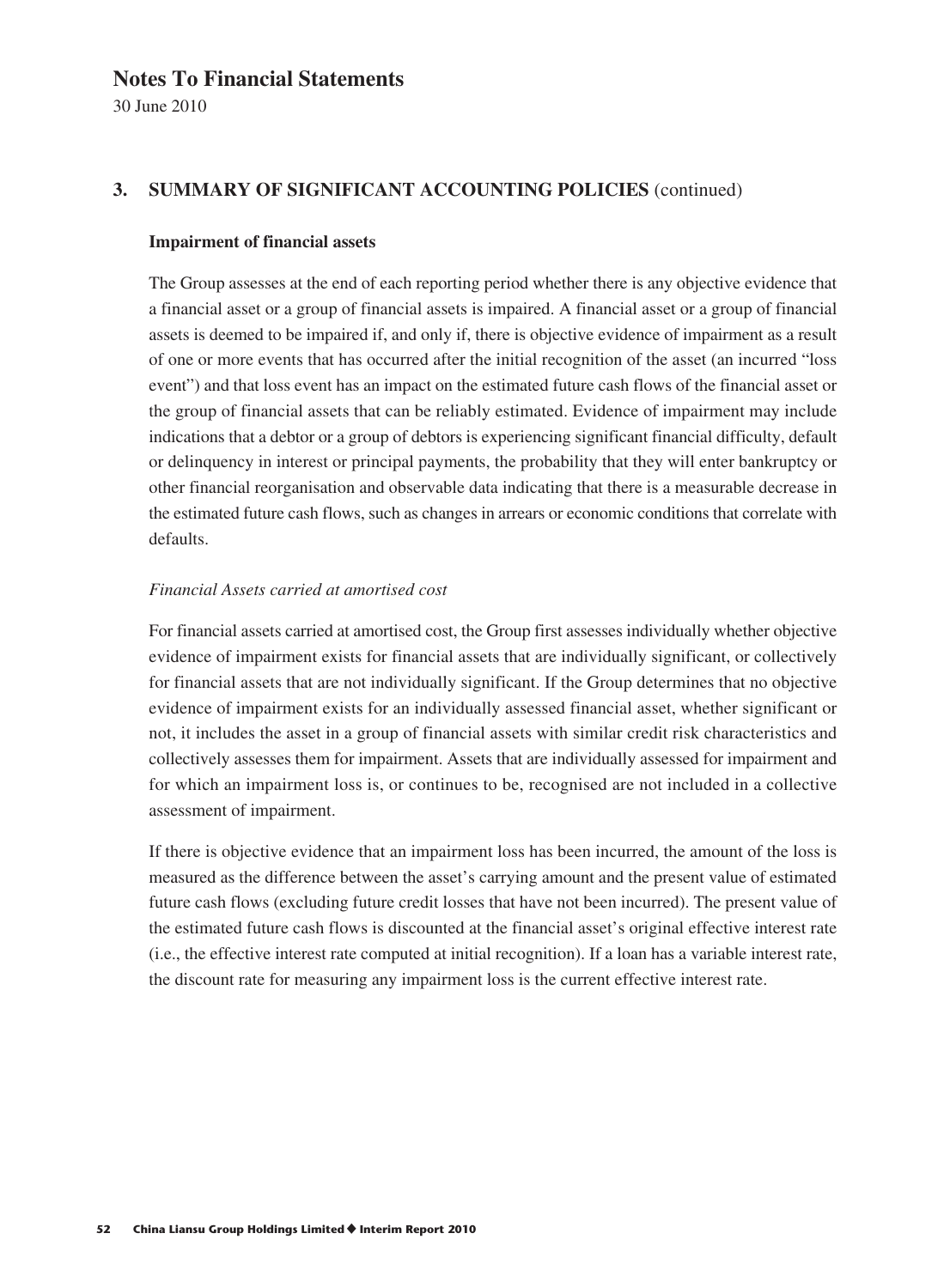30 June 2010

### **3. SUMMARY OF SIGNIFICANT ACCOUNTING POLICIES** (continued)

#### **Impairment of financial assets** (continued)

#### *Financial Assets carried at amortised cost (continued)*

The carrying amount of the asset is reduced either directly or through the use of an allowance account and the amount of the loss is recognised in the statement of comprehensive income. Interest income continues to be accrued on the reduced carrying amount and is accrued using the rate of interest used to discount the future cash flows for the purpose of measuring the impairment loss. Loans and receivables together with any associated allowance are written off when there is no realistic prospect of future recovery and all collateral has been realised or has been transferred to the Group.

If, in a subsequent period, the amount of the estimated impairment loss increases or decreases because of an event occurring after the impairment was recognised, the previously recognised impairment loss is increased or reduced by adjusting the allowance account. If a future write-off is later recovered, the recovery is credited to other operating expenses, net in the statement of comprehensive income.

#### **Financial liabilities**

#### *Initial recognition and measurement*

Financial liabilities within the scope of HKAS 39 are classified as financial liabilities at fair value through profit or loss, loans and borrowings, or as derivatives designated as hedging instruments in an effective hedge, as appropriate. The Group determines the classification of its financial liabilities at initial recognition. All financial liabilities are recognised initially at fair value and in the case of loans and borrowings, plus directly attributable transaction costs.

The Group's financial liabilities include trade and bills payables, amount due to a director, amounts due to related companies, interest-bearing bank loans and other financial liabilities included in other payables and accruals.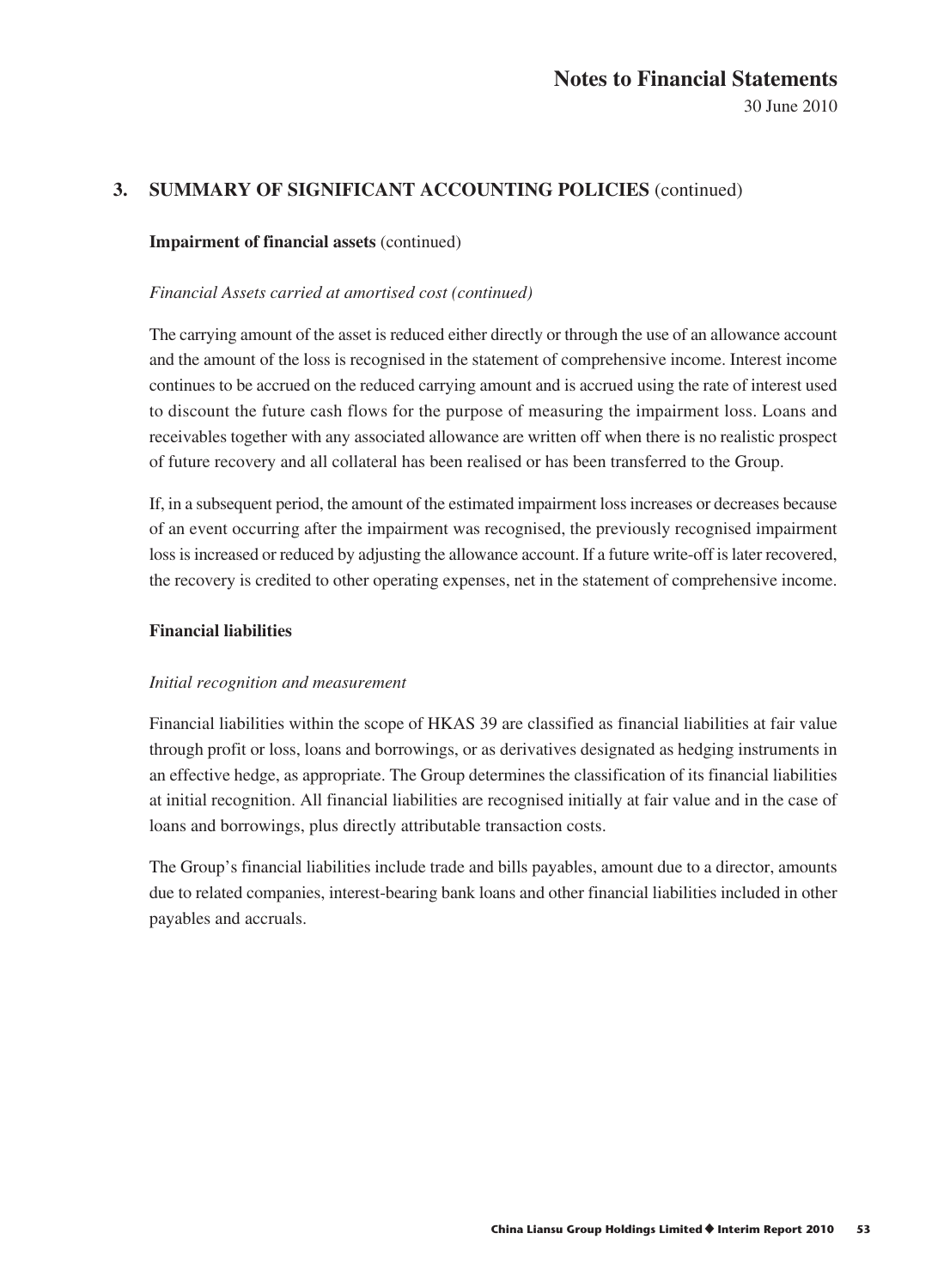30 June 2010

### **3. SUMMARY OF SIGNIFICANT ACCOUNTING POLICIES** (continued)

### **Financial liabilities** (continued)

#### *Subsequent measurement*

Loans and borrowings

After initial recognition, interest-bearing loans and borrowings are subsequently measured at amortised cost, using the effective interest rate method unless the effect of discounting would be immaterial, in which case they are stated at cost. Gains and losses are recognised in the statement of comprehensive income when the liabilities are derecognised as well as through the effective interest rate method amortisation process.

Amortised cost is calculated by taking into account any discount or premium on acquisition and fees or costs that are an integral part of the effective interest rate. The effective interest rate amortisation is included in finance costs in the statement of comprehensive income.

### **Derecognition of financial liabilities**

A financial liability is derecognised when the obligation under the liability is discharged or cancelled, or expires.

When an existing financial liability is replaced by another from the same lender on substantially different terms, or the terms of an existing liability are substantially modified, such an exchange or modification is treated as a derecognition of the original liability and a recognition of a new liability, and the difference between the respective carrying amounts is recognised in the statement of comprehensive income.

#### **Inventories**

Inventories are stated at the lower of cost and net realisable value. Cost is determined on the weighted average basis and, in the case of work in progress and finished goods, comprises direct materials, direct labor and an appropriate proportion of overheads. Net realisable value is based on estimated selling prices less any estimated costs to be incurred to completion and disposal.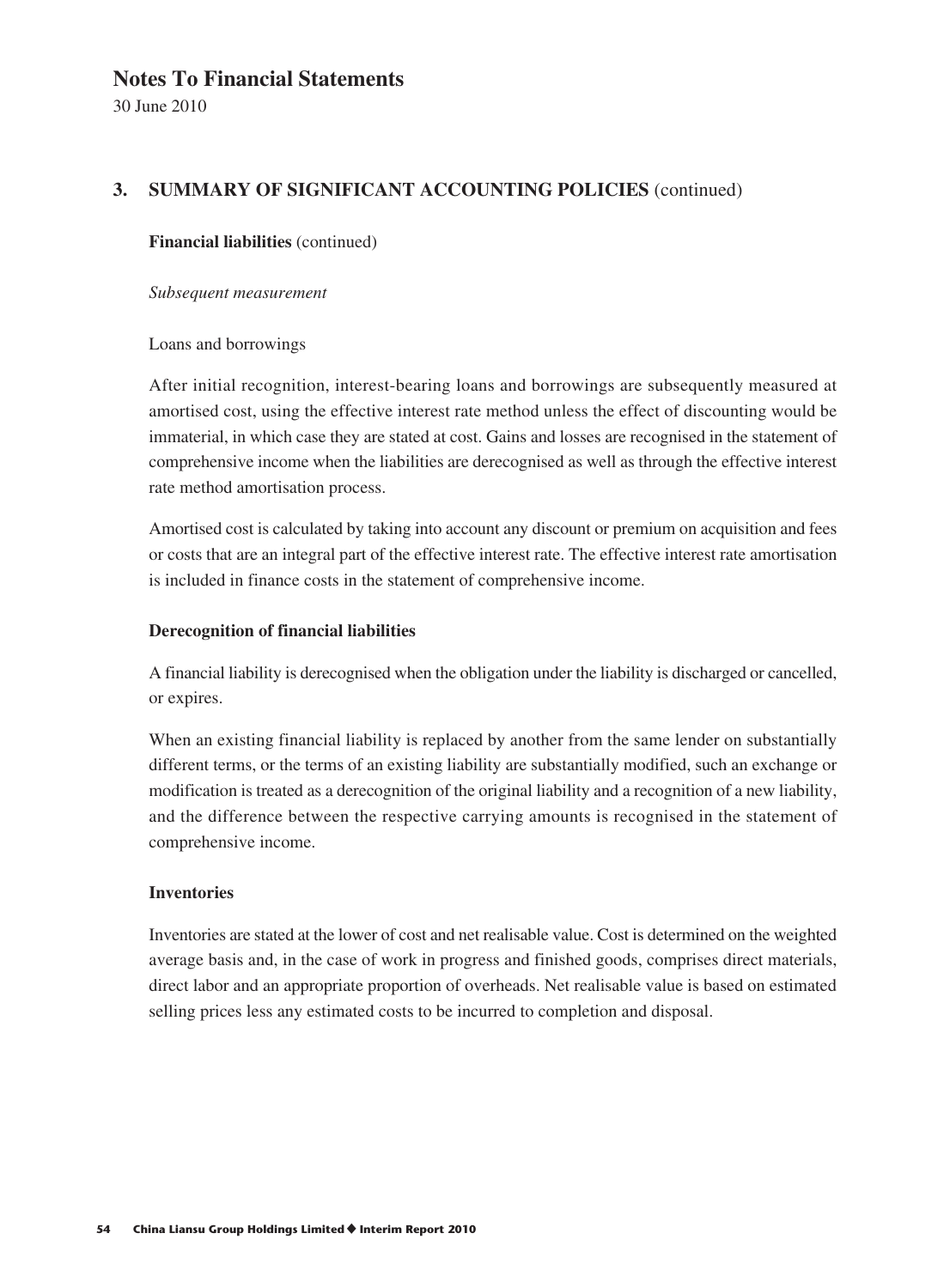### **3. SUMMARY OF SIGNIFICANT ACCOUNTING POLICIES** (continued)

#### **Cash and cash equivalents**

For the purpose of the consolidated statement of cash flows, cash and cash equivalents comprise cash on hand and demand deposits, and short term highly liquid investments that are readily convertible into known amounts of cash, are subject to an insignificant risk of changes in value, and have a short maturity of generally within three months when acquired, less bank overdrafts which are repayable on demand and form an integral part of the Group's cash management.

For the purpose of the consolidated statement of financial position, cash and cash equivalents comprise cash on hand and at banks, including term deposits, which are not restricted as to use.

#### **Provisions**

A provision is recognised when a present obligation (legal or constructive) has arisen as a result of a past event and it is probable that a future outflow of resources will be required to settle the obligation, provided that a reliable estimate can be made of the amount of the obligation.

When the effect of discounting is material, the amount recognised for a provision is the present value at the end of the reporting period of the future expenditures expected to be required to settle the obligation. The increase in the discounted present value amount arising from the passage of time is included in finance costs in the statement of comprehensive income.

#### **Income tax**

Income tax comprises current and deferred tax. Income tax relating to items recognised outside profit or loss is recognised outside profit or loss, either in other comprehensive income or directly in equity.

Current tax assets and liabilities for the current and prior periods are measured at the amount expected to be recovered from or paid to the taxation authorities, based on tax rates (and tax laws) that have been enacted or substantively enacted by the end of the reporting period, taking into consideration interpretations and practices prevailing in the countries in which the Group operates.

Deferred tax is provided, using the liability method, on all temporary differences at the end of the reporting period between the tax bases of assets and liabilities and their carrying amounts for financial reporting purposes.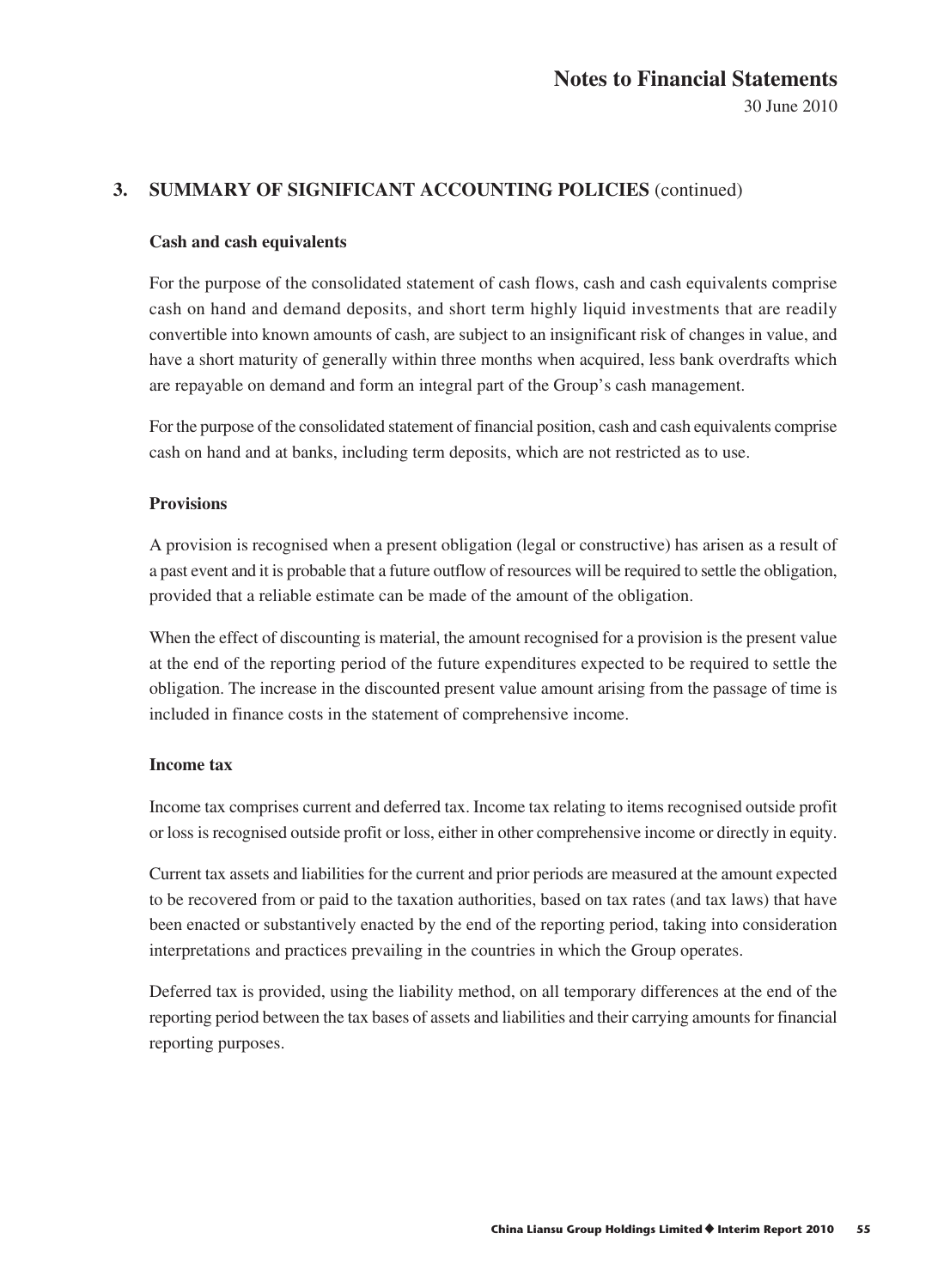30 June 2010

### **3. SUMMARY OF SIGNIFICANT ACCOUNTING POLICIES** (continued)

#### **Income tax** (continued)

Deferred tax liabilities are recognised for all taxable temporary differences, except:

- where the deferred tax liability arises from the initial recognition of an asset or liability in a transaction that is not a business combination and, at the time of the transaction, affects neither the accounting profit nor taxable profit or loss; and
- in respect of taxable temporary differences associated with investments in subsidiaries, where the timing of the reversal of the temporary differences can be controlled and it is probable that the temporary differences will not reverse in the foreseeable future.

Deferred tax assets are recognised for all deductible temporary differences, carryforward of unused tax credits and unused tax losses, to the extent that it is probable that taxable profit will be available against which the deductible temporary differences, and the carryforward of unused tax credits and unused tax losses can be utilised, except:

- where the deferred tax asset relating to the deductible temporary differences arises from the initial recognition of an asset or liability in a transaction that is not a business combination and, at the time of the transaction, affects neither the accounting profit nor taxable profit or loss; and
- in respect of deductible temporary differences associated with investments in subsidiaries, deferred tax assets are only recognised to the extent that it is probable that the temporary differences will reverse in the foreseeable future and taxable profit will be available against which the temporary differences can be utilised.

The carrying amount of deferred tax assets is reviewed at the end of each reporting period and reduced to the extent that it is no longer probable that sufficient taxable profit will be available to allow all or part of the deferred tax asset to be utilised. Unrecognised deferred tax assets are reassessed at the end of each reporting period and are recognised to the extent that it has become probable that sufficient taxable profit will be available to allow all or part of the deferred tax asset to be recovered.

Deferred tax assets and liabilities are measured at the tax rates that are expected to apply to the period when the asset is realised or the liability is settled, based on tax rates (and tax laws) that have been enacted or substantively enacted by the end of the reporting period.

Deferred tax assets and deferred tax liabilities are offset if a legally enforceable right exists to set off current tax assets against current tax liabilities and the deferred taxes relate to the same taxable entity and the same taxation authority.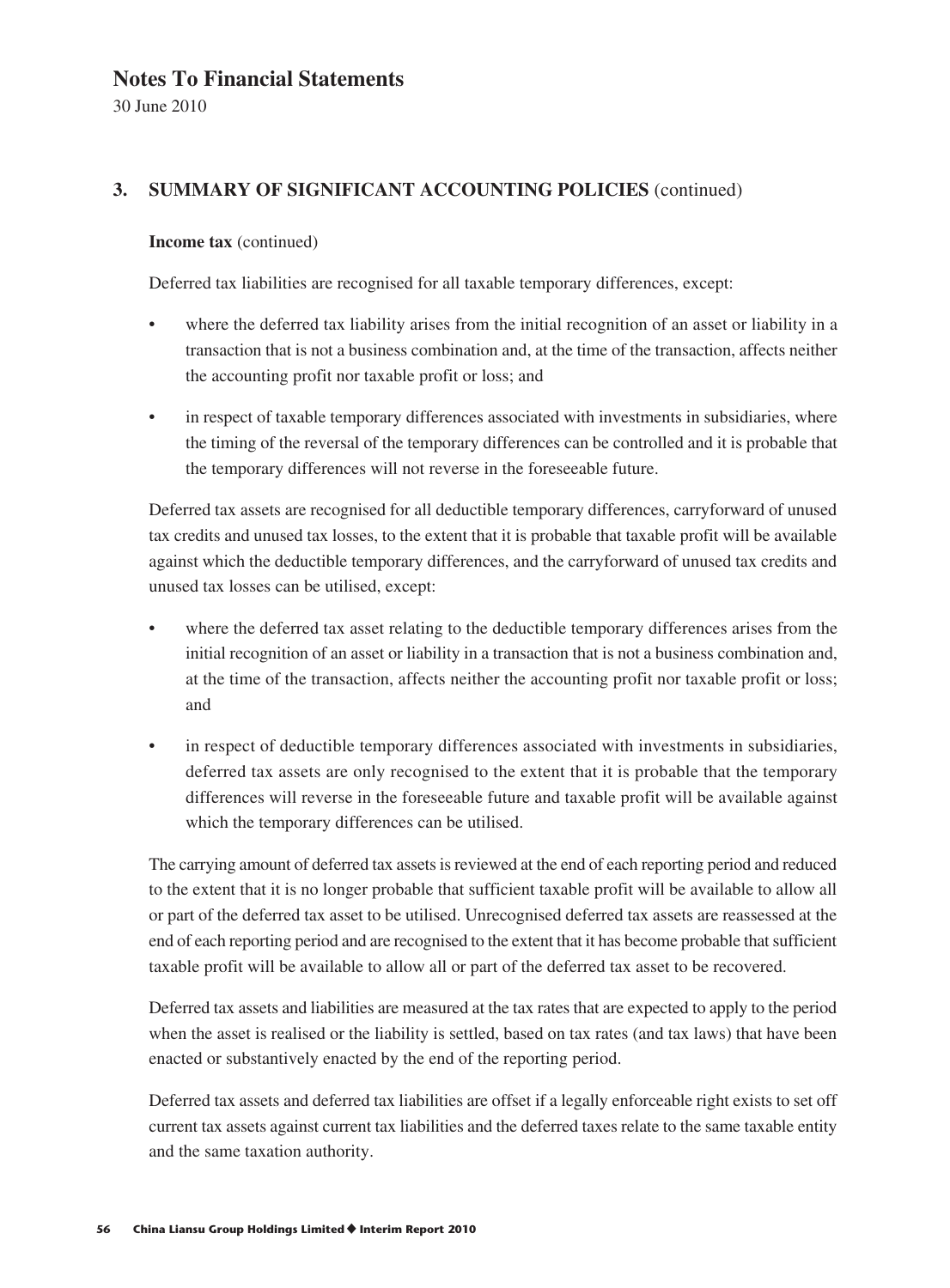### **3. SUMMARY OF SIGNIFICANT ACCOUNTING POLICIES** (continued)

#### **Government grants**

Government grants are recognised at their fair value where there is reasonable assurance that the grant will be received and all attaching conditions will be complied with. When the grant relates to an expense item, it is recognised as income over the periods necessary to match the grant on a systematic basis to the costs that it is intended to compensate. Where the grant relates to an asset, the fair value is credited to a deferred income account and is released to the statement of comprehensive income over the expected useful life of the relevant asset by equal annual installments.

#### **Revenue recognition**

Revenue is recognised when it is probable that the economic benefits will flow to the Group and when the revenue can be measured reliably, on the following bases:

- (a) income from the sale of goods, when the significant risks and rewards of ownership have been transferred to the buyer, provided that the Group maintains neither managerial involvement to the degree usually associated with ownership, nor effective control over the goods sold;
- (b) rental income, on a time proportion basis over the lease terms; and
- (c) interest income, on an accrual basis using the effective interest method by applying the rate that discounts the estimated future cash receipts through the expected life of the financial instrument or a shorter period, when appropriate, to the net carrying amount of the financial asset.

#### **Employee benefits**

#### *Pension obligations*

The Group contributes on a monthly basis to various defined contribution retirement benefit plans organised by relevant municipal and provincial governments in the PRC. The municipal and provincial governments undertake to assume the retirement benefit obligations payable to all existing and future retired employees under these plans and the Group has no further obligation for post-retirement benefits beyond the contributions made. Contributions to these plans are expensed as incurred.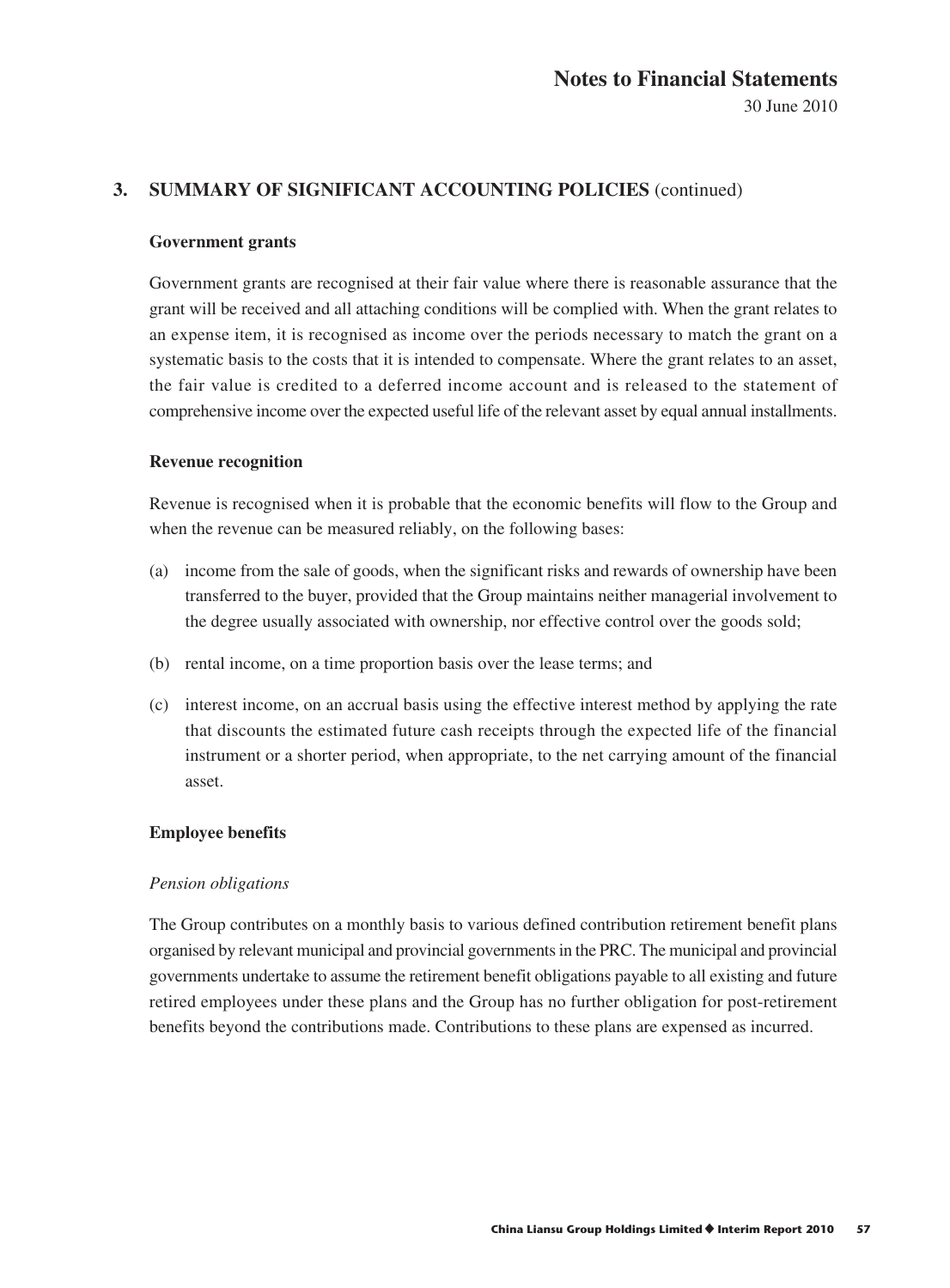30 June 2010

### **3. SUMMARY OF SIGNIFICANT ACCOUNTING POLICIES** (continued)

#### **Employee benefits** (continued)

#### *Share option schemes*

The Group adopted two share option schemes. The fair value of the employee services received in exchange for the grant of options is recognised as an expense and credited to share option reserve under equity. For grant of share options, the total amount to be expensed over the vesting period is determined by reference to the fair value of the options granted by using a binomial model, excluding the impact of any service condition and non-market vesting conditions. Non-market vesting conditions are included in assumptions about the number of options that are expected to become vested. From the perspective of the Company, the Company grants the share options to its subsidiaries' employees to exchange for their services provided to the subsidiaries. Accordingly, in the Company's statement of financial position, the equity-settled share option expenses, which are recognised in the consolidated financial statements, are treated as part of the "interests in subsidiaries".

At the end of the reporting period, the Group and the Company revise their estimates of the number of options that are expected to ultimately vest. They recognise the impact of the revision of original estimates, if any, in the statement of comprehensive income of the Group and in the "interests in subsidiaries" of the Company, and make a corresponding adjustment to equity over the remaining vesting period. When the options are exercised, the proceeds received net of any directly attributable transaction costs are credited to share capital (at nominal value) and share premium.

#### **Borrowing costs**

Borrowing costs directly attributable to the acquisition, construction or production of qualifying assets, i.e., assets that necessarily take a substantial period of time to get ready for their intended use or sale, are capitalised as part of the cost of those assets. The capitalisation of such borrowing costs ceases when the assets are substantially ready for their intended use or sale. Other borrowing costs are recognised as expenses in the statement of comprehensive income in the period in which they are incurred. Borrowing costs consist of interest and other costs that an entity incurs in connection with the borrowing of funds.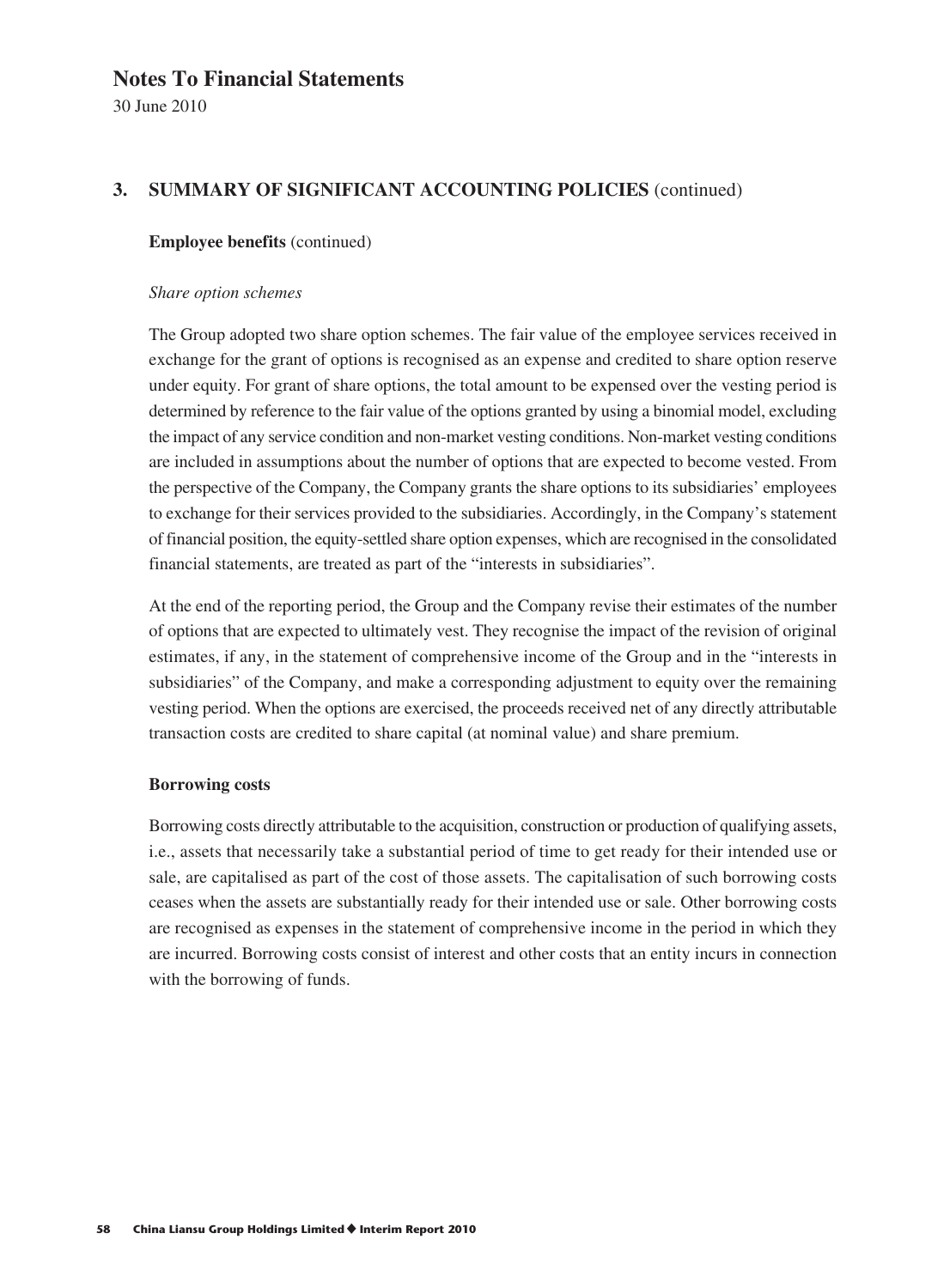### **3. SUMMARY OF SIGNIFICANT ACCOUNTING POLICIES** (continued)

#### **Dividends**

Final dividends proposed by the directors are classified as a separate allocation of retained profits within the equity section of the statement of financial position, until they have been approved by the shareholders in a general meeting. When these dividends have been approved by the shareholders and declared, they are recognised as a liability.

Interim dividends are simultaneously proposed and declared, because the Company's memorandum and articles of association grant the directors the authority to declare interim dividends. Consequently, interim dividends are recognised immediately as a liability when they are proposed and declared.

#### **Foreign currencies**

The functional currency of the Company is Hong Kong dollar ("HK\$") while the presentation currency of the Company for the financial statements is RMB. Each entity in the Group determines its own functional currency and items included in the financial statements of each entity are measured using that functional currency. Foreign currency transactions recorded by the entities in the Group are initially recorded using their respective functional currency rates ruling at the dates of the transactions. Monetary assets and liabilities denominated in foreign currencies are retranslated at the functional currency rates of exchange ruling at the end of the reporting period. All differences are taken to the statement of comprehensive income. Non-monetary items that are measured in terms of historical cost in a foreign currency are translated using the exchange rates at the dates of the initial transactions. Non-monetary items measured at fair value in a foreign currency are translated using the exchange rates at the date when the fair value was determined.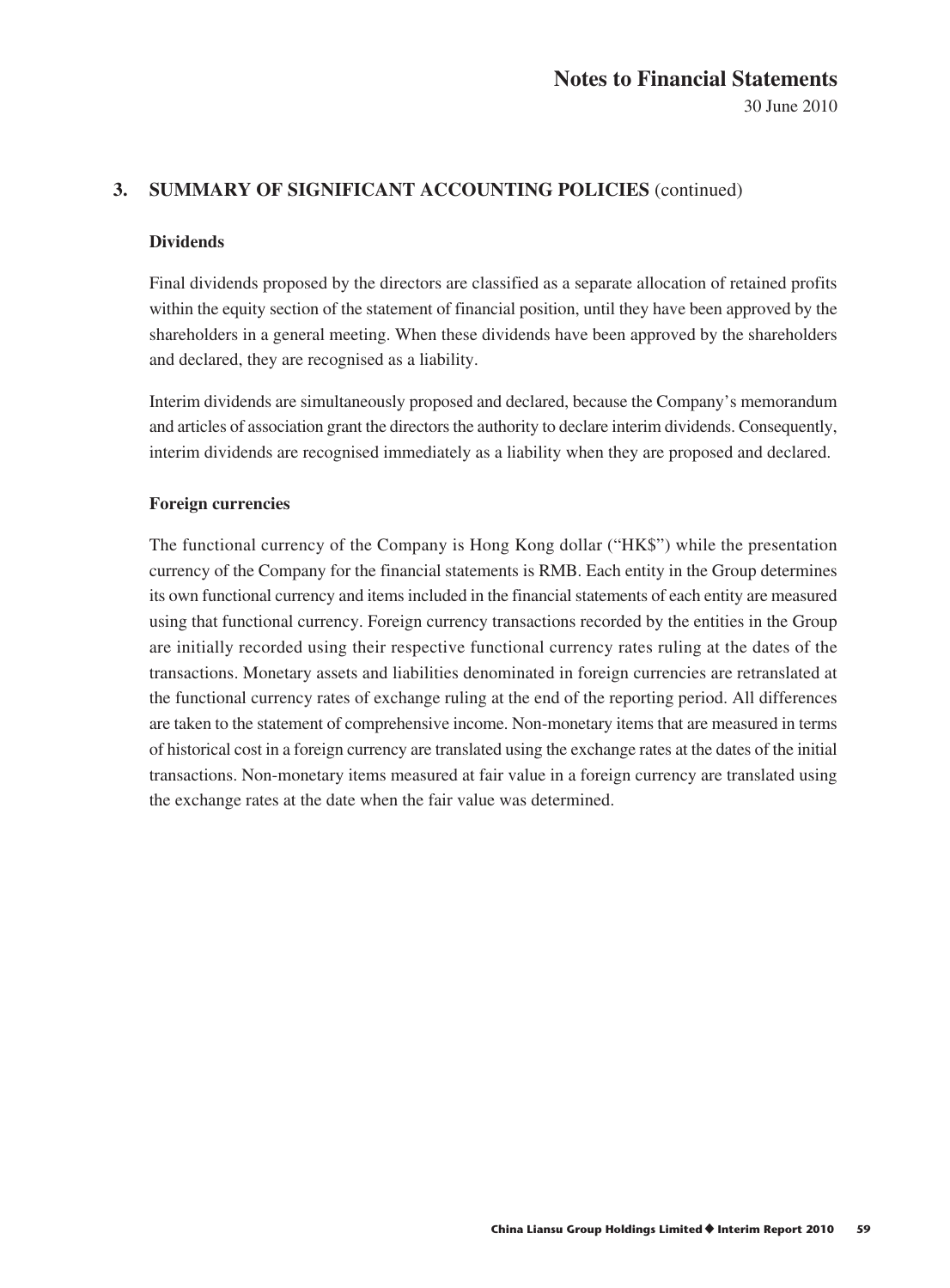30 June 2010

### **4. SIGNIFICANT ACCOUNTING JUDGEMENTS AND ESTIMATES**

The preparation of the Group's financial statements requires management to make judgements, estimates and assumptions that affect the reported amounts of revenues, expenses, assets and liabilities, and the disclosure of contingent liabilities, at the end of the reporting period. However, uncertainty about these assumptions and estimates could result in outcomes that could require a material adjustment to the carrying amounts of the assets or liabilities affected in the future.

#### **Estimation uncertainty**

The key assumptions concerning the future and other key sources of estimation uncertainty at the end of the reporting period, that have a significant risk of causing a material adjustment to the carrying amounts of assets and liabilities within the next financial year, are discussed below.

### *Impairment of trade and other receivables*

The provision policy for doubtful debts of the Group is based on the ongoing evaluation of the collectability and aging analysis of the outstanding receivables and on the management's judgement. A considerable amount of judgement is required in assessing the ultimate realisation of these receivables, including creditworthiness and the past collection history of each customer. If the financial conditions of the customers of the Group were to deteriorate, resulting in an impairment of their ability to make payments, additional impairment may be required. As at 30 June 2010, impairment losses of RMB16,677,000 (31 December 2009: RMB8,506,000) have been recognised for trade receivables.

#### *Provision for obsolete inventories*

Management reviews the aged analysis of inventories of the Group at the end of each reporting period, and makes provision for obsolete and slow moving inventory items identified that are no longer suitable for sale. Management estimates the net realisable value for such inventories based primarily on the latest invoice prices and current market conditions. As at 30 June 2010, the Group had inventories that were measured at net realisable value (where lower than cost) of RMB2,491,000 (31 December 2009: RMB3,096,000).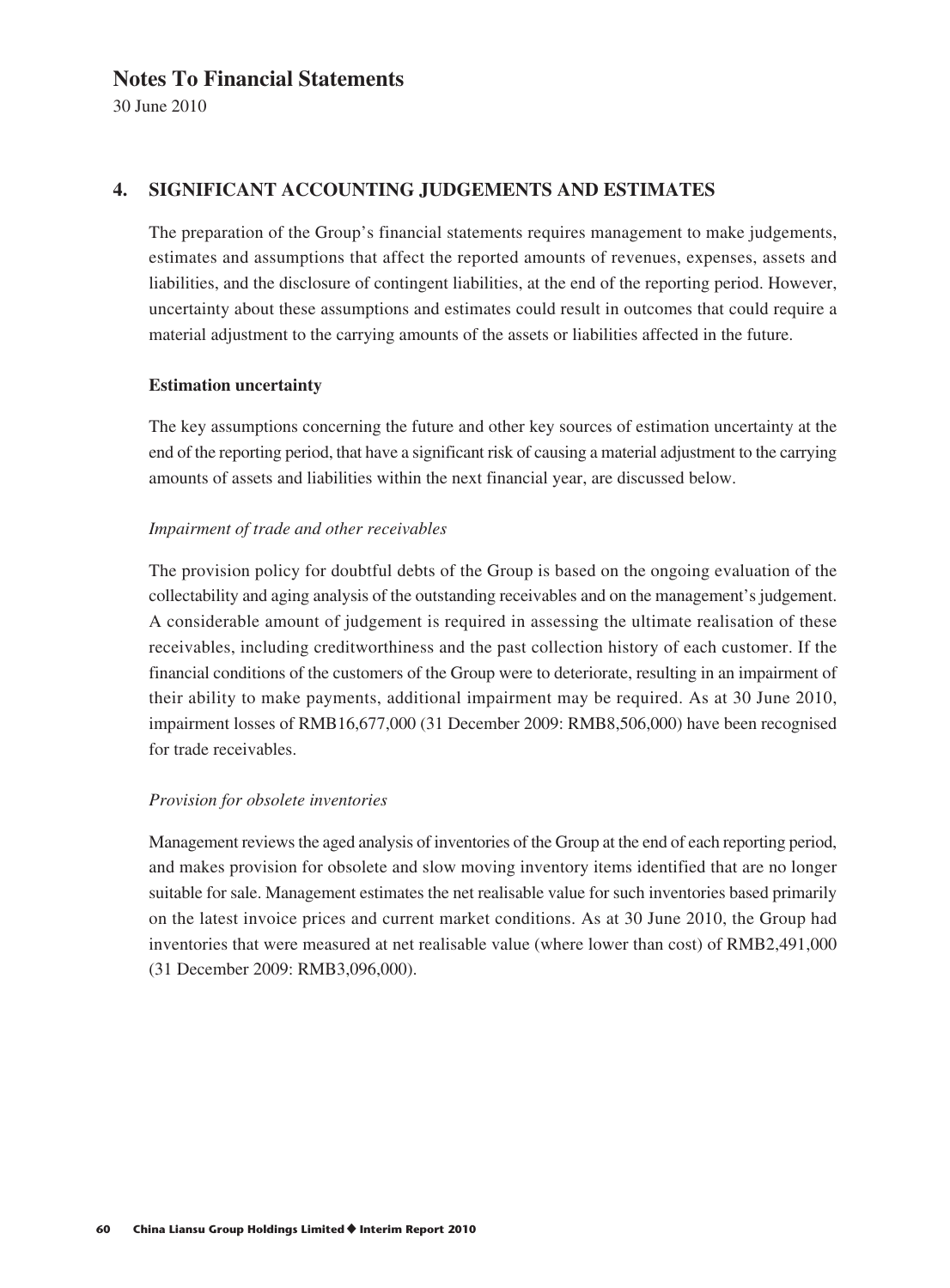### **5. OPERATING SEGMENT INFORMATION**

The Group is principally engaged in the manufacture and sale of plastic pipes and pipe fittings. For management purposes, the Group's businesses are organised by geographical areas based on the location of the customers and assets are attributable to the geographical unit based on the location of the assets. The Group has eight reportable operating segments as follows:

- (a) Southern China, including Guangdong Province, Guangxi Zhuang Autonomous Region, Hunan Province, Fujian Province and Hainan Province;
- (b) Southwestern China, including Chongqing Municipality, Sichuan Province, Guizhou Province, Yunnan Province and Xizang (Tibet) Autonomous Region;
- (c) Central China, including Hubei Province, Jiangxi Province and Henan Province;
- (d) Eastern China, including Shanghai Municipality, Jiangsu Province, Zhejiang Province and Anhui Province;
- (e) Northern China, including Beijing Municipality, Tianjin Municipality, Hebei Province, Shandong Province, Inner Mongolia Autonomous Region and Shanxi Province;
- (f) Northwestern China, including Shaanxi Province, Ningxia Hui Autonomous Region, Qinghai Province, Gansu Province and Xinjiang Uygur Autonomous Region;
- (g) Northeastern China, including Liaoning Province, Jilin Province and Heilongjiang Province; and
- (h) Outside China

Management monitors the results of its operating segments separately for the purpose of making decisions about resources allocation and performance assessment. Segment performance is evaluated based on reportable segment profit, which is a measure of adjusted profit before tax. The adjusted profit before tax is measured consistently with the Group's profit before tax except that interest income, finance costs and other unallocated operating income and expenses are excluded from such measurement.

Segment assets exclude deferred tax assets, restricted cash, cash and cash equivalents, amounts due from related companies and other unallocated head office and corporate assets as these assets are managed on a group basis.

Intersegment revenues are eliminated on consolidation. Intersegment sales and transfers are transacted with reference to the selling prices used for sales made to third parties at the then prevailing market prices.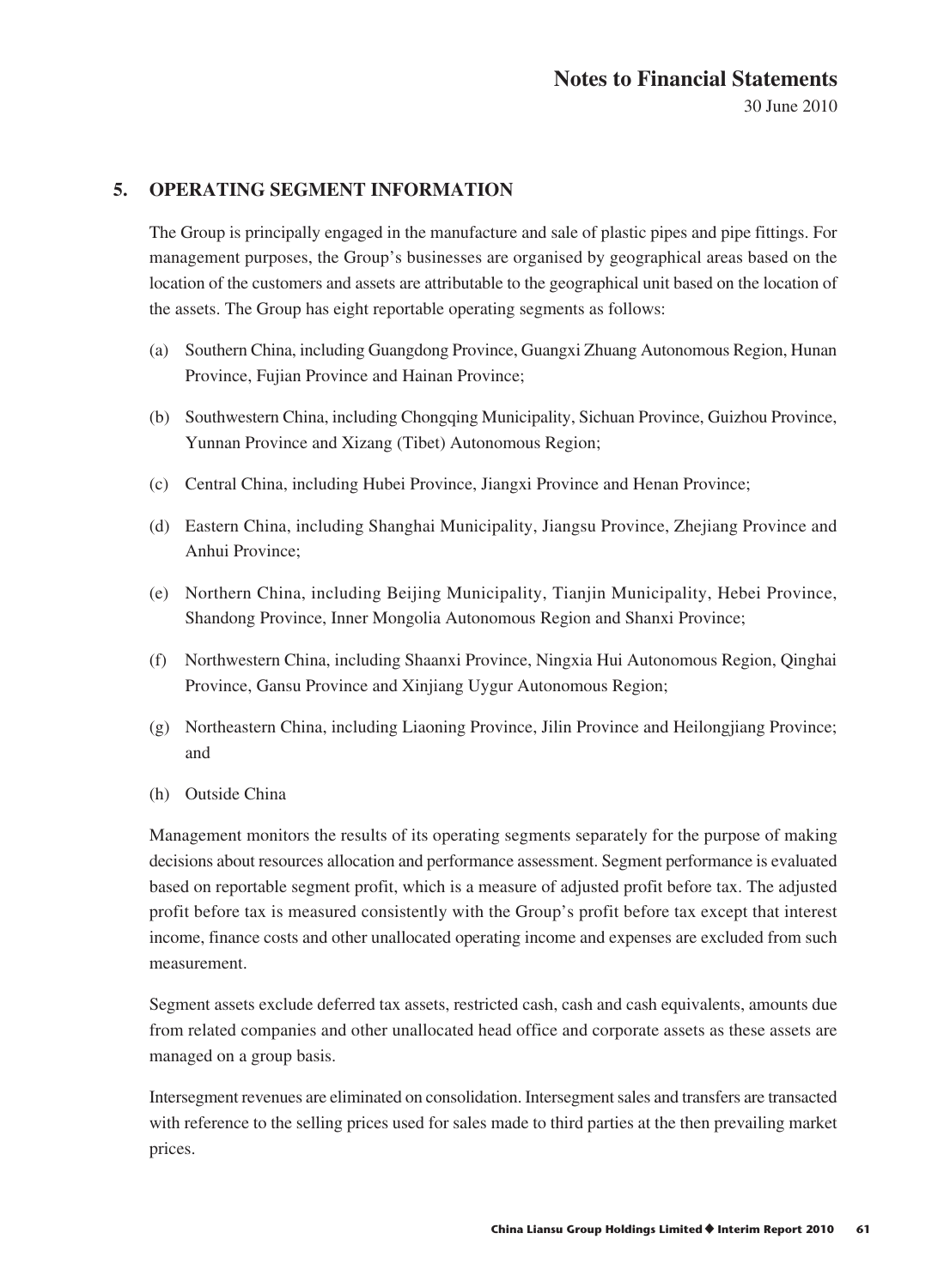30 June 2010

### **5. OPERATING SEGMENT INFORMATION** (continued)

The Group's revenue from external customers is derived from its operations both in the PRC and foreign countries.

During the six months ended 30 June 2010 and 2009, no revenue from transactions with a single external customer amounted to 10% or more of the Group's total revenue.

|                                              | Southern       | Southwestern   | Central        | Eastern        | Northern       | Northwestern   | Northeastern   | Outside        |                |                |
|----------------------------------------------|----------------|----------------|----------------|----------------|----------------|----------------|----------------|----------------|----------------|----------------|
|                                              | China          | China          | China          | China          | China          | China          | China          | China          | Eliminations   | Consolidated   |
|                                              | <b>RMB'000</b> | <b>RMB'000</b> | <b>RMB'000</b> | <b>RMB'000</b> | <b>RMB'000</b> | <b>RMB'000</b> | <b>RMB'000</b> | <b>RMB'000</b> | <b>RMB'000</b> | <b>RMB'000</b> |
| Segment revenue:                             |                |                |                |                |                |                |                |                |                |                |
| External customers                           | 2,277,690      | 330,086        | 255,000        | 122,260        | 205,270        | 72,756         | 39,938         | 20,021         |                | 3,323,021      |
| Intersegment sales                           | 335,998        | 74,483         | 101,670        | 11,429         | 44,844         | 4,134          | 5,006          | 1,242          | (578, 806)     |                |
| Total                                        | 2,613,688      | 404,569        | 356,670        | 133,689        | 250,114        | 76,890         | 44,944         | 21,263         | (578, 806)     | 3,323,021      |
| <b>Segment results</b>                       | 650,333        | 109,141        | 101,492        | 21,135         | 47,574         | 21,839         | 9,146          | 2,616          | (81,290)       | 881,986        |
| Reconciliations:                             |                |                |                |                |                |                |                |                |                |                |
| Unallocated operating<br>income and expenses |                |                |                |                |                |                |                |                |                | (254,092)      |
| Interest income                              |                |                |                |                |                |                |                |                |                | 2,095          |
| Finance costs                                |                |                |                |                |                |                |                |                |                | (31, 725)      |
|                                              |                |                |                |                |                |                |                |                |                |                |
| Profit before tax                            |                |                |                |                |                |                |                |                |                | 598,264        |
| <b>Segment assets</b>                        | 2,083,298      | 264,523        | 405,288        | 196,982        | 319,637        | 114,259        | 149,395        | 1,675          |                | 3,535,057      |
| Reconciliations:                             |                |                |                |                |                |                |                |                |                |                |
| Deferred tax assets                          |                |                |                |                |                |                |                |                |                | 4,177          |
| Restricted cash                              |                |                |                |                |                |                |                |                |                | 172,902        |
| Cash and cash equivalents                    |                |                |                |                |                |                |                |                |                | 1,881,689      |
| Other unallocated assets                     |                |                |                |                |                |                |                |                |                | 6,082          |
| Total assets                                 |                |                |                |                |                |                |                |                |                | 5,599,907      |
| Other segment information:                   |                |                |                |                |                |                |                |                |                |                |
| Depreciation and amortisation                | 30,571         | 5,241          | 4,686          | 3,970          | 6,778          | 977            | 1,399          | 841            |                | 54,463         |
| Capital expenditure                          | 84,444         | 17,391         | 30,071         | 9,017          | 16,634         | 25,017         | 10,639         | 21             | (6,194)        | 187,040        |
| Impairment of trade                          |                |                |                |                |                |                |                |                |                |                |
| receivables, net                             | 8,199          | (739)          | 711            |                |                |                |                |                |                | 8,171          |
| Write-back of inventories                    |                |                |                |                |                |                |                |                |                |                |
| to net realisable value                      | (132)          |                |                |                |                |                |                |                |                | (132)          |

Operating segment information for the six months ended 30 June 2010

Note: Capital expenditure consists of additions of property, plant and equipment, prepaid land lease payments and other intangible assets.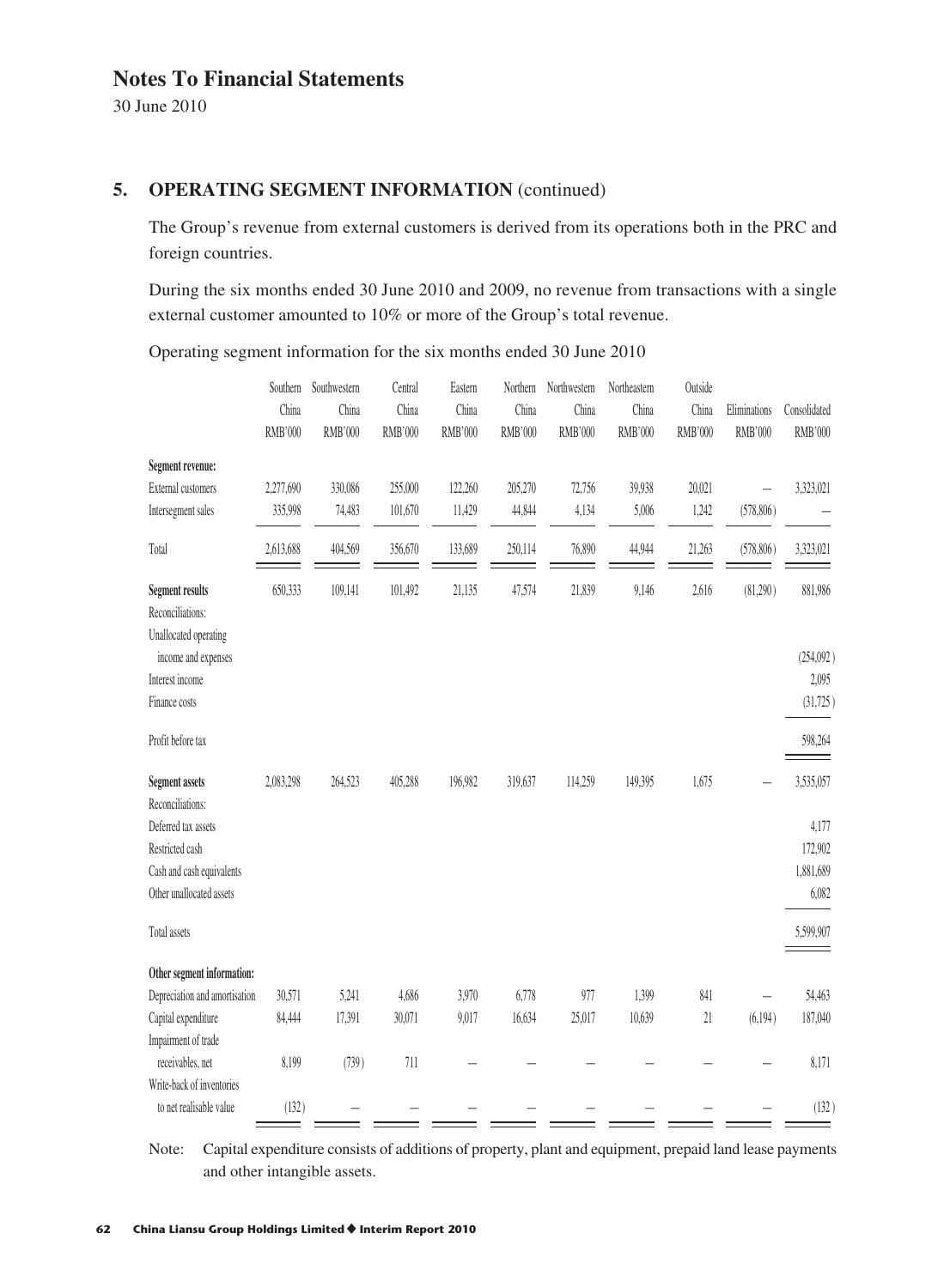### **5. OPERATING SEGMENT INFORMATION** (continued)

#### Operating segment information for the six months ended 30 June 2009

|                               | Southern       | Southwestern   | Central        | Eastern        | Northern       | Northwestern   | Northeastern   | Outside        |                |                |
|-------------------------------|----------------|----------------|----------------|----------------|----------------|----------------|----------------|----------------|----------------|----------------|
|                               | China          | China          | China          | China          | China          | China          | China          | China          | Eliminations   | Consolidated   |
|                               | <b>RMB'000</b> | <b>RMB'000</b> | <b>RMB'000</b> | <b>RMB'000</b> | <b>RMB'000</b> | <b>RMB'000</b> | <b>RMB'000</b> | <b>RMB'000</b> | <b>RMB'000</b> | <b>RMB'000</b> |
|                               | (unaudited)    | (unaudited)    | (unaudited)    | (unaudited)    | (unaudited)    | (unaudited)    | (unaudited)    | (unaudited)    | (unaudited)    | (unaudited)    |
| Segment revenue:              |                |                |                |                |                |                |                |                |                |                |
| External customers            | 1,200,163      | 209,165        | 196,843        | 62,658         | 110,623        | 37,445         | 20,948         | 21,194         |                | 1,859,039      |
| Intersegment sales            | 138,599        | 68,525         | 116,962        | —              | 18,671         | 375            | 2,178          |                | (345,310)      |                |
| Total                         | 1,338,762      | 277,690        | 313,805        | 62,658         | 129,294        | 37,820         | 23,126         | 21,194         | (345,310)      | 1,859,039      |
| Segment results:              | 244,318        | 52,003         | 53,290         | 12,694         | 24,299         | 7,735          | 3,173          | 3,376          | (38,983)       | 361,905        |
| Reconciliations:              |                |                |                |                |                |                |                |                |                |                |
| Unallocated operating         |                |                |                |                |                |                |                |                |                |                |
| income and expenses           |                |                |                |                |                |                |                |                |                | (138, 691)     |
| Interest income               |                |                |                |                |                |                |                |                |                | 426            |
| Finance costs                 |                |                |                |                |                |                |                |                |                | (16, 718)      |
| Profit before tax             |                |                |                |                |                |                |                |                |                | 206,922        |
| Other segment information:    |                |                |                |                |                |                |                |                |                |                |
| Depreciation and amortisation | 21,899         | 2,593          | 3,763          | 58             | 3,922          |                | 1,151          |                |                | 33,386         |
| Capital expenditure           | 74,385         | 34,026         | 20,699         | 32,137         | 27,192         | 32,854         | 13,812         | 6,355          | (5,496)        | 235,964        |
| Impairment of trade           |                |                |                |                |                |                |                |                |                |                |
| receivables, net              | 2,279          |                |                |                |                |                |                |                |                | 2,279          |
| Write-back of                 |                |                |                |                |                |                |                |                |                |                |
| inventories to net            |                |                |                |                |                |                |                |                |                |                |
| realisable value              | (749)          |                |                |                |                |                |                |                |                | (749)          |

Note: Capital expenditure consists of additions of property, plant and equipment, prepaid land lease payments and other intangible assets.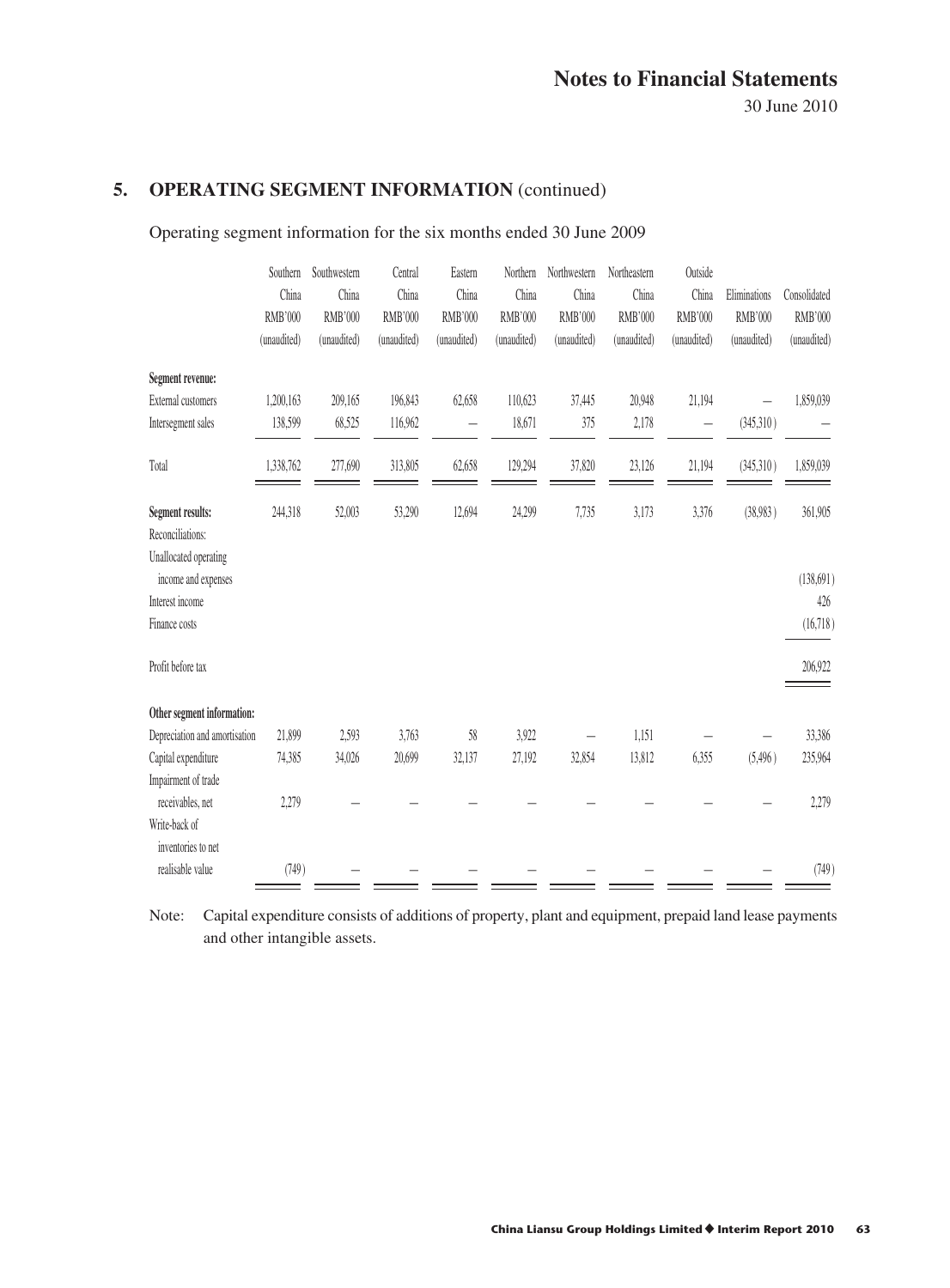30 June 2010

### **6. REVENUE, OTHER REVENUE, INCOME AND GAINS**

Revenue, which is also the Group's turnover, represents the net invoiced value of goods sold, after allowances for returns and trade discounts (net of value-added tax) during the six months ended 30 June 2010 and 2009.

An analysis of the Group's revenue, other revenue, income and gains is as follows:

|                | Six months ended 30 June |
|----------------|--------------------------|
| 2010           | 2009                     |
| <b>RMB'000</b> | <b>RMB'000</b>           |
|                | (unaudited)              |
|                |                          |
| 3,323,021      | 1,859,039                |
|                |                          |
| 706            | 1,239                    |
| 750            | 3,023                    |
| 2,152          | 3,407                    |
| 2,095          | 426                      |
| 1,998          | 1,262                    |
| 7,863          | 563                      |
| 15,564         | 9,920                    |
|                |                          |

Government grants and subsidies represented funding received from government authorities to support certain of the Group's research and development activities. There are no unfulfilled conditions or contingencies related to these grants and subsidies.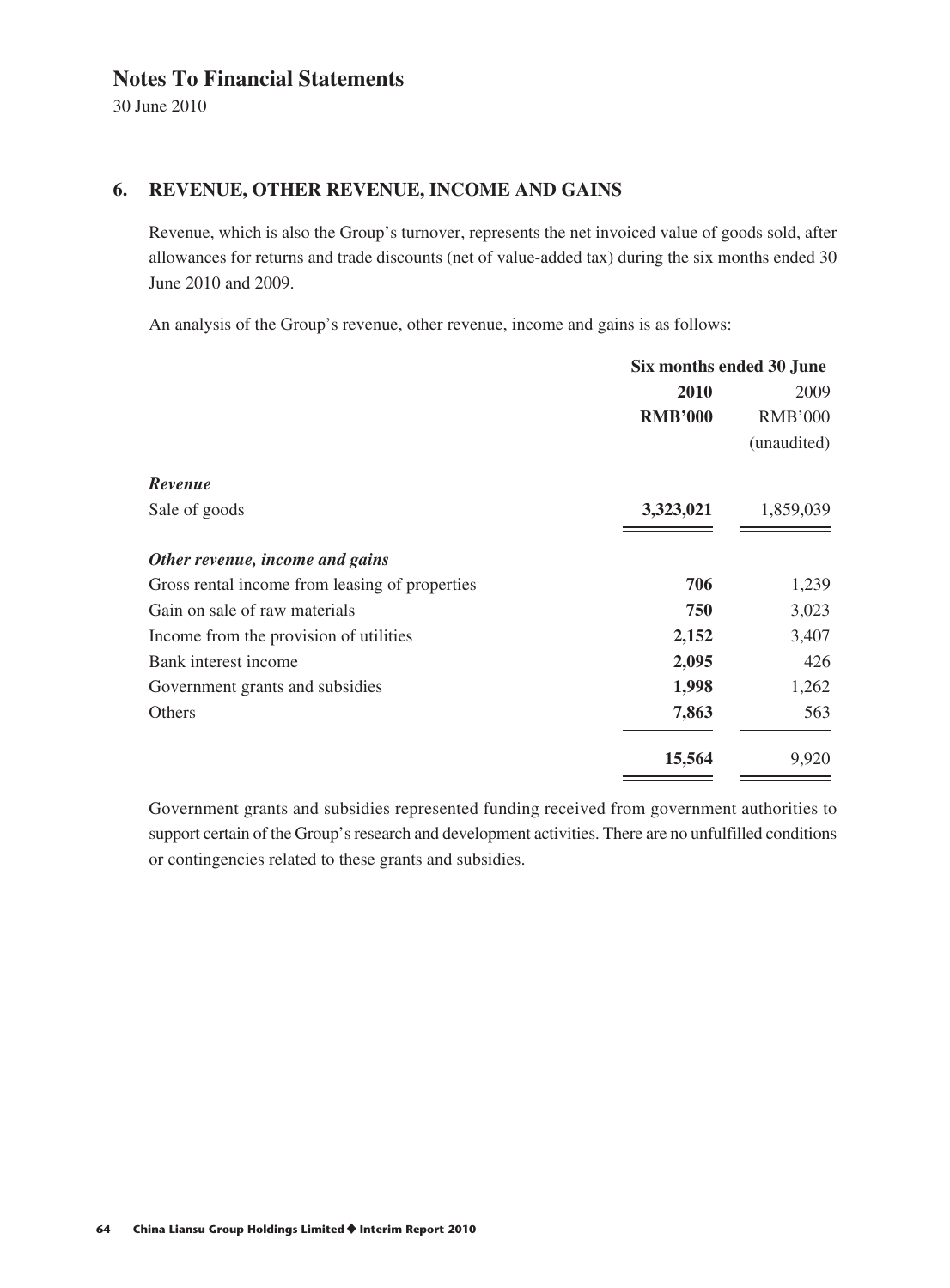30 June 2010

### **7. PROFIT BEFORE TAX**

The Group's profit before tax is arrived at after charging/(crediting):

|                                                   |              | Six months ended 30 June |                |
|---------------------------------------------------|--------------|--------------------------|----------------|
|                                                   | <b>Notes</b> | 2010                     | 2009           |
|                                                   |              | <b>RMB'000</b>           | <b>RMB'000</b> |
|                                                   |              |                          | (unaudited)    |
| Cost of inventories sold                          |              | 2,441,167                | 1,497,883      |
| Depreciation                                      | 12           | 51,866                   | 31,168         |
| Recognition of prepaid land lease payments        | 13           | 2,440                    | 2,100          |
| Amortisation of other intangible assets           |              | 157                      | 118            |
| Research and development costs*                   |              | 24,630                   | 7,636          |
| Loss on disposal of items of property,            |              |                          |                |
| plant and equipment                               |              | 1,190                    |                |
| Minimum lease payments under operating            |              |                          |                |
| leases in respect of land and buildings           |              | 4,632                    | 3,550          |
| Auditors' remuneration                            |              | 2,565                    | 167            |
| Employee benefit expenses                         |              |                          |                |
| Wages and salaries                                |              | 99,448                   | 106,236        |
| Pension scheme contributions (defined             |              |                          |                |
| contribution scheme)                              |              | 20,377                   | 9,445          |
| Staff welfare and other expenses                  |              | 1,724                    | 1,575          |
| Equity-settled share option expense               | 24           | 6,861                    |                |
|                                                   |              | 128,410                  | 117,256        |
| Impairment of trade receivables, net*             | 15           | 8,171                    | 2,279          |
| Write-back of inventories to net realisable value |              | (132)                    | (749)          |
| Net rental income                                 |              | (232)                    | (766)          |

\* Research and development costs and the impairment of trade receivables, net are included in "Other operating expenses, net" on the face of the consolidated statement of comprehensive income.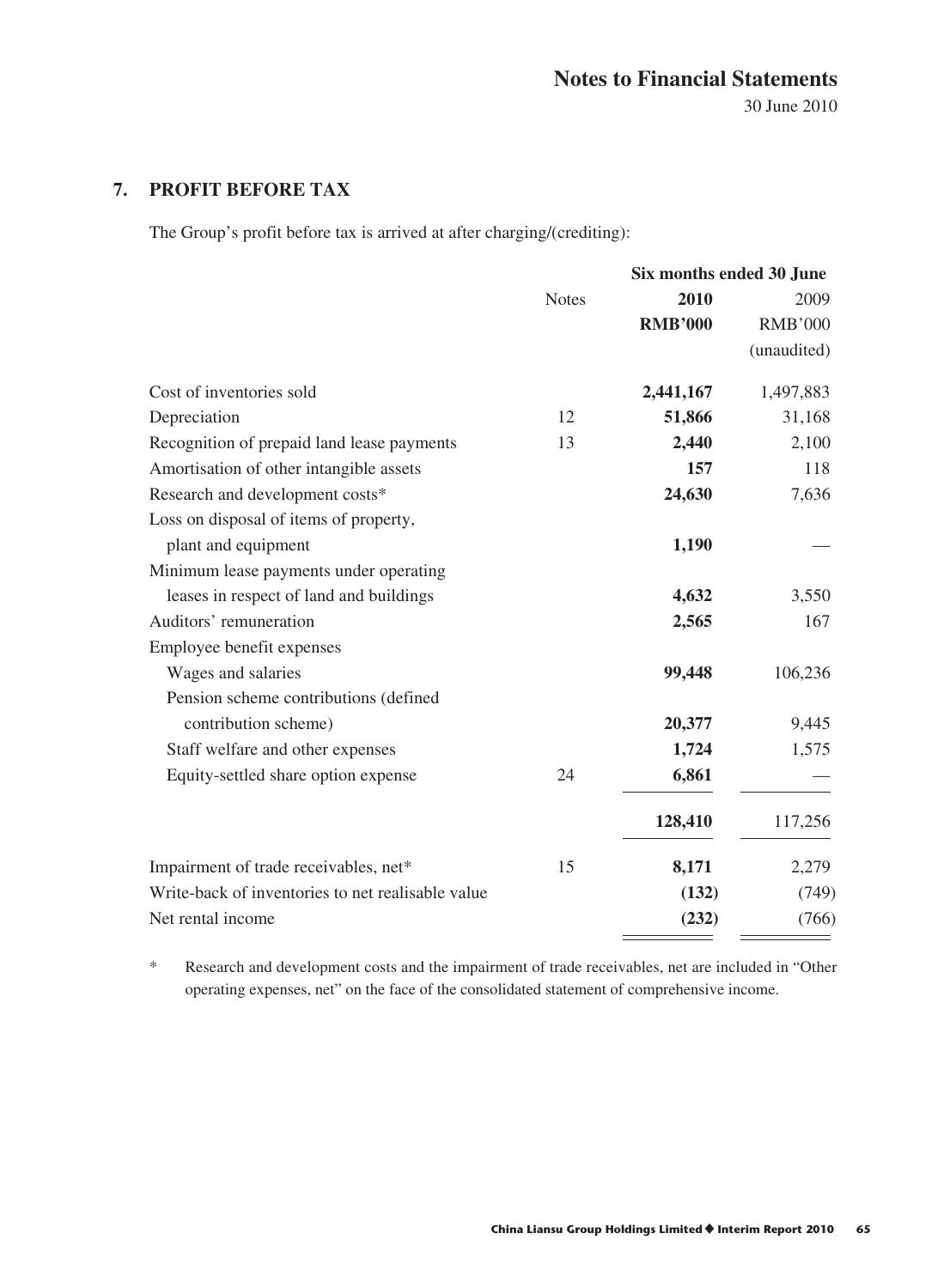30 June 2010

### **8. FINANCE COSTS**

|                        |                | Six months ended 30 June |  |
|------------------------|----------------|--------------------------|--|
|                        | <b>2010</b>    | 2009                     |  |
|                        | <b>RMB'000</b> | <b>RMB'000</b>           |  |
|                        |                | (unaudited)              |  |
| Interest on bank loans | 31,725         | 16,718                   |  |

### **9. INCOME TAX**

|                                 | Six months ended 30 June |                |  |
|---------------------------------|--------------------------|----------------|--|
|                                 | <b>2010</b>              | 2009           |  |
|                                 | <b>RMB'000</b>           | <b>RMB'000</b> |  |
|                                 |                          | (unaudited)    |  |
| Current - PRC                   |                          |                |  |
| Charge for the period           | 93,895                   | 32,160         |  |
| Overprovision in the prior year | (5,507)                  |                |  |
| Deferred (note 21)              | 27,307                   | 8,186          |  |
| Total tax charge for the period | 115,695                  | 40,346         |  |

The Group is subject to income tax on an entity basis on profits arising in or derived from the jurisdictions in which members of the Group are domiciled and operate.

### *Hong Kong profits tax*

No provision for Hong Kong profits tax has been made as the Group did not generate any assessable profits arising in Hong Kong during the six months ended 30 June 2010 and 2009.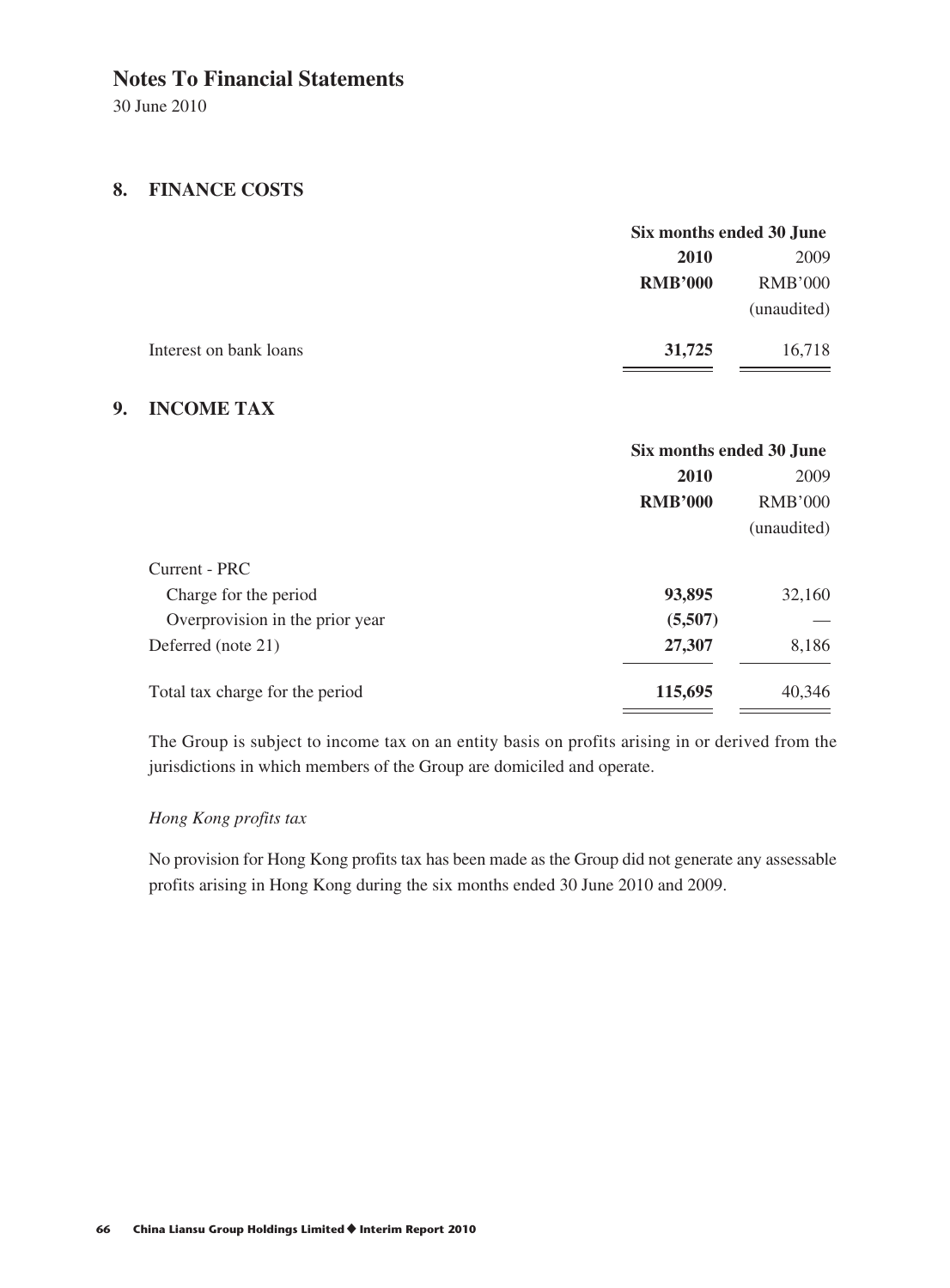### **9. INCOME TAX** (continued)

### *PRC corporate income tax ("CIT")*

The income tax provision of the Group in respect of its operations in Mainland China has been calculated at the applicable tax rates on the taxable profits for the six months ended 30 June 2010 and 2009, based on the existing legislation, interpretations and practices in respect thereof.

A reconciliation of the tax expense applicable to profit before tax at the statutory rates for the jurisdictions in which the Company and the majority of its subsidiaries are domiciled to the tax expense at the effective tax rates are as follows:

|                                                         | Six months ended 30 June |                |  |
|---------------------------------------------------------|--------------------------|----------------|--|
|                                                         | 2010                     | 2009           |  |
|                                                         | <b>RMB'000</b>           | <b>RMB'000</b> |  |
|                                                         |                          | (unaudited)    |  |
| Profit before tax                                       | 598,264                  | 206,922        |  |
| Tax at the PRC corporate income tax rate                | 149,566                  | 51,731         |  |
| Overseas tax differential                               | 8,182                    | 17             |  |
| Effect of tax concessions for certain subsidiaries      | (66, 921)                | (22, 688)      |  |
| Income not subject to tax                               |                          | (76)           |  |
| Expenses not deductible for tax                         | 5,037                    | 2,304          |  |
| Tax losses utilised from previous years                 | (236)                    | (244)          |  |
| Tax losses not recognised                               | 1,404                    | 595            |  |
| Adjustments in respect of current tax of previous year  | (5,507)                  |                |  |
| Effect of withholding tax at $5\%$ on the distributable |                          |                |  |
| profits of the Group's PRC subsidiaries <sup>#</sup>    | 24,170                   | 8,707          |  |
| Tax charge at the Group's effective rate                | 115,695                  | 40,346         |  |

<sup>#</sup> Pursuant to the PRC Corporate Income Tax Law, a 10% withholding tax is levied on dividends declared to foreign investors from the foreign investment enterprises established in Mainland China. The requirement is effective from 1 January 2008 and applies to earnings after 31 December 2007. A lower withholding tax rate may be applied if there is a tax treaty between Mainland China and the jurisdiction of the foreign investors. The applicable rate for the Group is 5%. The Group is therefore liable to withholding taxes on dividends distributed by those subsidiaries established in Mainland China in respect of their earnings generated from 1 January 2008.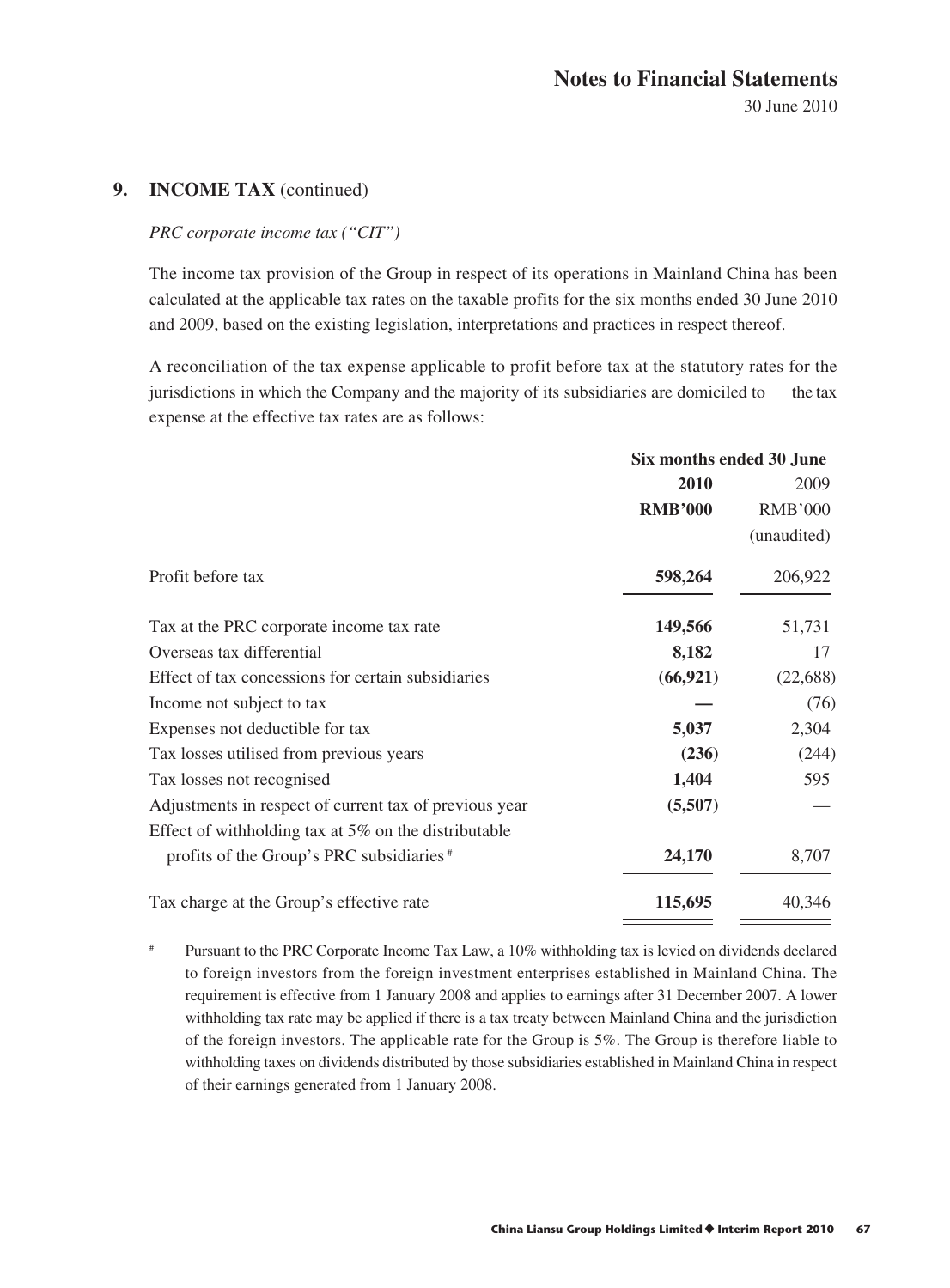30 June 2010

### **10. DIVIDENDS**

The board of directors of the Company does not recommend the payment of an interim dividend for the six months ended 30 June 2010 (six months ended 30 June 2009: Nil (unaudited)).

### **11. EARNINGS PER SHARE**

|                                                   | Six months ended 30 June |                             |  |
|---------------------------------------------------|--------------------------|-----------------------------|--|
|                                                   | 2010                     | 2009                        |  |
|                                                   | <b>RMB'000</b>           | <b>RMB'000</b>              |  |
|                                                   |                          | (unaudited)                 |  |
| <b>Earnings</b>                                   |                          |                             |  |
| Profit attributable to ordinary equity holders of |                          |                             |  |
| the Company used in the basic earnings            |                          |                             |  |
| per share calculation                             | 482,569                  | 166,576                     |  |
|                                                   | <b>Number of Shares</b>  |                             |  |
| <b>Shares</b>                                     |                          |                             |  |
| Weighted average number of ordinary shares of     |                          |                             |  |
| the Company in issue used in the basic earnings   |                          |                             |  |
| per share calculation                             |                          | 2,279,005,525 2,250,000,000 |  |
| Effect of dilution - weighted average number of   |                          |                             |  |
| ordinary shares: share options                    | 1,243,738                |                             |  |
|                                                   |                          | 2,280,249,263 2,250,000,000 |  |

The weighted average number of shares used to calculate the basic earnings per share for the six months ended 30 June 2009 includes the pro forma issued share capital of the Company of 2,250,000,000 shares, which comprised the following:

- (i)  $8,000,000$  shares issued to New Fortune (notes 23(a) and (b)); and
- (ii) 2,242,000,000 shares issued to New Fortune as a result of capitalisation of an amount due to Mr. Wong (note 23(c)).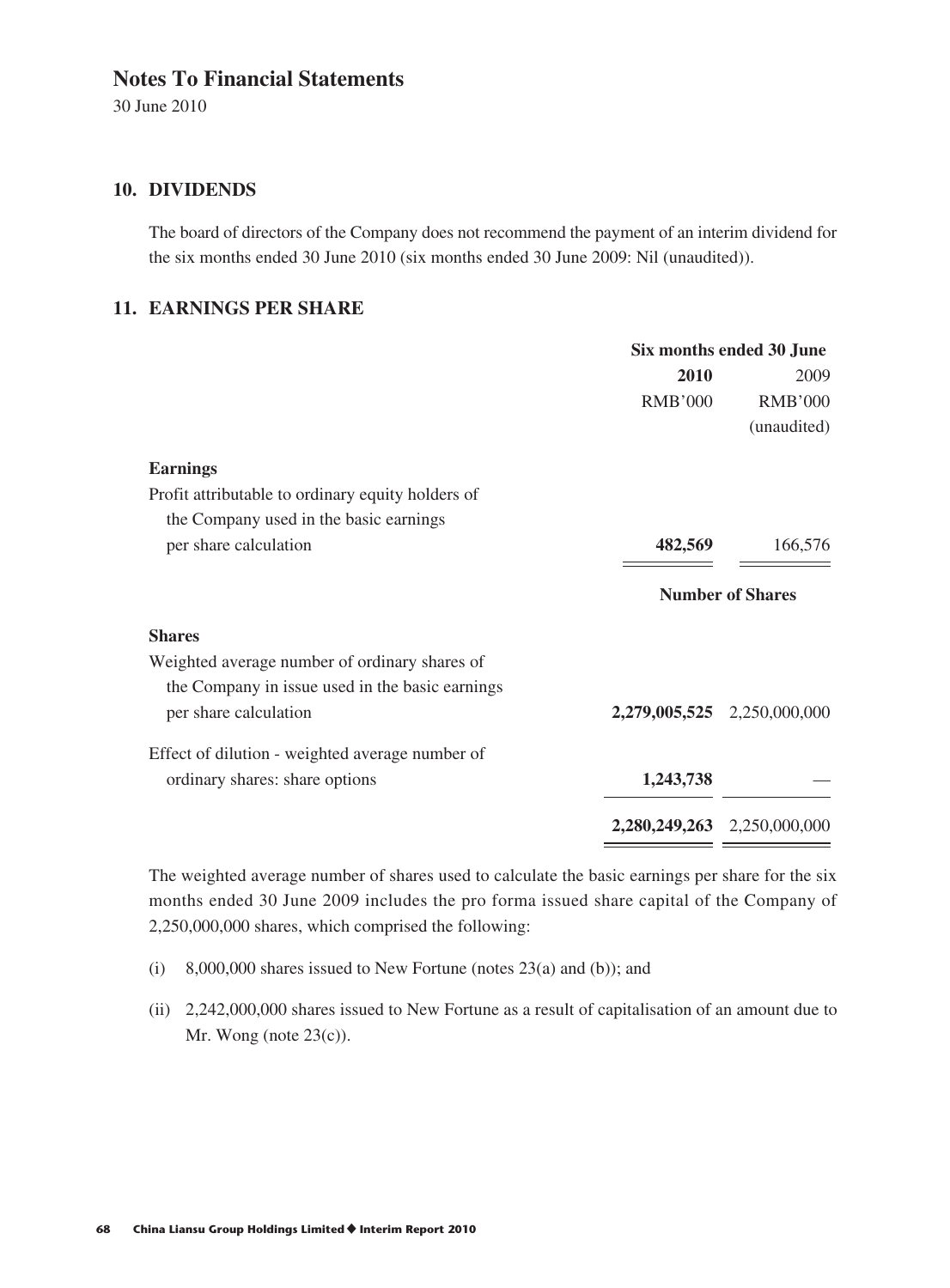30 June 2010

### **11. EARNINGS PER SHARE** (continued)

The weighted average number of shares used to calculate the basic earnings per share for the six months ended 30 June 2010 includes the weighted average of 750,000,000 shares issued upon the listing of the Company's shares on the Stock Exchange of Hong Kong Limited (the "Stock Exchange") on 23 June 2010 (the "Listing Date"), namely 29,005,525 shares and the above mentioned 2,250,000,000 ordinary shares.

No adjustment had been made to the basic earnings per share amounts presented for the period ended 30 June 2009 in respect of a dilution as the Group had no potential dilutive ordinary shares in issue during that period.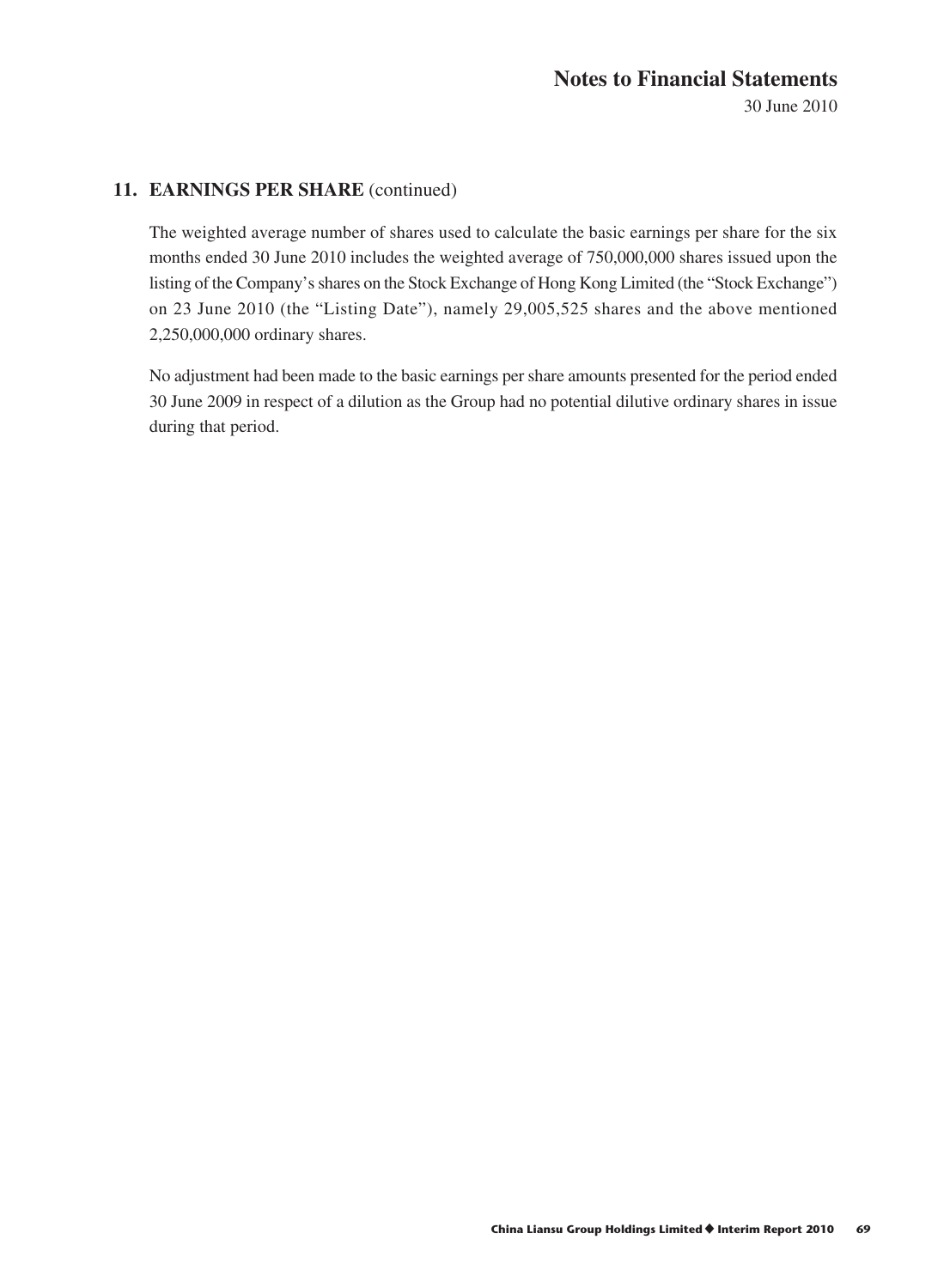30 June 2010

## **12. PROPERTY, PLANT AND EQUIPMENT**

| Cost:<br>437,242<br>698,986<br>54,955<br>3,826<br>289,361<br>At 1 January 2010<br>20,524<br>Additions<br>2,728<br>7,555<br>105,617<br>67,659<br>2,779<br>633<br><b>Transfers</b><br>141,398<br>29,595<br>(170, 993)<br>(114)<br>(3,055)<br>(1,599)<br>Disposals<br>(825)<br>(762)<br>At 30 June 2010<br>581,368<br>795,415<br>23,189<br>59,455<br>2,860<br>223,223<br>Accumulated depreciation:<br>At 1 January 2010<br>48,935<br>120,149<br>7,099<br>25,099<br>877<br>Depreciation provided<br>during the period<br>1,873<br>388<br>11,001<br>34,327<br>4,277<br>Disposals<br>(64)<br>(25)<br>(2,516)<br>(744)<br>59,936<br>26,860<br>521<br>At 30 June 2010<br>154,412<br>8,947<br>Net book value:<br>At 30 June 2010<br>2,339<br>223,223<br>521,432<br>641,003<br>14,242<br>32,595<br>29,856<br>2,949<br>At 31 December 2009<br>388,307<br>578,837<br>13,425<br>289,361<br>Cost:<br>1,783<br>75,513<br>At 1 January 2009<br>361,870<br>384,035<br>14,579<br>38,395<br>Additions<br>822<br>1,510<br>8,698<br>452<br>131,674<br>74,732<br>5<br>Transfers<br>122<br>40,607<br>10,010<br>(50, 744)<br>(1,500)<br>(276)<br>Disposals<br>(9,104)<br>(4,956)<br>At 30 June 2009<br>403,299<br>2,235<br>459,673<br>14,594<br>46,939<br>151,487<br>Accumulated depreciation:<br>At 1 January 2009<br>5,669<br>33,896<br>81,782<br>19,541<br>443<br>Depreciation provided<br>during the period<br>18,597<br>1,204<br>2,714<br>176<br>8,477<br>Disposals<br>(974)<br>(2,322)<br>(203) |                             | <b>Buildings</b><br><b>RMB'000</b> | Plant and<br>machinery<br><b>RMB'000</b> | Furniture,<br>fixtures<br>and office<br>equipment<br><b>RMB'000</b> | Motor<br><b>RMB'000</b> | Leasehold<br>vehicles improvements<br><b>RMB'000</b> | Construction<br>in<br>progress<br><b>RMB'000</b> | <b>Total</b><br><b>RMB'000</b> |
|-------------------------------------------------------------------------------------------------------------------------------------------------------------------------------------------------------------------------------------------------------------------------------------------------------------------------------------------------------------------------------------------------------------------------------------------------------------------------------------------------------------------------------------------------------------------------------------------------------------------------------------------------------------------------------------------------------------------------------------------------------------------------------------------------------------------------------------------------------------------------------------------------------------------------------------------------------------------------------------------------------------------------------------------------------------------------------------------------------------------------------------------------------------------------------------------------------------------------------------------------------------------------------------------------------------------------------------------------------------------------------------------------------------------------------------------------------------------------------|-----------------------------|------------------------------------|------------------------------------------|---------------------------------------------------------------------|-------------------------|------------------------------------------------------|--------------------------------------------------|--------------------------------|
|                                                                                                                                                                                                                                                                                                                                                                                                                                                                                                                                                                                                                                                                                                                                                                                                                                                                                                                                                                                                                                                                                                                                                                                                                                                                                                                                                                                                                                                                               |                             |                                    |                                          |                                                                     |                         |                                                      |                                                  |                                |
|                                                                                                                                                                                                                                                                                                                                                                                                                                                                                                                                                                                                                                                                                                                                                                                                                                                                                                                                                                                                                                                                                                                                                                                                                                                                                                                                                                                                                                                                               |                             |                                    |                                          |                                                                     |                         |                                                      |                                                  | 1,504,894                      |
|                                                                                                                                                                                                                                                                                                                                                                                                                                                                                                                                                                                                                                                                                                                                                                                                                                                                                                                                                                                                                                                                                                                                                                                                                                                                                                                                                                                                                                                                               |                             |                                    |                                          |                                                                     |                         |                                                      |                                                  | 186,971                        |
|                                                                                                                                                                                                                                                                                                                                                                                                                                                                                                                                                                                                                                                                                                                                                                                                                                                                                                                                                                                                                                                                                                                                                                                                                                                                                                                                                                                                                                                                               |                             |                                    |                                          |                                                                     |                         |                                                      |                                                  |                                |
|                                                                                                                                                                                                                                                                                                                                                                                                                                                                                                                                                                                                                                                                                                                                                                                                                                                                                                                                                                                                                                                                                                                                                                                                                                                                                                                                                                                                                                                                               |                             |                                    |                                          |                                                                     |                         |                                                      |                                                  | (6, 355)                       |
|                                                                                                                                                                                                                                                                                                                                                                                                                                                                                                                                                                                                                                                                                                                                                                                                                                                                                                                                                                                                                                                                                                                                                                                                                                                                                                                                                                                                                                                                               |                             |                                    |                                          |                                                                     |                         |                                                      |                                                  | 1,685,510                      |
|                                                                                                                                                                                                                                                                                                                                                                                                                                                                                                                                                                                                                                                                                                                                                                                                                                                                                                                                                                                                                                                                                                                                                                                                                                                                                                                                                                                                                                                                               |                             |                                    |                                          |                                                                     |                         |                                                      |                                                  | 202,159                        |
|                                                                                                                                                                                                                                                                                                                                                                                                                                                                                                                                                                                                                                                                                                                                                                                                                                                                                                                                                                                                                                                                                                                                                                                                                                                                                                                                                                                                                                                                               |                             |                                    |                                          |                                                                     |                         |                                                      |                                                  | 51,866                         |
|                                                                                                                                                                                                                                                                                                                                                                                                                                                                                                                                                                                                                                                                                                                                                                                                                                                                                                                                                                                                                                                                                                                                                                                                                                                                                                                                                                                                                                                                               |                             |                                    |                                          |                                                                     |                         |                                                      |                                                  | (3,349)                        |
|                                                                                                                                                                                                                                                                                                                                                                                                                                                                                                                                                                                                                                                                                                                                                                                                                                                                                                                                                                                                                                                                                                                                                                                                                                                                                                                                                                                                                                                                               |                             |                                    |                                          |                                                                     |                         |                                                      |                                                  | 250,676                        |
|                                                                                                                                                                                                                                                                                                                                                                                                                                                                                                                                                                                                                                                                                                                                                                                                                                                                                                                                                                                                                                                                                                                                                                                                                                                                                                                                                                                                                                                                               |                             |                                    |                                          |                                                                     |                         |                                                      |                                                  |                                |
|                                                                                                                                                                                                                                                                                                                                                                                                                                                                                                                                                                                                                                                                                                                                                                                                                                                                                                                                                                                                                                                                                                                                                                                                                                                                                                                                                                                                                                                                               |                             |                                    |                                          |                                                                     |                         |                                                      |                                                  | 1,434,834                      |
|                                                                                                                                                                                                                                                                                                                                                                                                                                                                                                                                                                                                                                                                                                                                                                                                                                                                                                                                                                                                                                                                                                                                                                                                                                                                                                                                                                                                                                                                               |                             |                                    |                                          |                                                                     |                         |                                                      |                                                  | 1,302,735                      |
|                                                                                                                                                                                                                                                                                                                                                                                                                                                                                                                                                                                                                                                                                                                                                                                                                                                                                                                                                                                                                                                                                                                                                                                                                                                                                                                                                                                                                                                                               |                             |                                    |                                          |                                                                     |                         |                                                      |                                                  |                                |
|                                                                                                                                                                                                                                                                                                                                                                                                                                                                                                                                                                                                                                                                                                                                                                                                                                                                                                                                                                                                                                                                                                                                                                                                                                                                                                                                                                                                                                                                               |                             |                                    |                                          |                                                                     |                         |                                                      |                                                  | 876,175                        |
|                                                                                                                                                                                                                                                                                                                                                                                                                                                                                                                                                                                                                                                                                                                                                                                                                                                                                                                                                                                                                                                                                                                                                                                                                                                                                                                                                                                                                                                                               |                             |                                    |                                          |                                                                     |                         |                                                      |                                                  | 217,888                        |
|                                                                                                                                                                                                                                                                                                                                                                                                                                                                                                                                                                                                                                                                                                                                                                                                                                                                                                                                                                                                                                                                                                                                                                                                                                                                                                                                                                                                                                                                               |                             |                                    |                                          |                                                                     |                         |                                                      |                                                  |                                |
|                                                                                                                                                                                                                                                                                                                                                                                                                                                                                                                                                                                                                                                                                                                                                                                                                                                                                                                                                                                                                                                                                                                                                                                                                                                                                                                                                                                                                                                                               |                             |                                    |                                          |                                                                     |                         |                                                      |                                                  | (15, 836)                      |
|                                                                                                                                                                                                                                                                                                                                                                                                                                                                                                                                                                                                                                                                                                                                                                                                                                                                                                                                                                                                                                                                                                                                                                                                                                                                                                                                                                                                                                                                               |                             |                                    |                                          |                                                                     |                         |                                                      |                                                  | 1,078,227                      |
|                                                                                                                                                                                                                                                                                                                                                                                                                                                                                                                                                                                                                                                                                                                                                                                                                                                                                                                                                                                                                                                                                                                                                                                                                                                                                                                                                                                                                                                                               |                             |                                    |                                          |                                                                     |                         |                                                      |                                                  |                                |
|                                                                                                                                                                                                                                                                                                                                                                                                                                                                                                                                                                                                                                                                                                                                                                                                                                                                                                                                                                                                                                                                                                                                                                                                                                                                                                                                                                                                                                                                               |                             |                                    |                                          |                                                                     |                         |                                                      |                                                  | 141,331                        |
|                                                                                                                                                                                                                                                                                                                                                                                                                                                                                                                                                                                                                                                                                                                                                                                                                                                                                                                                                                                                                                                                                                                                                                                                                                                                                                                                                                                                                                                                               |                             |                                    |                                          |                                                                     |                         |                                                      |                                                  |                                |
|                                                                                                                                                                                                                                                                                                                                                                                                                                                                                                                                                                                                                                                                                                                                                                                                                                                                                                                                                                                                                                                                                                                                                                                                                                                                                                                                                                                                                                                                               |                             |                                    |                                          |                                                                     |                         |                                                      |                                                  | 31,168                         |
|                                                                                                                                                                                                                                                                                                                                                                                                                                                                                                                                                                                                                                                                                                                                                                                                                                                                                                                                                                                                                                                                                                                                                                                                                                                                                                                                                                                                                                                                               |                             |                                    |                                          |                                                                     |                         |                                                      |                                                  | (3,499)                        |
|                                                                                                                                                                                                                                                                                                                                                                                                                                                                                                                                                                                                                                                                                                                                                                                                                                                                                                                                                                                                                                                                                                                                                                                                                                                                                                                                                                                                                                                                               | At 30 June 2009 (unaudited) | 42,373                             | 98,057                                   | 5,899                                                               | 22,052                  | 619                                                  |                                                  | 169,000                        |
| Net book value:                                                                                                                                                                                                                                                                                                                                                                                                                                                                                                                                                                                                                                                                                                                                                                                                                                                                                                                                                                                                                                                                                                                                                                                                                                                                                                                                                                                                                                                               |                             |                                    |                                          |                                                                     |                         |                                                      |                                                  |                                |
| At 30 June 2009 (unaudited)<br>360,926<br>361,616<br>8,695<br>24,887<br>1,616<br>151,487                                                                                                                                                                                                                                                                                                                                                                                                                                                                                                                                                                                                                                                                                                                                                                                                                                                                                                                                                                                                                                                                                                                                                                                                                                                                                                                                                                                      |                             |                                    |                                          |                                                                     |                         |                                                      |                                                  | 909,227                        |

Certain of the Group's interest-bearing bank loans were secured by certain of the Group's buildings and machinery, which had an aggregate net carrying amount of approximately RMB300,740,000 as at 30 June 2010 (31 December 2009: RMB303,841,000) (note 27).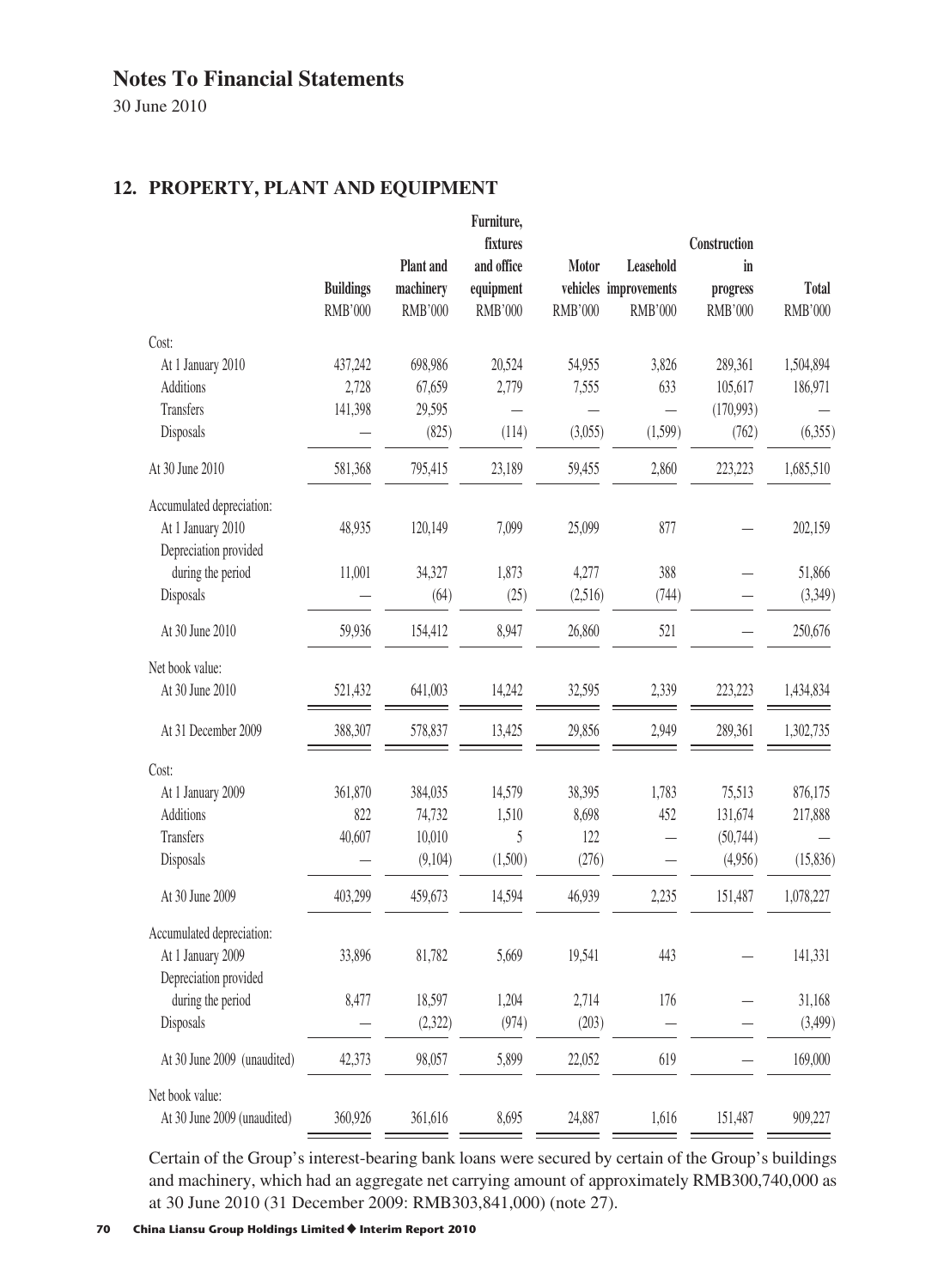### **13. PREPAID LAND LEASE PAYMENTS**

| <b>Notes</b> | 2010<br><b>RMB'000</b> | 2009<br><b>RMB'000</b> |
|--------------|------------------------|------------------------|
|              |                        | (unaudited)            |
|              | 210,115                | 180,811                |
|              |                        | 18,061                 |
| 7            | (2,440)                | (2,100)                |
|              | 207,675                | 196,772                |
|              |                        |                        |
| 16           | (4,599)                | (4,284)                |
|              | 203,076                | 192,488                |
|              |                        |                        |

Certain of the Group's interest-bearing bank loans were secured by certain of the Group's prepaid land lease payments, which had an aggregate carrying amount of approximately RMB69,745,000 as at 30 June 2010 (31 December 2009: RMB53,513,000) (note 27).

### **14. INVENTORIES**

|                  | As at 30       | As at $31$     |
|------------------|----------------|----------------|
|                  | June           | December       |
|                  | 2010           | 2009           |
|                  | <b>RMB'000</b> | <b>RMB'000</b> |
| Raw materials    | 458,130        | 384,619        |
| Work in progress | 31,703         | 17,917         |
| Finished goods   | 462,114        | 340,971        |
|                  | 951,947        | 743,507        |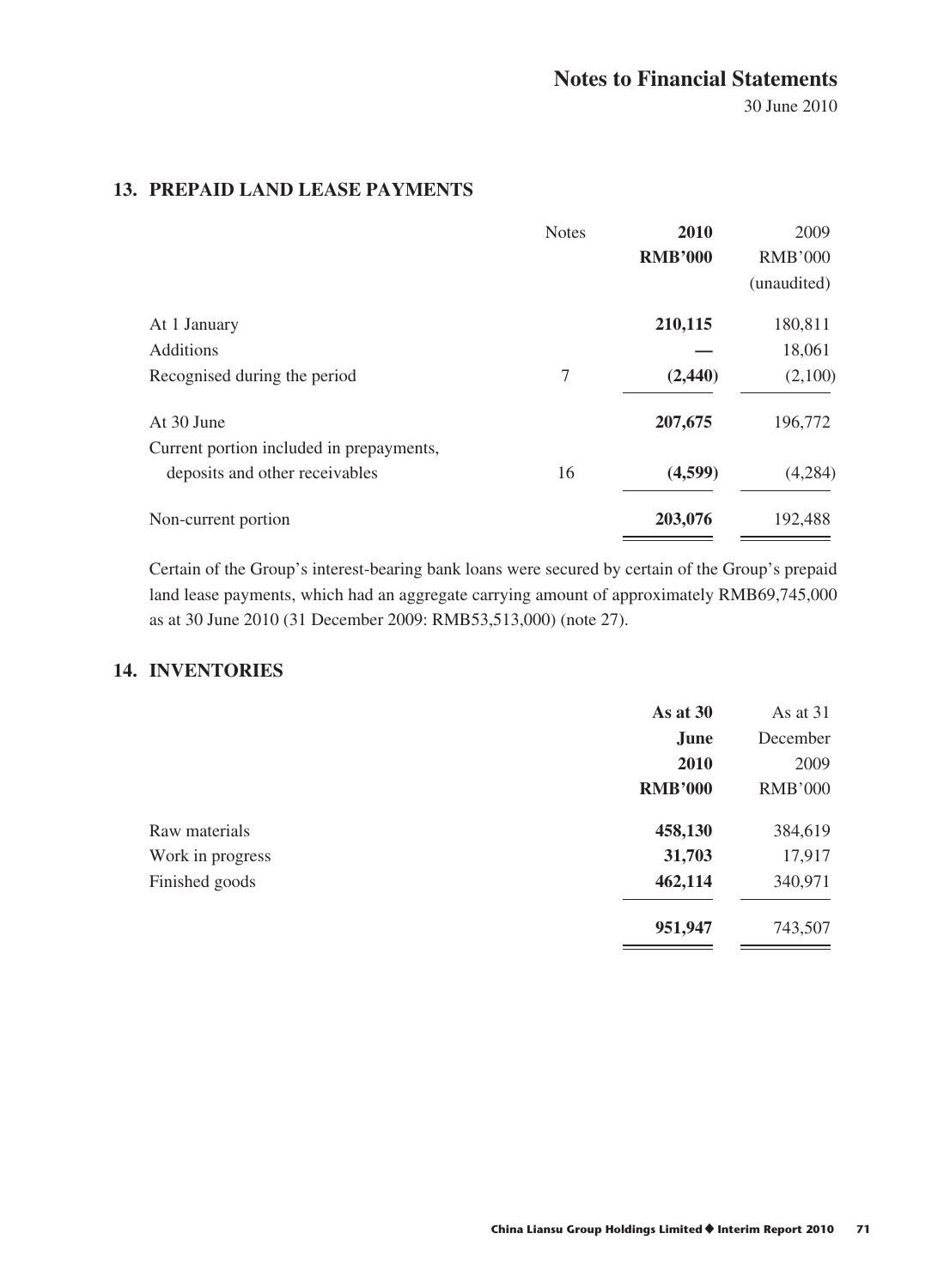30 June 2010

### **15. TRADE AND BILLS RECEIVABLES**

|                            | As at 30       | As at 31       |
|----------------------------|----------------|----------------|
|                            | June           | December       |
|                            | 2010           | 2009           |
|                            | <b>RMB'000</b> | <b>RMB'000</b> |
| Trade receivables          | 613,796        | 468,355        |
| Bills receivable           | 7,100          | 6,886          |
| Less: Impairment provision | (16, 677)      | (8,506)        |
|                            | 604,219        | 466,735        |

The Group's major customers are independent distributors, civil contractors, property developers, utility companies and municipalities in mainland China. Depending on the market condition, the Group's trading terms with its independent distributors may change from giving a credit period of generally one month to settlement on an advance receipt basis. The Group does not have a standardised and universal credit period granted to the non-distributor customers. The credit period of an individual non-distributor customer is considered on a case-by-case basis and is set out in the sales contracts, as appropriate. Sales to small, new, or short-term customers are normally expected to be settled on an advance receipt basis or shortly after the goods delivery. No credit terms period is set by the Group for small, new and short-term customers.

Trade and bills receivables are unsecured and non-interest-bearing. The carrying amounts of trade and bills receivables approximate to their fair values.

An aged analysis of the trade and bills receivables of the Group as at the end of the reporting period, based on the invoice date and net of provisions, is as follows:

|                 | As at 30       | As at 31       |
|-----------------|----------------|----------------|
|                 | June           | December       |
|                 | 2010           | 2009           |
|                 | <b>RMB'000</b> | <b>RMB'000</b> |
| Within 3 months | 516,840        | 396,252        |
| 4 to 6 months   | 48,173         | 42,160         |
| 7 to 12 months  | 35,812         | 15,837         |
| 1 to 2 years    | 3,394          | 10,144         |
| 2 to 3 years    |                | 1,942          |
| Over 3 years    |                | 400            |
|                 | 604,219        | 466,735        |
|                 |                |                |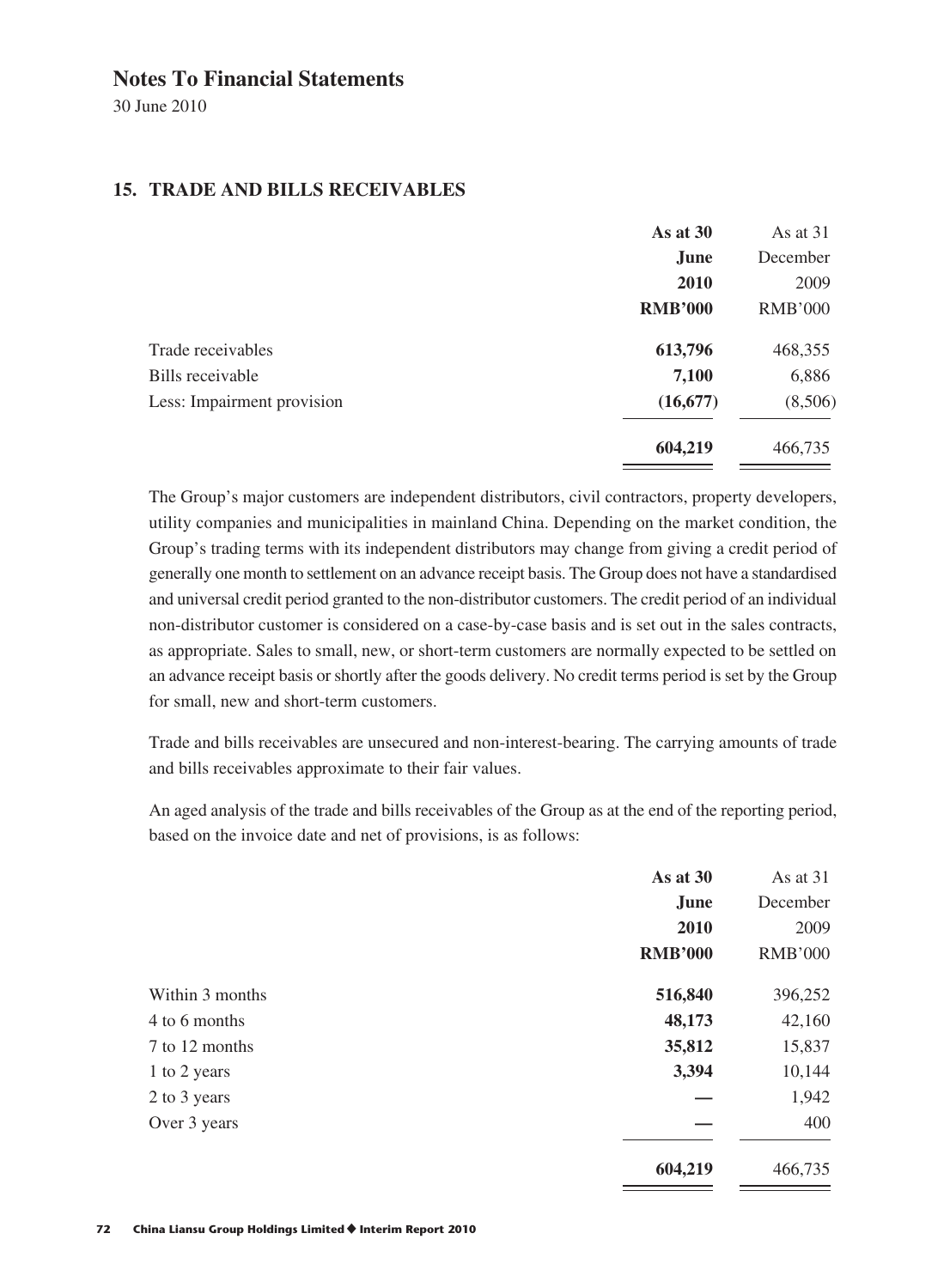## **15. TRADE AND BILLS RECEIVABLES** (continued)

Movements in the provision for impairment of trade receivables of the Group are as follows:

|                                       | <b>2010</b><br><b>RMB'000</b> | 2009<br><b>RMB'000</b> |
|---------------------------------------|-------------------------------|------------------------|
| At 1 January                          | 8,506                         | 8,530                  |
| Impairment losses recognised (note 7) | 8,171                         | 2,279                  |
| At 30 June                            | 16,677                        | 10,809                 |

The above provision of RMB16,677,000 as at 30 June 2010 (31 December 2009: RMB8,506,000) is for individually impaired trade receivables with their carrying amount before provision of RMB16,677,000 (31 December 2009: RMB8,506,000). The individually impaired trade receivables relate to customers that were in default or delinquency in payments. The Group does not hold any collateral or other credit enhancements over these balances.

The aged analysis of trade and bills receivables of the Group that are neither individually nor collectively considered to be impaired is as follows:

| As at 30<br>As at $31$           |                               |
|----------------------------------|-------------------------------|
| December<br>June                 |                               |
| 2009<br>2010                     |                               |
| <b>RMB'000</b><br><b>RMB'000</b> |                               |
| 481,011<br>398,432               | Neither past due nor impaired |
|                                  | Past due but not impaired     |
| 41,023<br>107,525                | Less than 3 months past due   |
| 16,215<br>10,329                 | 4 to 6 months past due        |
| 6,551<br>4,814                   | 7 to 12 months past due       |
| 540<br>3,657                     | 1 to 2 years past due         |
| 457                              | 2 to 3 years past due         |
| 400                              | Over 3 years past due         |
| 466,735<br>604,219               |                               |
|                                  |                               |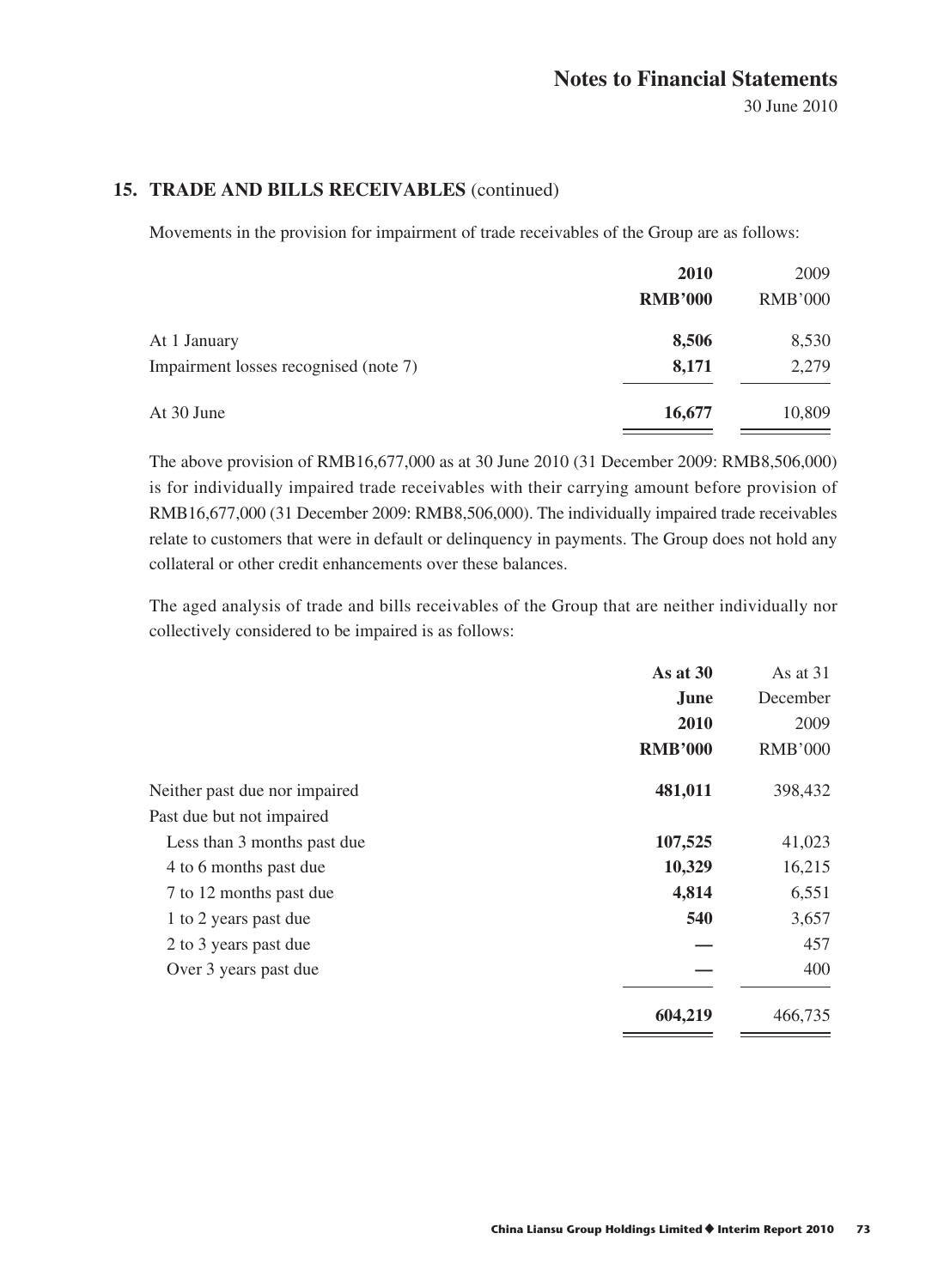30 June 2010

## **15. TRADE AND BILLS RECEIVABLES** (continued)

Receivables that were neither past due nor impaired relate to a large number of diversified customers for whom there was no recent history of default.

Receivables that were past due but not impaired relate to a number of independent customers that have a good track record with the Group. Based on past experience, the directors believe that no impairment provision is necessary in respect of these balances as there has not been a significant change in credit quality and the balances are still considered fully recoverable. The Group does not hold any collateral or other credit enhancements over these balances.

## **16. PREPAYMENTS, DEPOSITS AND OTHER RECEIVABLES**

|                                                |             | As at 30       | As at $31$     |
|------------------------------------------------|-------------|----------------|----------------|
|                                                |             | June           | December       |
|                                                | <b>Note</b> | <b>2010</b>    | 2009           |
|                                                |             | <b>RMB'000</b> | <b>RMB'000</b> |
| Prepayments                                    |             | 193,487        | 207,482        |
| Current portion of prepaid land lease payments | 13          | 4,599          | 4,599          |
| Value-added tax recoverable                    |             | 22,342         | 27,151         |
| Deposits                                       |             | 12,051         | 5,173          |
| Other receivables                              |             | 11,027         | 13,533         |
|                                                |             | 243,506        | 257,938        |

The above balances are unsecured, interest-free and have no fixed terms of repayment.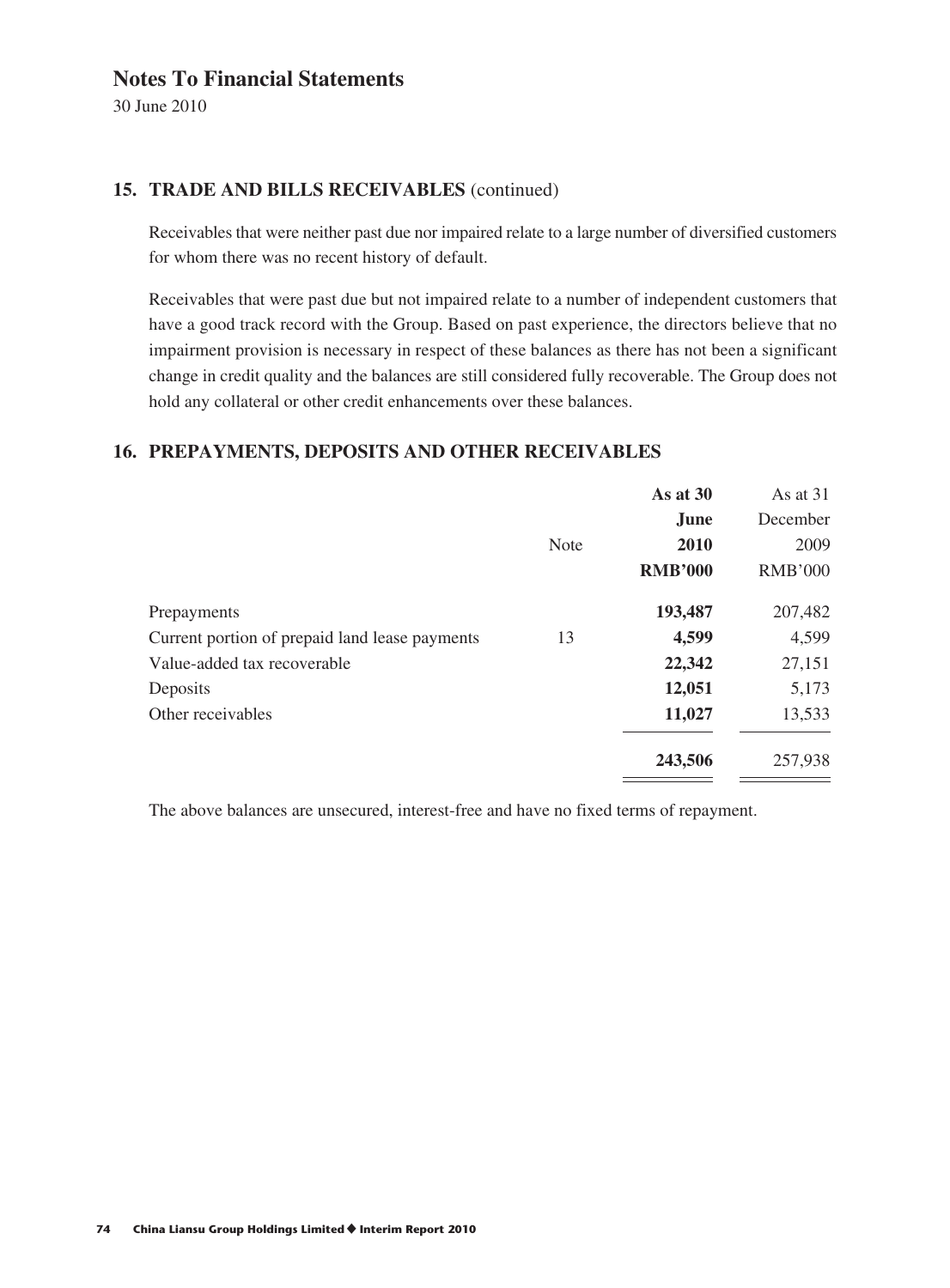30 June 2010

### **17. CASH AND CASH EQUIVALENTS AND RESTRICTED CASH**

|                                                      | As at 30       | As at 31       |
|------------------------------------------------------|----------------|----------------|
|                                                      | June           | December       |
|                                                      | 2010           | 2009           |
|                                                      | <b>RMB'000</b> | <b>RMB'000</b> |
| Cash and bank balances                               | 2,054,591      | 486,900        |
| Less: Restricted cash:                               |                |                |
| Guarantee deposits as performance bonds              | 1,995          | 357            |
| Guarantee deposits for issuance of bank              |                |                |
| acceptance notes                                     | 163,001        | 124,523        |
| Guarantee deposits for issuance of letters of credit | 7,906          | 253            |
|                                                      | 172,902        | 125,133        |
| Cash and cash equivalents                            | 1,881,689      | 361,767        |
| Denominated in RMB (note)                            | 577,329        | 452,419        |
| Denominated in other currencies                      | 1,477,262      | 34,481         |
|                                                      | 2,054,591      | 486,900        |

Note: The RMB is not freely convertible into other currencies, however, under Mainland China's Foreign Exchange Control Regulations and Administration of Settlement, Sale and Payment of Foreign Exchange Regulations, the Group is permitted to exchange RMB for other currencies through banks authorised to conduct foreign exchange business.

Cash at banks earns interest at floating rates based on daily bank deposit rates. The bank balances and restricted cash are deposited with creditworthy banks with no recent history of default.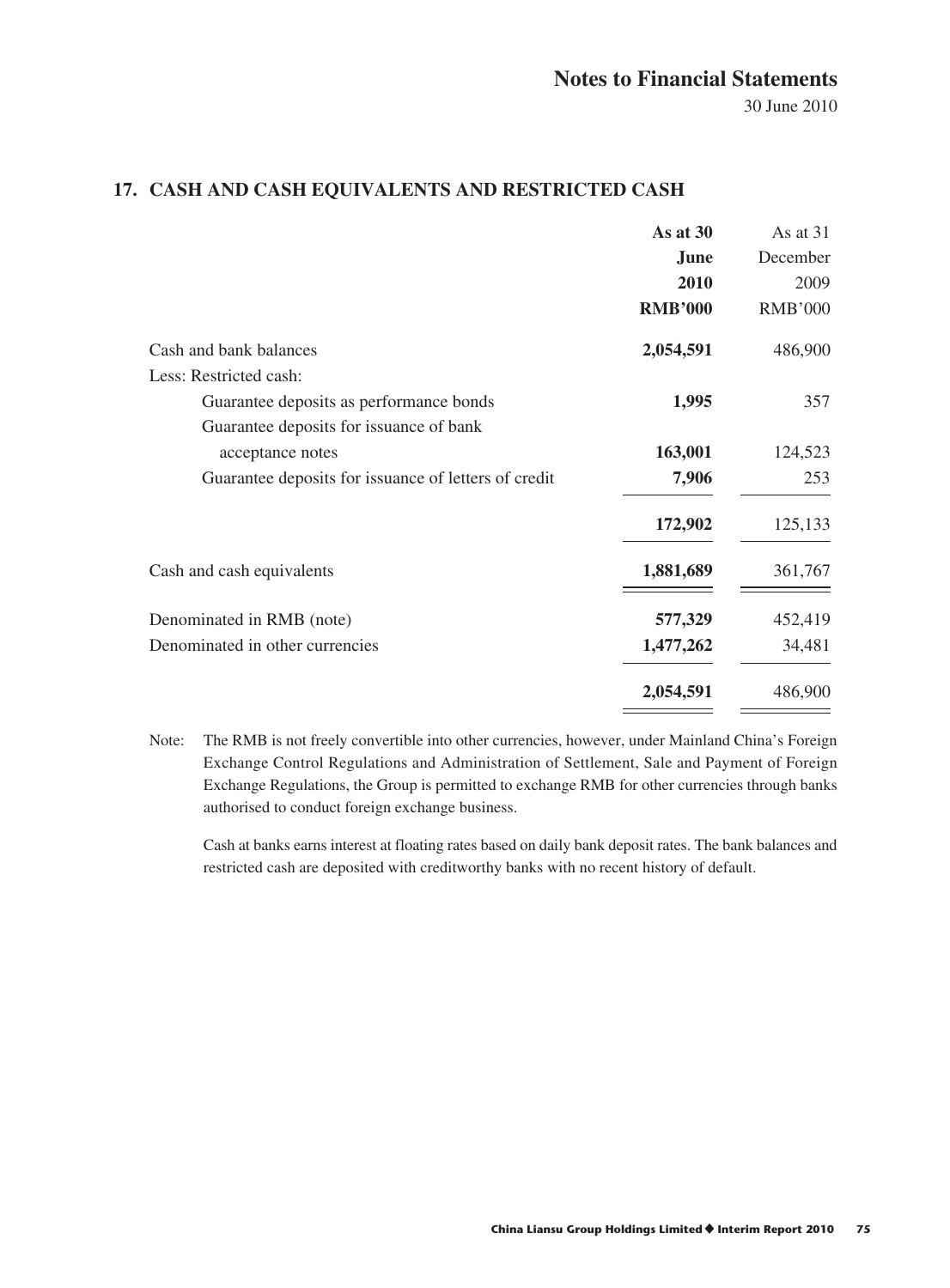30 June 2010

## **18. TRADE AND BILLS PAYABLES**

|                | As at 30       | As at 31       |
|----------------|----------------|----------------|
|                | June           | December       |
|                | 2010           | 2009           |
|                | <b>RMB'000</b> | <b>RMB'000</b> |
| Trade payables | 153,880        | 102,338        |
| Bills payable  | 203,549        | 130,364        |
|                | 357,429        | 232,702        |

The trade payables are non-interest-bearing. The average credit period for trade purchases is 30 to 90 days.

An aged analysis of the trade and bills payables of the Group as at the end of the reporting period, based on the invoice date, is as follows:

|                 | As at 30       | As at $31$     |
|-----------------|----------------|----------------|
|                 | June           | December       |
|                 | 2010           | 2009           |
|                 | <b>RMB'000</b> | <b>RMB'000</b> |
| Within 3 months | 286,407        | 176,086        |
| 4 to 6 months   | 69,965         | 55,996         |
| 7 to 12 months  | 540            | 91             |
| 1 to 2 years    | 168            | 304            |
| 2 to 3 years    | 124            |                |
| Over 3 years    | 225            | 225            |
|                 | 357,429        | 232,702        |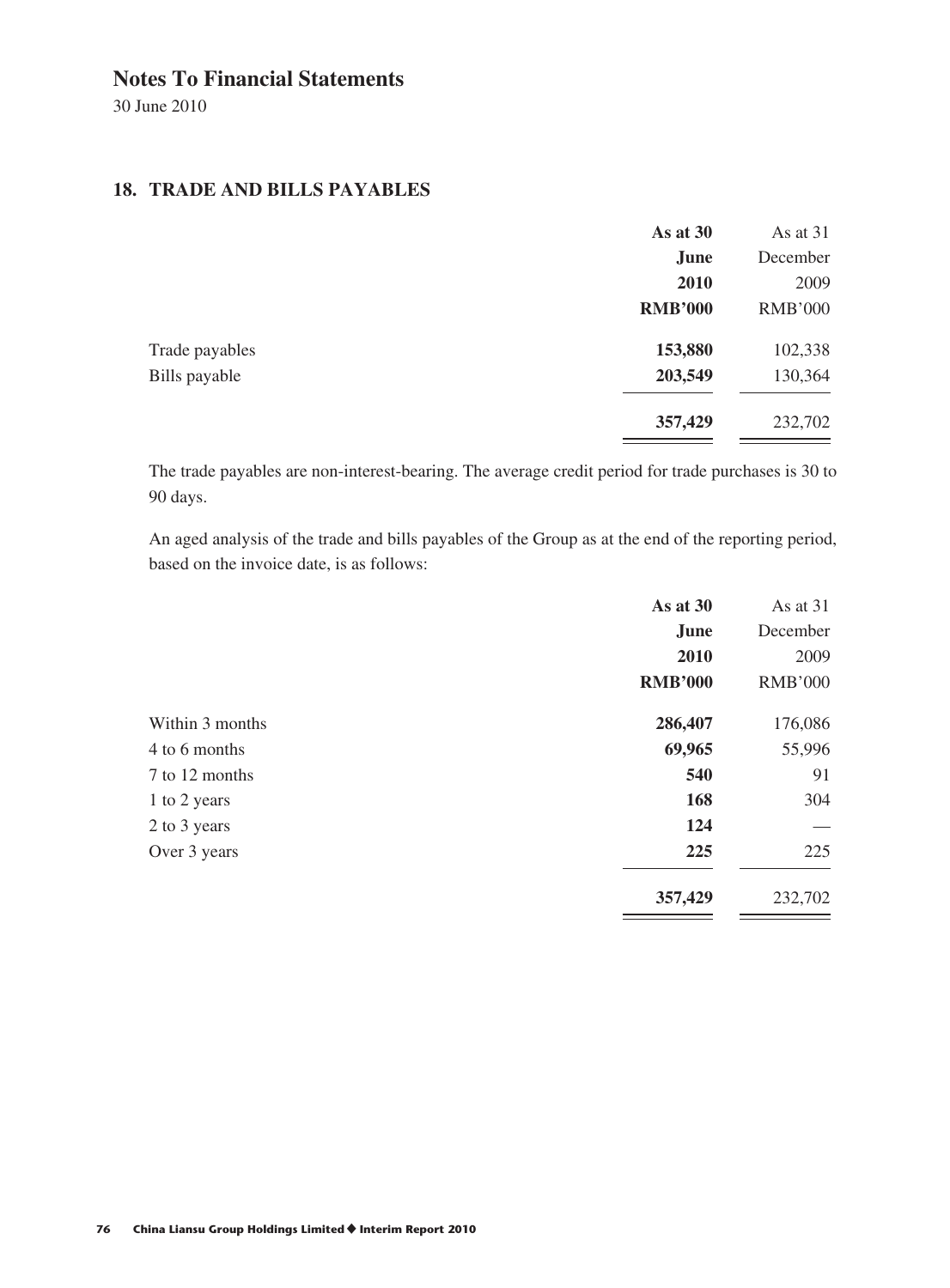# **19. OTHER PAYABLES AND ACCRUALS**

|                               | As at 30       | As at $31$     |
|-------------------------------|----------------|----------------|
|                               | June           | December       |
|                               | 2010           | 2009           |
|                               | <b>RMB'000</b> | <b>RMB'000</b> |
| Advances from customers       | 233,132        | 233,687        |
| Accruals                      | 24,712         | 21,275         |
| Salaries and welfare payables | 37,014         | 39,836         |
| Other payables                | 161,838        | 206,749        |
|                               | 456,696        | 501,547        |
|                               |                |                |

The above balances are non-interest-bearing and have no fixed terms of repayment.

## **20. INTEREST-BEARING BANK LOANS**

|                     |               |                 | As at          |               |           | As at          |
|---------------------|---------------|-----------------|----------------|---------------|-----------|----------------|
|                     | Contractual   |                 | 30 June        | Contractual   |           | 31 December    |
|                     | interest rate | <b>Maturity</b> | 2010           | interest rate | Maturity  | 2009           |
|                     | $(\%)$        |                 | <b>RMB'000</b> | $(\%)$        |           | <b>RMB'000</b> |
| Current             |               |                 |                |               |           |                |
| <b>Bank</b> loans   |               |                 |                |               |           |                |
| - secured (note 27) | 4.78-5.84     | 2010-2011       | 186,310        | 1.67-5.31     | 2010      | 229,100        |
| - unsecured         | 1.67-5.84     | 2010-2011       | 632,634        | 2.77-5.84     | 2010      | 198,427        |
|                     |               |                 | 818,944        |               |           | 427,527        |
| Non-current         |               |                 |                |               |           |                |
| <b>Bank</b> loans   |               |                 |                |               |           |                |
| - secured (note 27) | 4.86-5.94     | 2011-2013       | 435,690        | 1.67-5.84     | 2011-2012 | 662,150        |
| - unsecured         | 5.40          | 2011            | 50,000         | 5.4           | 2011      | 220,000        |
|                     |               |                 | 485,690        |               |           | 882,150        |
|                     |               |                 | 1,304,634      |               |           | 1,309,677      |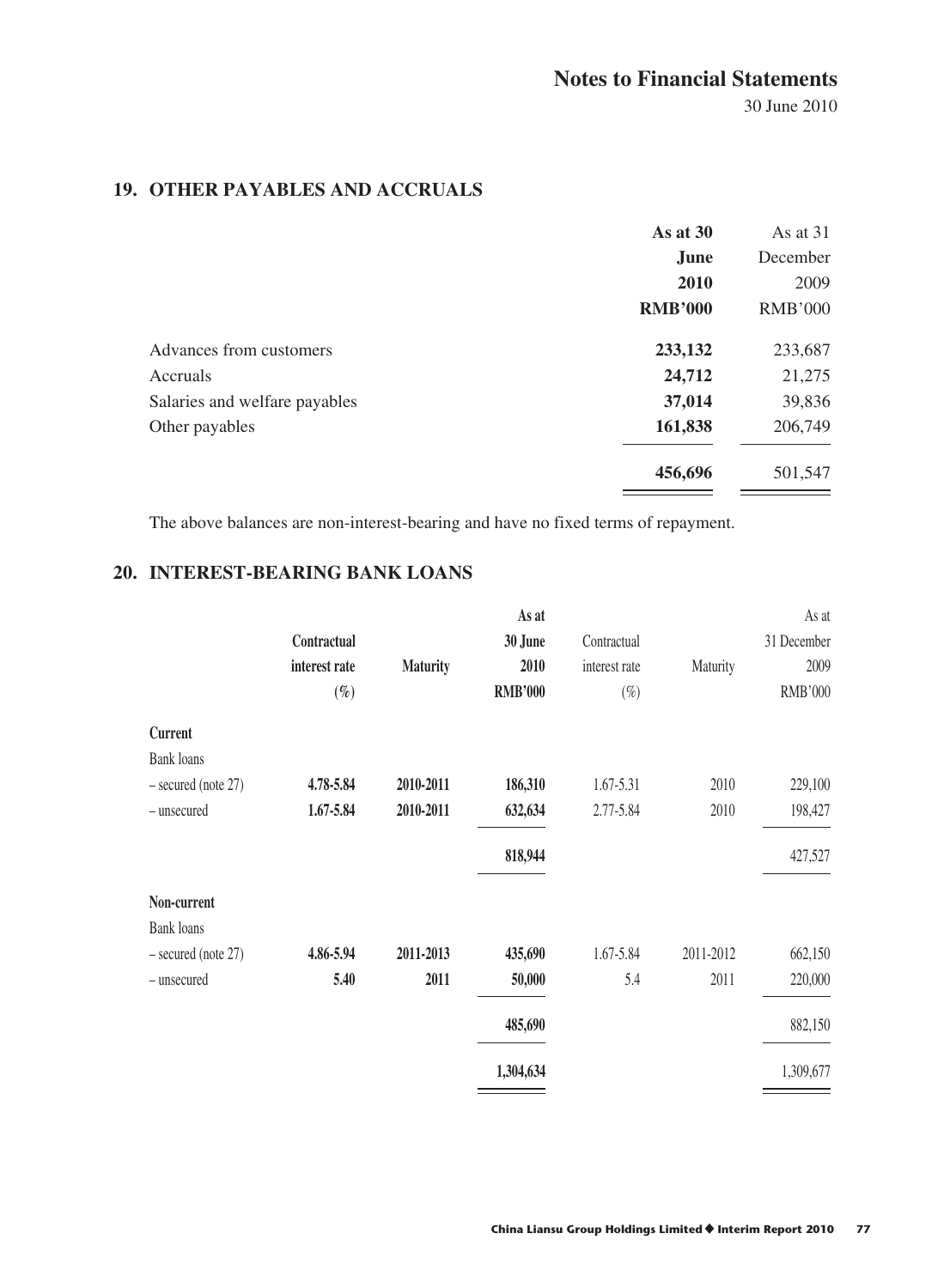30 June 2010

### **20. INTEREST-BEARING BANK LOANS** (continued)

|                                     | As at $30$     | As at $31$     |
|-------------------------------------|----------------|----------------|
|                                     | June           | December       |
|                                     | 2010           | 2009           |
|                                     | <b>RMB'000</b> | <b>RMB'000</b> |
| Analysed into bank loans repayable: |                |                |
| Within one year or on demand        | 818,944        | 427,527        |
| In the second year                  | 422,000        | 868,460        |
| In the third year                   | 63,690         | 13,690         |
|                                     | 1,304,634      | 1,309,677      |

As at 30 June 2010, the carrying amounts of all the Group's bank loans are denominated in RMB, except for unsecured bank loans of HK\$330,000,000 (approximately RMB288,134,000 equivalent) (31 December 2009: HK\$30,000,000) which were denominated in Hong Kong dollars. As at 31 December 2009, the Group also had a secured bank loan of HK\$500,000,000 (approximately RMB440,250,000 equivalent) which was denominated in Hong Kong dollars.

Certain of the Group's bank loans are secured by pledges over certain of the Group's assets, details of which are set out in note 27.

The directors estimate the fair value of the bank loans by discounting their future cash flows at the market rate. The directors consider that the carrying amounts of the Group's current borrowings and non-current borrowings approximate to their fair values at the end of the reporting period.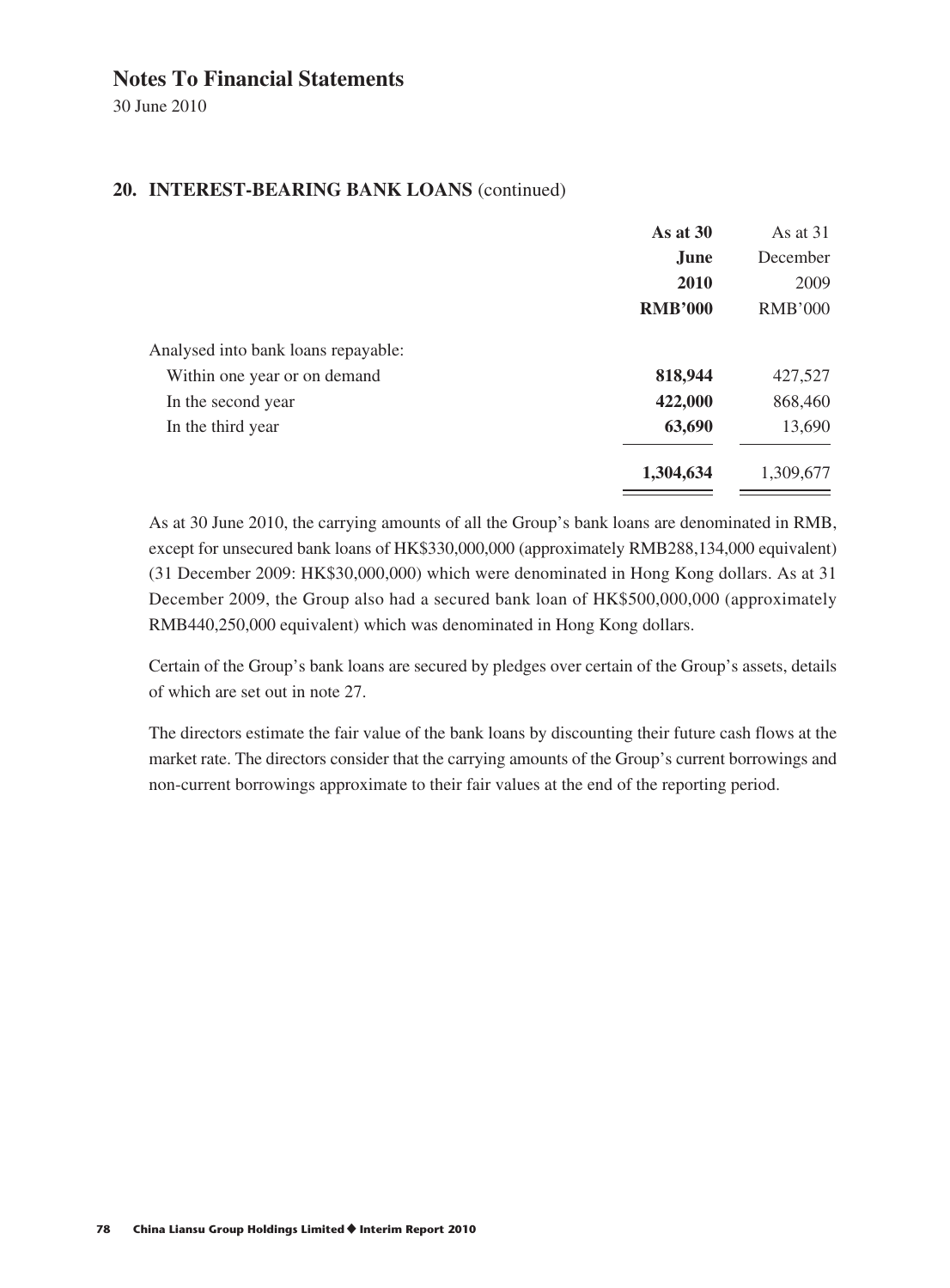## **21. DEFERRED TAX**

The following are the major deferred tax assets/(liabilities) recognised and their movements during the period:

|                                                                                                  |                         |                         |                                | Withholding                |                      |                |
|--------------------------------------------------------------------------------------------------|-------------------------|-------------------------|--------------------------------|----------------------------|----------------------|----------------|
|                                                                                                  |                         | Depreciation            | Fair value                     | tax on                     |                      |                |
|                                                                                                  |                         | allowance               | adjustments                    | distributable              |                      |                |
|                                                                                                  | <b>Provision for</b>    | in excess<br>of related | arising from                   | profits of<br>subsidiaries | <b>Deferred</b>      |                |
|                                                                                                  | impairment<br>of assets | depreciation            | acquisition of<br>a subsidiary | in the PRC                 | government<br>grants | <b>Total</b>   |
|                                                                                                  | <b>RMB'000</b>          | <b>RMB'000</b>          | <b>RMB'000</b>                 | <b>RMB'000</b>             | <b>RMB'000</b>       | <b>RMB'000</b> |
| At 1 January 2010                                                                                | 1,258                   |                         | (3,600)                        | (38,149)                   | 6,056                | (34, 435)      |
| Credited/(charged) to the consolidated                                                           |                         |                         |                                |                            |                      |                |
| statement of comprehensive income                                                                |                         |                         |                                |                            |                      |                |
| for the period (note 9)                                                                          | 1,137                   | 181                     |                                | (24,170)                   | (4, 455)             | (27, 307)      |
| At 30 June 2010                                                                                  | 2,395                   | 181                     | (3,600)                        | (62, 319)                  | 1,601                | (61, 742)      |
| At 1 January 2009                                                                                | 1,346                   | 189                     | (3,705)                        | (7,688)                    |                      | (9,858)        |
| Credited/(charged) to the consolidated<br>statement of comprehensive income                      |                         |                         |                                |                            |                      |                |
| for the period (note 9)                                                                          | 345                     | $70\,$                  | 106                            | (8,707)                    |                      | (8,186)        |
| At 30 June 2009 (unaudited)                                                                      | 1,691                   | 259                     | (3,599)                        | (16, 395)                  |                      | (18,044)       |
|                                                                                                  |                         |                         |                                |                            | As at 30             | As at 31       |
|                                                                                                  |                         |                         |                                |                            | June                 | December       |
|                                                                                                  |                         |                         |                                |                            | 2010                 | 2009           |
|                                                                                                  |                         |                         |                                |                            | <b>RMB'000</b>       | <b>RMB'000</b> |
| Gross deferred tax assets recognised in the                                                      |                         |                         |                                |                            |                      |                |
| consolidated statement of financial position                                                     |                         |                         |                                |                            | 4,177                | 7,314          |
| Gross deferred tax liabilities recognised in the<br>consolidated statement of financial position |                         |                         |                                |                            | (65, 919)            | (41, 749)      |

 $\frac{(61,742)}{2}$   $\frac{(34,435)}{2}$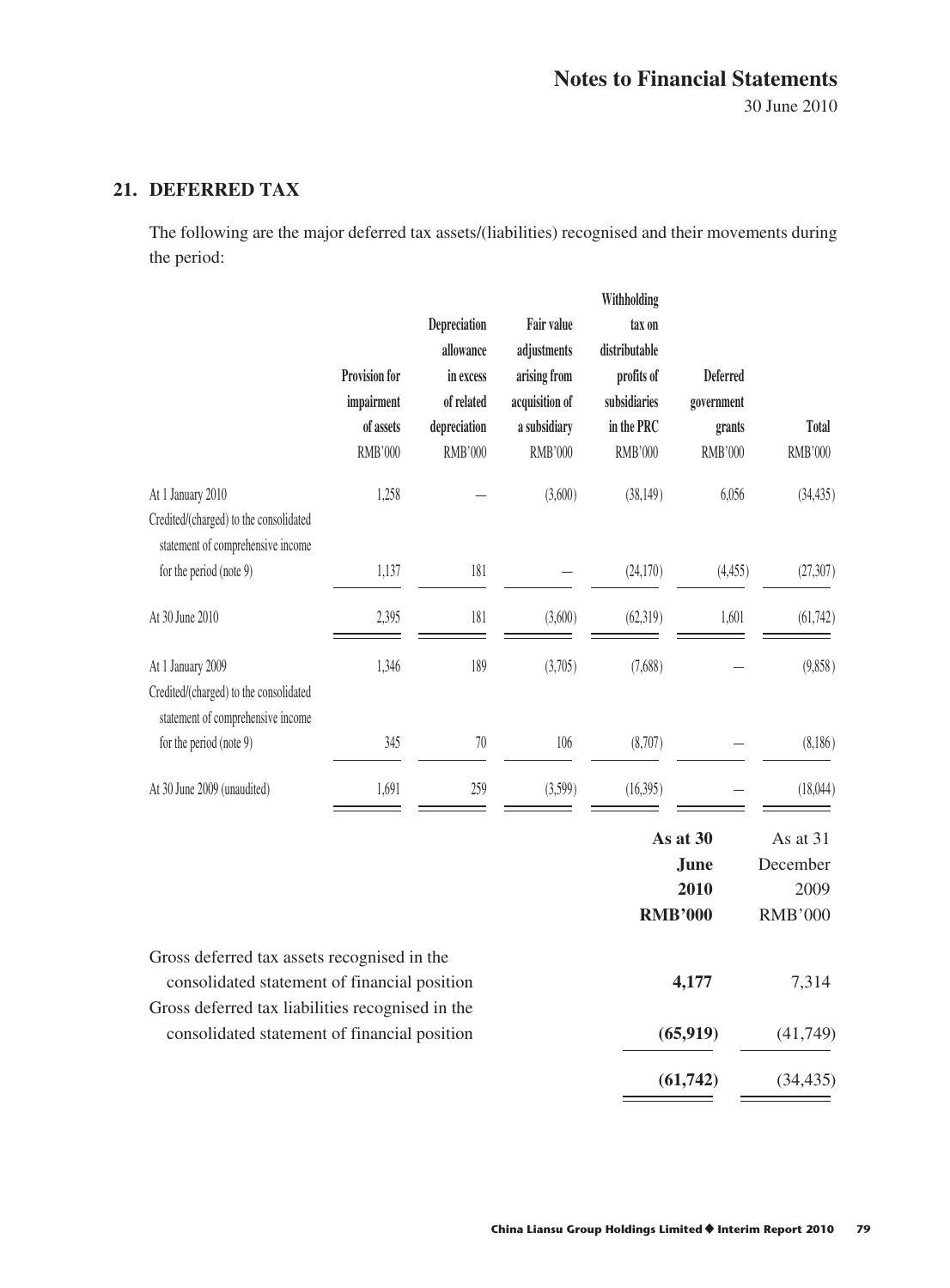30 June 2010

### **22. DEFERRED INCOME**

Deferred income represented government grants received by the Group as financial subsidies for its construction of new factory premises in Changchun. The grants received are released to the consolidated statement of comprehensive income over the expected useful lives of the relevant properties by equal annual installments. As the related assets were not ready for use as of 30 June 2010, no deferred income was released to the consolidated statement of comprehensive income for the six months then ended.

## **23. SHARE CAPITAL**

|                                                 | As at         | As at         |
|-------------------------------------------------|---------------|---------------|
|                                                 | 30 June       | 31 December   |
|                                                 | 2010          | 2009          |
| Authorised:                                     |               |               |
| 20,000,000,000 ordinary shares of HK\$0.05 each |               |               |
| (31 December 2009: 10,000,000,000               | <b>HK\$</b>   | HK\$          |
| shares of HK\$0.1 each)                         | 1,000,000,000 | 1,000,000,000 |
| Issued and fully paid:                          |               |               |
| 3,000,000,000 ordinary shares of HK\$0.05 each  |               |               |
| (31 December 2009: 4,000,000                    | <b>HK\$</b>   | HK\$          |
| shares of HK\$0.1 each)                         | 150,000,000   | 400,000       |
| Equivalent to                                   | <b>RMB</b>    | <b>RMB</b>    |
|                                                 | 131,297,000   | 352,000       |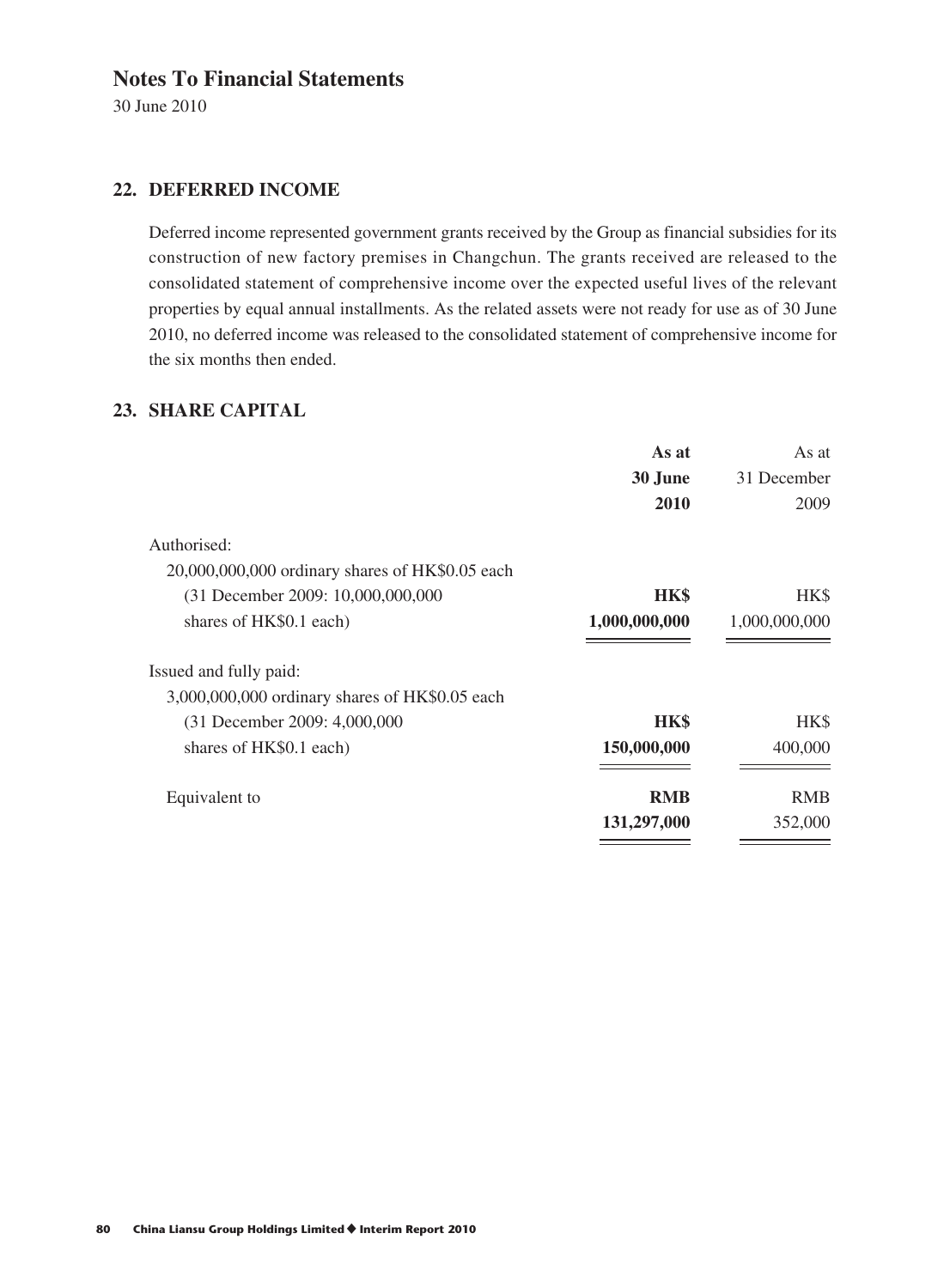30 June 2010

## 23. **SHARE CAPITAL** (continued)

The following changes in the Company's authorised and issued share capital took place during the period:

|                             |              | <b>Number of</b><br>ordinary shares | <b>Nominal value of</b><br>ordinary shares |                |
|-----------------------------|--------------|-------------------------------------|--------------------------------------------|----------------|
|                             | <b>Notes</b> |                                     | <b>HK\$'000</b>                            | <b>RMB'000</b> |
| <b>Authorised:</b>          |              |                                     |                                            |                |
| As at 31 December 2009      |              |                                     |                                            |                |
| and 1 January 2010          | (a)          | 10,000,000,000                      | 1,000,000                                  | 881,000        |
| Issuance of new shares for  |              |                                     |                                            |                |
| sub-division of each share  | (b)          | 10,000,000,000                      |                                            |                |
| As at 30 June 2010          |              | 20,000,000,000                      | 1,000,000                                  | 881,000        |
| <b>Issued:</b>              |              |                                     |                                            |                |
| As at 31 December 2009      |              |                                     |                                            |                |
| and 1 January 2010          | (a)          | 4,000,000                           | 400                                        | 352            |
| Issuance of new shares for  |              |                                     |                                            |                |
| sub-division of each share  | (b)          | 4,000,000                           |                                            |                |
| Issuance of new shares for  |              |                                     |                                            |                |
| capitalisation issue        | (c)          | 2,242,000,000                       | 112,100                                    | 98,121         |
| Issuance of new shares for  |              |                                     |                                            |                |
| the initial public offering | (d)          | 750,000,000                         | 37,500                                     | 32,824         |
| As at 30 June 2010          |              | 3,000,000,000                       | 150,000                                    | 131,297        |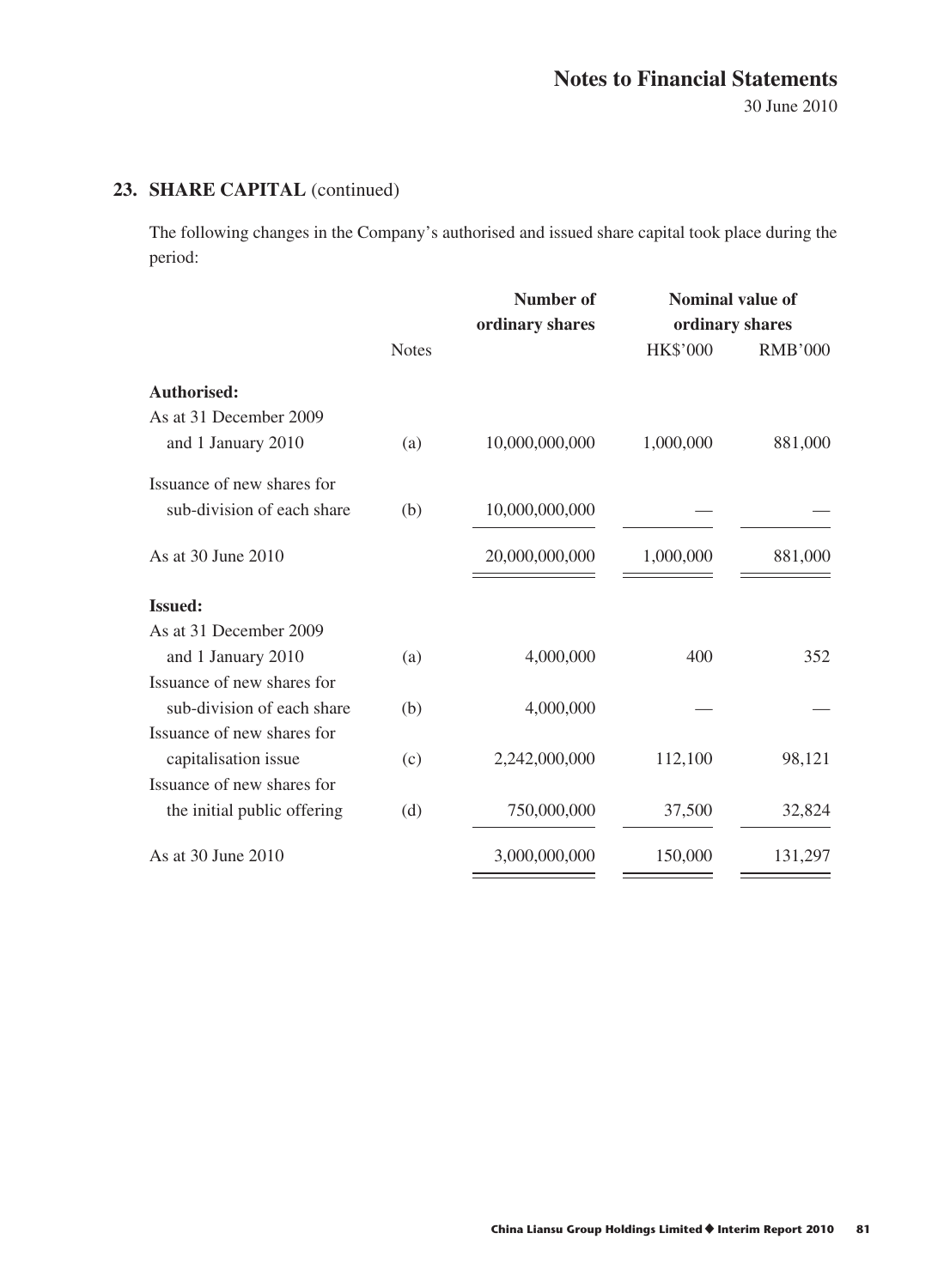30 June 2010

## 23. **SHARE CAPITAL** (continued)

Notes:

- (a) As of the date of incorporation of the Company, its authorised share capital was US\$50,000 divided into 50,000 shares of US\$1.00 each. On the same date, one share of US\$1.00each was allotted and issued nil paid to the initial subscriber and was then transferred to New Fortune. On 10 November 2009, 49,999 shares of US\$1.00 each were allotted and issued fully paid to New Fortune. On 20 November 2009, the authorised share capital of the Company was increased by HK\$1,000,000,000 by creating an additional 10,000,000,000 shares of HK\$0.1 each. On the same date, the Company issued 4,000,000 shares of HK\$0.1 each to New Fortune and repurchased 50,000 issued shares of US\$1.00 each from New Fortune, and reduced its authorised share capital by the cancellation of 50,000 shares of US\$1.00 each.
- (b) Pursuant to the written resolution of the shareholder of the Company dated 19 May 2010, the par value of each ordinary share was sub-divided from HK\$0.1 each to HK\$0.05 each. The numbers of ordinary shares for authorised and issued capital increased accordingly.
- (c) Pursuant to the resolution passed on 14 May 2010, an aggregate of 2,242,000,000 ordinary shares of HK\$0.05 each of the Company were allotted and issued, credited as fully paid at par, to New Fortune, by way of capitalisation of an amount due to Mr. Wong of HK\$199,600,000 (approximately RMB174,710,000 equivalent). Such allotment and capitalisation were conditional on the share premium account being credited as a result of the issue of new shares to the public in connection with the Company's initial public offering as detailed in (d) below.
- (d) In connection with the Company's initial public offering, 750,000,000 shares of HK\$0.05 each were issued at a price of HK\$2.60 per share for a total cash consideration, before listing expenses, of HK\$1,950,000,000. Dealings in these shares on the Stock Exchange commenced on 23 June 2010.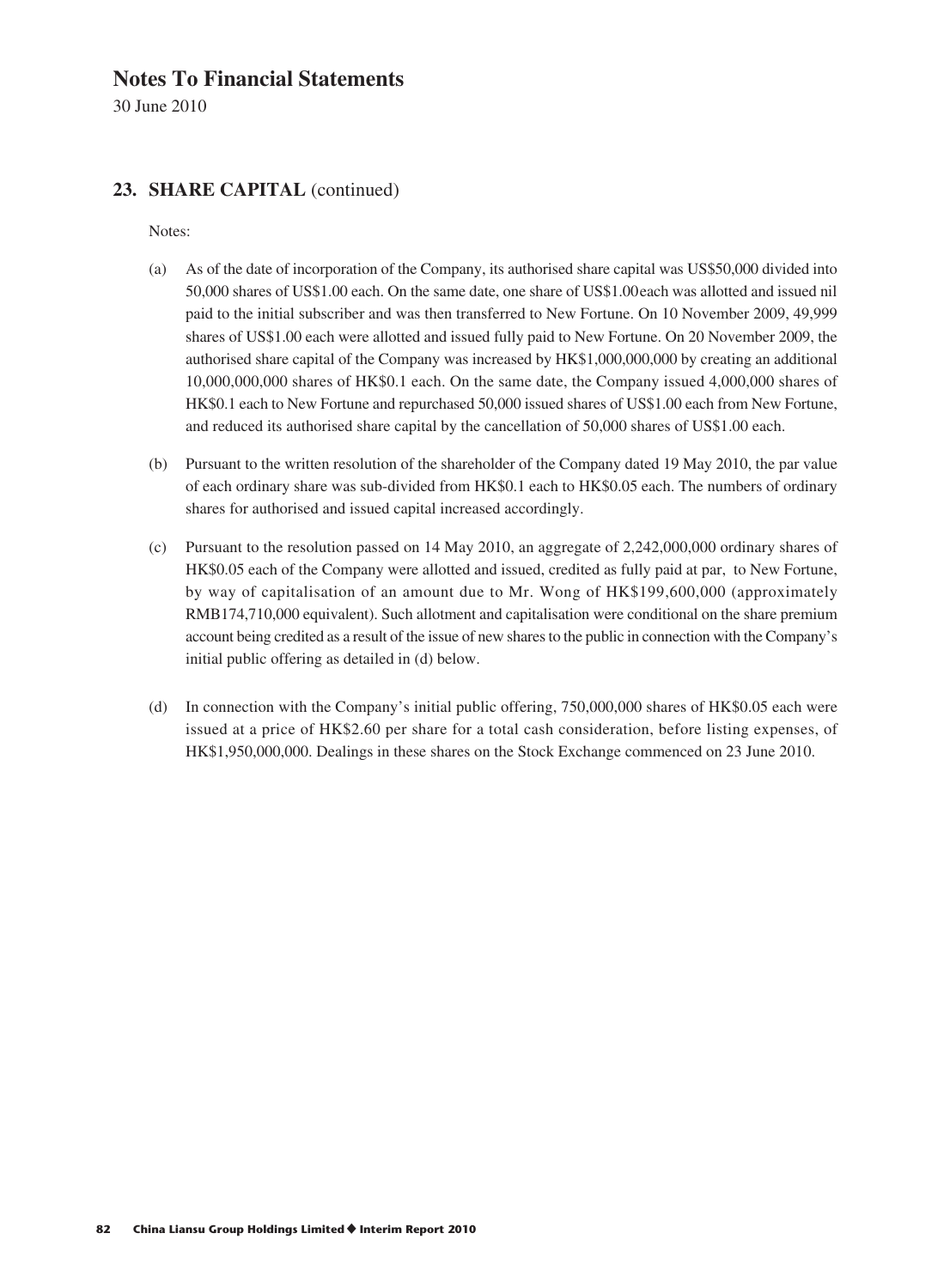30 June 2010

### **24. SHARE OPTION SCHEME**

On 14 May 2010 (the "Adoption Date"), the Company adopted a pre-initial public offering share option scheme (the "Pre-IPO Share Option Scheme") and a share option scheme (the "Share Option Scheme") for the purpose of providing incentives and rewards to eligible participants who contribute to the success of the Group.

#### **Pre-IPO Share Option Scheme**

The purpose of the Pre-IPO Share Option Scheme is to give the employees an opportunity to have a personal stake in the Company and help motivate them to optimise their future performance and efficiency to the Group and/or to reward them for their past contributions, to attract and retain or otherwise maintain on-going relationships with such employees who are significant to and/or whose contributions are or will be beneficial to the performance, growth or success of the Group. The principal terms of the Pre-IPO Share Option Scheme are substantially the same as the terms of the Share Option Scheme except that:

- (i) the subscription price per share under the Pre-IPO Share Option Scheme shall be at a 30% discount to the offer price of HK\$2.6; and
- (ii) all options granted under the Pre-IPO Share Option Scheme will only be vested in the following manner:

| Vesting period                                                                                                                 | Maximum percentage of options exercisable               |
|--------------------------------------------------------------------------------------------------------------------------------|---------------------------------------------------------|
| From the 1st anniversary of the<br>Listing Date until the day<br>immediately before the 2nd<br>anniversary of the Listing Date | 25\% of the total number of the shares<br>under options |
| From the 2nd anniversary of the<br>Listing Date until the day<br>immediately before the 3rd<br>anniversary of the Listing Date | 35\% of the total number of the shares<br>under options |
| From the 3rd anniversary of the<br>Listing Date until the day<br>immediately before the 4th<br>anniversary of the Listing Date | 40\% of the total number of the shares<br>under options |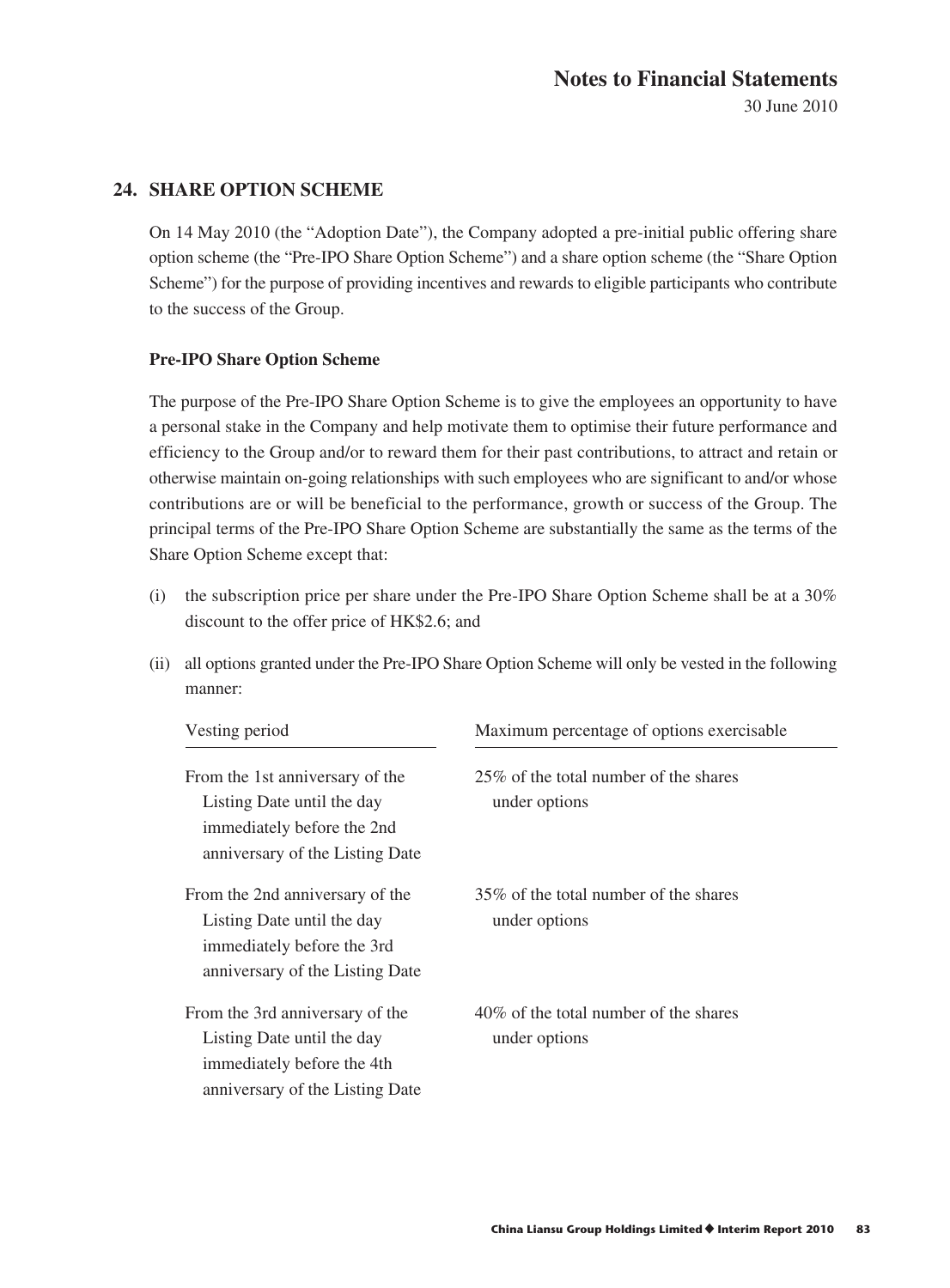30 June 2010

## **24. SHARE OPTION SCHEME** (continued)

#### **Pre-IPO Share Option Scheme** (continued)

The option period shall be expired on the fourth anniversary of the Listing Date.

All the options under the Pre-IPO Share Option Scheme were granted on 21 May 2010 at a consideration of HK\$1 paid by each grantee. The total number of shares of the Company which may be issued upon the exercise of all options granted under the Pre-IPO Share Option Scheme is 115,378,000.

Pre-IPO Share Options do not confer rights on the holders to dividends or to vote at shareholders' meetings.

The fair value of the Pre-IPO Share Options granted during the six months ended 30 June 2010 was estimated at approximately RMB128,071,000 of which the Group recognised a share option expense of RMB6,861,000 during the six months ended 30 June 2010.

The fair value of the Pre-IPO Share Options granted during the period was estimated as at the date of grant, using a binomial model, taking into account the terms and conditions upon which the options were granted. The following table lists the inputs to the model used:

| <b>Batch</b>                   |       |       | 3     |
|--------------------------------|-------|-------|-------|
| Dividend yield $(\% )$         | 3.169 | 3.169 | 3.169 |
| Expected volatility $(\%)$     | 56.58 | 56.58 | 56.58 |
| Risk free rate $(\% )$         | 0.794 | 0.956 | 1.126 |
| Expected option period (Years) | 2.59  | 3.09  | 3.59  |

At the end of the reporting period, the Company had 115,378,000 Pre-IPO Share Options outstanding under the Pre-IPO Share Option Scheme. The exercise in full of the outstanding Pre-IPO Share Options would, under the present capital structure of the Company, result in the issue of 115,378,000 additional ordinary shares of the Company and additional share capital of RMB5,769,000 and share premium of RMB204,219,000 (before issue expenses).

At the date of approval of these financial statements, the Company had 115,378,000 share options outstanding under the Pre-IPO Share Option Scheme, which represented approximately 3.7% of the Company's shares in issue as at that date.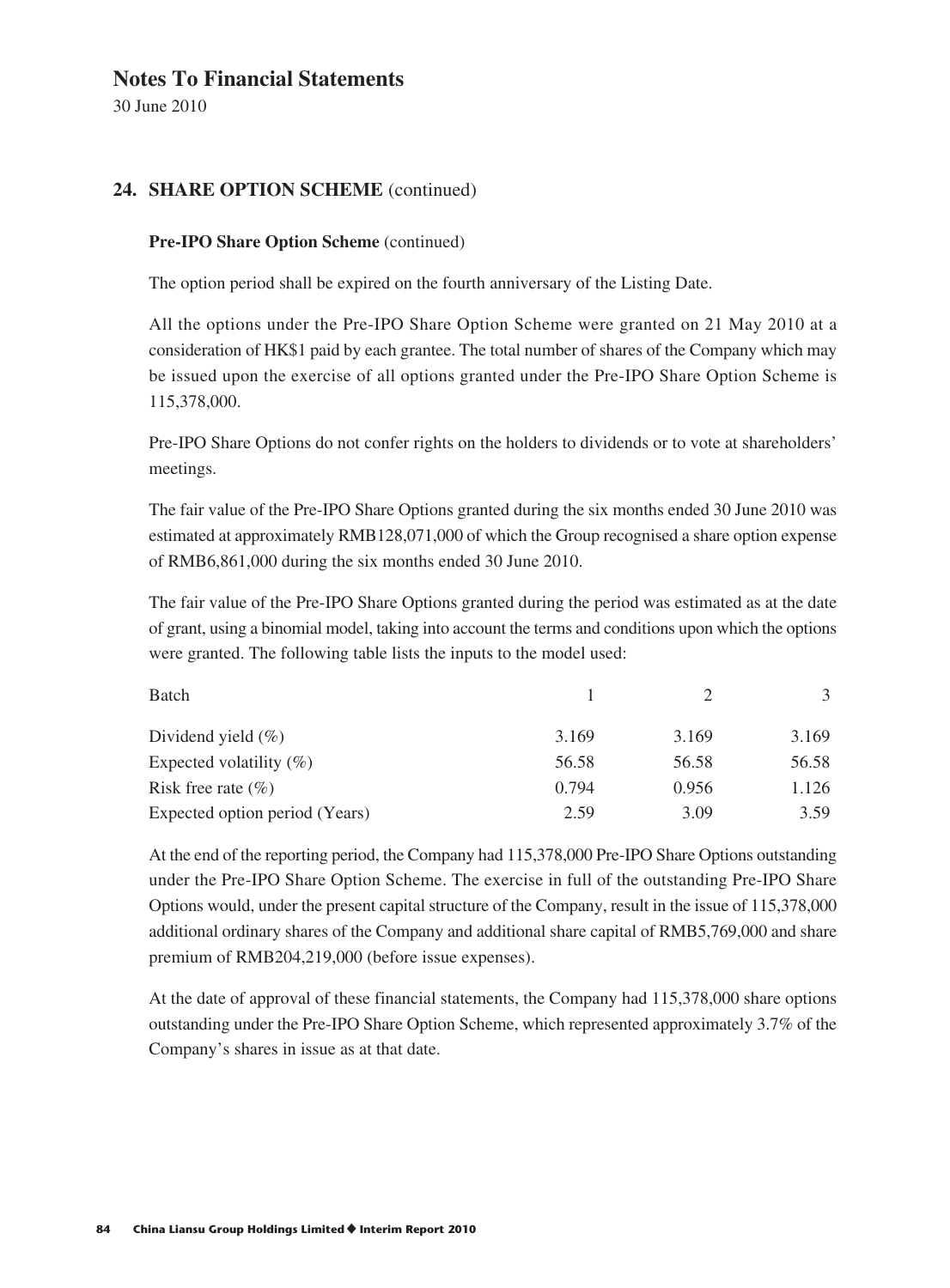30 June 2010

### **24. SHARE OPTION SCHEME** (continued)

#### **Share Option Scheme**

Eligible participants of the Share Option Scheme ("Eligible Persons") include (a) any executive director of, manager of, or other employee holding an executive, managerial, supervisory or similar position in any member of the Group, any full-time or part-time employee, or a person for the time being seconded to work full-time or part-time for any member of the Group; (b) a director or proposed director (including an independent non-executive director) of any member of the Group; (c) a direct or indirect shareholder of any member of the Group; (d) a supplier of goods or services to any member of the Group; (e) a customer, consultant, business or joint venture partner, franchisee, contractor, agent or representative of any member of the Group; (f) a person or entity that provides design, research, development or other support or any advisory, consultancy, professional or other services to any member of the Group; and (g) an associate of any of the persons referred to in paragraphs (a) to (c) above.

The Share Option Scheme shall be valid and effective for a period of 10 years commencing on the Adoption Date. An offer of the grant of a share option shall remain open for acceptance by the Eligible Person concerned for a period of 28 days from the date of the board of directors approving the grant of the share options (the "Offer Date") provided that no such grant of an option may be accepted after the expiry of the effective period of the Share Option Scheme. An option shall be deemed to have been granted and accepted by the Eligible Person and to have taken effect when the duplicate offer letter comprising acceptance of the offer of the option duly signed by the grantee together with a remittance in favor of the Company of HK\$1 by way of consideration for the grant thereof is received by the Company on or before the date upon which an offer of an option must be accepted by the relevant Eligible Person, being a date not later than 28 days after the Offer Date. Such remittance shall in no circumstances be refundable.

As at 30 June 2010, no share options have been granted under the Share Option Scheme since its adoption.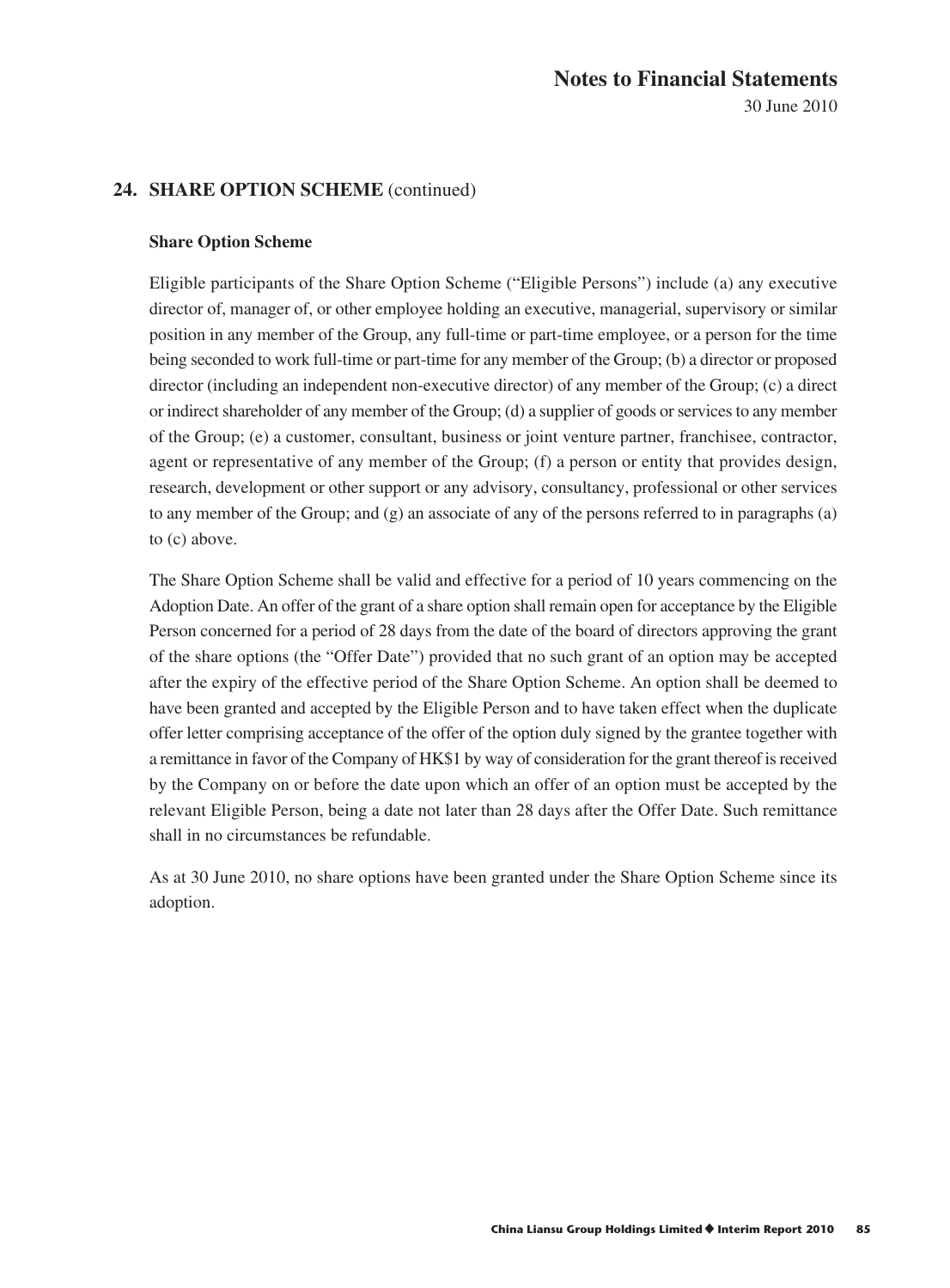30 June 2010

## **25. NOTES TO THE CONSOLIDATED STATEMENT OF CASH FLOWS**

#### **Major non-cash transaction**

As disclosed in note 23(c), the Company capitalised HK\$199,600,000 (approximately RMB174,710,000 equivalent), a portion of an amount due to Mr.Wong, by allotting and issuing an aggregate of 2,242,000,000 ordinary shares to New Fortune, the then sole shareholder, credited as fully paid at par.

## **26. CONTINGENT LIABILITIES**

As at 30 June 2010, the Group had no significant contingent liabilities (31 December 2009: Nil).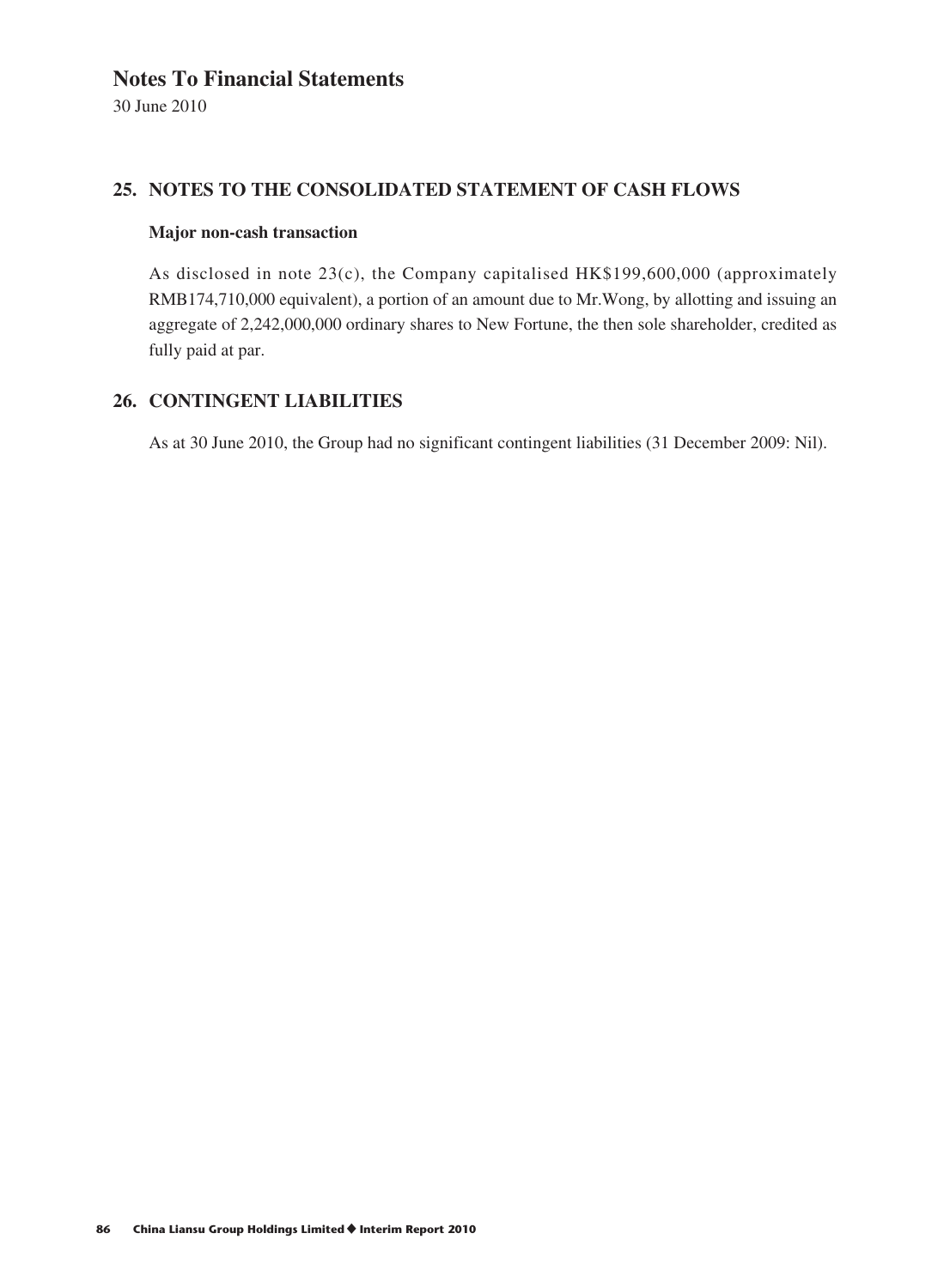30 June 2010

### **27. PLEDGE OF ASSETS**

At the end of the reporting period, the following assets of the Group were pledged to certain banks for securing the bank loans granted to the Group:

|                         |             | As at 30       | As at 31       |
|-------------------------|-------------|----------------|----------------|
|                         |             | June           | December       |
|                         | <b>Note</b> | 2010           | 2009           |
|                         |             | <b>RMB'000</b> | <b>RMB'000</b> |
| Land                    | 13          | 69,745         | 53,513         |
| <b>Buildings</b>        |             | 232,755        | 232,193        |
| Machinery and equipment |             | 67,985         | 71,648         |
|                         |             | 370,485        | 357,354        |

### **28. OPERATING LEASE ARRANGEMENTS**

### **(a) As lessor**

The Group leases certain production plants under operating lease arrangements, with leases negotiated for term of one year.

As at 30 June 2010, the Group had total future minimum lease receivables under non-cancellable operating leases with its tenants falling due as follows:

| As at 30       | As at 31       |
|----------------|----------------|
| June           | December       |
| 2010           | 2009           |
| <b>RMB'000</b> | <b>RMB'000</b> |
| 427            | 1,890          |
|                | 2,880          |
|                | 540            |
| 427            | 5,310          |
|                |                |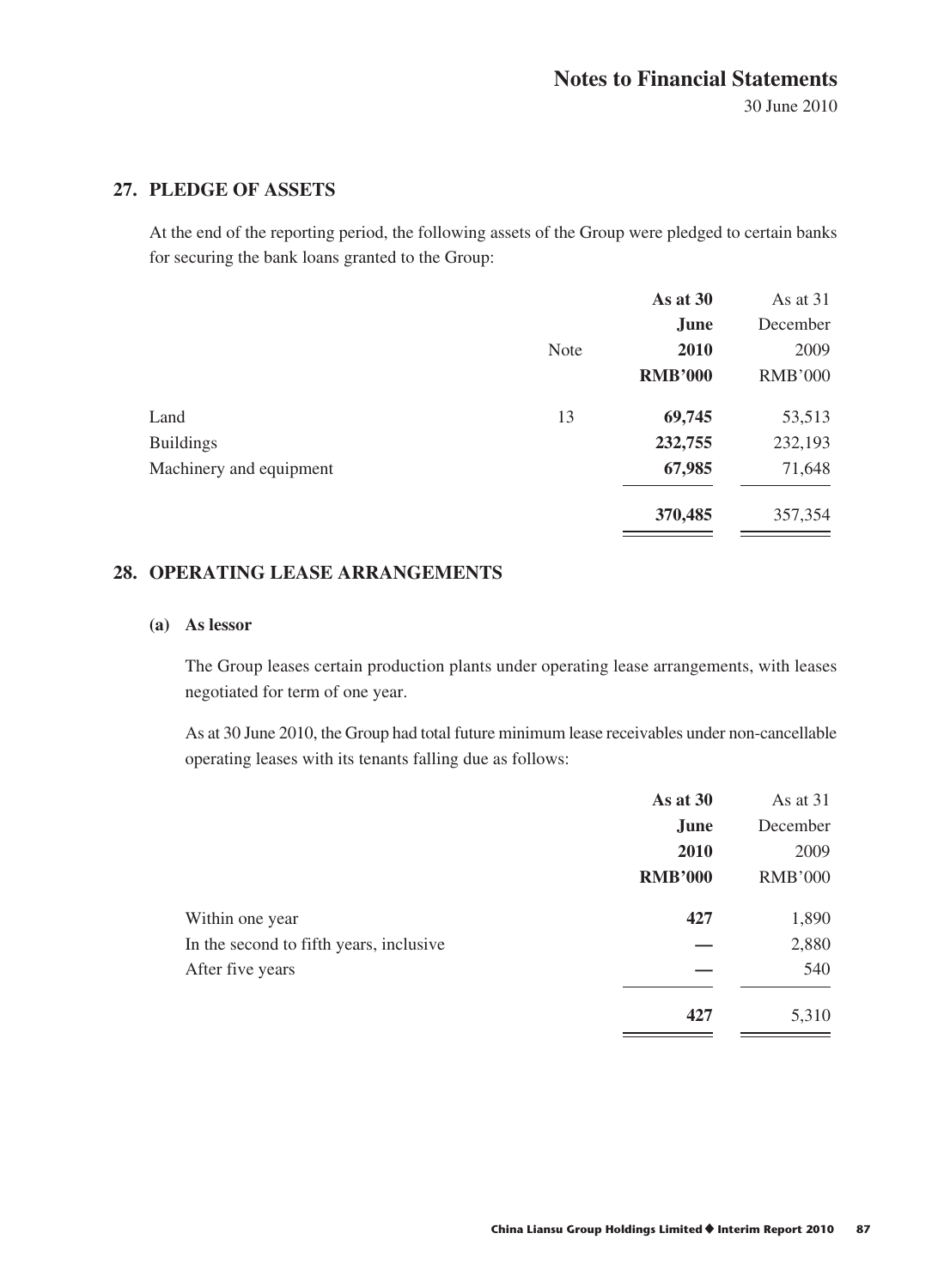30 June 2010

### **28. OPERATING LEASE ARRANGEMENTS** (continued)

#### **(b) As lessee**

The Group leases certain of its production plants, warehouses and equipment under operating lease arrangements. Leases are negotiated for terms ranging from 1 to 9 years.

As at 30 June 2010, the Group had total future minimum lease payments under non-cancellable operating leases falling due as follows:

| As at 30       | As at 31       |
|----------------|----------------|
| June           | December       |
| 2010           | 2009           |
| <b>RMB'000</b> | <b>RMB'000</b> |
| 5,819          | 8,808          |
| 15,624         | 3,896          |
| 11,308         | 76             |
| 32,751         | 12,780         |
|                |                |

### **29. COMMITMENTS**

In addition to the operating lease commitments detailed in note 28(b) above, the Group had the following capital commitments at the end of the reporting period:

|                                   | As at 30       | As at $31$     |
|-----------------------------------|----------------|----------------|
|                                   | June           | December       |
|                                   | <b>2010</b>    | 2009           |
|                                   | <b>RMB'000</b> | <b>RMB'000</b> |
| Contracted, but not provided for: |                |                |
| Property, plant and equipment     | 131,136        | 109,650        |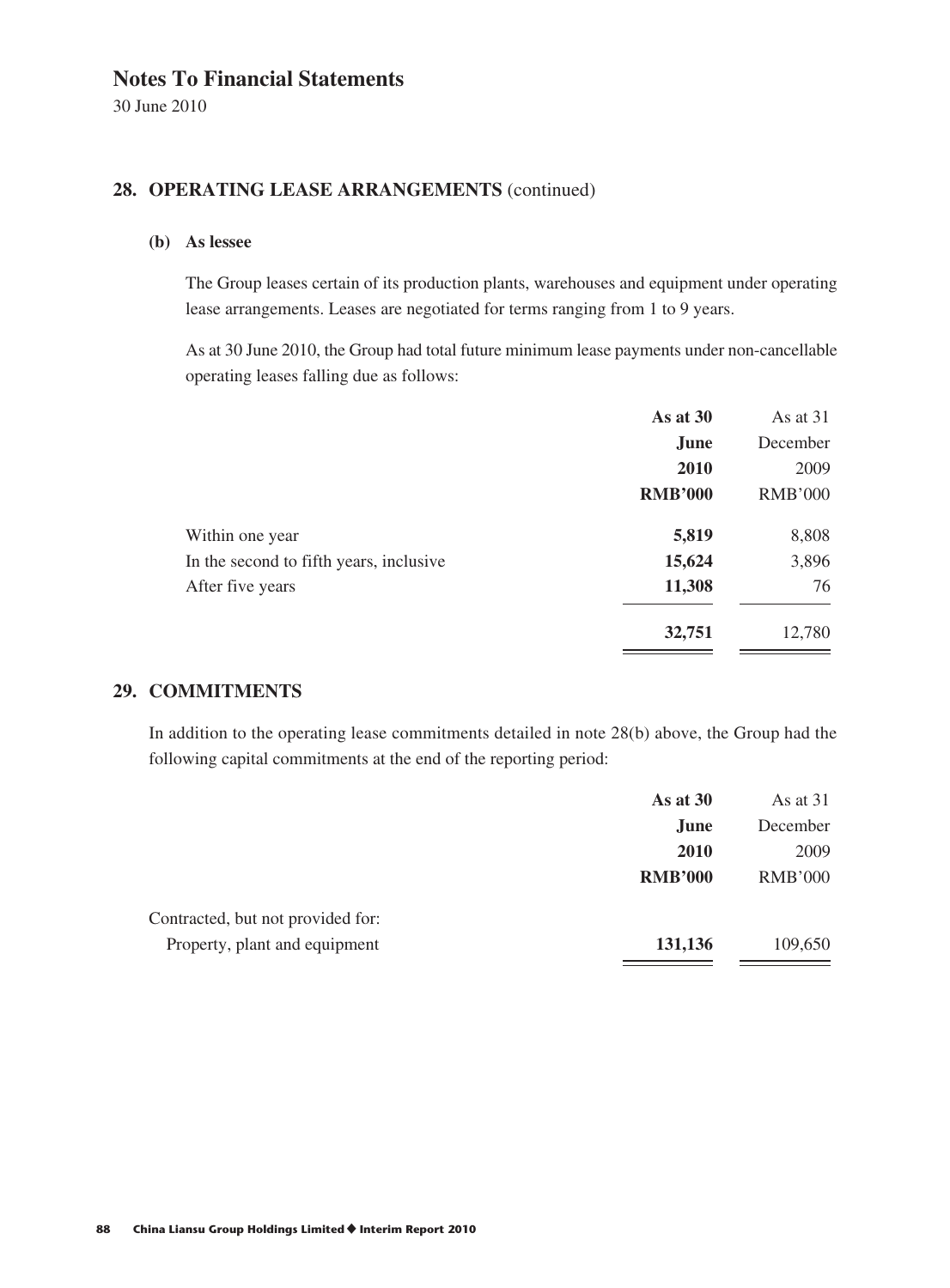30 June 2010

### **30. RELATED PARTY BALANCES AND TRANSACTIONS**

During the six months ended 30 June 2010, the Group's management is of the view that the following companies are related companies of the Group, which had the following transactions with the Group:

| Name of the company                      | Relationship                                  |
|------------------------------------------|-----------------------------------------------|
| Top Jump Holdings Limited                | Under the common control of Mr. Wong          |
| Liansu Electric                          | Under the common control of Mr. Wong          |
| Guangdong Liansu Profiles Co., Ltd.      | Under the common control of Mr. Wong          |
| (廣東聯塑型材有限公司 or                           |                                               |
| "Liansu Profiles")                       |                                               |
| Jiangmen Liansu Soft Hoses Co., Ltd.     | Under the common control of Mr. Wong          |
| (江門市聯塑軟管有限公司 or                          |                                               |
| "Liansu Soft Hoses", now known as        |                                               |
| Jiangmen Liansu Facilities Co., Ltd.     |                                               |
| (江門市聯塑市政設施有限公司))                         |                                               |
| <b>Guangdong Liansu Machinery</b>        | Under the common control of Mr. Wong          |
| Manufacturing Co., Ltd.                  |                                               |
| (廣東聯塑機器製造有限公司 or                         |                                               |
| "Liansu Machinery")                      |                                               |
| Guangdong Liansu Valves Co., Ltd.        | Under the common control of Mr. Wong          |
| (廣東聯塑閥門有限公司 or                           |                                               |
| "Liansu Valves")                         |                                               |
| Guizhou Ruihua Plastics Co., Ltd.        | Under the common control of Mr. Wong          |
| (貴州瑞華塑膠有限公司)                             |                                               |
| Miquan Liansu Plastic Pipe Co., Ltd. (1) | Under the significant influence of a director |
| (米泉市聯塑管道有限公司 or                          |                                               |
| "Miquan Liansu")                         |                                               |
| Guangdong Liansu Fire Fighting &         | Under the common control of Mr. Wong          |
| Valve & Plumbing Accessories Co.,        |                                               |
| Ltd. (廣東聯塑消防閥門水暖器材                       |                                               |
| 有限公司 or "Liansu Fire Fighting            |                                               |
| & Valve & Plumbing Accessories")         |                                               |
| Guangzhou Yuegao Patent Trademark        | Under the control of a director               |
| Agency Co., Ltd. (2)                     |                                               |
| (廣州粵高專利商標代理有限公司)                         |                                               |
| Guangdong Yuegao Trademark               | Under the control of a director               |
| Agency Co., Ltd. (2)<br>(廣東粵高商標代理有限公司)   |                                               |
|                                          |                                               |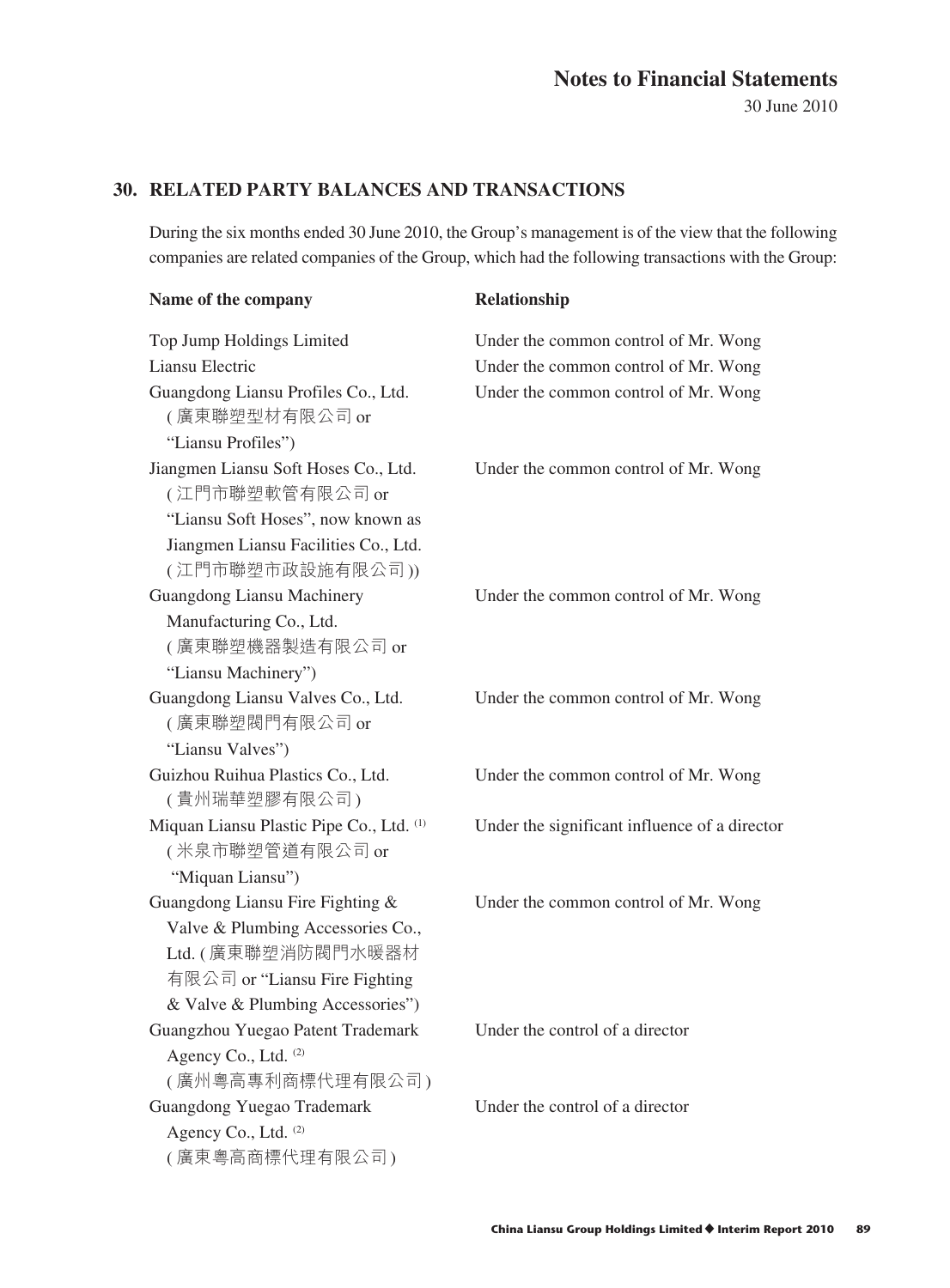30 June 2010

### **30. RELATED PARTY BALANCES AND TRANSACTIONS** (continued)

Notes:

- (1) Mr. Kong Zhaocong, a director, had a 40% equity interest in this company which was disposed of by Mr. Kong Zhaocong in August 2009.
- (2) Mr. Lin Dewei, a director, had a 51% equity interest in these companies.

In addition to the balances and transactions disclosed elsewhere in this report, the Group had the following material balances and transactions with related parties during the period:

#### **(a) Amounts due from related companies**

|                                           | As at 30       | As at $31$     |
|-------------------------------------------|----------------|----------------|
|                                           | June           | December       |
|                                           | 2010           | 2009           |
|                                           | <b>RMB'000</b> | <b>RMB'000</b> |
| Other receivables from a related company: |                |                |
| - Liansu Profiles Co., Ltd.               |                | 720            |
| Prepayment to related companies:          |                |                |
| - Guangzhou Yuegao Patent Trademark       |                |                |
| Agency Co., Ltd.                          | 164            |                |
| - Guangdong Yuegao Trademark              |                |                |
| Agency Co., Ltd.                          | 175            |                |
|                                           | 339            |                |
|                                           |                |                |

The Group's non-trade receivables from related companies are unsecured, non-interest-bearing and have no fixed terms of repayment.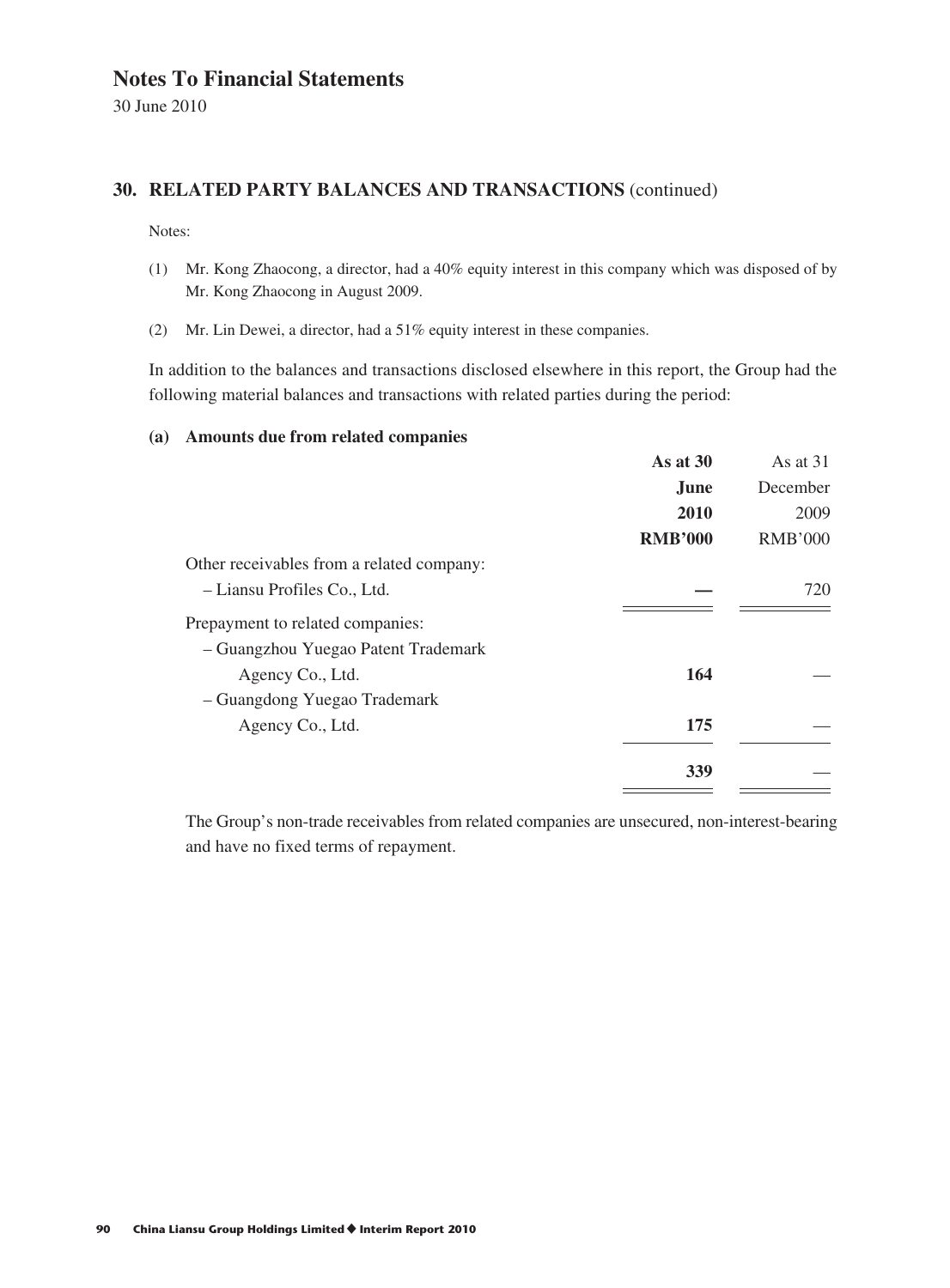30 June 2010

### **30. RELATED PARTY BALANCES AND TRANSACTIONS** (continued)

#### **(b) Amounts due to related companies**

|                                      | As at 30       | As at 31       |
|--------------------------------------|----------------|----------------|
|                                      | June           | December       |
|                                      | 2010           | 2009           |
|                                      | <b>RMB'000</b> | <b>RMB'000</b> |
| Other payables to related companies: |                |                |
| - Liansu Electric                    | <b>240</b>     | 8,041          |
| - Liansu Machinery                   | 538            | 7,652          |
|                                      | 778            | 15,693         |

The Group's non-trade payables to related companies are unsecured, non-interest-bearing and have no fixed terms of repayment.

#### **(c) Amount due to a director**

| As at $30$     | As at $31$     |
|----------------|----------------|
| June           | December       |
| 2010           | 2009           |
| <b>RMB'000</b> | <b>RMB'000</b> |
|                | 263,798        |
|                |                |

The amount due to a director was unsecured, non-interest-bearing and had no fixed terms of repayment.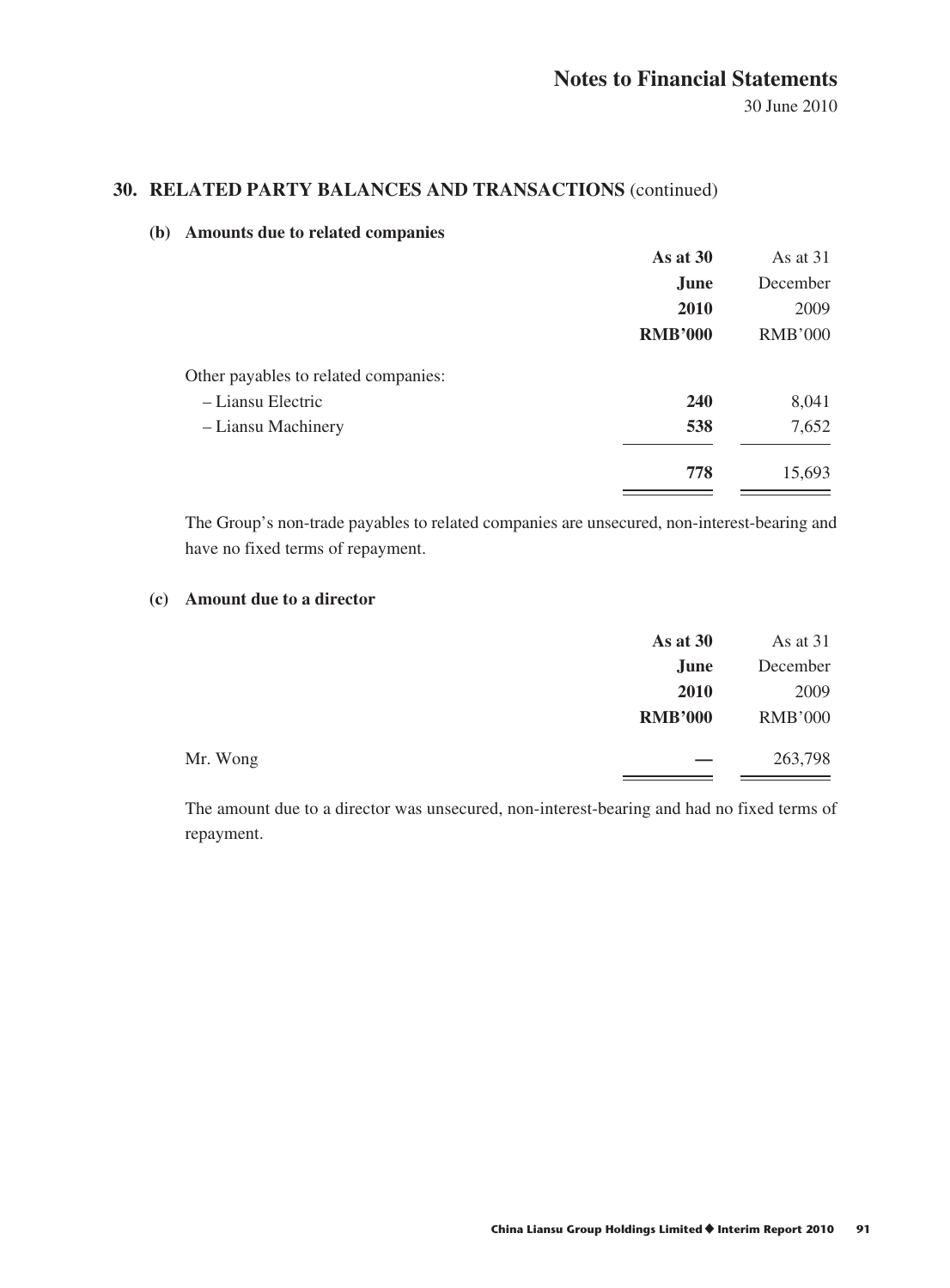30 June 2010

## **30. RELATED PARTY BALANCES AND TRANSACTIONS** (continued)

#### **(d) Related party transactions**

|                                              |              |                | Six months ended 30 June |
|----------------------------------------------|--------------|----------------|--------------------------|
|                                              | <b>Notes</b> | 2010           | 2009                     |
|                                              |              | <b>RMB'000</b> | <b>RMB'000</b>           |
|                                              |              |                | (unaudited)              |
| Sales of goods to related companies:         |              |                |                          |
| - Miquan Liansu                              | (i)          |                | 7,833                    |
| - Liansu Electric                            | (i)          | 234            |                          |
| - Liansu Machinery                           | (i)          | 326            |                          |
| $-$ Liansu Fire Fighting & Valve & Plumbing  |              |                |                          |
| Accessories                                  | (i)          | 175            |                          |
|                                              |              | 735            | 7,833                    |
| Sales of raw materials to related companies: |              |                |                          |
| - Liansu Machinery                           | (ii)         | 466            |                          |
| - Liansu Profiles                            | (ii)         |                | 2,636                    |
| - Liansu Soft Hoses                          | (ii)         |                | 2,956                    |
| - Miquan Liansu                              | (ii)         |                | 921                      |
|                                              |              | 466            | 6,513                    |
| Sales of equipment to related companies:     |              |                |                          |
| - Liansu Soft Hoses                          | (iii)        |                | 6,206                    |
| - Liansu Profiles                            | (iii)        |                | 2,103                    |
|                                              |              |                | 8,309                    |
| Provision of utilities to related companies: |              |                |                          |
| - Liansu Machinery                           | (iv)         | 851            | 291                      |
| - Liansu Electric                            | (iv)         | 1,168          | 1,612                    |
| - Liansu Profiles                            | (iv)         |                | 731                      |
| - Liansu Soft Hoses                          | (iv)         |                | 166                      |
|                                              |              | 2,019          | 2,800                    |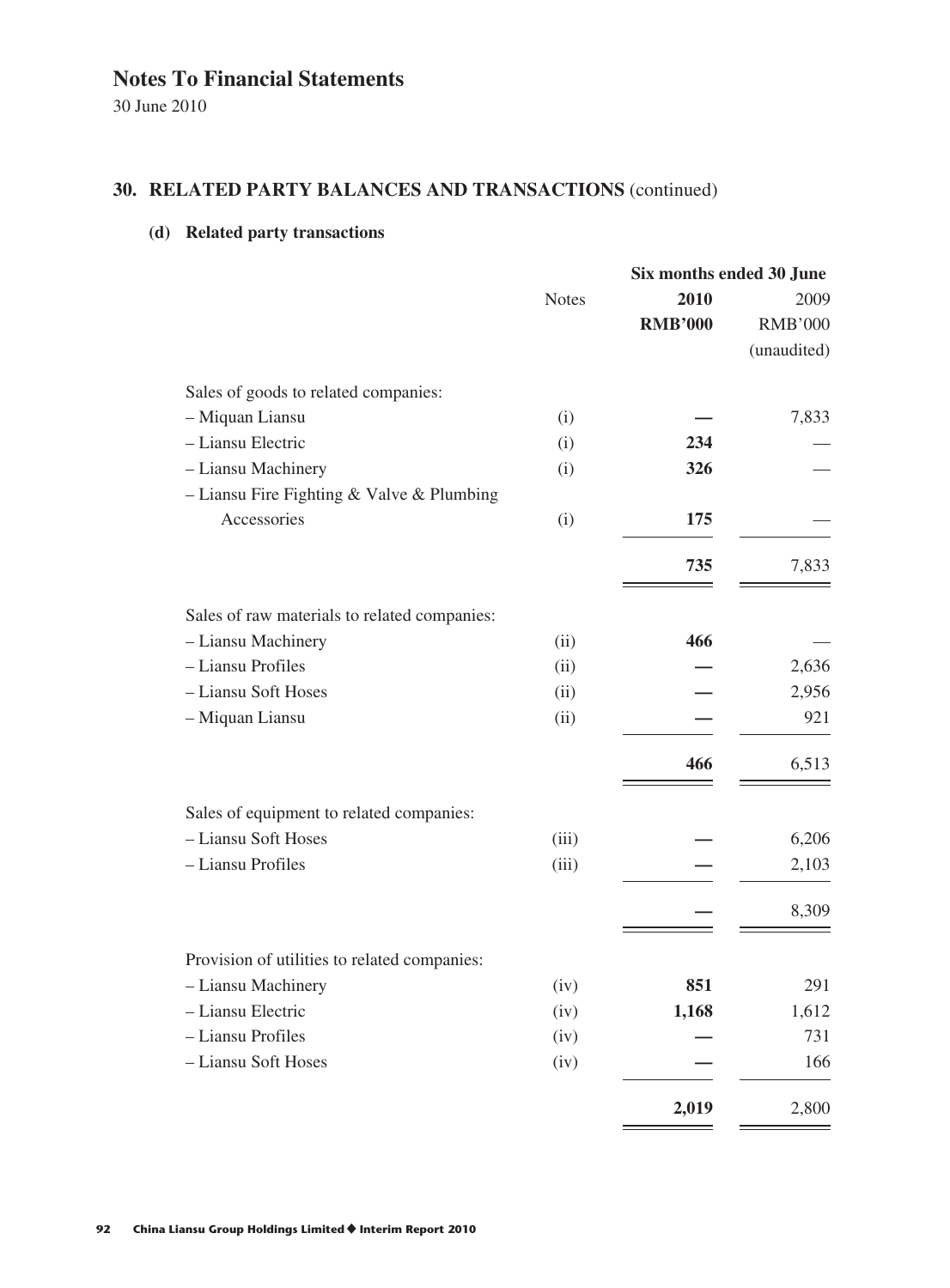30 June 2010

## **30. RELATED PARTY BALANCES AND TRANSACTIONS** (continued)

#### **(d) Related party transactions** (continued)

|                                                   |              |                | Six months ended 30 June |
|---------------------------------------------------|--------------|----------------|--------------------------|
|                                                   | <b>Notes</b> | 2010           | 2009                     |
|                                                   |              | <b>RMB'000</b> | <b>RMB'000</b>           |
|                                                   |              |                | (unaudited)              |
| Rental income from related companies:             |              |                |                          |
| - Liansu Profiles                                 | (v)          |                | 360                      |
| - Liansu Soft Hoses                               | (v)          |                | 236                      |
| - Liansu Machinery                                | (v)          | 187            | 156                      |
| - Liansu Electric                                 | (v)          | 240            | 200                      |
|                                                   |              | 427            | 952                      |
| Purchases of materials from                       |              |                |                          |
| related companies:                                |              |                |                          |
| - Liansu Electric                                 | (vi)         |                | 367                      |
| - Liansu Profiles                                 | (vi)         | 213            | 17,856                   |
| - Liansu Machinery                                | (vi)         | 2,505          |                          |
| - Liansu Soft Hoses                               | (vi)         |                | 1,091                    |
| - Guizhou Ruihua Plastics Co., Ltd.               | (vi)         |                | 1,971                    |
| - Miquan Liansu                                   | (vi)         |                | 3,832                    |
|                                                   |              | 2,718          | 25,117                   |
| Purchases of equipment from<br>related companies: |              |                |                          |
| - Liansu Valves                                   | (vii)        |                | 22,208                   |
| $-$ Liansu Fire Fighting & Valve & Plumbing       |              |                |                          |
| Accessories                                       | (vii)        | 1,173          |                          |
| - Liansu Machinery                                | (vii)        | 33,401         | 4,813                    |
|                                                   |              | 34,574         | 27,021                   |
|                                                   |              |                |                          |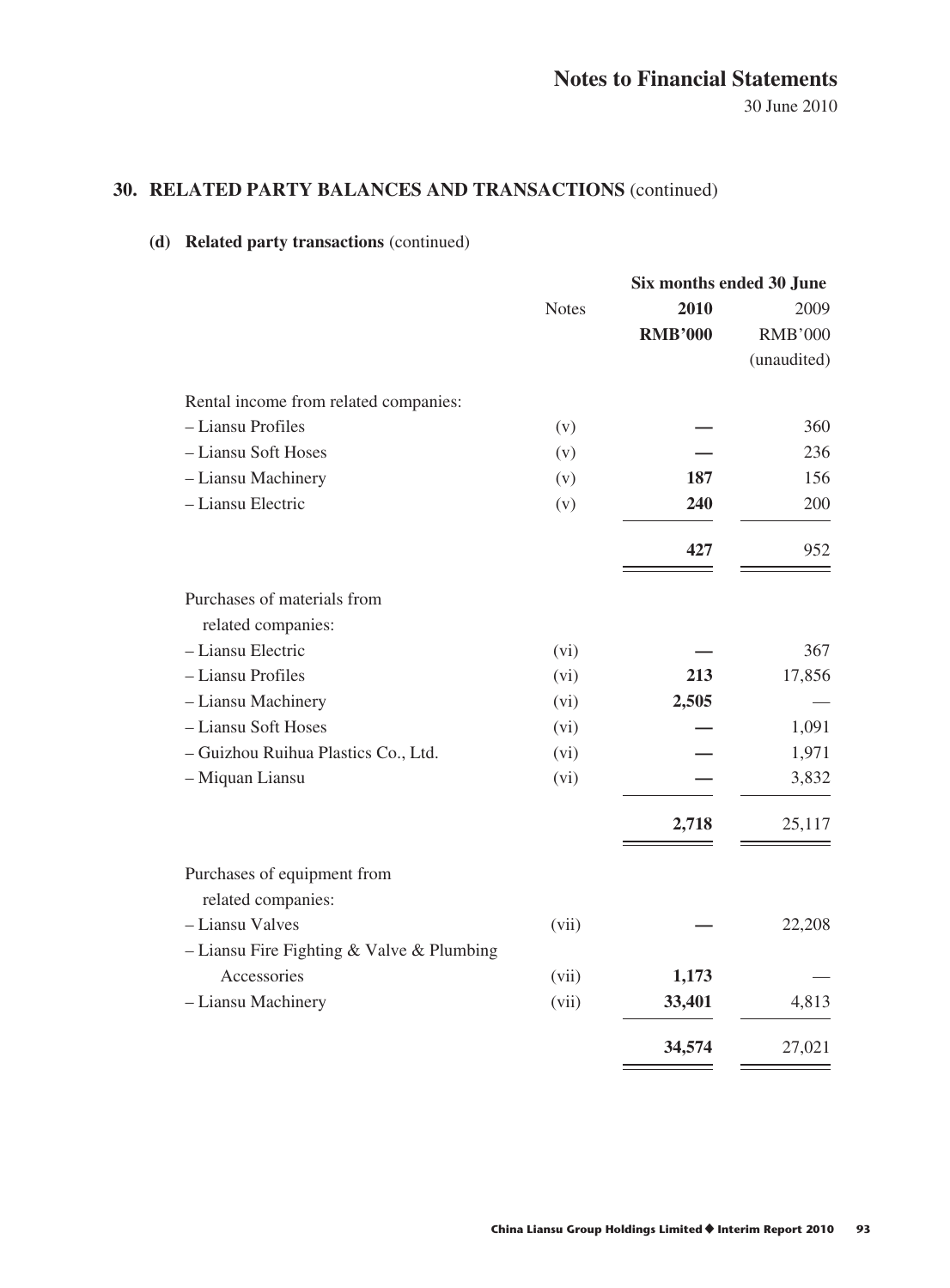30 June 2010

### **30. RELATED PARTY BALANCES AND TRANSACTIONS** (continued)

|                                             | Six months ended 30 June |                |                |
|---------------------------------------------|--------------------------|----------------|----------------|
|                                             | <b>Notes</b>             | 2010           | 2009           |
|                                             |                          | <b>RMB'000</b> | <b>RMB'000</b> |
|                                             |                          |                | (unaudited)    |
| Licensing trademarks to related companies   |                          |                |                |
| - Liansu Electric                           | (viii)                   | <b>100</b>     | 100            |
| - Liansu Profiles                           | (viii)                   | 25             | 25             |
| - Liansu Machinery                          | (viii)                   | 150            |                |
| $-$ Liansu Fire Fighting & Valve & Plumbing |                          |                |                |
| Accessories                                 | (viii)                   | 50             |                |
| - Liansu Valves                             | (viii)                   | 100            |                |
|                                             |                          | 425            | 125            |
| Licensing patents to a related company      |                          |                |                |
| - Liansu Machinery                          | (viii)                   | 22             |                |
| Agency service from a related company       |                          |                |                |
| - Guangzhou Yuegao Patent Trademark         |                          |                |                |
| Agency Co., Ltd.                            | (ix)                     | 216            |                |
| Lease of properties owned by a director     | (x)                      | 1,710          |                |
|                                             |                          |                |                |

#### **(d) Related party transactions** (continued)

Notes:

- (i) The sales of goods to related companies were conducted in accordance with terms agreed between the Group and its related companies, determined with reference to similar transactions with third party customers.
- (ii) Raw materials were sold to related companies at cost plus mark-up.
- (iii) Equipment was sold to related companies based on mutually agreed terms.
- (iv) Utilities were provided to related companies at cost.
- (v) Rental income was based on mutually agreed terms.
- (vi) Purchases of materials from related companies were made based on mutually agreed terms.
- (vii) Purchases of equipment from related companies were made with reference to the prices and conditions offered by the related companies to their third party customers.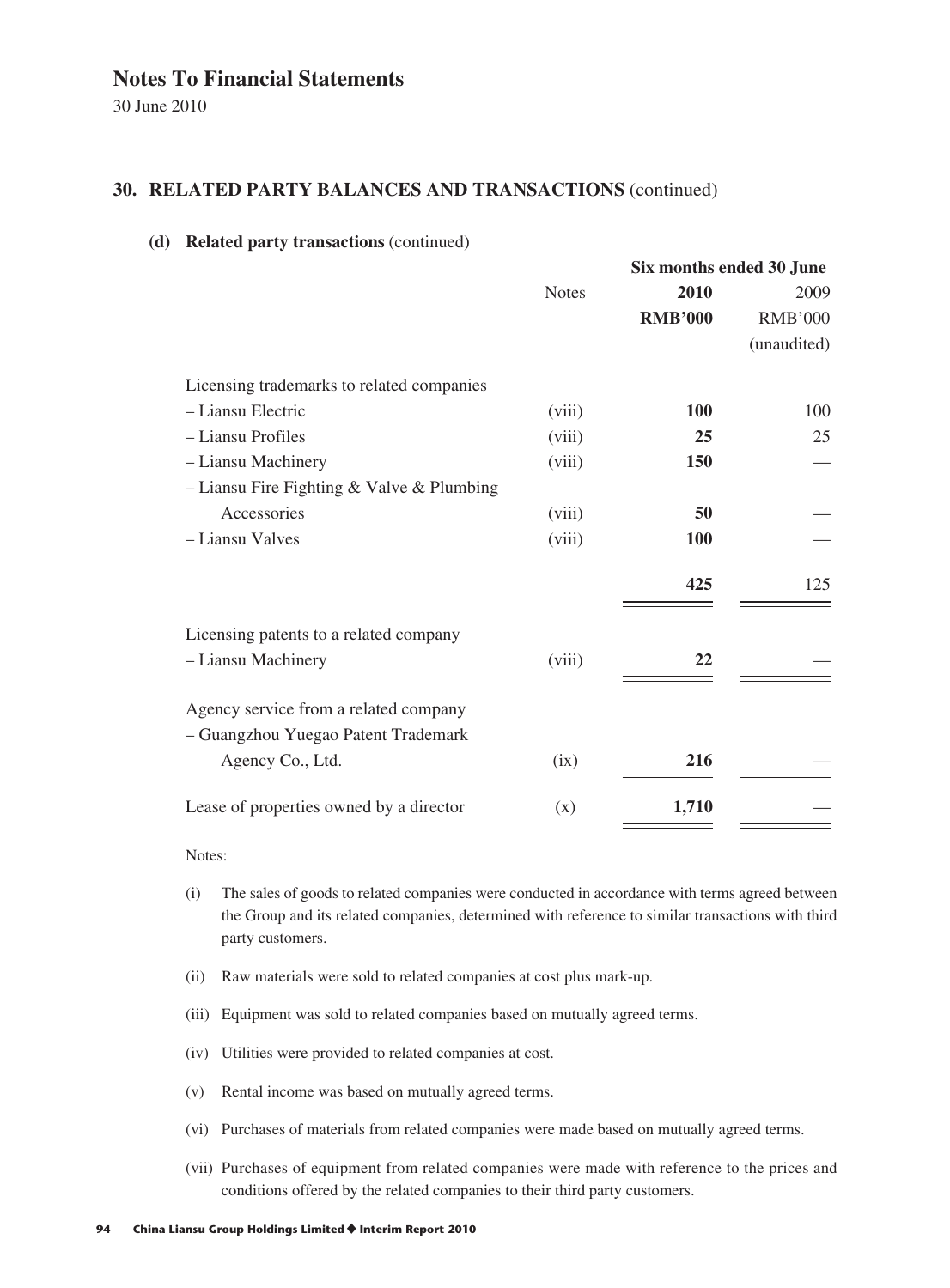30 June 2010

## **30. RELATED PARTY BALANCES AND TRANSACTIONS** (continued)

### **(d) Related party transactions** (continued)

Notes: (continued)

- (viii) Licensing trademarks and patents to related companies were conducted based on mutually agreed terms.
- (ix) Agency services were provided by a related company based on mutually agreed terms.
- (x) The properties including office, cafeteria, workshops and warehouses were leased to the Group based on mutually agreed terms commencing on 1 January 2010. Prior to that date, such properties were used by the Group at nil consideration.

#### **(e) Pledges over certain assets of the related parties of the Group**

As at 31 December 2009, certain of the Group's bank loans were secured by assets of the Group's related parties. The carrying amount of these bank loans as at that date was:

|                                            | As at          | As at          |
|--------------------------------------------|----------------|----------------|
|                                            | 30 June        | 31 December    |
|                                            | 2010           | 2009           |
|                                            | <b>RMB'000</b> | <b>RMB'000</b> |
| Secured by:                                |                |                |
| Time deposits of Top Jump Holdings Limited |                | 440,250        |

#### **(f) Compensation of key management personnel of the Group**

|                                | Six months ended 30 June |                |  |
|--------------------------------|--------------------------|----------------|--|
|                                | <b>2010</b>              |                |  |
|                                | <b>RMB'000</b>           | <b>RMB'000</b> |  |
| Short-term employees benefits  | 986                      | 486            |  |
| Post-employment benefits       | 45                       | 37             |  |
| Total compensation paid to key |                          |                |  |
| management personnel           | 1,031                    | 523            |  |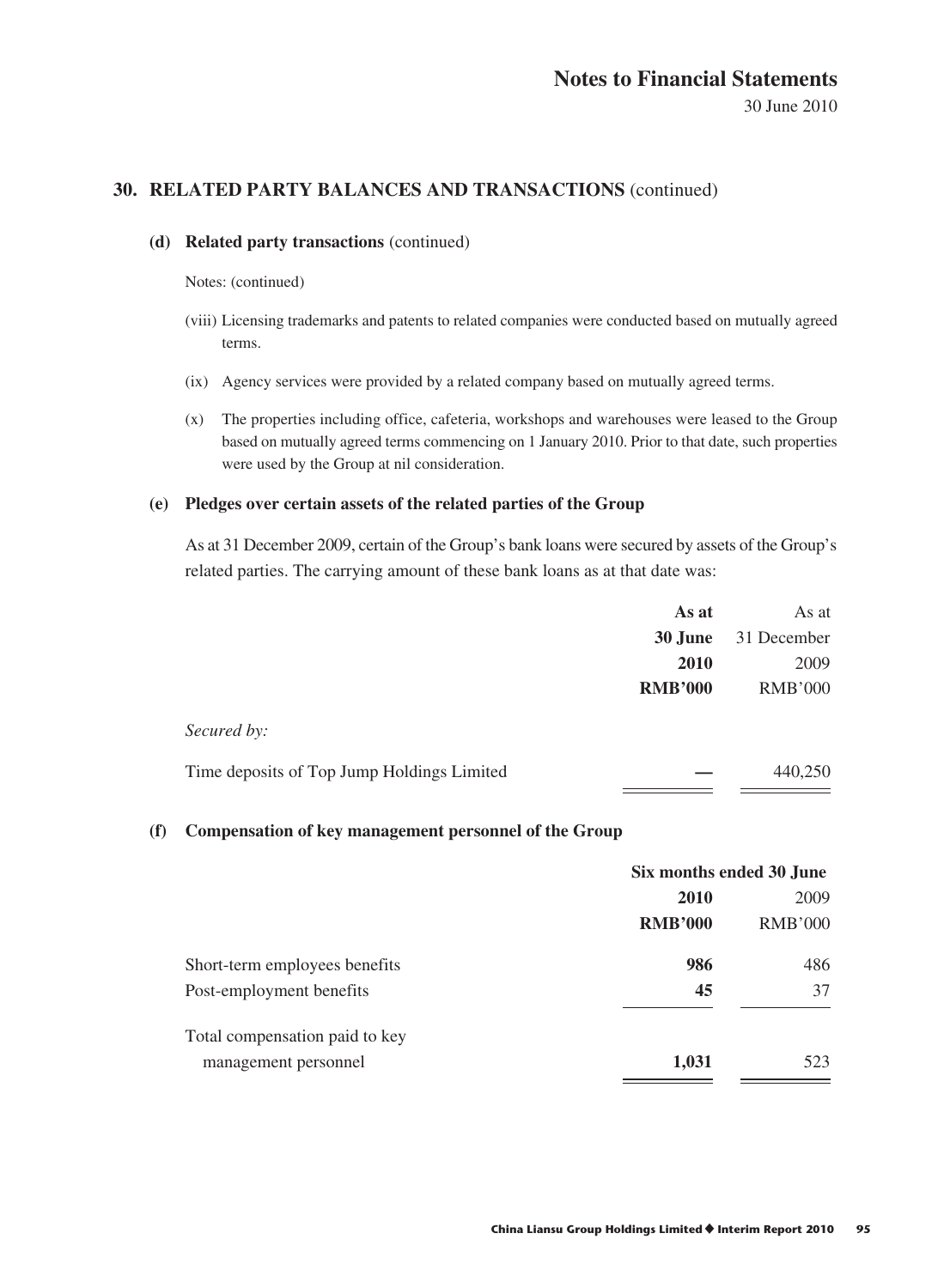30 June 2010

## **31. FINANCIAL INSTRUMENTS BY CATEGORY**

The carrying amounts of each of the categories of financial instruments as at the end of the reporting period are as follows:

Financial assets-loans and receivables

|                                    |              | As at          | As at          |
|------------------------------------|--------------|----------------|----------------|
|                                    |              | 30 June        | 31December     |
|                                    | <b>Notes</b> | 2010           | 2009           |
|                                    |              | <b>RMB'000</b> | <b>RMB'000</b> |
| Trade and bills receivables        | 15           | 604,219        | 466,735        |
| Other receivables                  | 16           | 11,027         | 13,533         |
| Amounts due from related companies | 30(a)        | 339            | 720            |
| Restricted cash                    | 17           | 172,902        | 125,133        |
| Cash and cash equivalents          | 17           | 1,881,689      | 361,767        |
|                                    |              | 2,670,176      | 967,888        |

Financial liabilities at amortised cost

|                                   |              | As at $30$     | As at $31$     |
|-----------------------------------|--------------|----------------|----------------|
|                                   |              | June           | December       |
|                                   | <b>Notes</b> | 2010           | 2009           |
|                                   |              | <b>RMB'000</b> | <b>RMB'000</b> |
| Trade and bills payables          | 18           | 357,429        | 232,702        |
| Financial liabilities included in |              |                |                |
| other payables and accruals       |              | 198,852        | 246,585        |
| Interest-bearing bank loans       | 20           | 1,304,634      | 1,309,677      |
| Amount due to a director          | 30(c)        |                | 263,798        |
| Amounts due to related companies  | 30(b)        | 778            | 15,693         |
|                                   |              | 1,861,693      | 2,068,455      |
|                                   |              |                |                |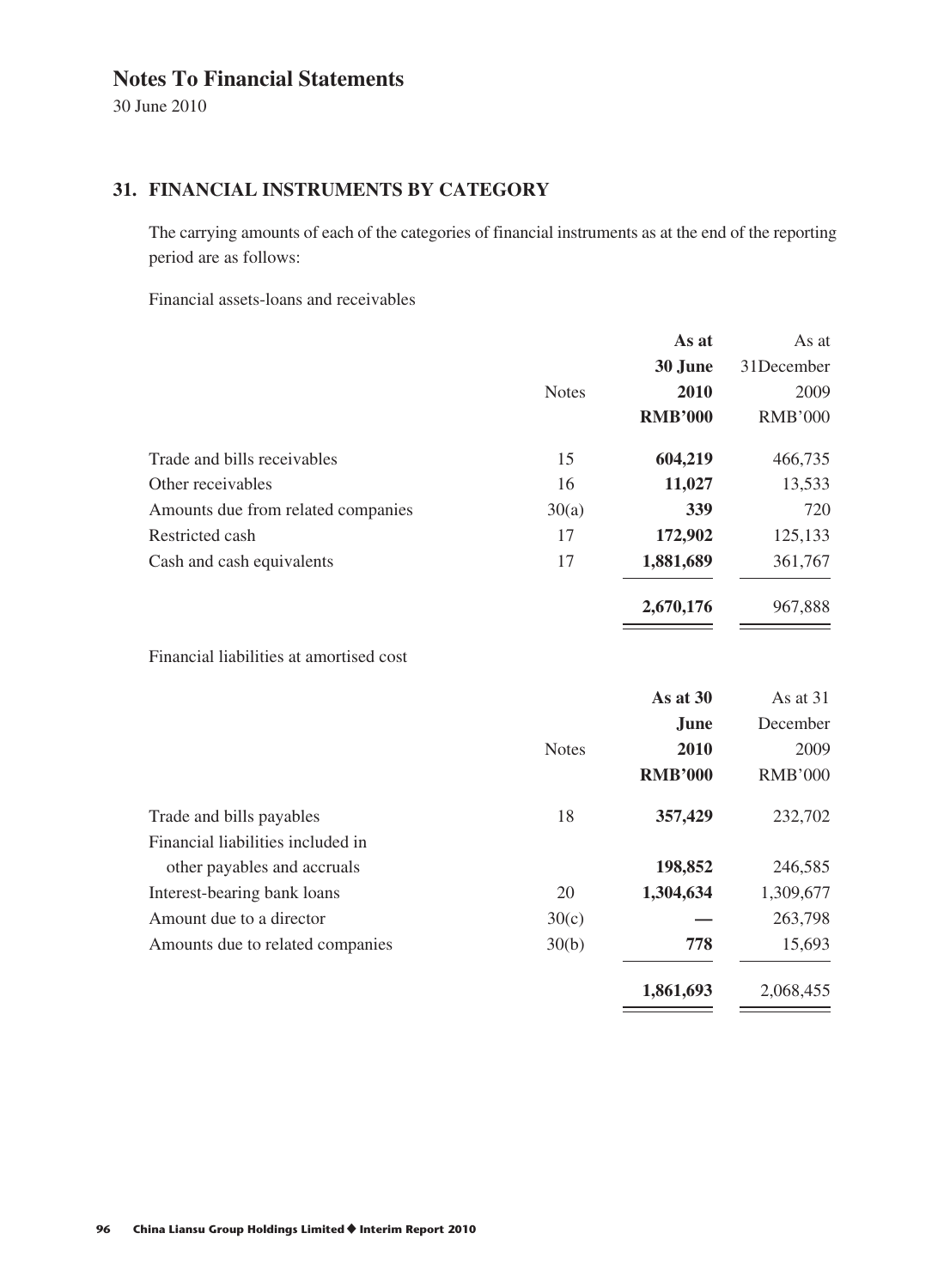### **32. FINANCIAL RISK MANAGEMENT OBJECTIVES AND POLICIES**

The Group's principal financial instruments comprise interest-bearing bank loans, amount due to a director and related companies and cash and short-term deposits. The main purpose of these financial instruments is to raise finance for the Group's operations. The Group has various other financial assets and liabilities such as trade and other receivables and trade and other payables, which arise directly from its operations.

The carrying amounts of the Group's financial instruments approximated to their fair values as at the end of the reporting period. Fair value estimates are made at a specific point in time and are based on relevant market information about the financial instruments. These estimates are subjective in nature and involve uncertainties and matters of significant judgement, and therefore cannot be determined with precision. Changes in assumptions could significantly affect the estimates.

The main risks arising from the Group's financial instruments are interest rate risk, foreign currency risk, credit risk and liquidity risk. As the Group's exposure to these risks is kept to a minimum, the Group has not used any derivatives and other instruments for hedging purposes. The Group does not hold or issue derivative financial instruments for trading purposes. The board of the directors of the Company reviews and agrees policies for managing each of these risks and they are summarised below.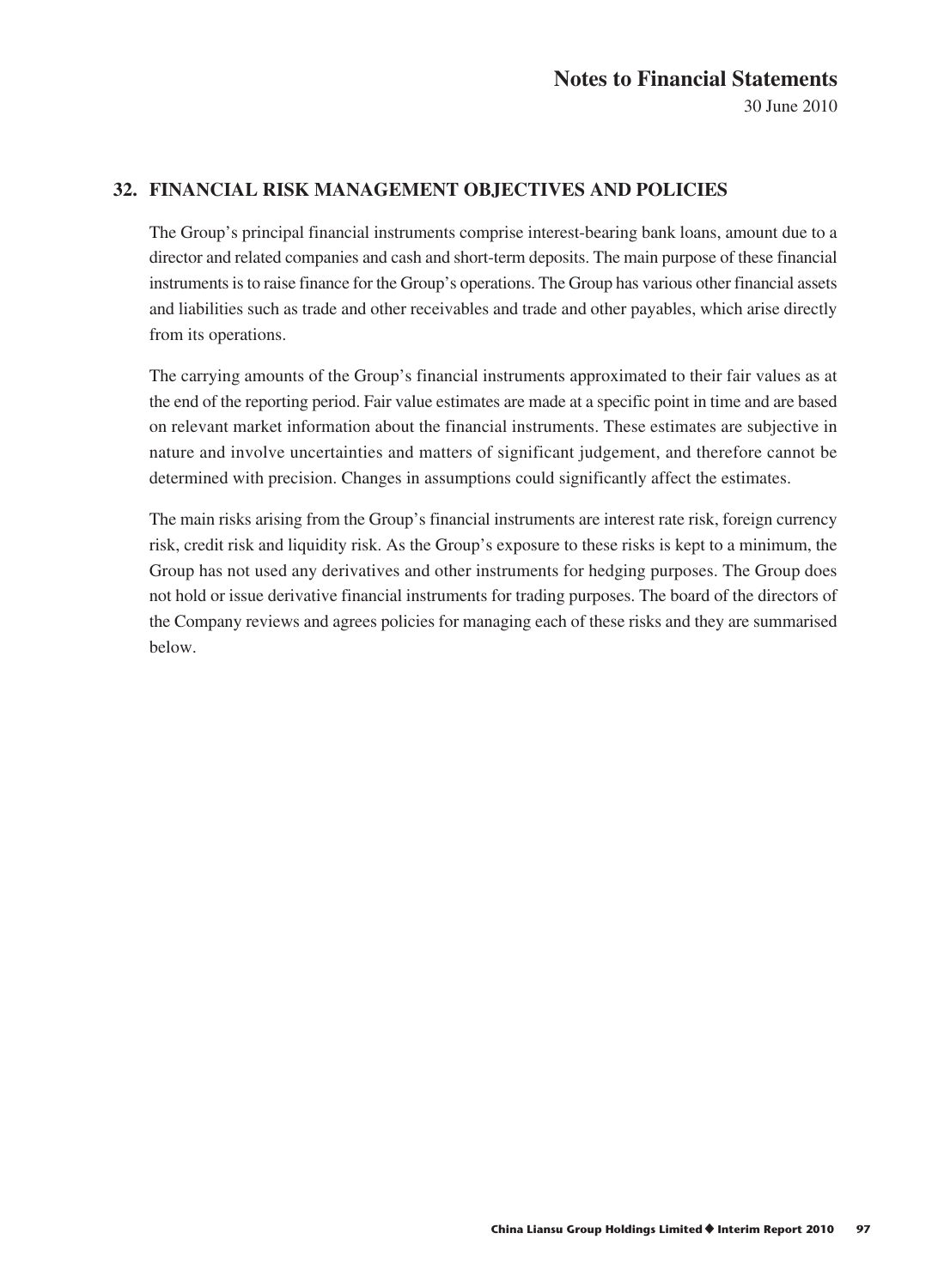30 June 2010

## **32. FINANCIAL RISK MANAGEMENT OBJECTIVES AND POLICIES** (continued)

#### **Interest rate risk**

Interest rate risk means the risk on the fluctuation of fair value on future cash flows of financial instruments which arise from changes in interest rates. Floating interest rate instruments will result in the Group facing the risk of changes in market interest rate, and fixed interest rate instruments will result in the Group facing fair value interest rate risk.

The following table demonstrates the sensitivity to a reasonably possible change in interest rates, with all other variables held constant, of the Group's annual profit before tax (through the impact on floating rate borrowings) and the Group's equity.

|                                           | Increase/<br>decrease in<br>basis points | Increase/<br>(decrease)<br>in profit<br>before tax<br><b>RMB'000</b> | Increase/<br>(decrease)<br>in equity $*$<br><b>RMB'000</b> |
|-------------------------------------------|------------------------------------------|----------------------------------------------------------------------|------------------------------------------------------------|
| Six months ended 30 June 2010             | 50                                       | 4,972                                                                |                                                            |
| Six months ended 30 June 2010             | $-50$                                    | (4,972)                                                              |                                                            |
| Six months ended 30 June 2009 (Unaudited) | 50                                       | 2,118                                                                |                                                            |
| Six months ended 30 June 2009 (Unaudited) | $-50$                                    | (2,118)                                                              |                                                            |

\* Excluding retained profits

#### **Foreign currency risk**

The Group's businesses are located in Mainland China and most of the transactions are conducted in RMB. Most of the Group's assets and liabilities are denominated in RMB. Accordingly, fluctuations of the exchange rates of RMB against foreign currencies do not have significant effects on the Group's results. The Group has not hedged its foreign exchange rate risk.

A reasonably possible change of 5% in the exchange rate between the Hong Kong dollar and RMB would have no material impact on the Group's profit during the period and there would be no impact on the Group's equity.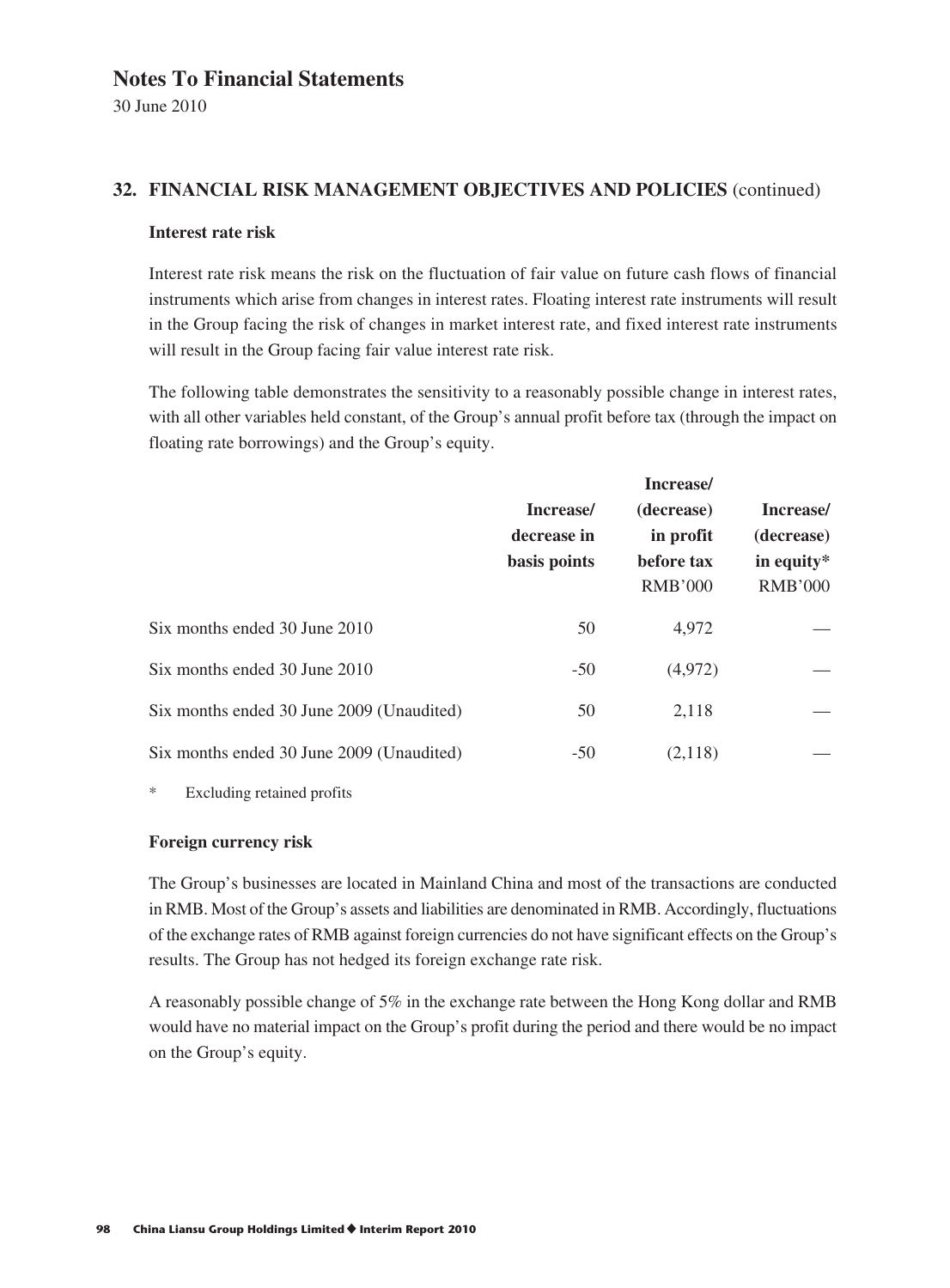30 June 2010

### **32. FINANCIAL RISK MANAGEMENT OBJECTIVES AND POLICIES** (continued)

#### **Credit risk**

The Group trades only with recognised and creditworthy third parties. It is the Group's policy that all customers who wish to trade on credit terms are subject to credit verification procedures. In addition, receivable balances are monitored on an ongoing basis and the Group's exposure to bad debts is not significant.

The credit risk of the Group's other financial assets, which comprise cash and cash equivalents, prepayments, deposits and other receivables arises from potential default of the counterparty, with a maximum exposure equal to the carrying amounts of these instruments.

Since the Group trades only with recognised and creditworthy third parties, there is no requirement for collateral.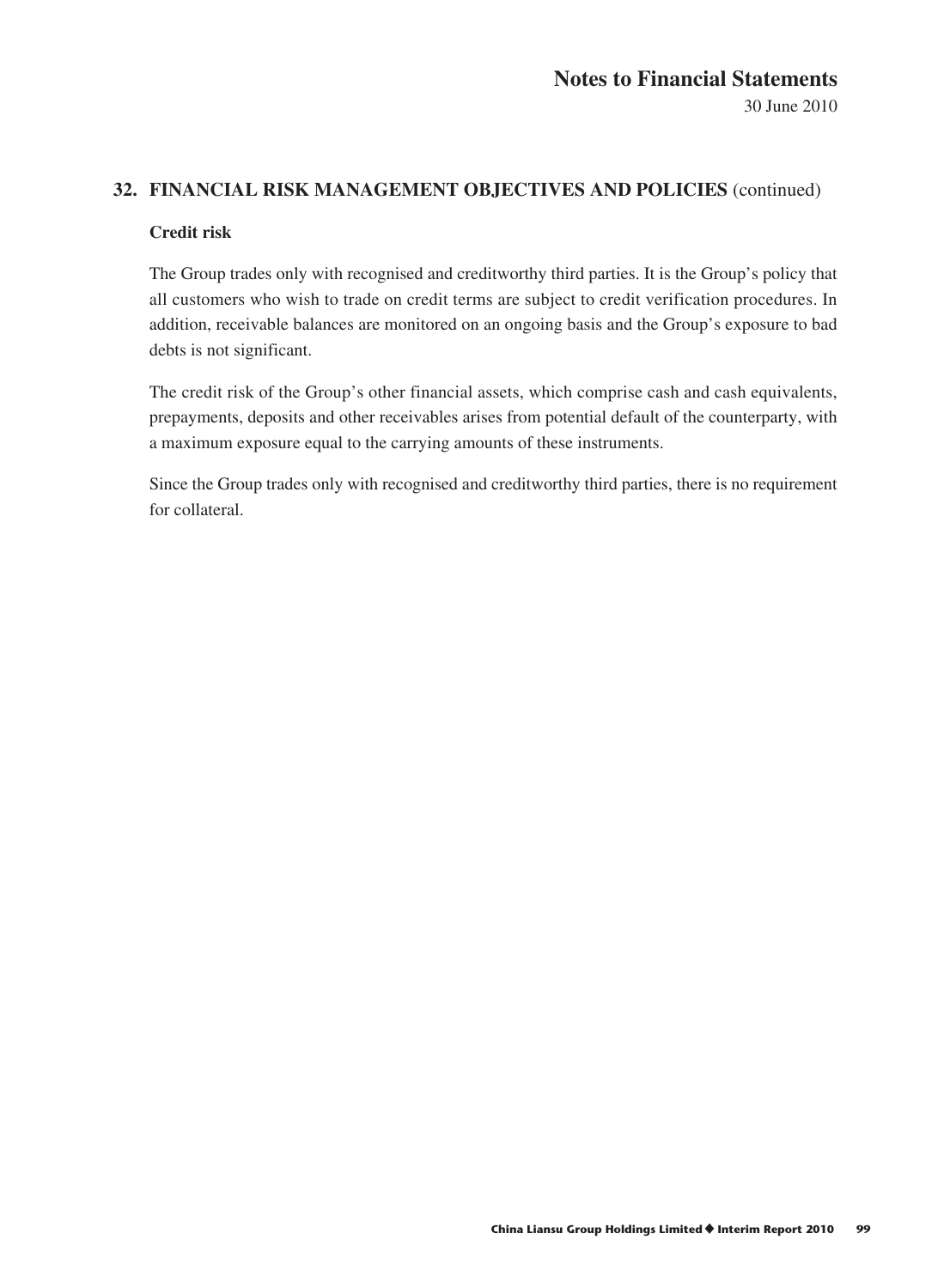30 June 2010

### **32. FINANCIAL RISK MANAGEMENT OBJECTIVES AND POLICIES** (continued)

#### **Liquidity risk**

Management of the Group aims to maintain sufficient cash and cash equivalents and available funding through an adequate amount of committed credit facilities to meet the Group's commitments.

The maturity profile of the Group's financial liabilities as at the end of each of the reporting period, based on the contractual undiscounted payments, is as follows:

|                                                                                     | As at 30 June 2010                 |                                       |                                        |                                |
|-------------------------------------------------------------------------------------|------------------------------------|---------------------------------------|----------------------------------------|--------------------------------|
|                                                                                     | Within<br>1 year<br><b>RMB'000</b> | $1$ to $2$<br>years<br><b>RMB'000</b> | More than<br>2 years<br><b>RMB'000</b> | <b>Total</b><br><b>RMB'000</b> |
| Trade and bills payables<br>Financial liabilities included                          | 357,429                            |                                       |                                        | 357,429                        |
| in other payables and<br>accruals                                                   | 198,852                            |                                       |                                        | 198,852                        |
| Interest-bearing bank loans                                                         | 875,872                            | 475,097                               | 65,405                                 | 1,416,374                      |
| Amounts due to related                                                              |                                    |                                       |                                        |                                |
| companies                                                                           | 778                                |                                       |                                        | 778                            |
|                                                                                     | 1,432,931                          | 475,097                               | 65,405                                 | 1,973,433                      |
|                                                                                     |                                    | As at 31 December 2009                |                                        |                                |
|                                                                                     | Within                             | $1$ to $2$                            | More than                              |                                |
|                                                                                     | 1 year                             | years                                 | 2 years                                | Total                          |
|                                                                                     | <b>RMB'000</b>                     | <b>RMB'000</b>                        | <b>RMB'000</b>                         | <b>RMB'000</b>                 |
| Trade and bills payables<br>Financial liabilities included<br>in other payables and | 232,702                            |                                       |                                        | 232,702                        |
| accruals                                                                            | 246,585                            |                                       |                                        | 246,585                        |
| Interest-bearing bank loans                                                         | 476,766                            | 894,547                               | 14,034                                 | 1,385,347                      |
| Amount due to a director<br>Amounts due to related                                  | 263,798                            |                                       |                                        | 263,798                        |
| companies                                                                           | 15,693                             |                                       |                                        | 15,693                         |
|                                                                                     | 1,235,544                          | 894,547                               | 14,034                                 | 2,144,125                      |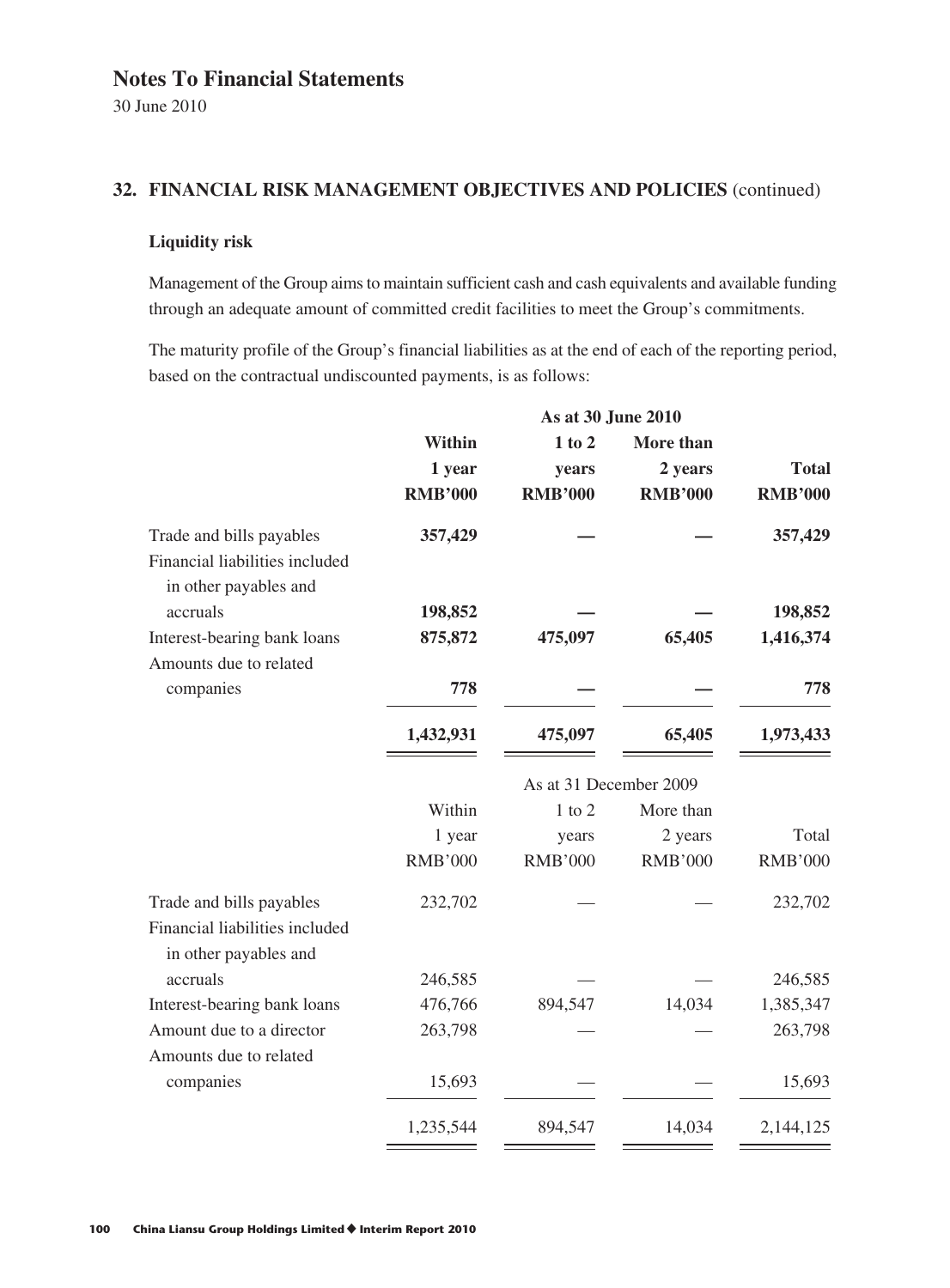### **32. FINANCIAL RISK MANAGEMENT OBJECTIVES AND POLICIES** (continued)

#### **Capital management**

The primary objectives of the Group's capital management are to safeguard the Group's ability to continue as going concern and to maintain reasonable capital ratios in order to support its business and maximise shareholders' value.

The Group manages its capital structure and makes adjustments to it in light of changes in economic conditions. To maintain or adjust the capital structure, the Group may adjust the dividend payment to shareholders, return capital to shareholders or issue new shares. No changes were made in the objectives, policies or processes for managing capital during the period.

The Group monitors capital using a net borrowing to equity ratio, which is net borrowings divided by total equity. Net borrowings include interest-bearing bank loans, amount due to a director and related companies less cash and cash equivalents and restricted cash. Capital represents the total equity.

At the end of the reporting period, the Group's strategy was to maintain the net borrowings to equity ratio at a healthy capital level in order to support its businesses. The principal strategies adopted by the Group include, without limitation, reviewing future cash flow requirements and the ability to meet debt repayment schedules when they fall due, maintaining a reasonable level of available banking facilities and adjusting investment plans and financing plans, if necessary, to ensure that the Group has a reasonable level of capital to support its business. The net borrowings to equity ratios at the ends of the reporting periods were as follows:

|                                  | As at 30       | As at $31$     |
|----------------------------------|----------------|----------------|
|                                  | June           | December       |
|                                  | 2010           | 2009           |
|                                  | <b>RMB'000</b> | <b>RMB'000</b> |
| Interest-bearing bank loans      | 1,304,634      | 1,309,677      |
| Amount due to a director         |                | 263,798        |
| Amounts due to related companies | 778            | 15,693         |
| Less: Cash and cash equivalents  | (1,881,689)    | (361,767)      |
| Restricted cash                  | (172,902)      | (125, 133)     |
| Net borrowings/(cash)            | (749, 179)     | 1,102,268      |
| Total equity                     | 3,335,584      | 1,041,988      |
| Net borrowings to equity ratio   | N/A            | 106%           |
|                                  |                |                |